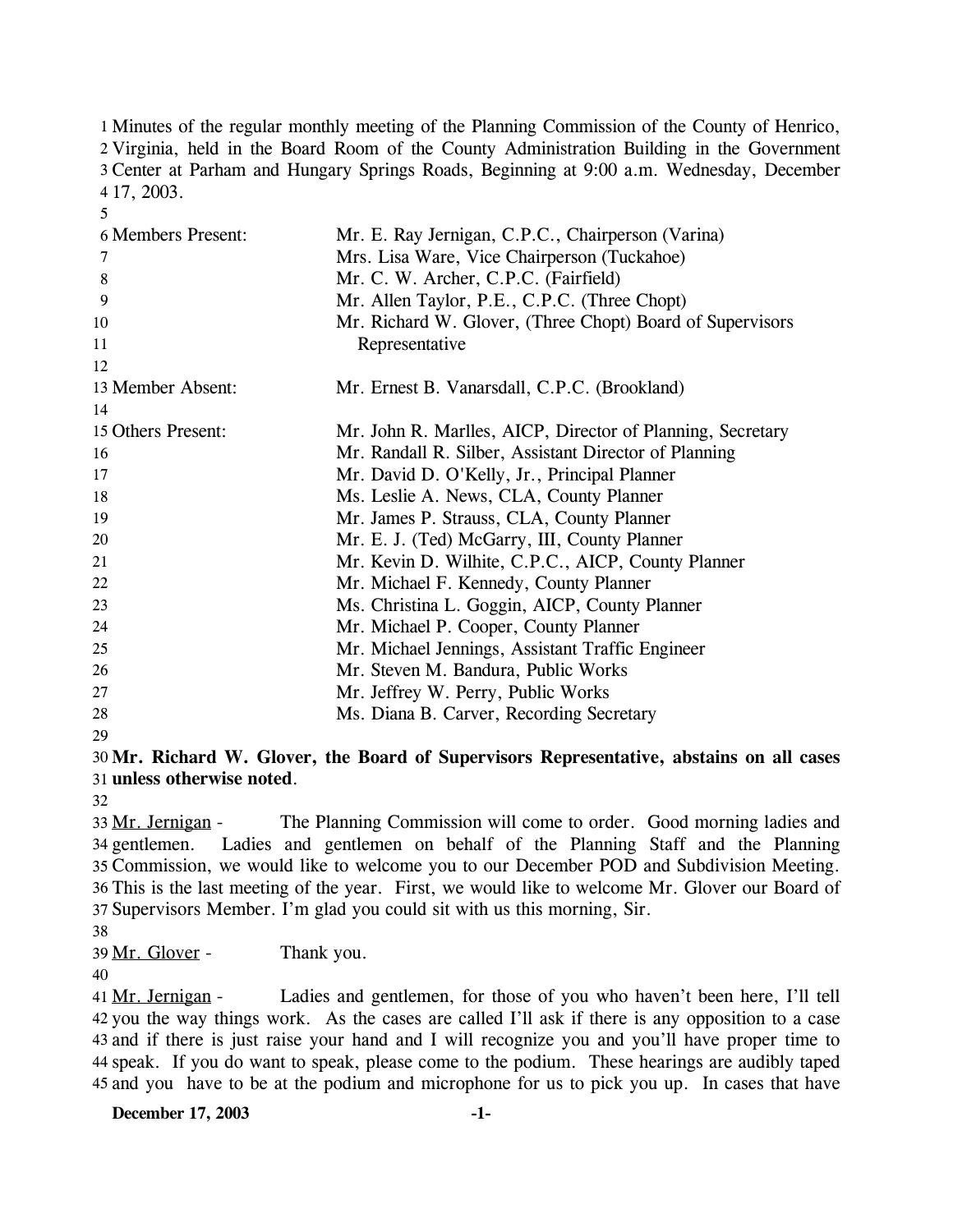46 opposition, we have a 10-minute rule. There will be 10 minutes for the applicant and 10 minutes for the opposition. So with that, I'll turn the meeting over to our Secretary, Mr. 47 Silber. 48

49

Thank you, Mr. Chairman. We do have a quorum this morning. We 51 are missing one member of the Planning Commission, Mr. Vanarsdall who is vacationing with 52 his family in Florida, but the rest of the members are present. 50 Mr. Silber -

53

54 The first item on the agenda would be consideration of the requests for deferrals and 55 withdrawals. Mr. O'Kelly.

56

Good morning, Mr. Chairman and members of the Planning 58 Commission. 57 Mr. O'Kelly -

59

60 Commissioners - Good morning.

61

This morning we have two requests for deferrals. The first case is on 63 page 4 of your agenda, it's POD-69-03, Long John Silvers/A& W Restaurant. 62 Mr. O'Kelly -

64

# 65 **PLAN OF DEVELOPMENT (Deferred from the November 19, 2003, Meeting)**

66

POD-69-03 Long John Silvers/A&W Restaurant 4615 Williamsburg Road **McKinney & Company for Ralph L. Bradley and Yum!**  Brands, Inc.: Request for approval of a plan of development, as required by Chapter 24, Section 24-106 of the Henrico County Code, to construct a one-story, 2,860 square foot restaurant with drive-thru. The 1.927-acre site is located along the south line of Williamsburg Road (U.S. Route 60) approximately 200 feet west of Laburnum Avenue at 4615 Williamsburg Road on parcel 816-713-0978. The zoning is B-3, Business District and M-1, Light Industrial District. County water and sewer. **(Varina)** 

67

The site is the old Bob's Steak House site on Williamsburg Road, which burnt down many years ago. There are some wetland issues that the applicant would like to 69 70 explore over the next 30 days with the Department of Public Works and the deferral is in 71 order. 68 Mr. O'Kelly -

72

Is there any opposition to the deferral of POD-69-03, Long John 74 Silvers/A&W Restaurant? There is no opposition. With that, I will move deferral of POD-69-03, Long John Silvers/A&W Restaurant, to January 28, 2004, by request of the applicant. 75 73 Mr. Jernigan -

76

77 Mrs. Ware - Second.

78

We have a motion by Mr. Jernigan and a second by Mrs. Ware. All in 80 favor say aye...all opposed say nay. The ayes have it. The motion is passed. 79 Mr. Jernigan -

**December 17, 2003 -2-**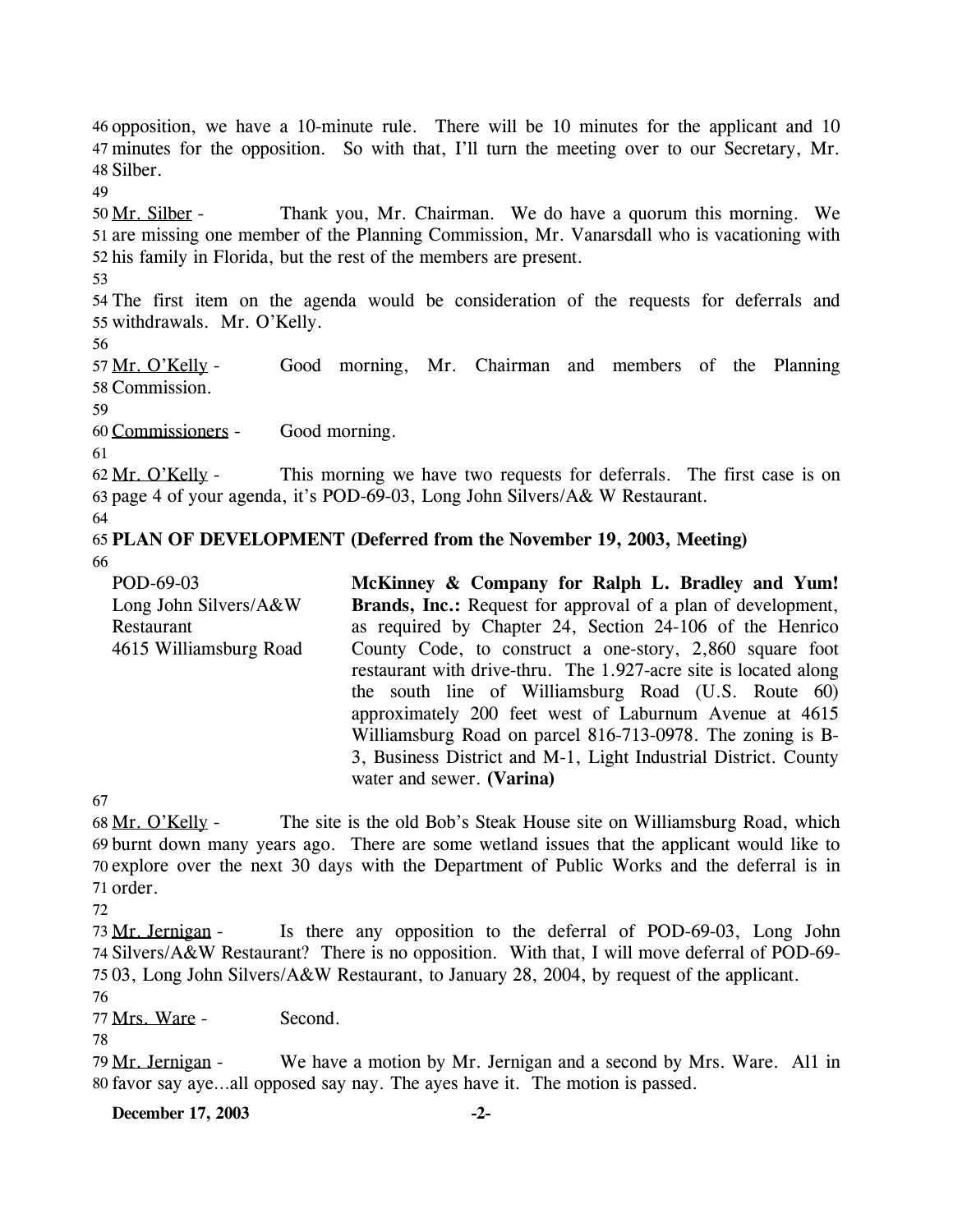At the request of the applicant, the Planning Commission deferred POD-69-03, Long John 81 82 Silvers/A&W Restaurant - 4615 Williamsburg Road, to its January 28, 2004, meeting.

83

### 84 **SUBDIVISION**

#### 85

| Dorey Mill           | Engineering Design Associates for Pruitt Properties, Inc.       |
|----------------------|-----------------------------------------------------------------|
| (December 2003 Plan) | and Loftis Real Estate & Development, Inc.: The 220.53          |
|                      | acre site proposed for a subdivision of 134 single-family       |
|                      | homes is centered between Charles City and Darbytown            |
|                      | Roads and Gill Dale Park and Yahley Mill Road on parcels        |
|                      | 840-692-7093; 836-695-0386; 837-695-5661 and 837-693-           |
|                      | 5764. The zoning is A-1, Agricultural District. Individual well |
|                      | and Septic Tank/Drainfield. (Varina) 134 Lots                   |

86

The next case is on page 22 of your agenda. It's the subdivision Dorey 88 Mill (December 2003 Plan). There are some issues with the Major Thoroughfare Plan and the 89 applicant is looking into it and the deferral is in order. 87 Mr. O'Kelly -

90

Is there anyone in the audience in opposition to deferral of subdivision 92 Dorey Mill (December 2003 Plan)? There is no opposition. With that, I will move for 93 deferral of subdivision Dorey Mill (December 2003 Plan) to January 28, 2004, by request of 94 the applicant. 91 Mr. Jernigan -

95

96 Mr. Taylor - Second.

97

98 Mr. Jernigan - We have a motion by Mr. Jernigan and a second by Mr. Taylor. All in favor 99 say aye...all opposed say nay. The ayes have it. The motion is passed.

100

101 At the request of the applicant, the Planning Commission deferred subdivision Dorey Mill 102 (December 2003 Plan), to its January 28, 2004, meeting.

103

Mr. O'Kelly, we have one that I'm going to defer in my district and it's 105 not on the deferral and withdrawal agenda, Camp Hill. We are not going to be able to hear 106 that one today. We've got some more work to do on that. I have informed everybody. So, do 107 you want to call that one? 104 Mr. Jernigan -

108

109 Mr. O'Kelly - All right. That would be page 29.

110

This would be the subdivision that was deferred from the November 19, 2003, meeting, Camp Hill. 112 111 Mr. Silber -

113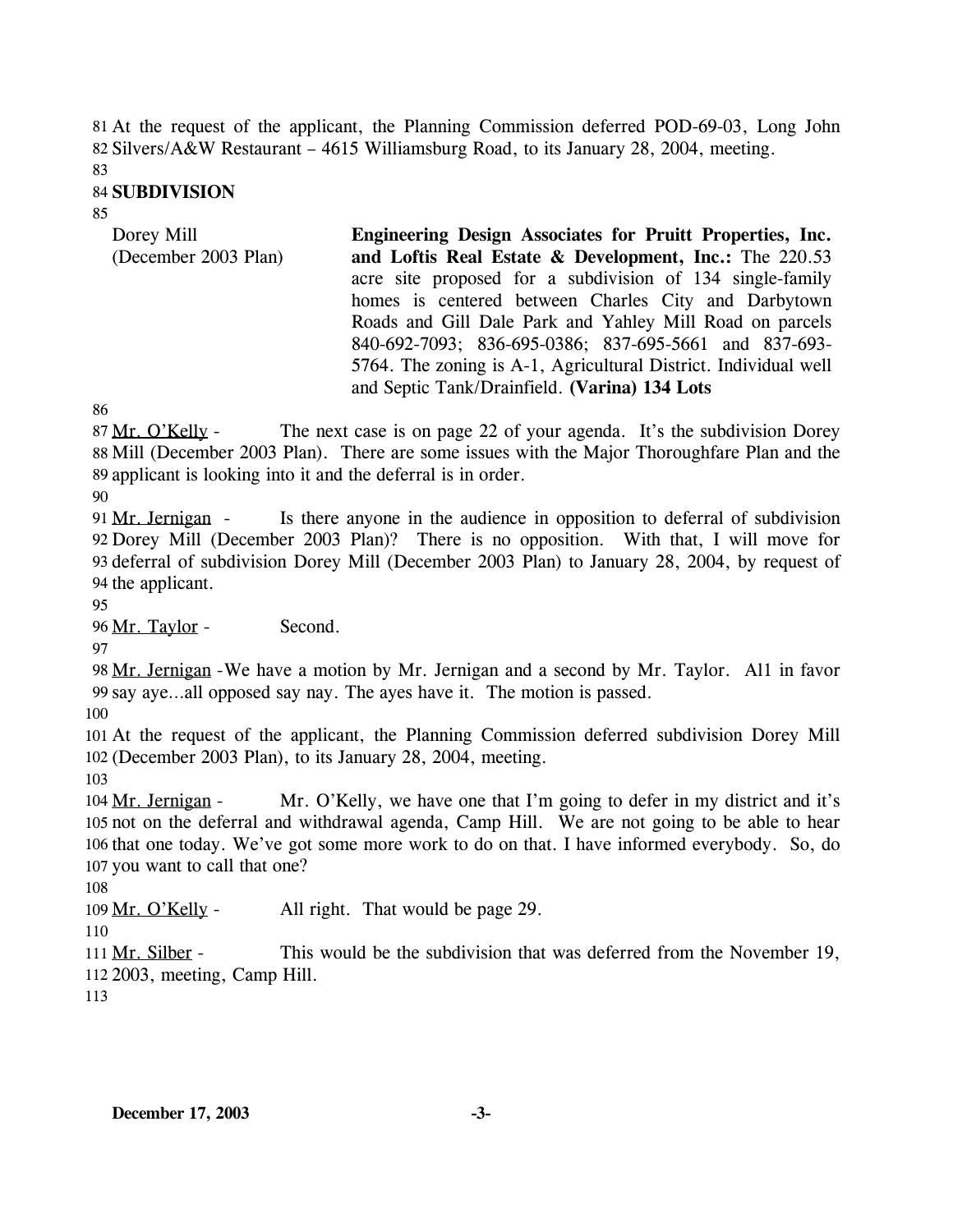#### 113 **SUBDIVISION (Deferred from the November 19, 2003, Meeting)**

114

| Camp Hill           | Foster & Miller, P.C. for Danny R. and C. J. Paxton, A. B.        |
|---------------------|-------------------------------------------------------------------|
| (October 2003 Plan) | Harrelson and Atack Properties, Inc.: The 576-acre site           |
|                     | proposed for a subdivision of 317 single-family homes is          |
|                     | located generally along the north line of the intersection of New |
|                     | Market Road (State Route 5) and Long Bridge Road between          |
|                     | Turner Road and Yahley Mill Road on parcels 833-686-7681          |
|                     | and 833-682-5297. The zoning is A-1, Agricultural District.       |
|                     | Individual well and septic tank/drainfield. (Varina) 317 Lots     |

115

Is there anyone in the audience in opposition to the deferral of 117 subdivision Camp Hill (October 2003 Plan)? There is no opposition. With that I will move 118 for deferral of subdivision Camp Hill (October 2003 Plan) to the January 28, 2004, meeting by 119 request of the Commission. 116 Mr. Jernigan -

120

121 Mr. Taylor - Second.

122

We have a motion by Mr. Jernigan and a second by Mr. Taylor. All in 124 favor say aye...all opposed say nay. The ayes have it. The motion is passed. 123 Mr. Jernigan -

125

126 The Planning Commission deferred subdivision Camp Hill (October 2003 Plan), to its January 127 28, 2004, meeting.

128

129 Mr. Glover I abstain, Mr. Chairman.

130

Yes, sir. Now I do want to say that I would like to have that case as on 132 this agenda, the last case on the agenda. That's going to be a long one. So, I want to get 133 everybody else knocked out first so that we will be able to try that as the last case. Thank you, 134 Mr. O'Kelly. 131 Mr. Jernigan -

135

Mr. Glover, for those here, I will note you abstaining on all of the cases 137 today unless you indicate otherwise. I appreciate you bringing that to our attention. Next on 138 the agenda.... Mr. O'Kelly, are there any withdrawals today? 136 Mr. Silber -139

 $140$  Mr. O'Kelly - No, sir.

141

Next on the agenda would be the Expedited Agenda items. These are 143 items that are on the agenda that the issues have been resolved to the satisfaction of staff. 144 There is no known opposition to these cases and the Commission member from that district is 145 comfortable with the plan that has been submitted with the annotations. We placed these on 146 the Expedited Agenda to allow for these to be considered and approved more quickly. It looks 147 like we have about four items on the Expedited Agenda. Mr. O'Kelly, if you could walk us 148 through those please. 142 Mr. Silber -

149 Mr. O'Kelly - The first one is on page 8 of your agenda.

**December 17, 2003 -4-**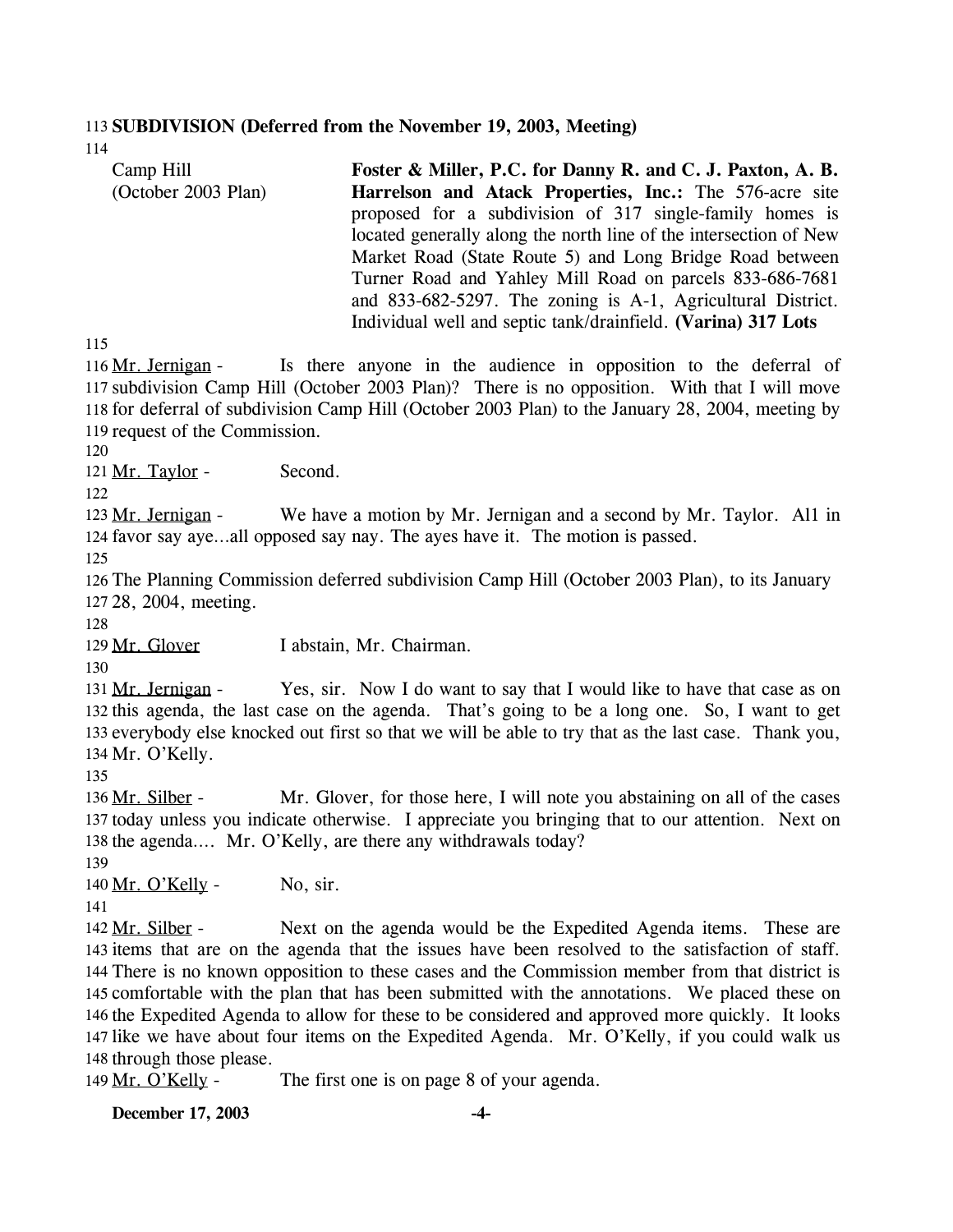### 151 **PLAN OF DEVELOPMENT**

152

| POD-65-03                 | Foster & Miller, P.C. for Columbia Properties Richmond,             |
|---------------------------|---------------------------------------------------------------------|
| <b>Marriott Innsbrook</b> | <b>Ltd.:</b> Request for approval of a revised plan of development, |
| Corporate Center Addition | as required by Chapter 24, Section 24-106 of the Henrico            |
| (POD-49-98 Revised)       | County Code, to construct a one-story, 8,717 square foot hotel      |
|                           | addition containing a ballroom and restroom facilities. The         |
|                           | 6.720-site is located on the southwest corner of Dominion           |
|                           | Boulevard and Innslake Drive, 4240 Dominion Boulevard on            |
|                           | parcel 747-761-2490. The zoning is B-2C, Business District          |
|                           | (Conditional). County water and sewer. (Three Chopt)                |

153

Is there anyone in the audience in opposition to POD-65-03, Marriott 155 Innsbrook Corporate Center Addition? There is no opposition. Mr. Taylor. 154 Mr. Jernigan -

156

I move approval of POD-65-03, Marriott at Innsbrook, subject to the 158 annotations on the plan, the standard conditions for developments of this type and additional 159 conditions Nos. 23 through 28. 157 Mr. Taylor -

160

161 Mr. Jernigan - Second.

162

We have a motion by Mr. Jernigan and a second by Mr. Taylor. All in 164 favor say aye...all opposed say nay. The ayes have it. The motion is passed. 163 Mr. Jernigan -

165

 The Planning Commission approved POD-65-03, Marriott Innsbrook Corporate Center Addition (POD-49-98 Revised) subject to the standard conditions attached to these minutes for developments of this type, the annotations on the plans and the following additional conditions: 169

 $17023.$ 171 The developer shall provide fire hydrants as required by the Department of Public Utilities and Division of Fire.

172 24. 173 The proffers approved as a part of zoning case C-26C-98 shall be incorporated in this approval.

174 25. 175 25. Storm water retention, based on the 50-10 concept, shall be incorporated into the drainage plans.

176 26. 177 178 Insurance Services Office (ISO) calculations must be included with the plans and contracts and must be approved by the Department of Public Utilities prior to the issuance of a building permit.

179 27. 180 181 182 183 The location of all existing and proposed utility and mechanical equipment (including HVAC units, electric meters, junction and accessory boxes, transformers, and generators) shall be identified on the landscape plans. All equipment shall be screened by such measures as determined appropriate by the Director of Planning or the Planning Commission at the time of plan approval**.**

184 28. The conditions of variance A-136-2003 shall be incorporated in this approval.

### 185 **SUBDIVISION**

**December 17, 2003 -5-**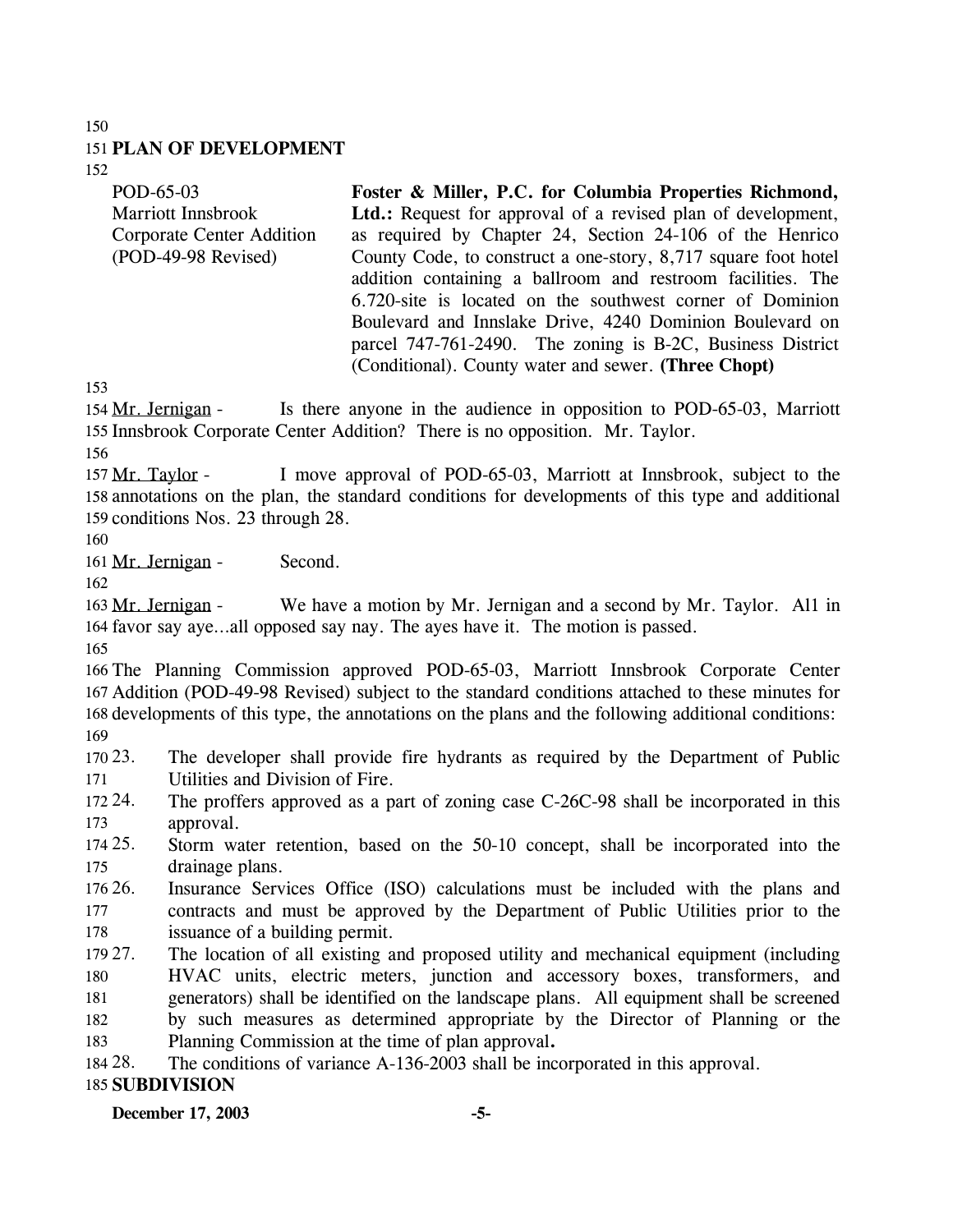| Sadler Glen, Section D | Youngblood, Tyler & Associates, P. C. for Sadlen                 |
|------------------------|------------------------------------------------------------------|
| (December 2003 Plan)   | <b>Development, LLC:</b> The 0.9-acre site proposed for a        |
|                        | subdivision of 2 single-family homes is located on the west side |
|                        | of proposed Larabrook Place on part or parcels 746-767-0603      |
|                        | and $745-767-6902$ . The zoning is R-3C and R-3AC, One-          |
|                        | Family Residence District (Conditional). County water and        |
|                        | sewer. (Three Chopt) 2 Lots                                      |

187

Is there anyone in the audience in opposition to subdivision Sadler Glen, 189 Section D (December 2003 Plan)? There is no opposition. Mr. Taylor. 188 Mr. Jernigan -

190

Mr. Chairman, I move approval of subdivision Sadler Glen, Section D (December 2003 Plan) subject to the annotations on the plan, the standard conditions for 192 193 subdivisions served by public utilities and additional conditions Nos.12 through 15. 191 Mr. Taylor -

194

195 Mrs. Ware - Second.

196

We have a motion by Mr. Taylor and a second by Mrs. Ware. All in 198 favor say aye...all opposed say nay. The ayes have it. The motion is passed. 197 Mr. Jernigan -

199

200 The Planning Commission granted conditional approval to subdivision Sadler Glen, Section D 201 (December 2003 Plan) subject to the annotations on the plans, the standard conditions for 202 subdivision served by public utilities and the following additional conditions:

203

204 12. 205 The proffers approved as part of zoning cases C-78C-99 and C-4C-01 shall be incorporated in this approval.

 $206\,13$ . 207 208 209 210 13. Prior to requesting the final approval, a draft of the covenants and deed restrictions for the maintenance of the common area by a homeowners association shall be submitted to the Planning Office for review. Such covenants and restrictions shall be in form and substance satisfactory to the County Attorney and shall be recorded prior to recordation of the subdivision plat.

211 14. 212 The detailed plant list and specifications for the landscaping to be provided within the 25foot-wide planting strip easement along interstate I-295 shall be submitted to the Planning

213 Office for review and approval prior to recordation of the plat.

 $214\,15$ . 215 The subdivision plat for Sadler Glen, Section B, containing the dedication of Larabrook Place along the bounds of this development, shall be recorded prior to the recordation of

- 216 any lots within this potion of Sadler Glen.
- 217
- 218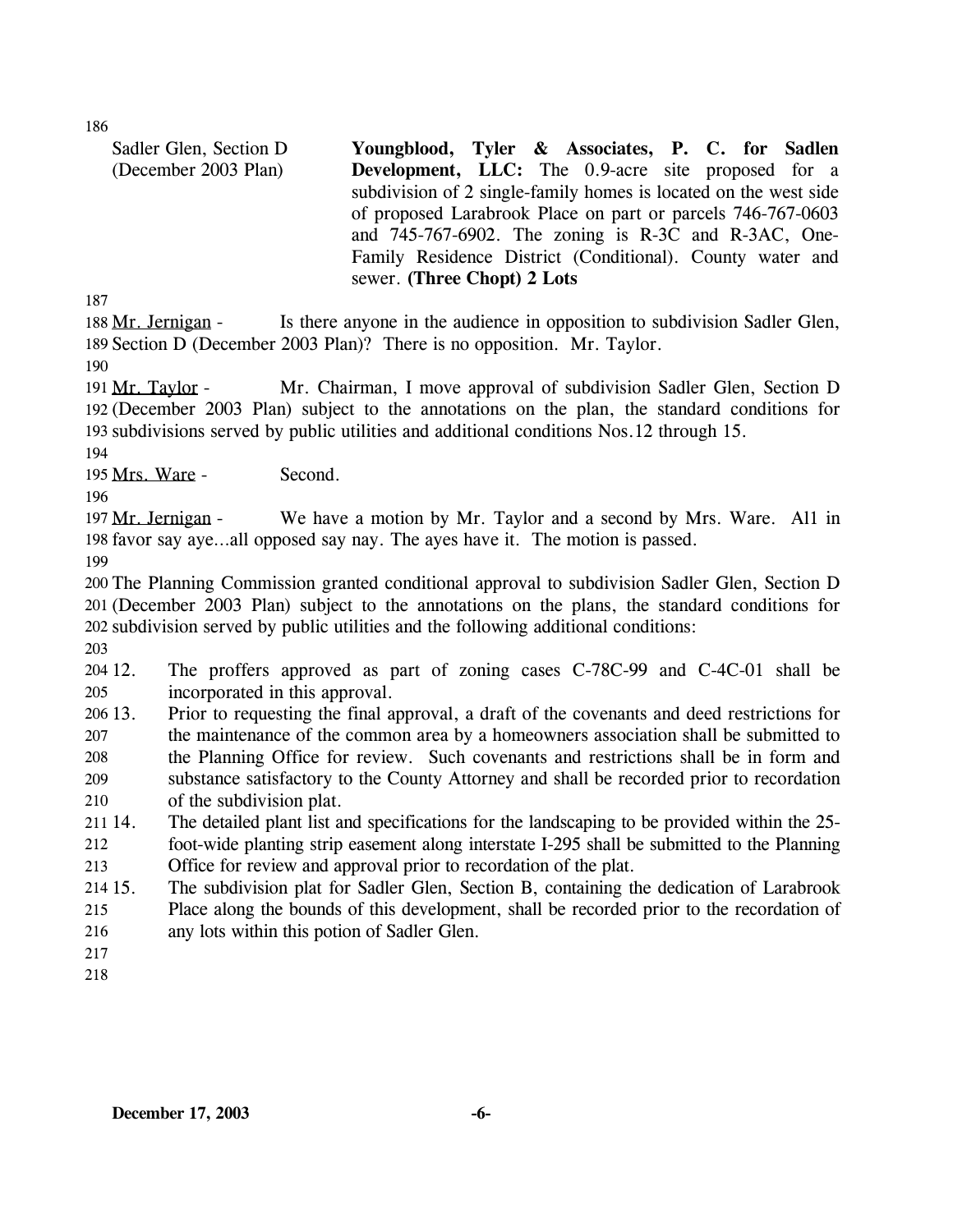Grey Oaks, Section A (September 2003 Plan) **Youngblood, Tyler & Associates, P.C. for Route 271, LLC and Loftis Real Estate & Development, Inc.:** The 24.92 acre site proposed for a subdivision of 49 single-family homes is located on Pouncey Tract Road (State Route 271) at Grey Oaks Park Drive on part of parcel 738-772-9227. The Zoning is R-2AC, One-Family Residence District (Conditional). County water and sewer. **(Three Chopt) 49 Lots** 

220

Is there anyone in the audience in opposition to subdivision Grey Oaks, 222 Section A (September 2003 Plan)? There is no opposition. Mr. Taylor. 221 Mr. Jernigan -

223

Mr. Chairman, I move approval of subdivision Grey Oaks, Section A (September 2003 Plan) subject to the annotations on the plan, the standard conditions for 225 226 subdivisions served by public utilities and additional conditions Nos.12 through 17 and 227 additional condition No. 18 on the addendum. 224 Mr. Taylor -

228

229 Mrs. Ware - Second.

230

We have a motion by Mr. Taylor and a second by Mrs. Ware. All in 232 favor say aye...all opposed say nay. The ayes have it. The motion is passed. 231 Mr. Jernigan -

233

234 The Planning Commission granted conditional approval to subdivision Grey Oaks, Section A 235 (September 2003 Plan) subject to the annotations on the plans, the standard conditions for 236 subdivision served by public utilities and the following additional conditions:

237

238 12. 239 240 12. The detailed plant list and specifications for the landscaping to be provided within the 10 foot-wide planting strip easement along Grey Oaks Park Drive shall be submitted to the Planning Office for review and approval prior to recordation of the plat.

241 13. 242 13. A County standard sidewalk shall be constructed along the north side of Grey Oaks Park Drive.

243 14. 244 14. Any necessary offsite drainage easements must be obtained prior to approval of the construction plan by the Department of Public Works.

245 15. 246 The proffers approved as part of zoning case C-16C-03 shall be incorporated in this approval.

247 16. 248 249 250 251 16. Prior to requesting the final approval, a draft of the covenants and deed restrictions for the maintenance of the common area by a homeowners association shall be submitted to the Planning Office for review. Such covenants and restrictions shall be in form and substance satisfactory to the County Attorney and shall be recorded prior to recordation of the subdivision plat.

252 17. 253 254 255 17. Prior to recordation a development agreement for the proffered recreational area must be submitted for review and approval by the Director of Planning. The development agreement shall provide for the dedication of the recreational area, a master plan for the recreational area and a performance schedule or bond for the proffered recreational area

**December 17, 2003 -7-**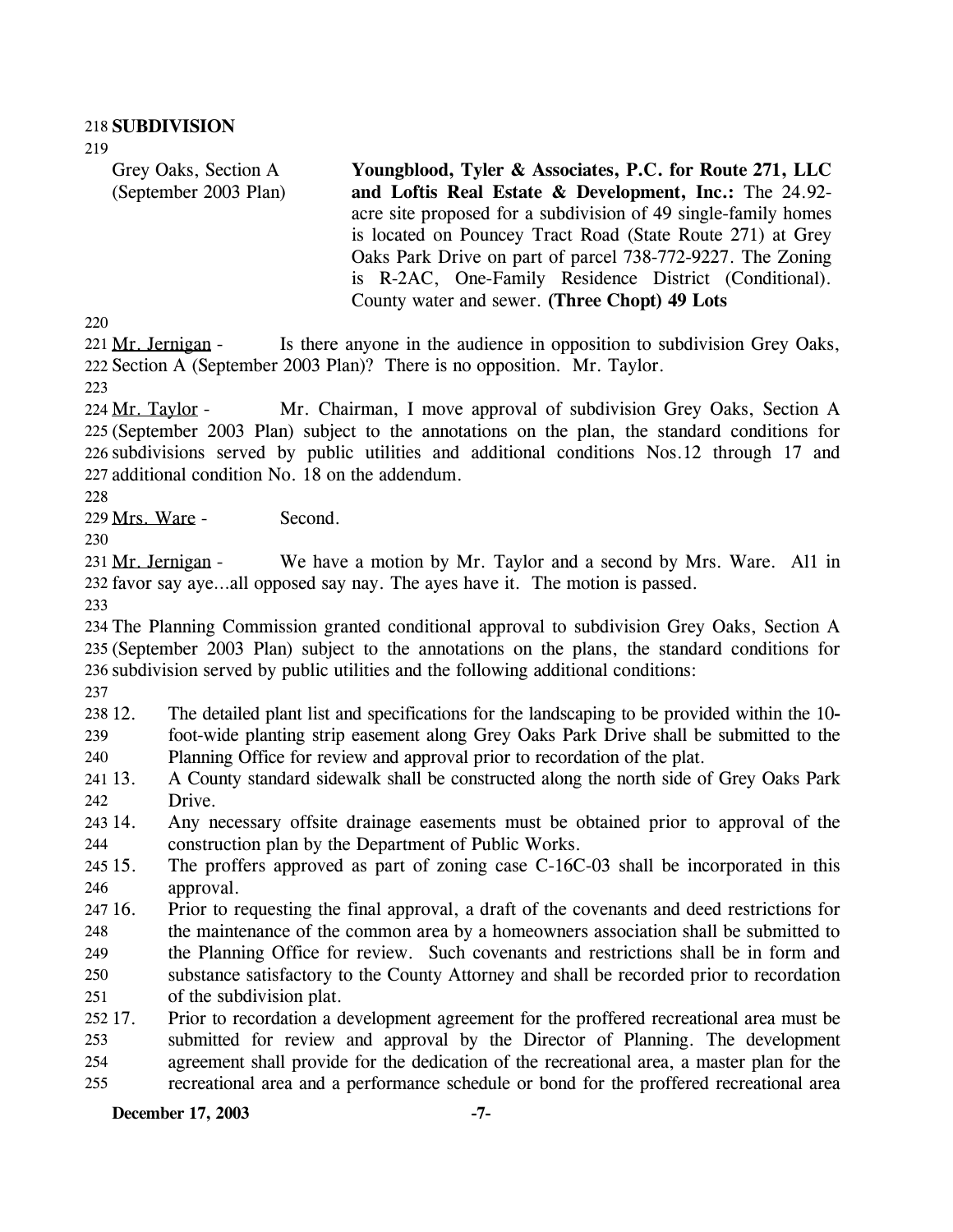### 256 amenities.

257 18. Prior to issuance of a building permit, the developer must furnish a letter from **Dominion Virginia Power** stating that this proposed development does not conflict with their facilities. 258 259

260

## 261 **SUBDIVISION**

262

Grey Oaks, Section B (September 2003 Plan) **Youngblood, Tyler & Associates, P. C. for Route 271, LLC and Loftis Real Estate & Development, Inc.:** The 19.77-acre site proposed for a subdivision of 40 single-family homes is located on Pouncey Tract Road (State Route 271) at Grey Oaks Park Drive on part of parcel 738-772-9227. The zoning is R-2AC, One-Family Residence District (Conditional). County water and sewer. **(Three Chopt) 40 Lots** 

263

Is there anyone in the audience in opposition to subdivision Grey Oaks, 265 Section B (September 2003 Plan)? There is no opposition. Mr. Taylor. 264 Mr. Jernigan -

266

Mr. Chairman, I move approval of subdivision Grey Oaks, Section B (September 2003 Plan) subject to the annotations on the plan, the standard conditions for 268 269 subdivisions served by public utilities and additional conditions Nos.12 through 17 and 270 additional condition No. 18 on the addendum. 267 Mr. Taylor -

271

272 Mrs. Ware - Second.

273

We have a motion by Mr. Taylor and a second by Mrs. Ware. All in 275 favor say aye...all opposed say nay. The ayes have it. The motion is passed. 274 Mr. Jernigan -

276

277 The Planning Commission granted conditional approval to subdivision Grey Oaks, Section B 278 (September 2003 Plan) subject to the annotations on the plans, the standard conditions for 279 subdivision served by public utilities and the following additional conditions:

280

281 12. 282 12. The detailed plant list and specifications for the landscaping to be provided within the 10 foot-wide planting strip easement along Grey Oaks Park Drive shall be submitted to the

283 Planning Office for review and approval prior to recordation of the plat.

- 284 13. 285 13. A County standard sidewalk shall be constructed along the north side of Grey Oaks Park Drive.
- 286 14. 287 14. Any necessary offsite drainage easements must be obtained prior to approval of the construction plan by the Department of Public Works.
- 288 15. 289 The proffers approved as part of zoning case  $C-16C-03$  shall be incorporated in this approval.
- 290 16. 291 292 16. Prior to requesting the final approval, a draft of the covenants and deed restrictions for the maintenance of the common area by a homeowners association shall be submitted to the Planning Office for review. Such covenants and restrictions shall be in form and

## **December 17, 2003 -8-**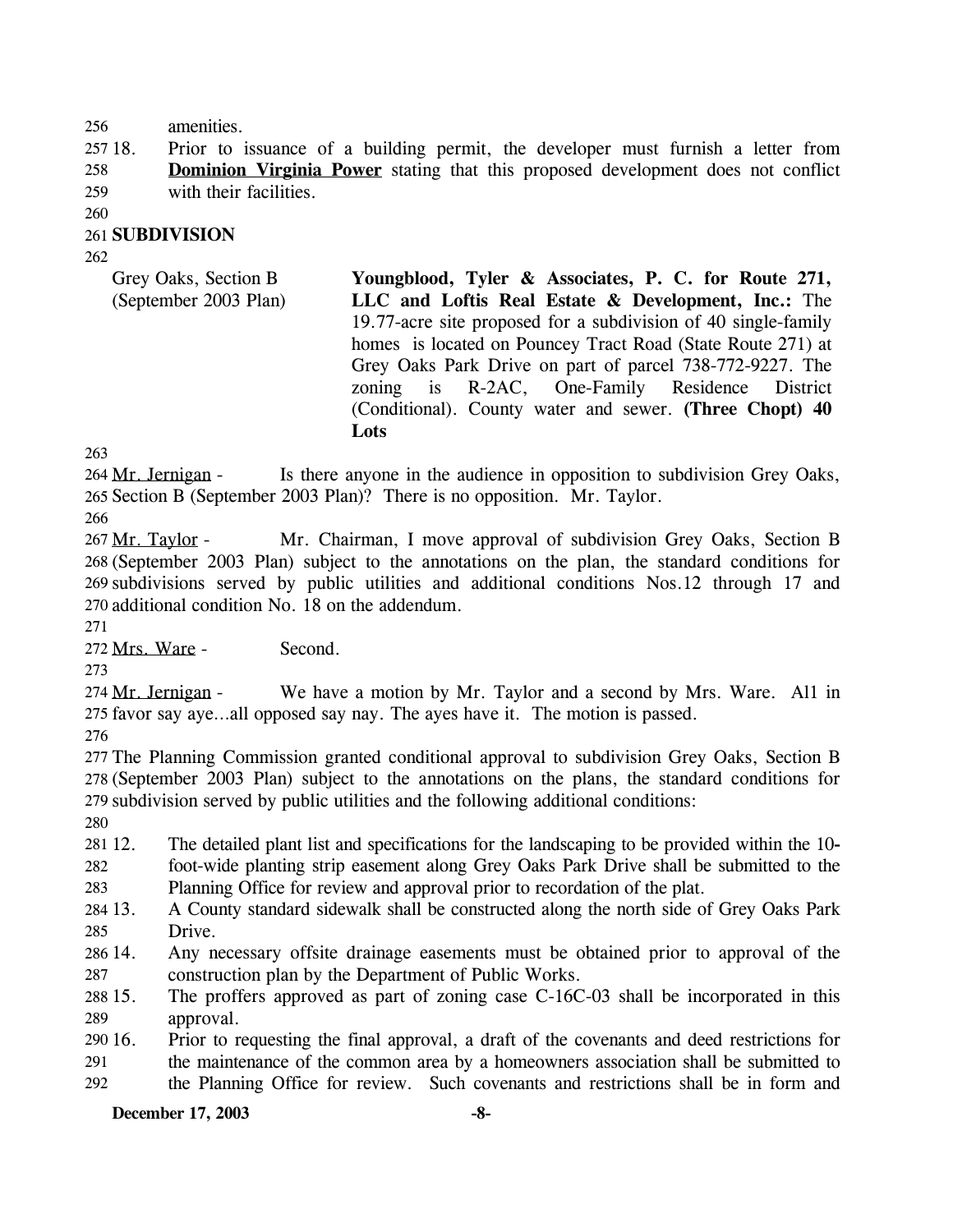substance satisfactory to the County Attorney and shall be recorded prior to recordation of the subdivision plat. 293 294

295 17. 296 297 298 299 17. Prior to recordation a development agreement for the proffered recreational area must be submitted for review and approval by the Director of Planning. The development agreement shall provide for the dedication of the recreational area, a master plan for the recreational area and a performance schedule or bond for the proffered recreational area amenities.

300 18. 18. Prior to issuance of a building permit, the developer must furnish a letter from **Dominion Virginia Power** stating that this proposed development does not conflict with their facilities. 301 302

303

304 Mr. Jernigan - Thank you, Mr. O'Kelly.

305

Next on the agenda would be the extensions of conditional subdivision 307 approval. These subdivisions are up for extension and they do not require any Planning Commission approval. These are for informational purposes only. These will be handle 308 But there are two subdivisions shown on the agenda, Claytonshire (December 2001 Plan) and Sadler Place (November 2002 Plan). 310 306 Mr. Silber -309 administratively.

311

### 312 **FOR INFORMATIONAL PURPOSES ONLY**

313

| <b>Subdivision</b>                          | <b>Magisterial</b><br><b>District</b> | <b>Original</b><br>No. of Lots | <b>Remaining</b><br>Lots | <b>Previous</b><br><b>Extensions</b> | Year(s)<br><b>Extended</b> |
|---------------------------------------------|---------------------------------------|--------------------------------|--------------------------|--------------------------------------|----------------------------|
| <b>Claytonshire</b><br>(December 2001 Plan) | <b>Brookland</b>                      | 20                             | 3                        |                                      | 1 Year<br>12/15/04         |
| <b>Sadler Place</b><br>(November 2002 Plan) | <b>Three Chopt</b>                    | 32                             | 32                       | $\boldsymbol{0}$                     | 1 Year<br>12/15/04         |

314

Next on the agenda would be the continuation of a public hearing on the Church Pump Road Land Use Plan. 316 315 Mr. Silber -

## 317

# 318 **TUCKAHOE/THREE CHOPT:**

319 *Deferred from the November 19, 2003 Meeting:*

 **Church Road/Pump Road Future Land Use Plan:** The Planning Commission will consider amendments to the 2010 Land Use Plan in the form of a new Land Use Plan for the Church Road/Pump Road Study Area. The study area is generally comprised of the area surrounding the existing intersection of Church Road and Pump Road. **(For Decision Only)** 324

There are several issues concerning this Land Use Plan that needs to be 326 addressed. Supervisor Mrs. O'Bannon and I are planning a meeting with the neighbors and the 327 property owners to be held after the holiday season. Therefore, at this time I would like to make a motion to defer this Land Use Plan decision again for decision only to the January 28, 328 2004, meeting. 329 325 Mrs. Ware -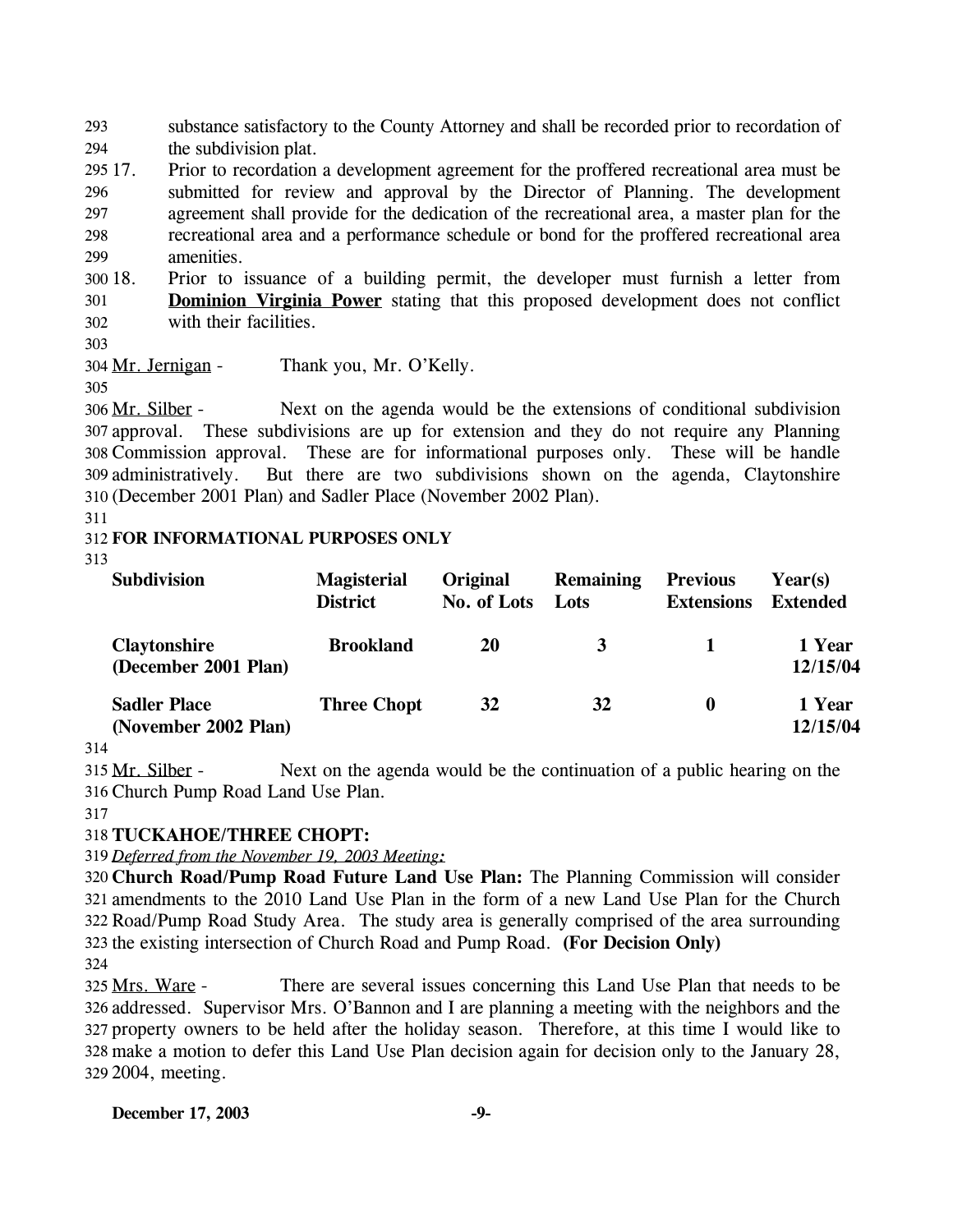331 Mr. Archer - Second, Mr. Chairman. 332

First of all, is there any opposition to deferral of…. We don't need to 334 ask for opposition, do we? Disregard my last statement. We have a motion by Mrs. Ware and 335 a second by Mr. Archer to defer the Church Road/Pump Road Future Land Use Plan Study. 336 All I favor say aye...all opposed say nay. The ayes have it. The motion is passed. 333 Mr. Jernigan -

337

330

338 The Planning Commission deferred the Church Road/Pump Road Future Land Use Plan to its 339 January 28, 2004 meeting for decision only.

340

341 Mr. Jernigan - All right, Mr. Silber.

342

345

The next item on the agenda is on page 2, POD-66-03, Walgreens  $@$ 344 Virginia Center Station. 343 Mr. Silber -

346 **PLAN OF DEVELOPMENT (Deferred from the November 19, 2003, Meeting)**  347

| POD-66-03             | VHB - Scott Chapman for Mid-Atlantic Commercial                   |
|-----------------------|-------------------------------------------------------------------|
| Walgreens @ Virginia  | <b>Properties, LLC:</b> Request for approval of a revised plan of |
| <b>Center Station</b> | development, as required by Chapter 24, Section 24-106 of the     |
| $(POD-52-03$ Revised) | Henrico County Code, to construct a one-story, 14,820 square      |
| 9801 Brook Road       | foot retail pharmacy building addition to a shopping center.      |
|                       | The 1.92-acre site is located at the northeast corner of Brook    |
|                       | Road (U. S. Route 1) and Virginia Center Parkway on parcel        |
|                       | 783-767-9792. The zoning is M-1, Light Industrial District.       |
|                       | County water and sewer. (Fairfield)                               |

348

Is there anyone in the audience in opposition to POD-66-03, Walgreens @ Virginia Center Station? No opposition. Good morning, Mr. McGarry. 350 349 Mr. Jernigan -351

Good morning, Mr. Chairman, members of the Commission. This case 353 was deferred to allow resolution to the southern entrance location. I am happy to report that a 354 compromise has been reached and it is recommended in condition No. 32. So staff can 355 recommend approval of the plan subject to the annotations on the plan, the standard conditions 356 for developments of this type and the following conditions Nos. 23 through 32 plus 33, 34 and 357 35 on the addendum. I'll be happy to answer any questions. 352 Mr. McGarry -

358

359 Mr. Jernigan - Are there any questions of Mr. McGarry from the Commission? 360

Mr. McGarry, the applicant made me aware this morning that there was 362 an issue that has arisen that I think they would like to address. Are you aware of that? 361 Mr. Archer -363

364 Mr. McGarry - Yes, sir, I am. 365

**December 17, 2003 -10-**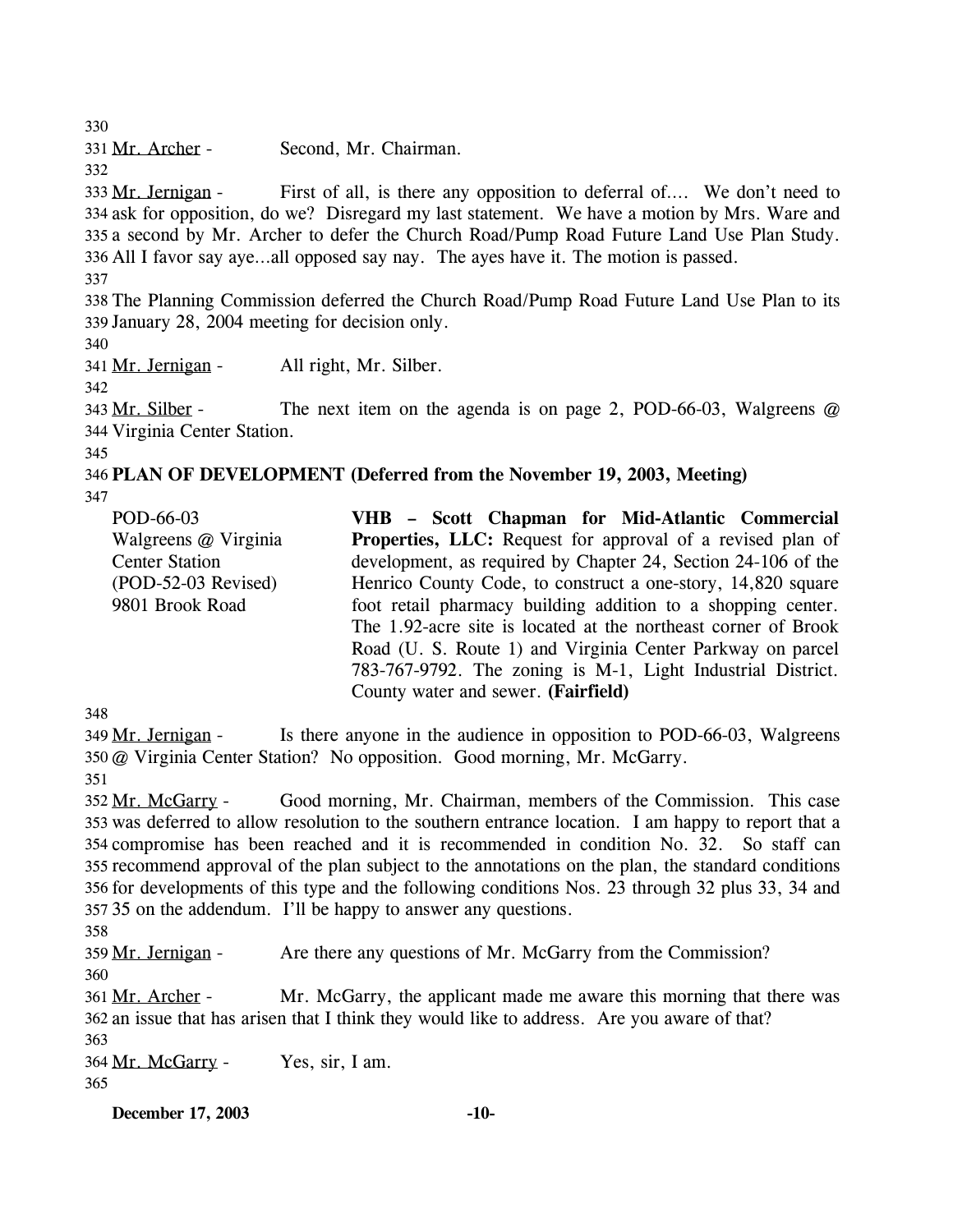| 366 Mr. Archer -   | I guess we should let them come down to speak to it. Thank you, sir. |  |
|--------------------|----------------------------------------------------------------------|--|
| 367 Mr. Jernigan - | Thank you, Mr. McGarry. All right, Mr. Archer.                       |  |
| 368                |                                                                      |  |
| 369 Mr. Archer -   | Would the applicant come forward.                                    |  |
| 370                |                                                                      |  |

Good morning. My name is Dave Redmond and I'm the attorney for 372 Mid-Atlantic Commercial Properties, and I'm here with Scott Chapman from VHB. We 373 discussed the issue that Mr. Archer referenced with Mr. Marlles immediately before the 374 program and I think we are satisfied that by placing the legend on this POD saying that 375 Virginia Center Station will not prejudice the ability for this parcel to be determined to be an 376 independent parcel and not part of a shopping center. And that is something that we are 377 subsequently going to take up with Mr. Marlles in the sense that we want to have independent signage and independent parcel. So, by taking the POD as we have it now, we are accepting 378 379 that, we are okay with that legend on it. That was the issue. We just didn't want to be 380 precluded from the discussions later on about signage. 371 Mr. Redmond -381

 And, also, with that in mind, there may be a deficiency, as I understand it, of one or two parking spaces, if it is to be an independent parcel as opposed to a parcel with any common parking within the shopping center, to become a shopping center that we don't believe is a shopping center right now. And I think… We just talked to Mr. McGarry and administratively if we need to add one or two spaces we can do that, after the approval of this plan, and it will not have to come back to the Commission at this point to add those parking spaces. Is that correct? So those are the clarifications, which we really have at this point. Scott, do you have anything else to add?

| 390                |                                                |
|--------------------|------------------------------------------------|
| 391 Mr. Chapman -  | No, sir.                                       |
| 392                |                                                |
| 393 Mr. Jernigan - | All right. Mr. Archer.                         |
| 394                |                                                |
| 395 Mr. Archer -   | Mr. McGarry, do you have anything else to add? |
| 396                |                                                |
| 397 Mr. McGarry -  | No, sir, I do not.                             |
| 398                |                                                |
|                    |                                                |

All right, you may recall at the last meeting I deferred this case because 400 there were some issues involving this and a neighboring property and I'm happy to say, with 401 Mr. McGarry's help, and we did have a meeting last week and we got all of the parties 402 together and reasonable minds did prevail. And we were able to come up with a solution that 403 was satisfactory and make this plan work. So with that, I will move for approval of POD-66-404 03, Walgreens @ Virginia Center Station, subject to the annotations on the plans, the standard 405 conditions for developments of this type and additional conditions Nos. 23 through 35 with Nos. 33, 34 and 35 being on this morning's addendum. 406 399 Mr. Archer -407

| December 17, 2003  | $-11-$                                                            |
|--------------------|-------------------------------------------------------------------|
| 410 Mr. Jernigan - | We have a motion by Mr. Archer and a second by Mr. Taylor. All in |
| 409                |                                                                   |
| 408 Mr. Taylor -   | Second.                                                           |
| .                  |                                                                   |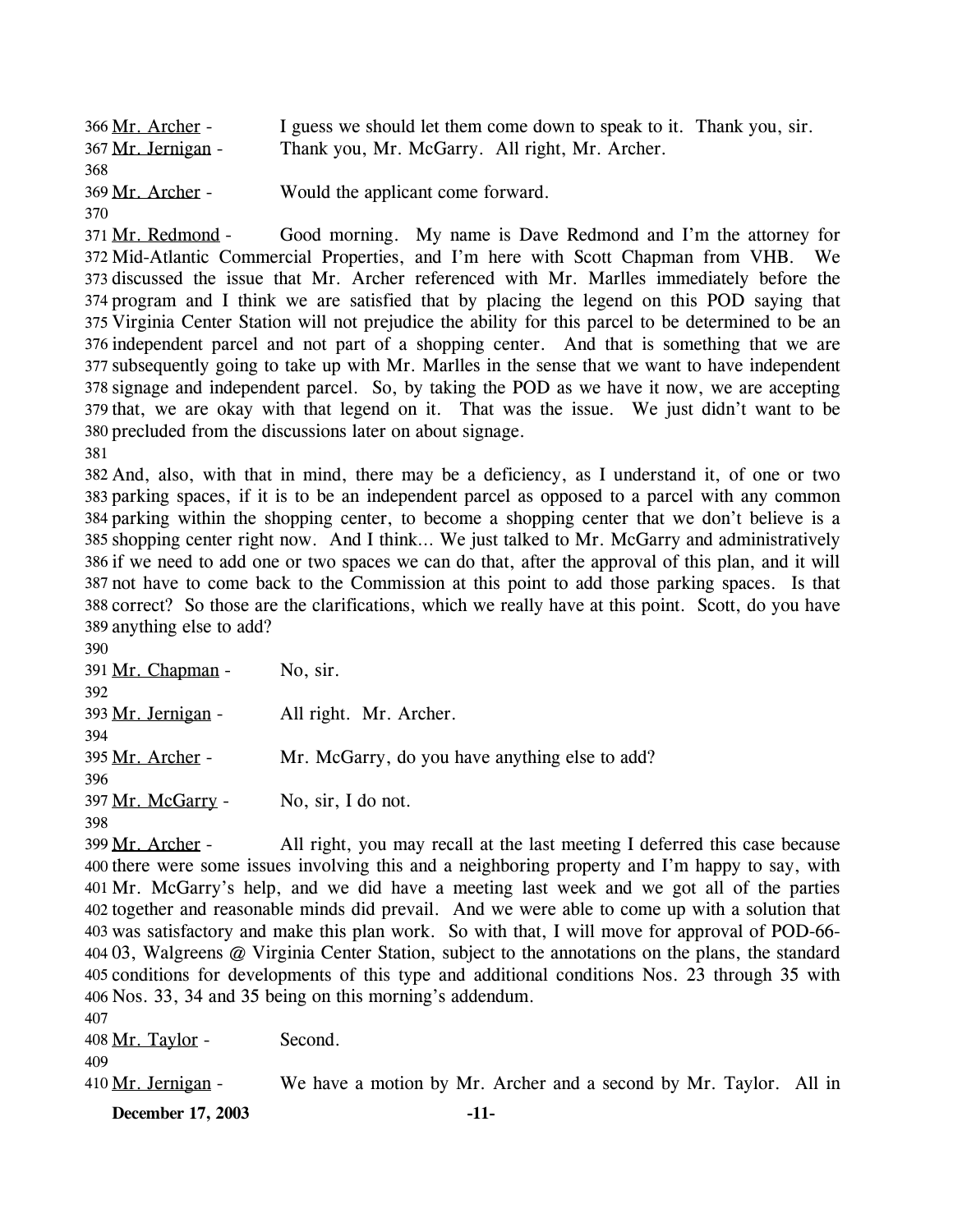411 favor say aye…all opposed say nay. The ayes have it. The motion is passed.

412 The Planning Commission approved POD-66-03, Walgreens @ Virginia Center Station (POD-413 52-03 Revised) 9801 Brook Road, subject to the annotations on the plans, the standard 414 conditions for developments of this type, and the following additional conditions:

415

416 23. 417 The developer shall provide fire hydrants as required by the Department of Public Utilities and Division of Fire.

- 418 24. 419 420 Any necessary off-site drainage and/or water and sewer easements must be obtained in a form acceptable to the County Attorney prior to final approval of the construction plans.
- 421 25. 422 423 25. Deviations from County standards for pavement, curb or curb and gutter design shall be approved by the County Engineer prior to final approval of the construction plans by the Department of Public Works.
- 424 26. 425 426 26. Insurance Services Office (ISO) calculations must be included with the plans and contracts and must be approved by the Department of Public Utilities prior to the issuance of a building permit.
- 427.27. 428 429 Approval of the construction plans by the Department of Public Works does not establish the curb and gutter elevations along the Henrico County maintained right-ofway. The elevations will be set by Henrico County.
- 430 28. 431 432 433 434 28. The location of all existing and proposed utility and mechanical equipment (including HVAC units, electric meters, junction and accessory boxes, transformers, and generators) shall be identified on the landscape plans. All equipment shall be screened by such measures as determined appropriate by the Director of Planning or the Planning Commission at the time of plan approval**.**
- 435 29. 436 437 In the event of any traffic backup which blocks the public right-of-way as a result of congestion caused by the drive-up delivery facilities, the owner/occupant shall close the drive-up delivery facilities until a solution can be designed to prevent traffic backup.
- 438 30. 439 440 Prior to approval of construction plans, the applicant shall provide proof that the existing 16-foot drainage easement located under the proposed building has been vacated.
- 441 31. 442 443 Evidence of a joint ingress/egress and maintenance agreement must be submitted to the Planning Office and approved prior to issuance of a certificate of occupancy for this development.
- 444 32. 445 446 Relocation of the driveway entrance closest to Virginia Center Parkway and overall site geometry shall be in a manner satisfactory to the Traffic Engineer Only retail business establishments permitted in a B-3 zone may be located in this center.
- 447 33. 448 33. Only retail business establishments permitted in a B-3 zone may be located in this center.
- 449 34. 450 The ground area covered by all the buildings shall not exceed in the aggregate 25 percent of the total site area.
- 451 35. 452 35. No merchandise shall be displayed or stored outside of the building(s) or on the sidewalk(s).
- 453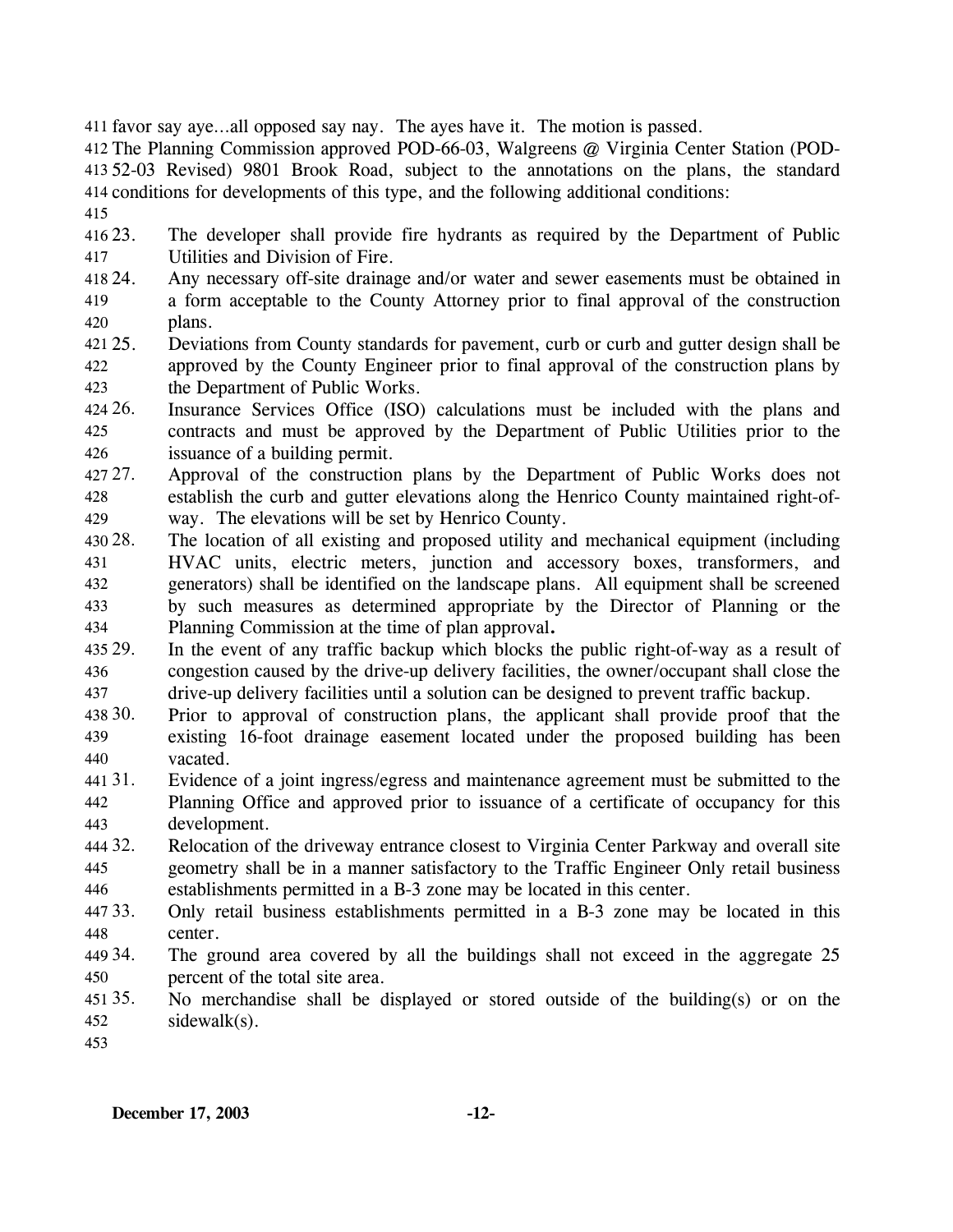#### 453 **PLAN OF DEVELOPMENT**

454 455 POD-67-03 The Shops @ Brook Run (POD-129-88 Revised) **Wingate & Kestner for Brook Run General Partnership:**  Request for approval of a revised plan of development as required by Chapter 24, Section 24-106 of the Henrico County Code, to construct a 7,200 square foot retail building addition to a shopping center. The 3.8-acre site is located on Brook Road (U.S. Route 1) and Brook Run Drive (private) on part of parcel 784-747-4880. The zoning is B-3C, Business District (Conditional). County water and sewer. **(Fairfield)**  Is there any opposition to POD-67-03, The Shops  $@$  Brook Run? There 457 is no opposition. All right, Mr. McGarry, you may proceed. 456 Mr. Jernigan -

458

The staff can recommend approval of this plan subject to the annotations 460 of the plan, the standard conditions for developments of this type and conditions Nos. 9 and 11 amended and Nos. 23 through 41. I'll be happy to answer any questions. 461 459 Mr. McGarry -

462

Are there any questions of Mr. McGarry from the Planning 464 Commission? Mr. Archer. 463 Mr. Jernigan -

465

Mr. Chairman, I move for approval of POD-67-03, The Shops  $@$  Brook 467 Run, subject to the annotations on the plans, the standard conditions for developments of this 468 type and additional conditions Nos. 9 and 11 amended and Nos. 23 through 41. 466 Mr. Archer -469

470 Mr. Taylor - Second.

471

We have a motion by Mr. Archer and a second by Mr. Taylor. All in 473 favor say aye...all opposed say nay. The ayes have it. The motion is passed. 472 Mr. Jernigan -

474

475 The Planning Commission approved POD-67-03, The Shops at Brook Run (POD-129-88 476 Revised) subject to the annotations on the plan, the standard conditions attached to these 477 minutes for developments of this type and the following additional conditions:

478

479 9. 480 481 **AMENDED** - A detailed landscaping plan shall be submitted to the Planning Office for review and Planning Commission approval prior to the issuance of any occupancy permits.

482 11. 483 484 485 **AMENDED** - Prior to the installation of the site lighting equipment, a plan including depictions of light spread and intensity diagrams, and fixture and specifications and mounting height details shall be submitted for Planning Office review and Planning Commission approval.

486 23. Only retail business establishments permitted in a B-3 zone may be located in this center.

487.24 488 The ground area covered by all the buildings shall not exceed in the aggregate 25 percent of the total site area.

489 25. No merchandise shall be displayed or stored outside of the building(s) or on sidewalk(s).

**December 17, 2003 -13-**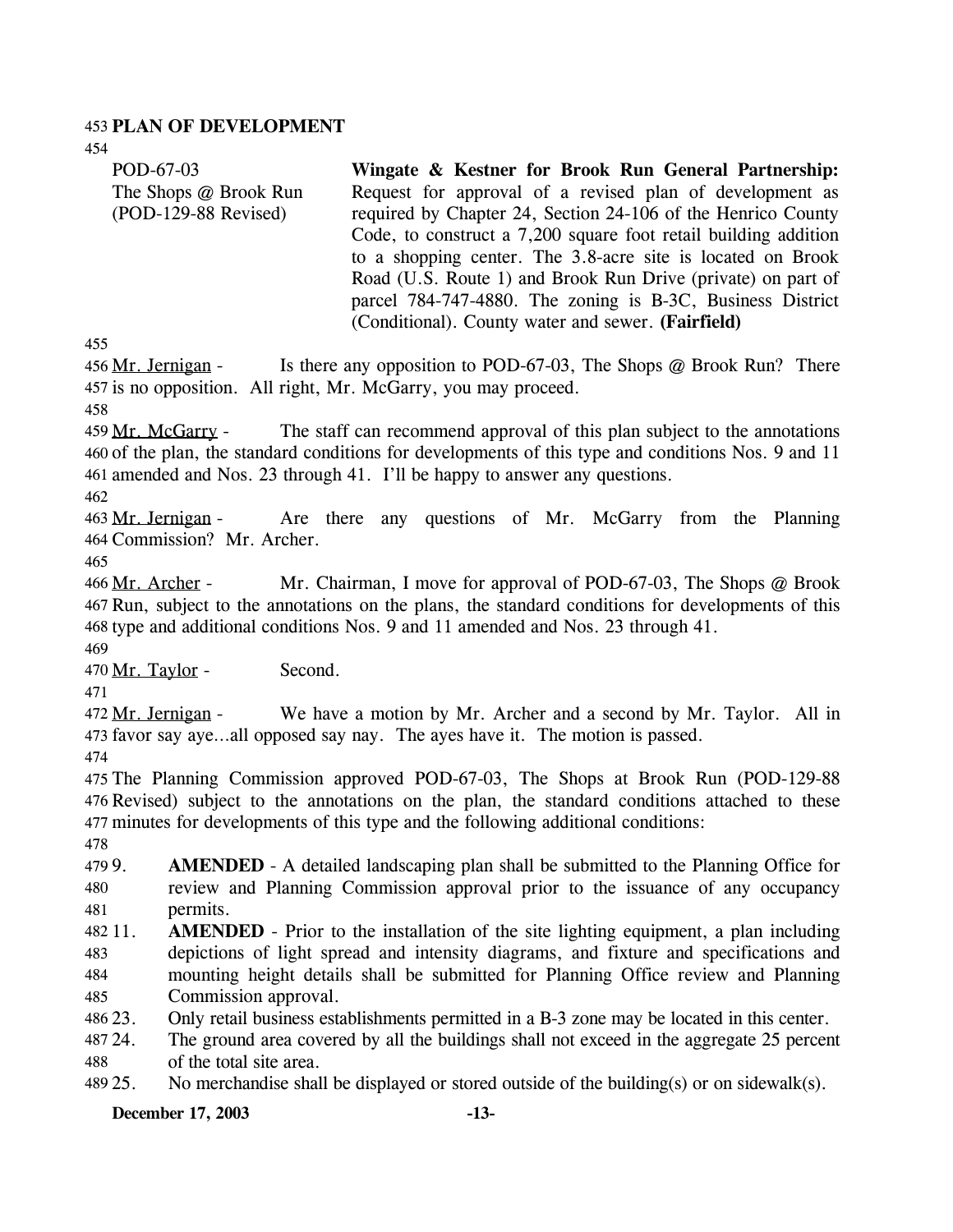- 26. The easements for drainage and utilities as shown on approved plans shall be granted to the County in a form acceptable to the County Attorney prior to any occupancy permits being issued. The easement plats and any other required information shall be submitted to the County Real Property Agent at least sixty (60) days prior to requesting occupancy permits. 490 26. 491 492 493 494
- 495 27. 496 The developer shall provide fire hydrants as required by the Department of Public Utilities and Division of Fire.
- 497 28. 498 The proffers approved as a part of zoning case C-30C-88 shall be incorporated in this approval.
- 499 29. 500 501 Any necessary off-site drainage and/or water and sewer easements must be obtained in a form acceptable to the County Attorney prior to final approval of the construction plans.
- 502 30. 503 504 Deviations from County standards for pavement, curb or curb and gutter design shall be approved by the County Engineer prior to final approval of the construction plans by the Department of Public Works.
- 505 31. 506 Storm water retention, based on the 50-10 concept, shall be incorporated into the drainage plans.
- 507 32. 508 509 Insurance Services Office (ISO) calculations must be included with the plans and contracts and must be approved by the Department of Public Utilities prior to the issuance of a building permit.
- 510 33. 511 512 Evidence of a joint ingress/egress and maintenance agreement must be submitted to the Planning Office and approved prior to issuance of a certificate of occupancy for this development.
- 513 34. 514 515 516 517 The conceptual master plan, as submitted with this application, is for planning and information purposes only. All subsequent detailed plans of development and construction plans needed to implement this conceptual plan shall be reviewed and approved by the Planning Commission and shall be subject to all regulations in effect at the time such subsequent plans are submitted for review/approval.
- 518 35. 519 520 521 522 The location of all existing and proposed utility and mechanical equipment (including HVAC units, electric meters, junction and accessory boxes, transformers, and generators) shall be identified on the landscape plans. All equipment shall be screened by such measures as determined appropriate by the Director of Planning or the Planning Commission at the time of plan approval**.**
- 523 36. 524 525 Landscaping along Brook Road, and site and street lighting shall comply with the Brook Road Design Guidelines or standards approved by the Director of Planning at the time of landscape and lighting plan review.
- 526 37. 527 528 37. A coordinated design scheme shall be adopted for all parcels being developed within the shopping center and with the "Brook Road Enhancement Study". The buildings shall be constructed with brick coordinated to match the existing Ukrop's building.
- 529 38. 530 38. A coordinated lighting, landscape and signage scheme shall be maintained for all parcels within the Brook Run shopping center.
- 531 39. 532 533 534 The required 35-foot transitional buffer along Brook Road may be reduced to no less than 25-feet. Planting within the transitional buffer along Brook Road shall conform to the planting standards of the 25-foot transitional buffer or as otherwise approved by the Planning Commission.

**December 17, 2003 -14-**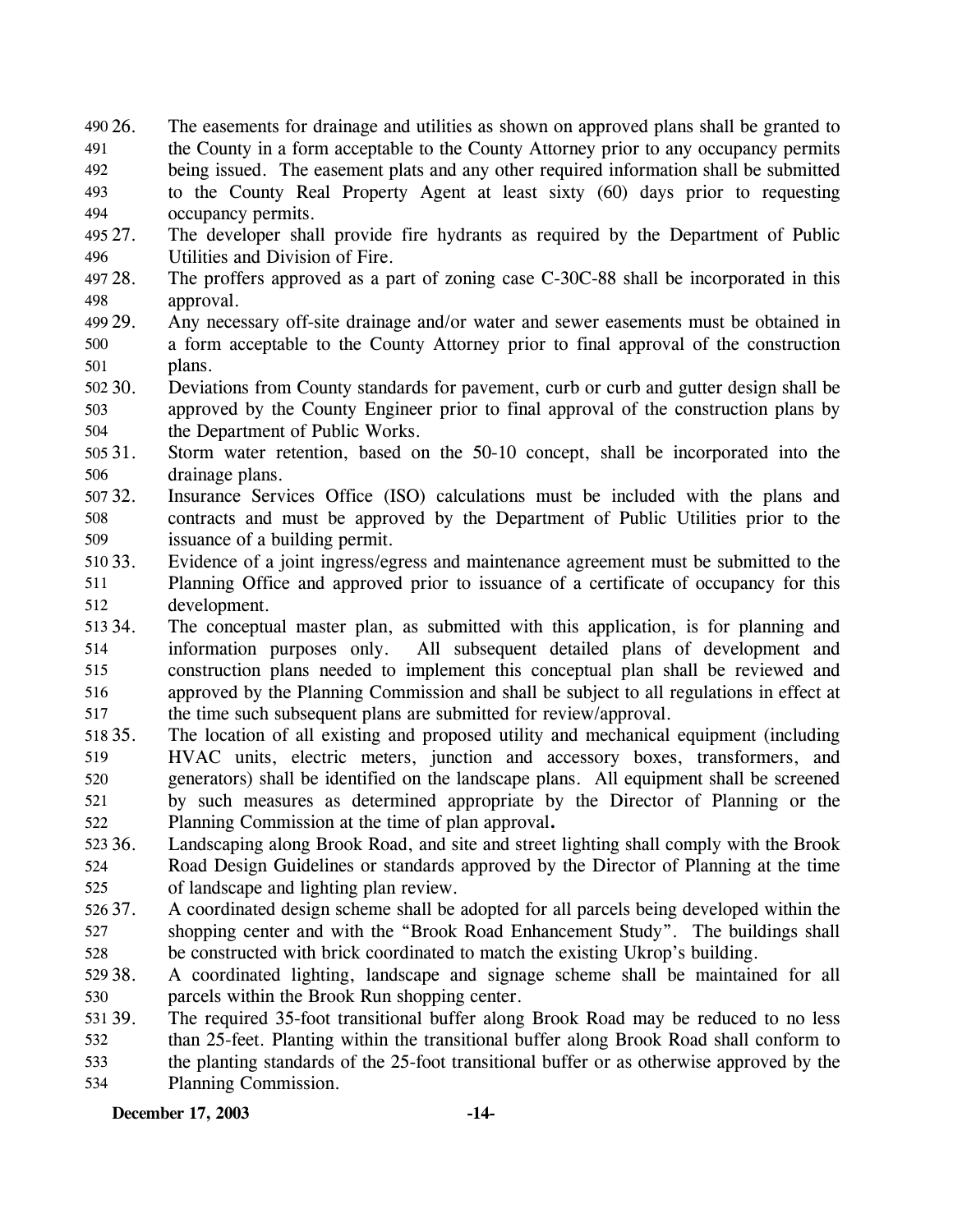40. As a condition of the transitional buffer deviation, a public sidewalk and streetscape improvements conforming to the Brook Road Enhancement Study and such guidelines as may be adopted by the Director of Planning shall be provided prior to the issuance of any occupancy permits. 53540. 536 537 538

53941. No additional freestanding signs shall be permitted within the shopping center.

540

## 541 **PLAN OF DEVELOPMENT**

542

POD-72-03 Hickory Grove – Phase 2 Old Nuckols Road **Koontz-Bryant, P.C. for Carol Sacra:** Request for approval of a plan of development, as required by Chapter 24, Section 24-106 of the Henrico County Code, to construct a total of 32 two-story, townhouses units. The 5.26-acre site is located 200 feet west of the intersection of Pinedale Road and Old Nuckols Road, 11501 Old Nuckols Road, on parcel 744-773-8230. The zoning is RTHC, Residential Townhouse District (Conditional). County water and sewer. **(Three Chopt)** 

543

Is there any opposition to POD-72-03, Hickory Grove, Phase 2 on Old 545 Nuckols Road? We have opposition. Good morning, Mr. Kennedy. 544 Mr. Jernigan -546

Good morning, members of the Commission. Hickory Grove, Phase 2, 548 would add 32 townhouses units to 69 townhouse units in Section 1 that were previously 549 approved by the Planning Commission at their July 24, 2002 meeting. The subject property 550 was rezoned RTHC by case C-17C-03 by the Board of Supervisors in June to permit the 551 second phase of the development. The proposed development would have a net density of 6.1 552 units per acre while the RTHC zoning district permits a maximum of 9 units per acres. 547 Mr. Kennedy -553

 The residents of Phase 2 would enjoy common open space, common access drives that merges with Phase 1. The Planning Commission at their September 2003 meeting approved a conditional plat for this section. The Commission's action at that time constitutes approval of the layout plan only. The developer is now requesting approval of the POD at this time. The Commission's approval would constitute approval of the construction plans. The plan that is proposed would satisfy the applicable zoning requirements, proffers and multi-family design 560 standards. subdivision, who has expressed concern about the landscaping and the buffer, the proffer buffer, that would adjoin their property. Staff notes that the schematic landscape plan would need to be revised to address the annotations on the plans and therefore we are recommending Nos. 9 and 11 amended for the landscape plan to come back for approval. At this time, staff recommends approval with Nos. 9 and 11 amended with the landscape plan coming back to the Planning Commission for approval and the engineer is present and we are both available to answer any of your questions. 568 Staff reviewed the plan with representatives of the adjoining Avery Green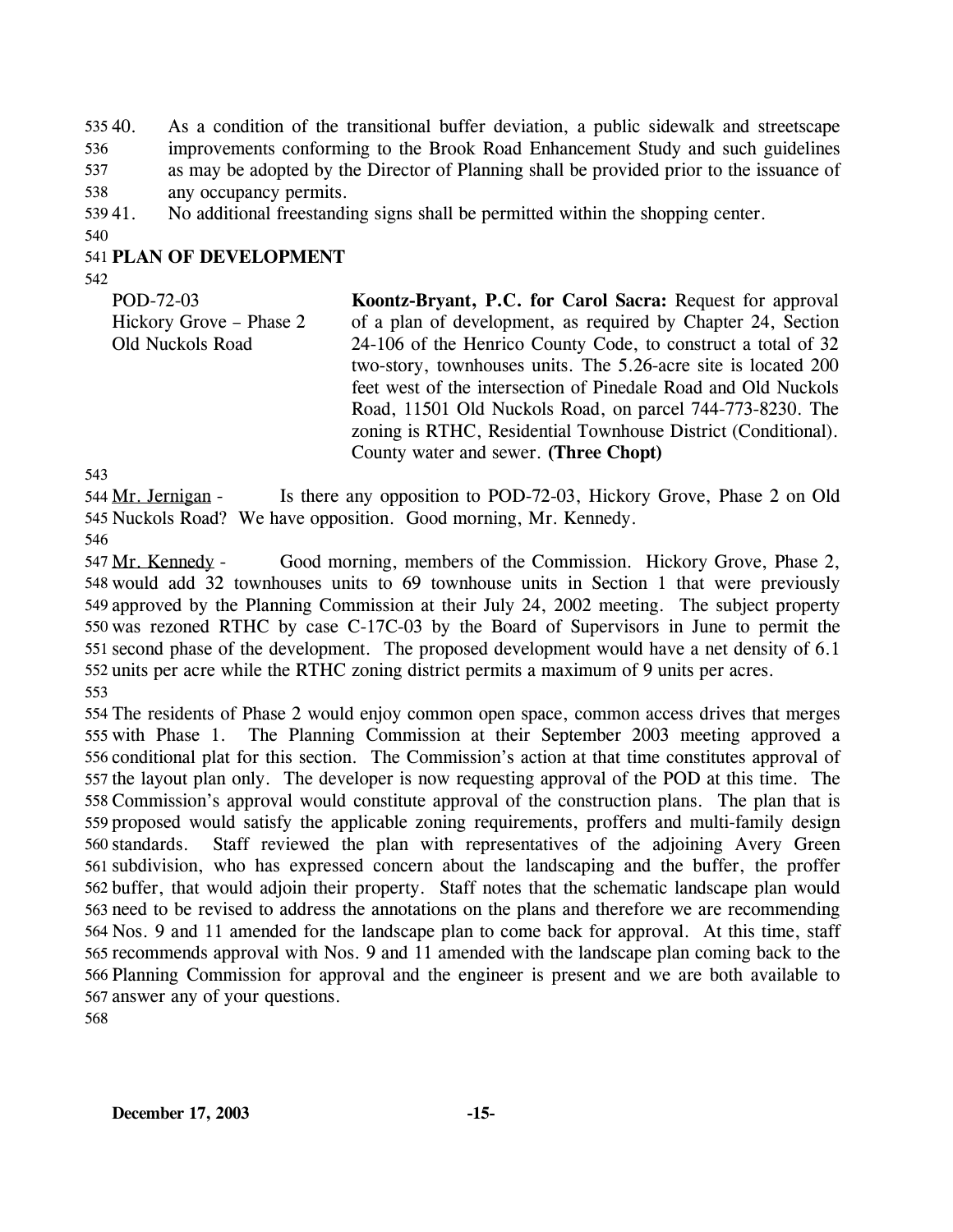Are there any questions from Mr. Kennedy by the Commission? Mr. 569 Taylor, do you have any questions? 568 Mr. Jernigan -570  $571$  Mr. Taylor - No, sir, not at this time. 572 573 Mr. Jernigan - Mr. Taylor, would you like to hear from the applicant? 574 575 Mr. Taylor - I believe I would. 576 577 Mr. Jernigan - We need to hear from the applicant first. 578 Good morning. I'm Daren Miller the project manager with Koontz-580 Bryant. The applicant Carol Sacra couldn't make it this morning. If you have any questions, 581 hopefully I'll be able to answer them and I'll reserve the rest of my time. 579 Mr. Miller -582 Mr. Miller, I think that the questions are going to relate to the buffering 584 between Avery Green and your development. So, I think at this time it might be beneficial if 585 you address that. 583 Mr. Taylor -586 A 10-foot transitional buffer is required. We do have a six-foot fence 588 that was proffered on the plans and we do have a landscape plan that has trees and bushes and 589 landscaping. I'm not quite sure what the opposition question is at this time. 587 Mr. Miller -590 591 Mr. Taylor - Have you had any meetings at all with the neighbors. 592 593 Mr. Miller - No, I have not myself, sir. 594 Mr. Taylor, let's hear from the opposition and then we will go from 596 there. Let's see what he has got to say. 595 Mr. Jernigan -597 Okay. Let's do that. Let's just hear from the opposition, sir, and then 599 you can address your comments to that. 598 Mr. Taylor -600 Good morning. My name is Garnett Short and I am the representative 602 with Avery Green at Twin Hickory. We have just a few concerns. As far as the landscaping goes, it is my understanding that there are supposed to be 20 trees or something like that. I 603 604 just want to make sure that there is going to be 20 trees. I see that they plan to have seven 605 trees or something like that. 601 Mr. Short -606 607 Mr. Kennedy - That was on the original plan but has been revised on the annotated plan. 608 609 Mr. Glover - What did he say? 610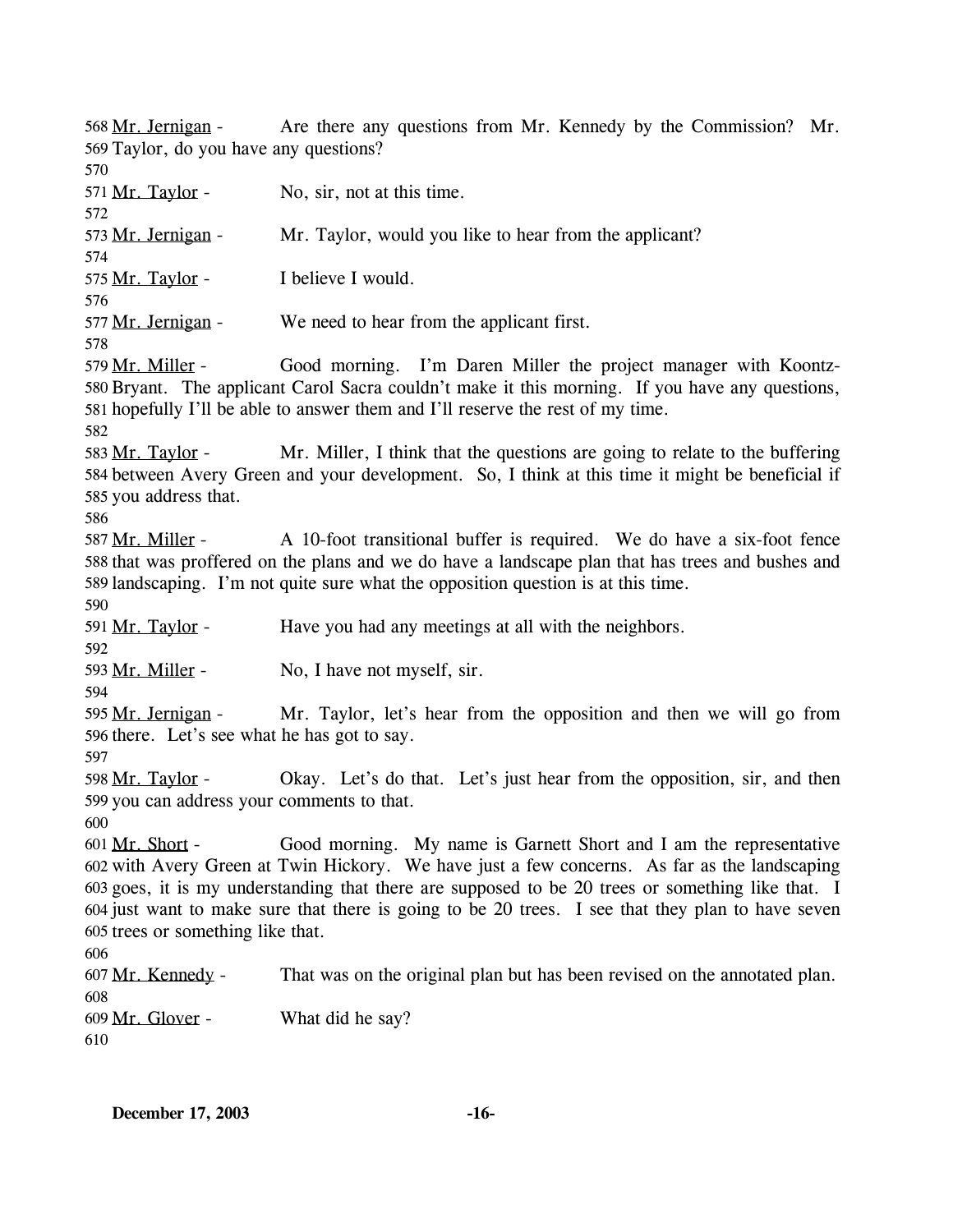613 And then the other concern is the six-foot-high fence. We were 615 wondering if we could get that changed, myself as well as the residents, to an eight-foot-high fence as opposed to a six-foot-high fence. I think that would make things a little more private 616 617 for us there in Avery Green because we will be so close to the townhouses. 614 Mr. Short -618 619 Mr. Jernigan - Mr. Kennedy, would you move up closer to the mike, please. 620 The proffer require a six-foot-high fence. It is a residential area and the maximum permitted is a seven-foot-high fence on a side lot line like that. So, it would require 622 623 a variance in order to go eight foot high between residential and residential property. 621 Mr. Kennedy -624 Mr. Kennedy, you can't get a variance to a proffered condition. It 626 would have to go back to a rezoning case. I think, though, if the applicant and the County 627 Planning staff agreed to raise it a foot, they could. 625 Mr. Glover -628 629 Mr. Kennedy - Yes. 630 631 Mr. Glover - In other words, six feet is the minimum, isn't it? 632 633 Mr. Kennedy - Six feet is the minimum, that is correct, sir. 634 635 Mr. Glover - That would be up to the applicant, sir. 636 Well, we can compromise. The last concern is just the working hours. We just want to make sure…. In the meeting we had previously requested that, they wouldn't 638 639 start before seven o'clock and on Phase 1 sometimes they would start earlier. I understand that 640 they would like to get done but the residents would prefer they not start before seven o'clock in 641 the morning. We would like to get a good nights rest. 637 Mr. Short -

611 landscape plan. They are required to have 20 and so the annotations indicate that their plans

612 need to be revised and that's why the plan will come back to the Planning Commission.

The plan shows seven shrubs per hundred linear feet on the schematic

642

 $610$  Mr. Kennedy -

I think that is a reasonable request. We will see if the applicant can address that. I also would like to maybe ask a little more about the fence, the type of fence 644 645 that is proposed. And I would like for the applicant to address if they can provide a seven-foot 646 fence and talk about what that would look like. 643 Mr. Silber -

647

| .                  |                                                            |
|--------------------|------------------------------------------------------------|
| 648 Mr. Short -    | Those were the only three concerns that we had. That's it. |
| 649                |                                                            |
| 650 Mr. Jernigan - | Are there any questions for Mr. Short from the Commission? |
| 651                |                                                            |
| 652 Mr. Taylor -   | No. Let's hear from the applicant.                         |
| 653                |                                                            |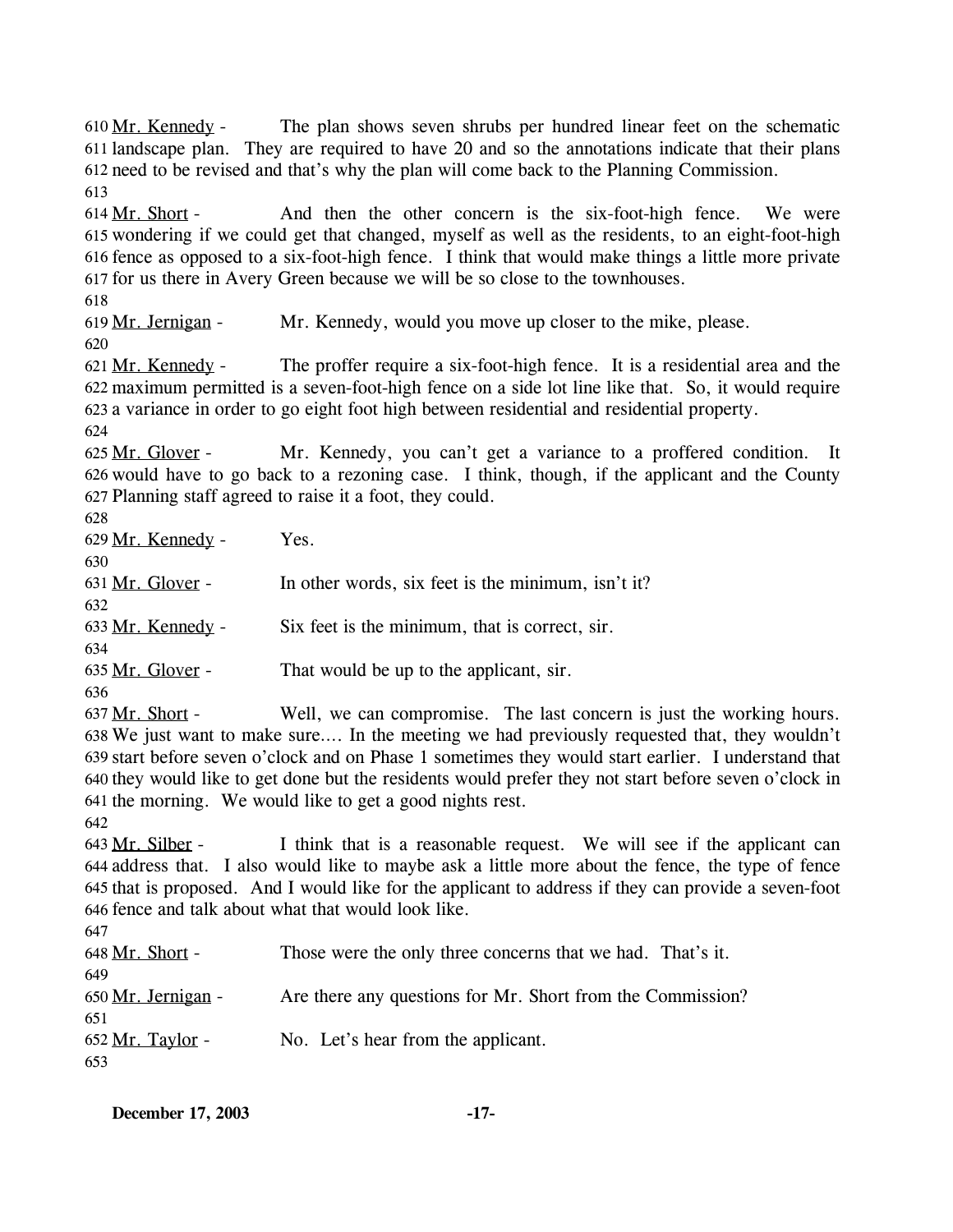I would like to answer one question. The proffer requires a minimum 654 six-foot-high wood fence. That's how the proffers read. 653 Mr. Kennedy -655 656 Mr. Jernigan - So, they could put in a seven-foot fence? 657 658 Mr. Kennedy - Yes, sir. 659 I don't see any problem with it going from a six to a seven. As proffered, it's a six-foot solid wood fence and that's what we are showing on the plans. Going 661 another foot shouldn't be a problem. I can check with the applicant. In regards to revising the 662 663 landscape plan, I don't see any problem with that either. That's something that I guess just 664 came about the other day. I have no problem with that either. But going from six to seven I 665 don't see that being a problem at all. 660 Mr. Miller -666 667 Mr. Taylor - Sir, how about the working hours? 668 That's something I will have to check with Carol Sacra, the applicant,  $670$  the owner. Once again I don't think it would be an issue but I can find out. Seven is not 671 unreasonable. 669 Mr. Miller -672 At this point would you accept the fact that you would make that a 674 condition? 673 Mr. Taylor -675 676 Mr. Miller - Yes, you can do that. 677 678 Mr. Jernigan - That's what we needed to hear. 679 680 Mr. Taylor - That's all I have, Mr. Chairman. 681 682 Mr. Jernigan - Thank you, sir. Are you ready for a motion, Mr. Taylor? 683 In a second. May I ask a question as to whether or not that would 685 require an extra condition to go to a six-foot fence to a seven-foot fence or can we include that 686 in the landscape plan? 684 Mr. Taylor -687 I think, Mr. Taylor, that we can either do it with a condition or an 689 annotation. I think we could probably annotate the plan to make that a seven-foot fence and I 690 think that would work. I would suggest that we have a condition, though, condition No. 39 691 dealing with the hours that might read something like "Construction hours of the site shall not began before 7:00 a.m." So, I think we could do the fence with an annotation and the 692 693 construction hours with a new added condition No. 39. 688 Mr. Silber -694 All right, sir. Then I'll prepare to move approval of POD-72-03, 696 Hickory Grove – Phase 2, subject to the annotations on the plans, the standard conditions for 697 developments of this type and additional conditions Nos. 23 through 38 with Nos. 9 and 11 695 Mr. Taylor -

**December 17, 2003 -18-**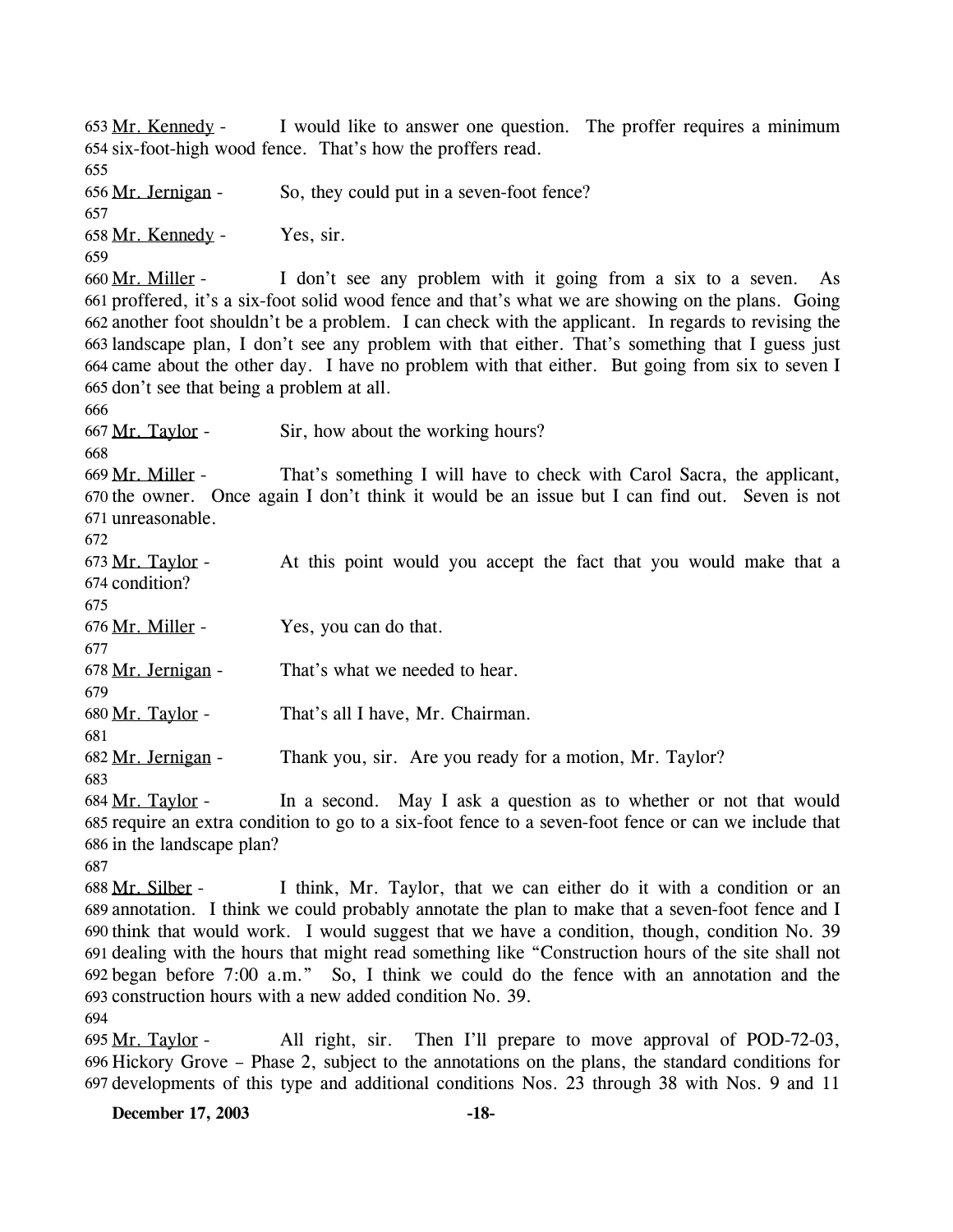698 amended on the addendum and condition No. 39 that states construction hours will start no  $699$  earlier than  $7:00$  a.m. And another condition that we look at the landscaping plan in review. 700 And that's my motion.

701

I think on the landscape plan, Mr. Taylor, I think that we can just.... The 703 plan has already been annotated to provide the trees that staff has indicated.... 702 Mr. Silber -

| 704              |                                                        |
|------------------|--------------------------------------------------------|
| 705 Mr. Taylor - | That doesn't require a separate condition?             |
| 706              |                                                        |
| 707 Mr. Silber - | Yes, sir. It will not require a separate condition.    |
| 708              |                                                        |
| 709 Mr. Taylor - | So we will just go with Nos. 9 and 11 on the addendum. |
| 710              |                                                        |
| 711 Mr. Silber - | And the new condition No. 39, yes, sir.                |
| 712              |                                                        |
| 713 Mrs. Ware -  | Second.                                                |
| 714              |                                                        |

We have a motion by Mr. Taylor and a second by Mrs. Ware. All in 716 favor say aye...all opposed say nay. The ayes have it. The motion is passed. 715 Mr. Jernigan -

717

718 The Planning Commission approved POD-72-03, Hickory Grove – Phase 2 on Old Nuckols 719 Road, subject to the annotations on the plans, the standard conditions attached to these minutes 720 and the following additional conditions:

721

722 9. 723 724 **AMENDED** - A detailed landscaping plan shall be submitted to the Planning Office for review and Planning Commission approval prior to the issuance of any occupancy permits.

725 11. 726 727 728 **AMENDED** - Prior to the approval of an electrical permit application and installation of the site lighting equipment, a plan including depictions of light spread and intensity diagrams, and fixture specifications and mounting height details shall be submitted for Planning Office review and Planning Commission approval.

729 23. 730 The subdivision plat for Hickory Grove, Section 2 shall be recorded before any building permits are issued.

- 731 24. 732 733 734 The right-of-way for widening of Old Nuckols Road as shown on approved plans shall be dedicated to the County prior to any occupancy permits being issued. The right-ofway dedication plat and any other required information shall be submitted to the County Real Property Agent at least sixty (60) days prior to requesting occupancy permits.
- 735 25. 736 737 738 739 The easements for drainage and utilities as shown on approved plans shall be granted to the County in a form acceptable to the County Attorney prior to any occupancy permits being issued. The easement plats and any other required information shall be submitted to the County Real Property Agent at least sixty (60) days prior to requesting occupancy permits.

740 26. 741 742 The limits and elevations of the 100-year frequency flood shall be conspicuously noted on the plan "Limits of 100 Year Floodplain." In addition, the delineated 100-year floodplain must be labeled "Variable Width Drainage and Utility Easement." The

### **December 17, 2003 -19-**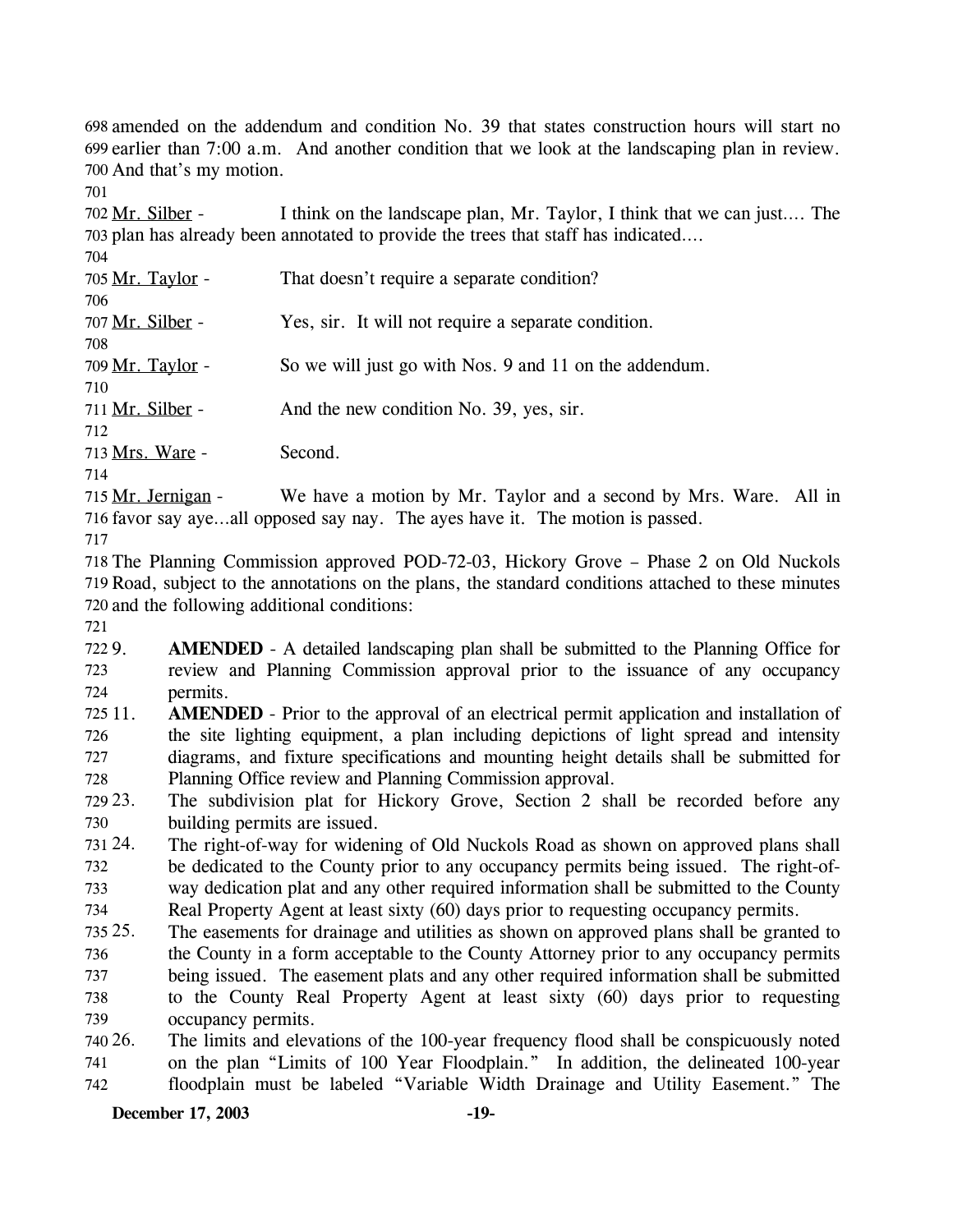- 743 easement shall be granted to the County prior to the issuance of any occupancy permits.
- 744 27. 745 The developer shall provide fire hydrants as required by the Department of Public Utilities and Division of Fire.
- 746 28. 747 28. A standard concrete sidewalk shall be provided along the south side of Old Nuckols Road.
- 748 29. 749 The proffers approved as a part of zoning case  $C-17C-03$  shall be incorporated in this approval.
- 750 30. 751 752 Any necessary off-site drainage and/or water and sewer easements must be obtained in a form acceptable to the County Attorney prior to final approval of the construction plans.
- 753 31. 754 755 31. Deviations from County standards for pavement, curb or curb and gutter design shall be approved by the County Engineer prior to final approval of the construction plans by the Department of Public Works.
- 756 32. 757 758 759 760 761 The pavement shall be of an SM-2A type and shall be constructed in accordance with County standard and specifications. The developer shall post a defect bond for all pavement with the Planning Office - the exact type, amount and implementation shall be determined by the Director of Planning, to protect the interest of the members of the Homeowners Association. The bond shall become effective as of the date that the Homeowners Association assumes responsibility for the common areas.
- 762 33. 763 Storm water retention, based on the 50-10 concept, shall be incorporated into the drainage plans.
- 764 34. 765 766 Insurance Services Office (ISO) calculations must be included with the plans and contracts and must be approved by the Department of Public Utilities prior to the issuance of a building permit.
- 767 35. 768 769 35. Approval of the construction plans by the Department of Public Works does not establish the curb and gutter elevations along the Henrico County maintained right-ofway. The elevations will be set by Henrico County.
- 770 36. 771 The owners shall not begin clearing of the site until the following conditions have been met:
- 772
- 773 774 775 776 777 (a) The site engineer shall conspicuously illustrate on the plan of development or subdivision construction plan and the Erosion and Sediment Control Plan, the limits of the areas to be cleared and the methods of protecting the required buffer areas. The location of utility lines, drainage structures and easements shall be shown.
- 778 779 780 781 (b) After the Erosion and Sediment Control Plan has been approved but prior to any clearing or grading operations of the site, the owner shall have the limits of clearing delineated with approved methods such as flagging, silt fencing or temporary fencing.
- 782 783 784 (c) The site engineer shall certify in writing to the owner that the limits of clearing have been staked in accordance with the approved plans. A copy of this letter shall be sent to the Planning Office and the Department of Public Works.
- 785 786 787 (d) The owner shall be responsible for the protection of the buffer areas and for replanting and/or supplemental planting and other necessary improvements to the buffer as may be appropriate or required to correct problems. The details

**December 17, 2003 -20-**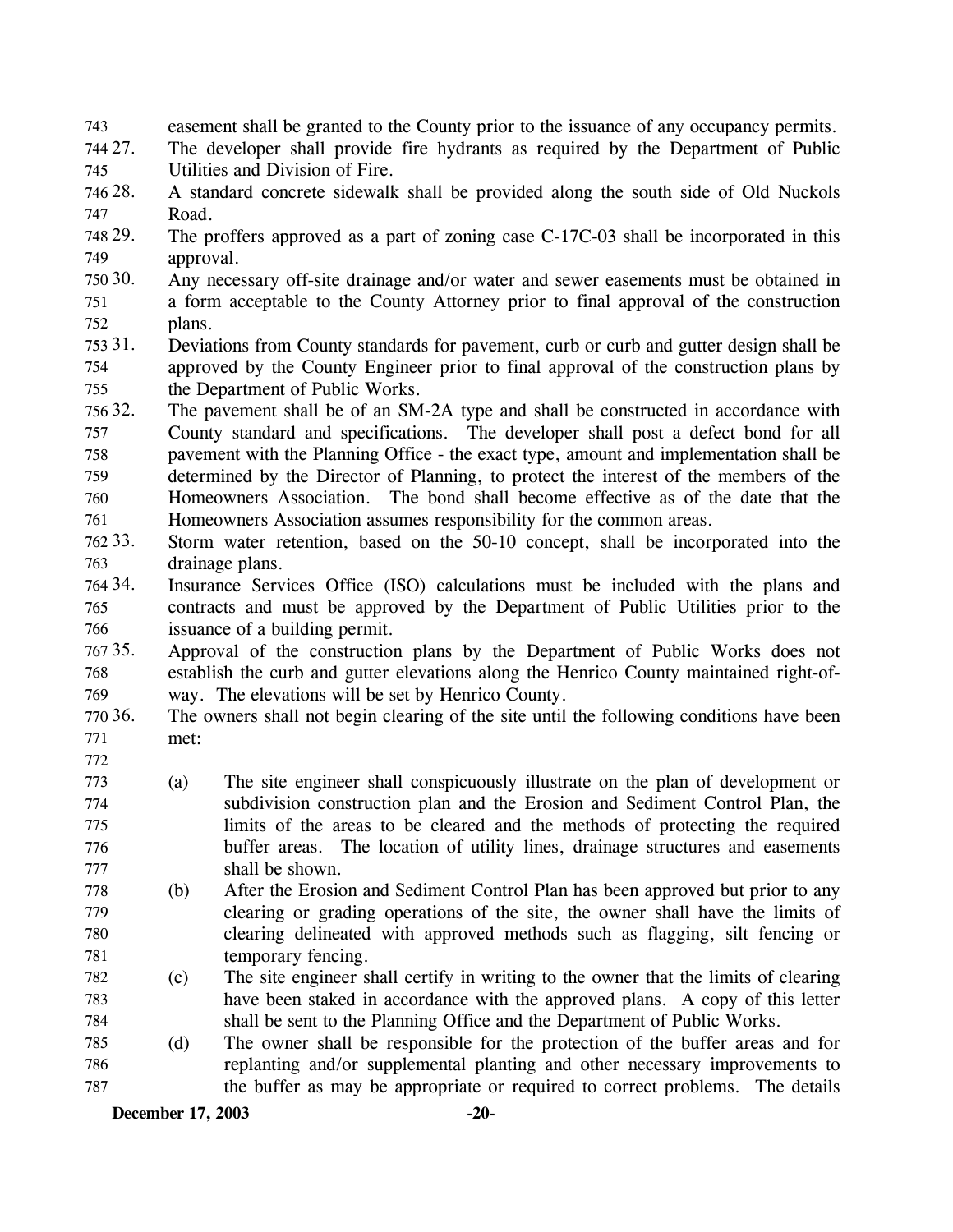788 shall be included on the landscape plans for approval.

789 37. 790 791 Evidence of a joint ingress/egress and maintenance agreement must be submitted to the Planning Office and approved prior to issuance of a certificate of occupancy for this development.

792 38. 793 794 795 796 The location of all existing and proposed utility and mechanical equipment (including HVAC units, electric meters, junction and accessory boxes, transformers, and generators) shall be identified on the landscape plans. All equipment shall be screened by such measures as determined appropriate by the Director of Planning or the Planning Commission at the time of plan approval**.**

797 39. Construction hours shall not begin before 7:00 a.m.

798

### 799 **PLAN OF DEVELOPMENT**

800

| POD-73-03               | Balzer & Associates, Inc. for Weinstein & Weinstein and        |
|-------------------------|----------------------------------------------------------------|
| Lipstock Laser Center - | <b>Kenneth Lipstock:</b> Request for approval of a plan of     |
| Horsepen Road           | development, as required by Chapter 24, Section 24-106 of the  |
|                         | Henrico County Code, to construct a one-story, 4,288 square    |
|                         | foot medical office. The 0.70-acre site is located at the      |
|                         | southeast corner of the intersection of Horsepen Road and      |
|                         | Roxbury Road on parcels 766-741-7037, 7637 and 8137. The       |
|                         | zoning is O-1, Office District. County water and sewer. (Three |
|                         | Chopt)                                                         |

801

Is there anyone in the audience in opposition to POD-73-03, Lipstock Laser Center on Horsepen Road? No opposition. Okay, Mr. O'Kelly, you may proceed. 803 802 Mr. Jernigan -804

Thank you, Mr. Chairman. Staff just handed out a revised plan that 806 resolves the issues that we had with this development. Primarily, the principal issue was the 807 fact that the architectural plans that were submitted didn't match the site plan and there were some problems with the buildable area in trying to fit the building within the buildable area. 808 809 But, we do have revised architectural plans now that resolved that issue. Also there was 810 concern about a storm sewer pipe being located within a transitional buffer and it's been 811 relocated to a parking area. So, at this point, Mr. Chairman and members of the Commission, staff can recommend approval of this plan subject to the annotations on the plans, the standard 812 813 conditions for developments of this type and the additional conditions Nos. 23 through 29, 814 which are listed on your agenda. I'll be happy to answer any questions. Mr. Simon Mueller, 815 the engineer, is here to represent the applicant. 805 Mr. O'Kelly -

| December 17, 2003  | $-21-$                                                       |
|--------------------|--------------------------------------------------------------|
| 823 Mr. Jernigan - | No questions. Thank you, Mr. O'Kelly. All right, Mr. Taylor. |
| 822                |                                                              |
| 821 Mr. O'Kelly -  | No, sir.                                                     |
| 820                |                                                              |
| 819 Mr. Taylor -   | Do we have to waive the time limits on the additional        |
| 818                |                                                              |
| 817 Mr. Jernigan - | Are there any questions of Mr. O'Kelly from the Commission?  |
| 816                |                                                              |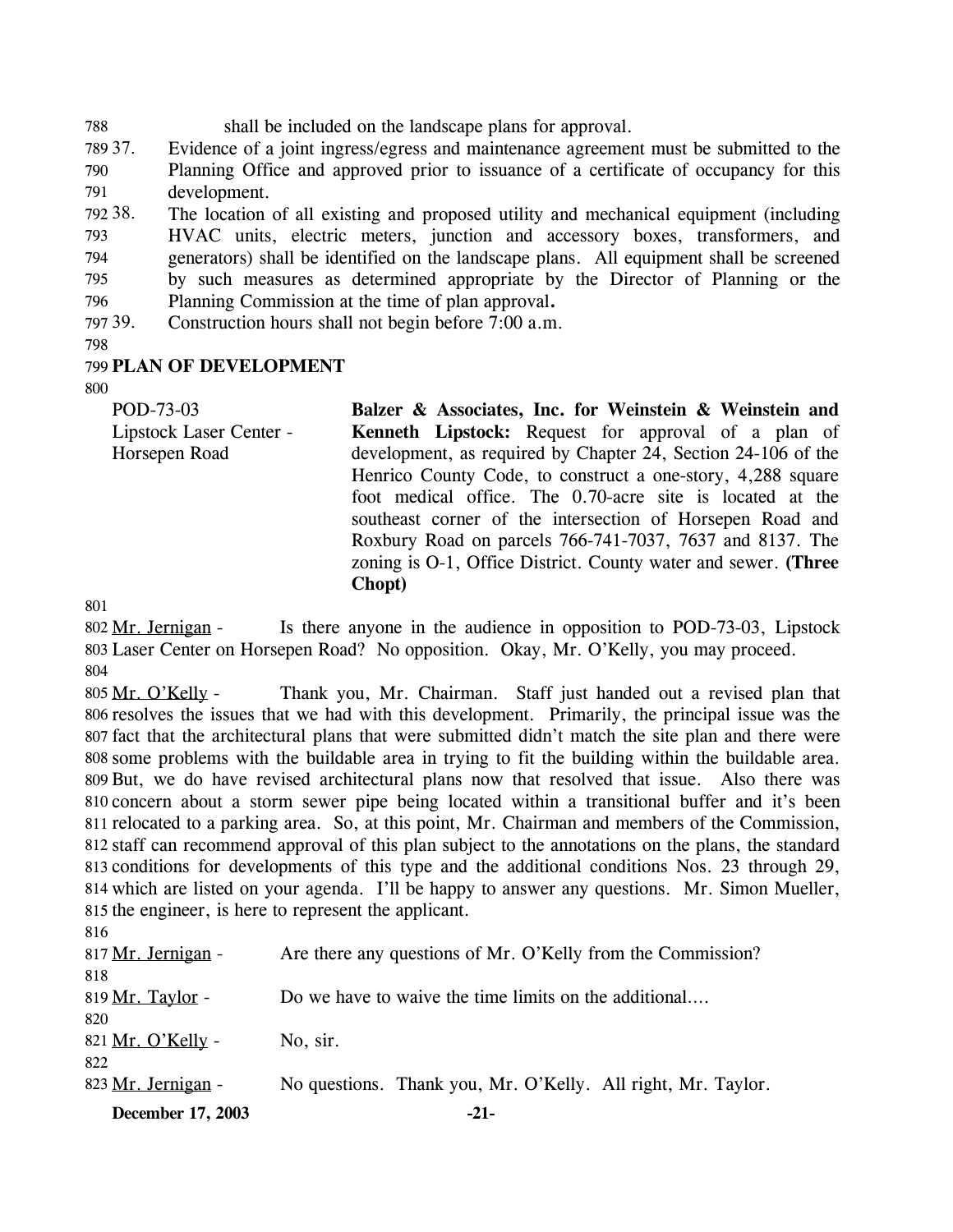With that, Mr. Chairman, I'll move approval of POD-73-03, Lipstock Laser Center, subject to the standard conditions for developments of this type, and conditions 826 Nos. 23 through 29. 827 825 Mr. Taylor -

828

We have a motion by Mr. Taylor and a second by Mr. Archer. All in 830 favor say aye...all opposed say nay. The ayes have it. The motion is passed. 829 Mr. Jernigan -

831

832 The Planning Commission approved POD-73-03, Lipstock Laser Center on Horsepen Road, 833 subject to the standard conditions attached to these minutes for developments of this type, the 834 annotations on the plan and the following additional conditions:

835

836 23. 837 838 839 23. The easements for drainage and utilities as shown on approved plans shall be granted to the County in a form acceptable to the County Attorney prior to any occupancy permits being issued. The easement plats and any other required information shall be submitted to the County Real Property Agent at least sixty (60) days prior to requesting

- 840 occupancy permits.
- 841 24. 842 The developer shall provide fire hydrants as required by the Department of Public Utilities and Division of Fire.
- 843 25. 844 845 Any necessary off-site drainage and/or water and sewer easements must be obtained in a form acceptable to the County Attorney prior to final approval of the construction plans.
- 846 26. 847 848 26. Deviations from County standards for pavement, curb or curb and gutter design shall be approved by the County Engineer prior to final approval of the construction plans by the Department of Public Works.
- 849 27. 850 851 Insurance Services Office (ISO) calculations must be included with the plans and contracts and must be approved by the Department of Public Utilities prior to the issuance of a building permit.
- 852 28. 853 854 Approval of the construction plans by the Department of Public Works does not establish the curb and gutter elevations along the Henrico County maintained right-ofway. The elevations will be set by Henrico County.
- 855 29. 856 857 858 859 The location of all existing and proposed utility and mechanical equipment (including HVAC units, electric meters, junction and accessory boxes, transformers, and generators) shall be identified on the landscape plans. All equipment shall be screened by such measures as determined appropriate by the Director of Planning or the Planning Commission at the time of plan approval**.**
- 860
- 861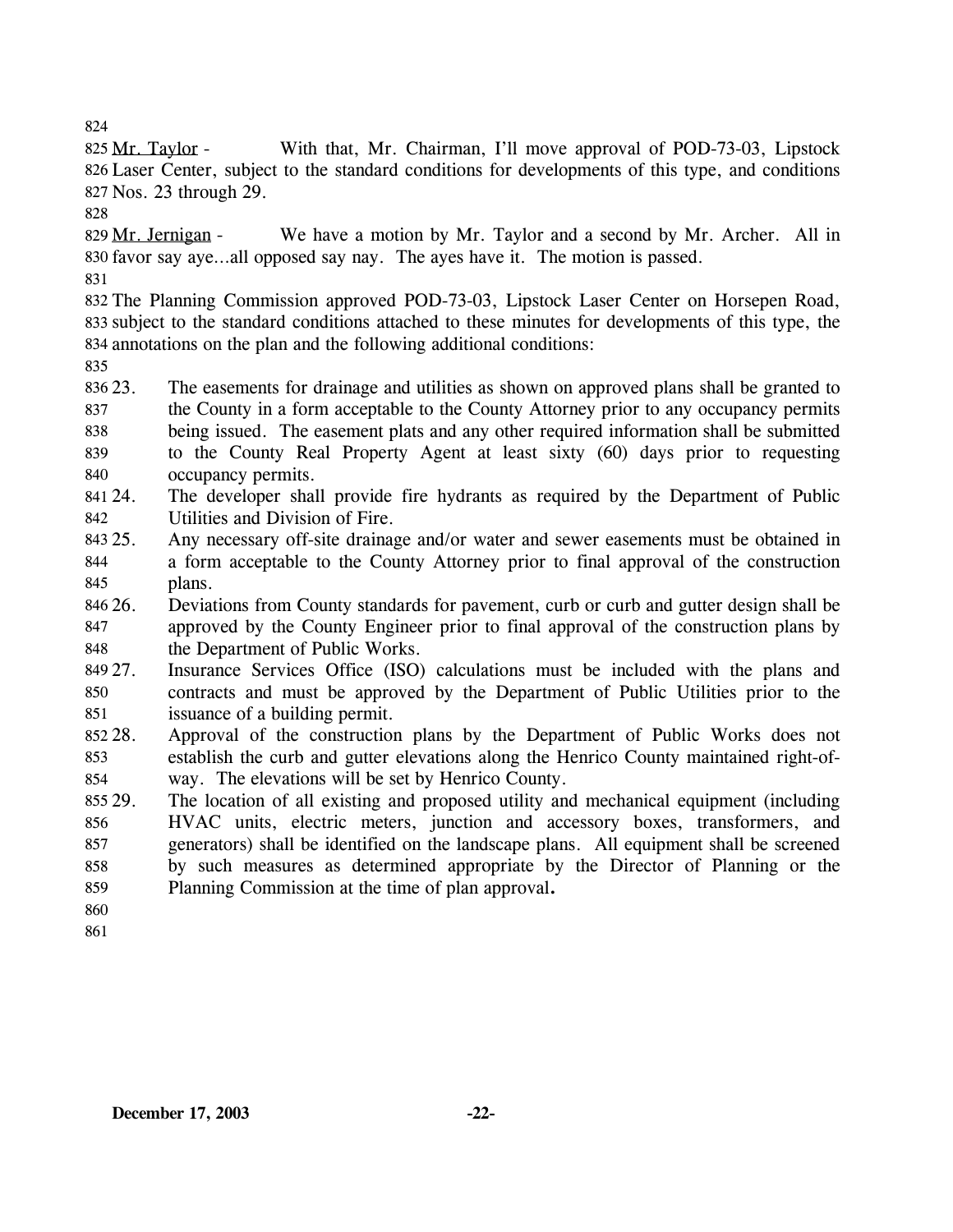### 861 **PLAN OF DEVELOPMENT**

862

POD-74-03 Hollywood Video @ John Rolfe Commons Shopping Center (POD-79-01 Revised) **Koontz-Bryant, P.C. for The Wilton Companies, LLC:**  Request for approval of a plan of development, as required by Chapter 24, Section 24-106 of the Henrico County Code, to construct a one-story, 6,497 square foot retail building addition to a shopping center. The 1.33-acre site is located on the north side of Ridgefield Parkway approximately 300 feet north of the intersection of Ridgefield Parkway and John Rolfe Parkway in the John Rolfe Commons Shopping Center on part of parcel

736-751-6741. The zoning is B-2C, Business District

(Conditional). County water and sewer. **(Tuckahoe)** 

863

Is there any opposition to POD-74-03, Hollywood Video  $@$  John Rolfe 865 Commons Shopping Center? We have opposition. Good morning, Mr. Strauss. 864 Mr. Jernigan -

866

Good morning, Mr. Chairman, thank you. Staff is recommending 868 approval of this application for Hollwood Video to be constructed in the existing John Rolfe 869 Commons Shopping Center. The architecture of which to be compatible with the existing 870 shopping center architecture. You will note that staff has included additional conditions in this That will be conditions Nos. 9 and 11 amended for subsequent 872 Commission approval of the landscape and lighting plan. The additional conditions Nos. 36, 37 and 38 in the addendum are relating to shopping centers in general and they are standard 873 874 conditions and I'll be happy to answer any questions you may have. 867 Mr. Strauss -871 morning's addendum.

875

Are there any questions of Mr. Strauss by Commission members? Is the 877 applicant here? Would you come down please, sir? Thank you, Mr. Strauss. Good morning. 876 Mr. Jernigan -878

Good morning. My name is Paul Hinson with Koontz-Bryant and I'm 880 here representing Wilton Companies today on behalf of the plan of development for the 881 Hollywood Video parcel. We are also the engineers on the Phase II of the John Rolfe 882 Commons Shopping Center. So, if there are issues related to that we maybe able to answer 883 them as well if they are not directly related to the out parcel today. In concerns to the out 884 parcel for Hollywood Video, we have met with the staff. We have addressed all of the staff's 885 concerns. We have revised plans ready to resubmit to the staff for Planning Commission 886 approval that addresses all of the staff's comments. I'll be happy to answer any questions 887 related to the project. 879 Mr. Hinson -

888

889 Mr. Jernigan - Are there any questions for Mr. Hinson by the Commission?

890 891 Mrs. Ware - I have none at this time.

892

Okay. Thank you, sir. All right. Who would like to speak first? We have 10 minutes. Mr. Silber will keep the time. Would you like to speak first, sir? 894 893 Mr. Jernigan -895

**December 17, 2003 -23-**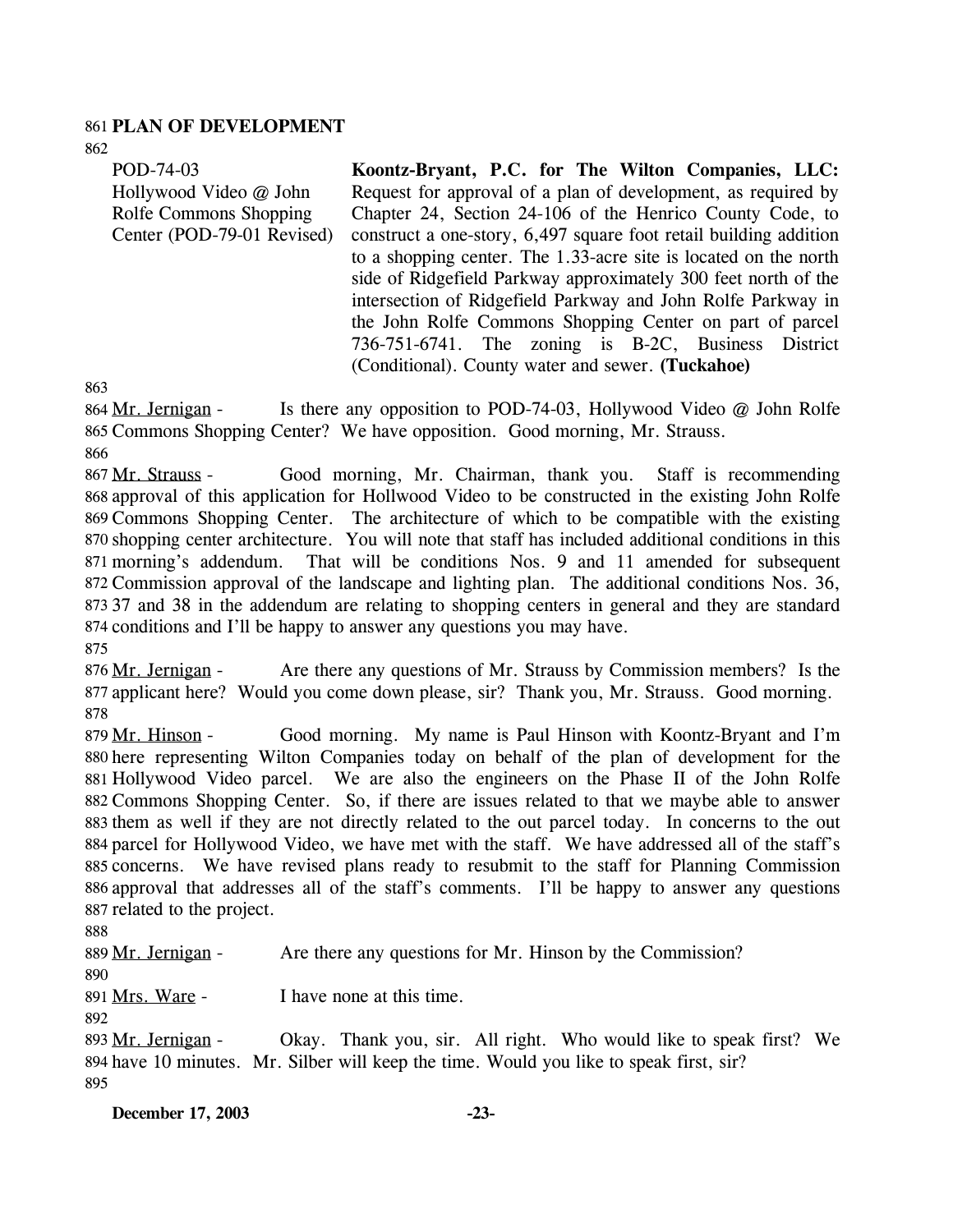My name is Bob George and I live on the south side of Ridgefield 897 Parkway at Ridgestone Court and there is a creek running behind my house, which has been 898 overloaded since the shopping center at John Rolfe Commons has been built. And it appears to 899 me the pond that was built there is insufficient to handle the runoff in the parking lot and I fear any additional paving of that lot is going to exacerbate the situation significantly. Since that 900 901 time, there's been a tremendous amount of silt that has filtered through that creek which runs 902 underneath Ridgefield Parkway over to the south side. It's filling up the creek. Every time it 903 rains we get excessive amounts of water coming up in the yard. My lot slopes down to the 904 creek and the top soil is being washed away and I've got about 15 to 18 trees back there and I fear that they are going to fall over from the effects of this water being pumped out of this 905 906 pond. I'm not an engineer and I don't know much about ponds and to how you manage the silt 907 coming out of these ponds, but it seems to me the pond is there and it insufficient for the 908 project that is already there, let alone any additions. 896 Mr. George -

909

 I know people along the other side, behind me, on Shady Branch Trail that indicated that they have similar problems of losing their topsoil. Their grass planted has just been washed away. I know over off of Popular Forest in Heritage Oaks subdivision that during the heavy rains, recently, the water came up underneath their houses. Now, this meeting being at 9:00 a.m. in the morning and most people are at work and unavailable to attend these things, and I'm being retired, has got the time. Yes, I do object to any addition to that shopping center and I wish they would do something about the pond that is already there. Increase the size, put some filters on it, do something because it's a problem. Thank you. 918

919 Mr. Silber - Mr. George, where is your property relative to the shopping center? 920

I don't know how detailed your map is but it's at 2004 Ridgestone Court. 922 Ridgestone is on the south side of Ridgefield Parkway and the creek comes diagonally across 923 underneath Ridgefield Parkway from the shopping center. 921 Mr. George -

924

And the trees that you are talking about are the trees on your property, 926 right? 925 Mrs. Ware -

927

Yes. It's going to wash the soil away and I'm going to lose my trees, 929 eventually, from this problem. And who is going to take care of cutting these trees up when 930 they fall over? With all of these trees, it's going to be quite an expense to me and I'm sure all 931 of the other residents in the area have the same problem. As far as finding it on the map here 932 (referring to the map on the screen) I can't see it very well. I'm right in here (pointing to map) 933 and the creek comes across that intersection, right there and comes down through there and on 934 down to Shady Branch Trail. It's not showing it on the map but I understand that the people 935 on this side of Ridgefield were notified because their properties back up to it. Well, my 936 property doesn't back up to it but I'm sure getting the effects from that creek from all that 937 paved parking over here. 928 Mr. George -

938

Let me point out a couple of things, for your benefit and perhaps the benefit of others who may want to speak. The plan of development that is before the 940 939 Mr. Silber -

**December 17, 2003 -24-**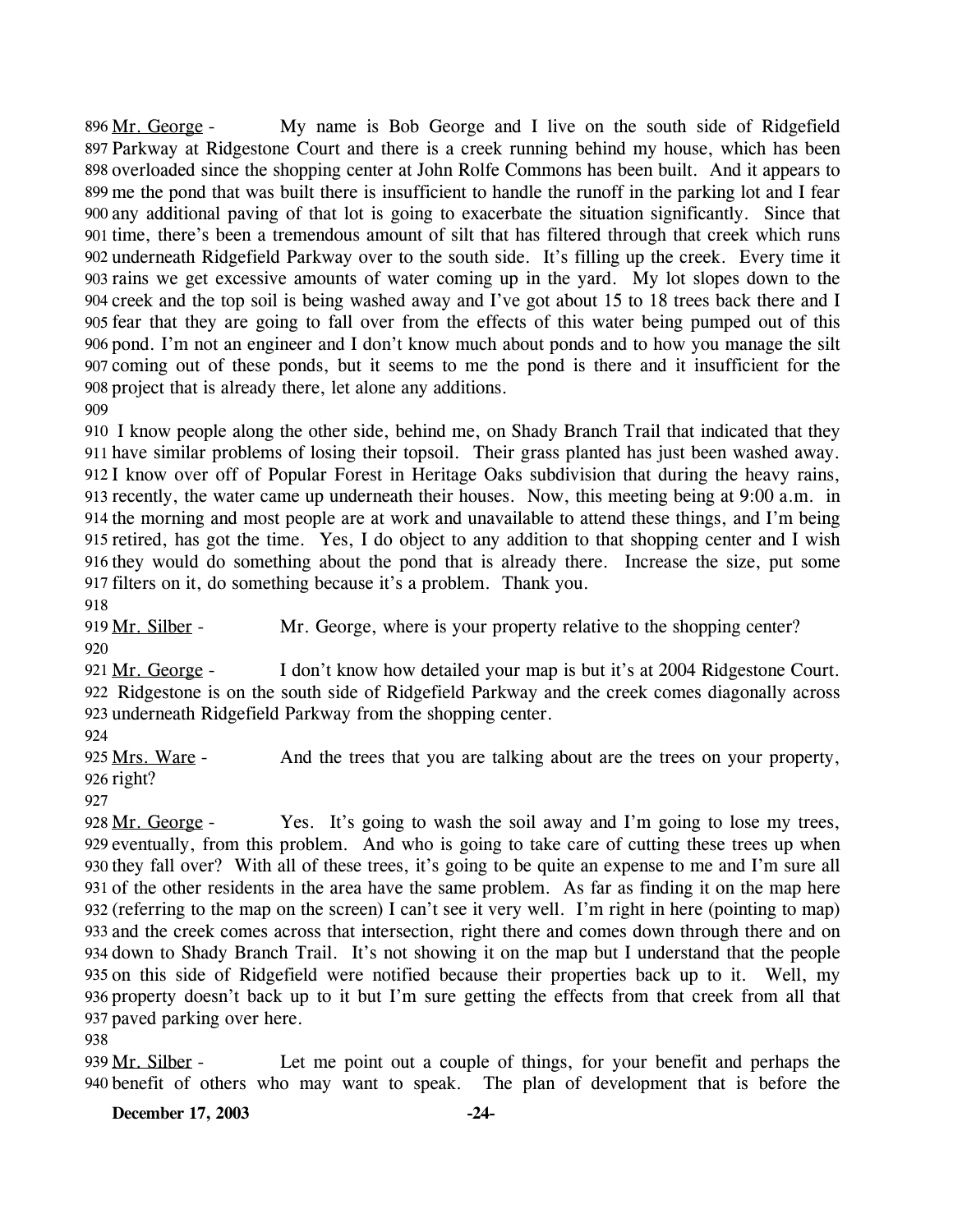Commission today is a plan of development for one of the out parcels of this shopping center. 941 942 It's out on proposed John Rolfe Parkway. This property was zoned a number of years ago for a shopping center and was to allow the development of this shopping center. What the County 943 needs to be careful of or to assure you of is that as this site develops we need to make sure that 944 945 the drainage issues are taking care of adequately so we don't cause additional runoff down 946 stream that may cause problems for your property. Therefore, the developer will be held 947 responsible for handling the water on site and not causing problems down stream. 948

 The Planning Commission does not have the expertise nor gets into any detail relative to specify design issues associated with drainage. The County has a professional staff that deals with drainage and those matters can be addressed. We do have a drainage engineer here today that we can have to come up and speak, perhaps at the end after others have spoken and told us of their concerns. Steve Bandura is here and perhaps he can address some of these concerns. I just wanted to make clear that the Planning Commission typically doesn't get into the specify details of drainage and engineering of that drainage. But, we hear your concern and perhaps, Mrs. Ware, at this point we want to hear from others that may have similar concerns or may even live closer by.

958

959 Mrs. Ware - Okay.

960

Thank you, Mr. George. All right, come on up, sir, please. Good 962 morning. 961 Mr. Jernigan -

963

Good morning. My name is Nader Soheycy Khansari. I live right 965 exactly behind the new shopping mall that has been constructed off of Thornbury Drive, 2255 966 Thornbury Drive. The main concern for me has been the fact that A. the working hours. I 967 don't know the allowable time hours are that they can actually start their work, but on several 968 occasions I have been awaken about 5:30 a.m. in the morning with the constant noise of generators running, trucks warming up for their daily duty, whatever they are going to be 969 970 doing around there. The second concern for me is that when they went ahead in started the 971 construction there was supposed to be an allowable size of land, the wetlands, that was 972 supposed to be left alone right along the stream. That was supposed to shade us from seeing 973 the actual main building, but due to the storm and of course taking down the trees, or either 974 affected the trees right along the stream because they don't run a very deep root. Most of 975 these trees have been uprooted and knocked over. 964 Mr. Khansari -

976

 Me and several neighbors tried on numerous occasions to get in contact with them to find out if there was going to be something done about this. But, it seems like everybody is just giving us the runaround. One person says that the other person is handling this, one says it's the Corps of Engineers that needs to look at this. The others say we are not allowed to touch this part of land because it does not belong to us. So, we want to know whether this is going to be an ongoing issue with the noise and everything, and whether there is going to be similar things happening and who is going to be responsible in trying to fix the situation. 984

985 Mrs. Ware - That can be addressed but we would like to hear from everyone first,

**December 17, 2003 -25-**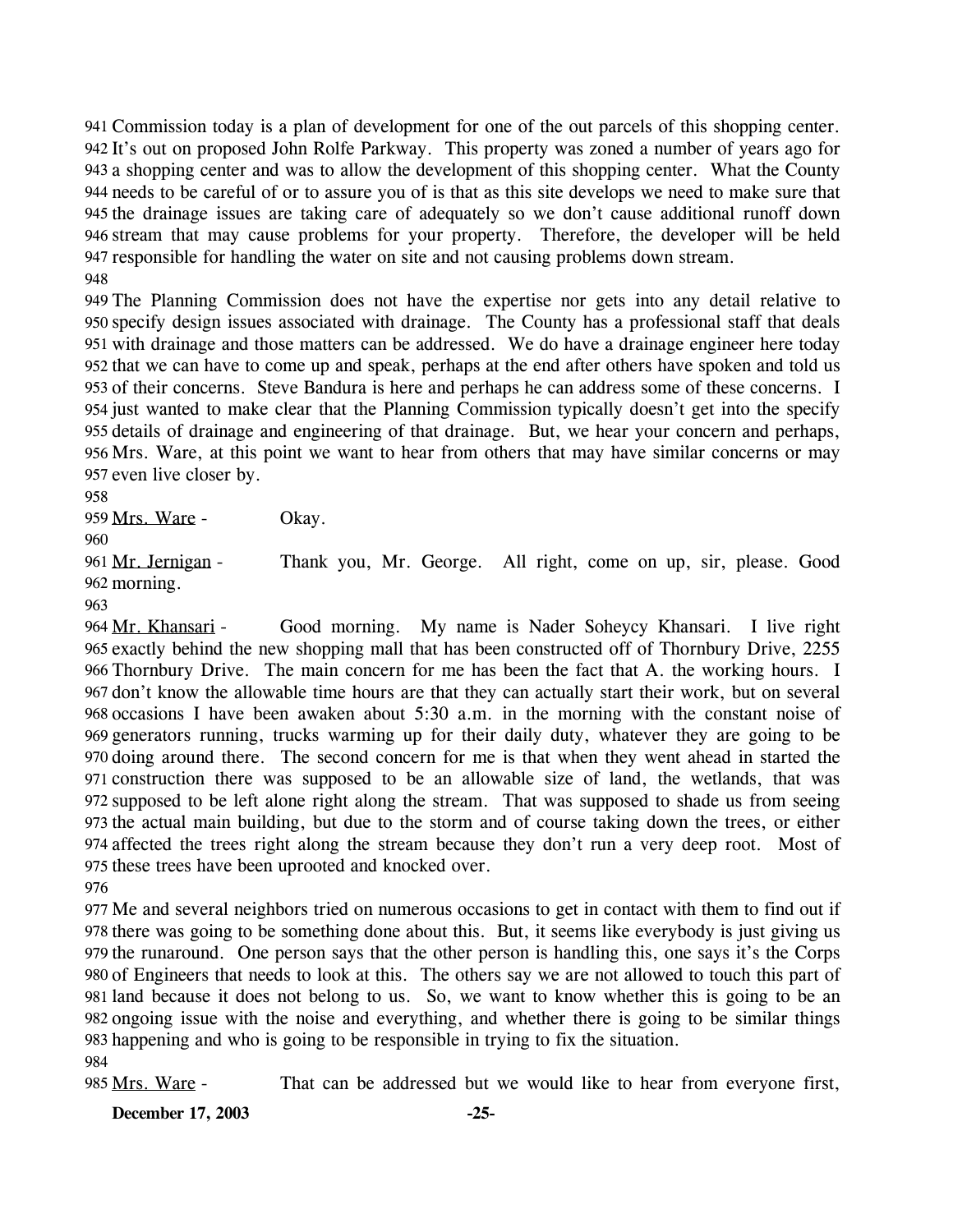986 like he said. I do know that there is someone here to speak to that. I know that's a  $C-1$ , Conservation area and it's very limited as to what you can do within that area. Do you want to 987 988 go on and hear from this now or wait until everybody speak? 989

Yes, I think we can but let me point out, you expressed some concerns about the hours of operation or noise coming from the back of the shopping center. The 991 property is zoned B-2, which does restrict the hours of operation to the public. They can't 992 993 open before 6:00 a.m. and they can't stay open pass 12 midnight. Now that might sounds like a long period of time, but that is allowed by the ordinance. But that's doors opening to the 994 995 public. They are allowed to conduct business, you know, loading and unloading even outside 996 of those hours. What we may want to do is work with the tenant in this case, I guess Ukrop's 997 is the only one open at this time, and we might be able to talk to them about the hours in which 998 they are unloading, we may be able to address some issues associated with sounds coming 999 from the site that's impacting the residential community. So, we will be glad to make note of 1000 that and work with Ukrop's and your community in trying to address the noise issues. 990 Mr. Silber -1001

 Mrs. Ware is correct. In the flood plain area we understand that there are trees that have fallen in the flood plain. We are aware of that. We visited the site and we have taken pictures. We may have Steve Bandura address that as well, but associated with fallen trees in flood plain areas or wetland areas, the County have many of these around the County now because of the hurricane that came through in September. It is an issue and it is not an easy to address because these trees are on private property. If they are not disrupting the flow of water, if they are not blocking drainage ways then it's very difficult to go in and remove these. You almost have to do it by hand. You can't bring heavy equipment in to do that because many of these are in wetland areas and do come under the purview of the Corps of Engineers. Perhaps Mr. Bandura can address that further when we get him up here in a few minutes. 1012

1013 Mr. Khansari - Thank you.

1014

1015 Mr. Jernigan - Thank you, Mr. Khansari.

1016

Good morning. My name is Bob Riddle and I live on Shady Branch 1018 Trail, that's on the south side of Ridgefield Parkway. My concern also is about the creek and 1019 the runoff and the additional water flow into the holding pond as of a result of any new 1020 construction. The creek, before John Rolfe Commons was built, was maybe a foot wide, six inches deep and now when it rains it's probably 30 to 40 feet wide. It's taking all of my 1021 1022 topsoil, it's broken my fence, and there is a VEPCO power transformer and cable units back 1023 there that constantly gets flooded anytime there's a rain now. So my concern, like the other 1024 gentleman, is the creek and the water runoff. 1017 Mr. Riddle -

1025

Are there any questions for Mr. Riddle from the Commission? All right. 1027 Thank you, sir. 1026 Mr. Jernigan -

1028

Would you like for Mr. Bandura to come up? Oh, I'm sorry, we have 1030 one more. 1029 Mrs. Ware -

**December 17, 2003 -26-**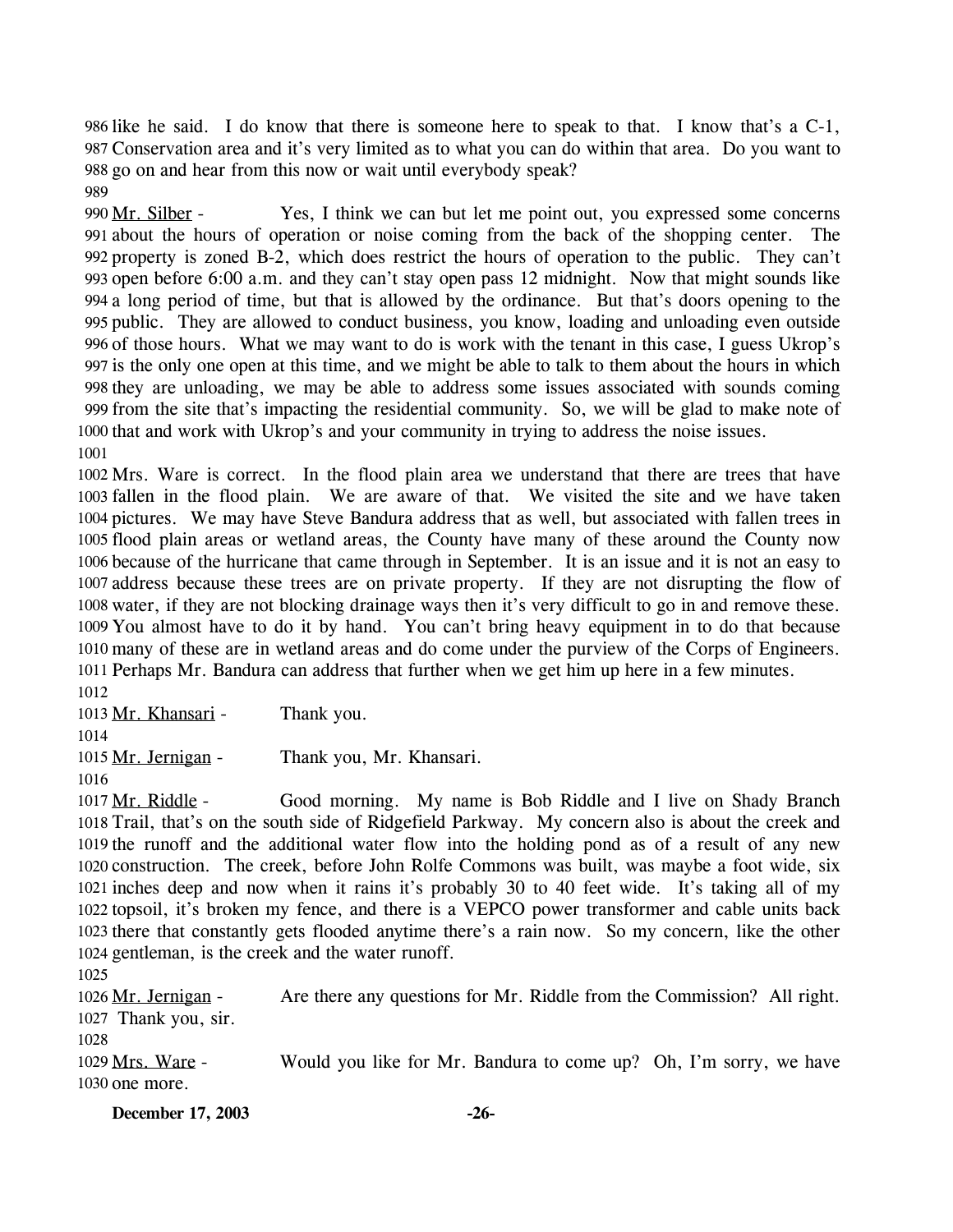1031 Mr. Jernigan - Good morning. 

Good morning. My name Hassan Vakili and I live at 1901 Thornbury 1034 Court. I live right behind the new Ukrop's. My concerns are basically the existing plan that 1035 they have there and has been approved or we are approving a plan today. These plan they 1036 should be amended without any public hearing, without any public notice. I looked at the 1037 original plan that was there. They had an access to put a manhole on there which was three 1038 feet. When I called the staff from Henrico County they brought the plan and they said that this 1039 plan will be amended on a later date. To cut a 20-foot-wide manhole and in order to do that 1040 they will cut all of the trees down. Because of the thinning of area of the trees, the rest of 1041 them came down during the storm. I complained because there were two trees that were 1042 bending and if they had fallen they would have fallen on my roof. So, they came down and cut 1043 those two trees down, after the Henrico County staff called the Wilton Company. 1033 Mr. Vakili -

 They came and cut those down. There are many trees that have fallen and they are treating the remaining trees, which I have asked them to come and cut these trees down, which at least we will have some buffer between us and the shopping center. But the excuse, as far as I am concern is, Henrico County is not allowing them to come down there because it is a wetland and if they cut those trees it's going to fall into the creek and so it would damage the wetlands. The wetland has already been damaged. I have some pictures here, I know that you mentioned you have some pictures, but I have taking some pictures…. They was 110 foot buffer between my house and the new shopping center. There is a single tree standing there, so basically my backyard is the parking lot for the shopping center.

 So, I would like for them to… the same way Henrico County has not asked them not to go there and destroy the wetland, there is a violation of this existing lost on the wetland there. There is a ripraft. When they diverted the creek, they put ripraft. The ripraft is supposed to be on the embankment of the trees. It comes all the way back to my fence. It is against my fence. So, what I am saying that even today if we are approving it, there is no guarantee that tomorrow will not be changed and also if there is any violation, the staff from Henrico County, two of them came to my house. They went back there and looked at the creek and they told me that there is some problem there. Also, they told me that there was supposed to be 20 feet wide access to the manhole. They have cut in some areas 30 feet. Nothing was done. They talked to the Wilton Company but nothing has been done. So, there is no guarantee that these trees are going to be cut. There are kids, even though they are not supposed to be there, they are going out in the creek and they are playing.

 These trees are bending and at any time they could fall down, and I would like for somebody to ask them to come down and the same way the allowed them to come down the rest of the trees that they were not suppose to cut in some areas, to come down and cut those trees and at least I can maybe later on go on myself, because they are not going to do it, plant some trees. 

I have a question. The trees that you said were cut for the manhole, 1074 were those in the conservation area, is that what you are saying? 1073 Mrs. Ware -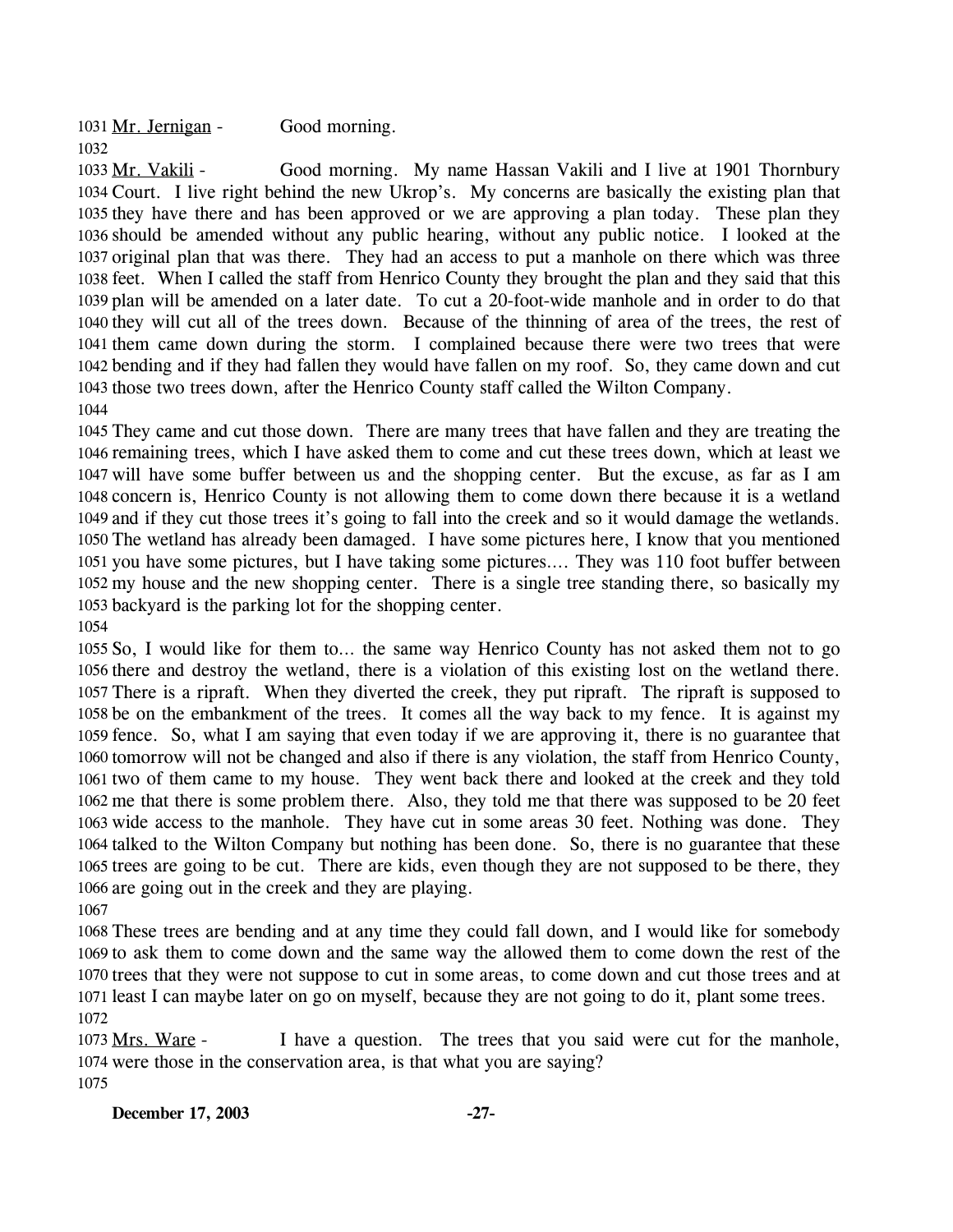| 1076 Mr. Vakili -    | Yes. It is in the wetlands area. They were supposed to cut based on the                        |
|----------------------|------------------------------------------------------------------------------------------------|
|                      | 1077 existing plan today. They were supposed to cut 20 feet and they cut 30 feet. You can come |
| 1078 and measure it. |                                                                                                |
| 1079                 |                                                                                                |
| 1080 Mr. Jernigan -  | Are there any other questions for Mr. Vakili?                                                  |
| 1081                 |                                                                                                |
| 1082 Mr. Silber -    | Could you spell your last name for me please.                                                  |
| 1083                 |                                                                                                |
| 1084 Mr. Vakili -    | Yes. VAKILI.                                                                                   |
| 1085                 |                                                                                                |
| 1086 Mr. Silber -    | Thank you very much.                                                                           |
| 1087                 |                                                                                                |
| 1088 Mr. Jernigan -  | Thank you, sir.                                                                                |
| 1089                 |                                                                                                |

I think at this time we will have Mr. Bandura come down and address 1091 some of these concerns. Mr. Bandura, would you come down and address some of the 1092 drainage issues with the BMP and the pond? 1090 Mrs. Ware -

1093

And we do have Jeff Perry here from the Environmental Division. He 1095 may be able to address some of the conservation issues as well. 1094 Mr. Silber -

1096

Good morning. My name is Steve Bandura and I am a staff engineer 1098 with the Department of Public Works Design Division. I'm not the engineered that reviewed 1099 this project, he is out sick so I can address any general questions, not so much the specify ones 1100 at this time. The issue of the trees, it's been a Department policy that normally we do not go 1101 into flood plains and clear these. Mr. Silber did state correctly that our issue of cutting, not 1102 getting mechanical equipment in there is correct. Public Works had cleared, in the 100-Year 1103 Flood Plain, where it's been an obstruction to culverts or pipes or so usually just within an 1104 area within the roadway. We do not have, necessarily, permission to go on private property to 1105 cut trees down. 1097 Mr. Bandura

1106

 And the issue as far as the drainage, this is not a 50-10 area. The creek, again I don't know if Mr. Hicks, Al Hicks is the engineer who reviewed this, if he had met with any of the people. It is a part of the development to have adequate outfall for the runoff for the site and that is supposed to be checked with the plan. And we could go back and look at that and make sure that it is adequate.

1112

 One thing I want to say is that I heard that this was the wettest 12 months in history for Virginia, so this passed year has been extreme and unusual with the amount of rainfall we have had. So, people who are saying they are seeing stuff that they have never seen before are correct. We have never had this amount of rainfall in a 12-month period. Are there any other questions that I can answer?

1118

1119 Mr. Jernigan - Are there any questions for Mr. Bandura from the staff? 1120

**December 17, 2003 -28-**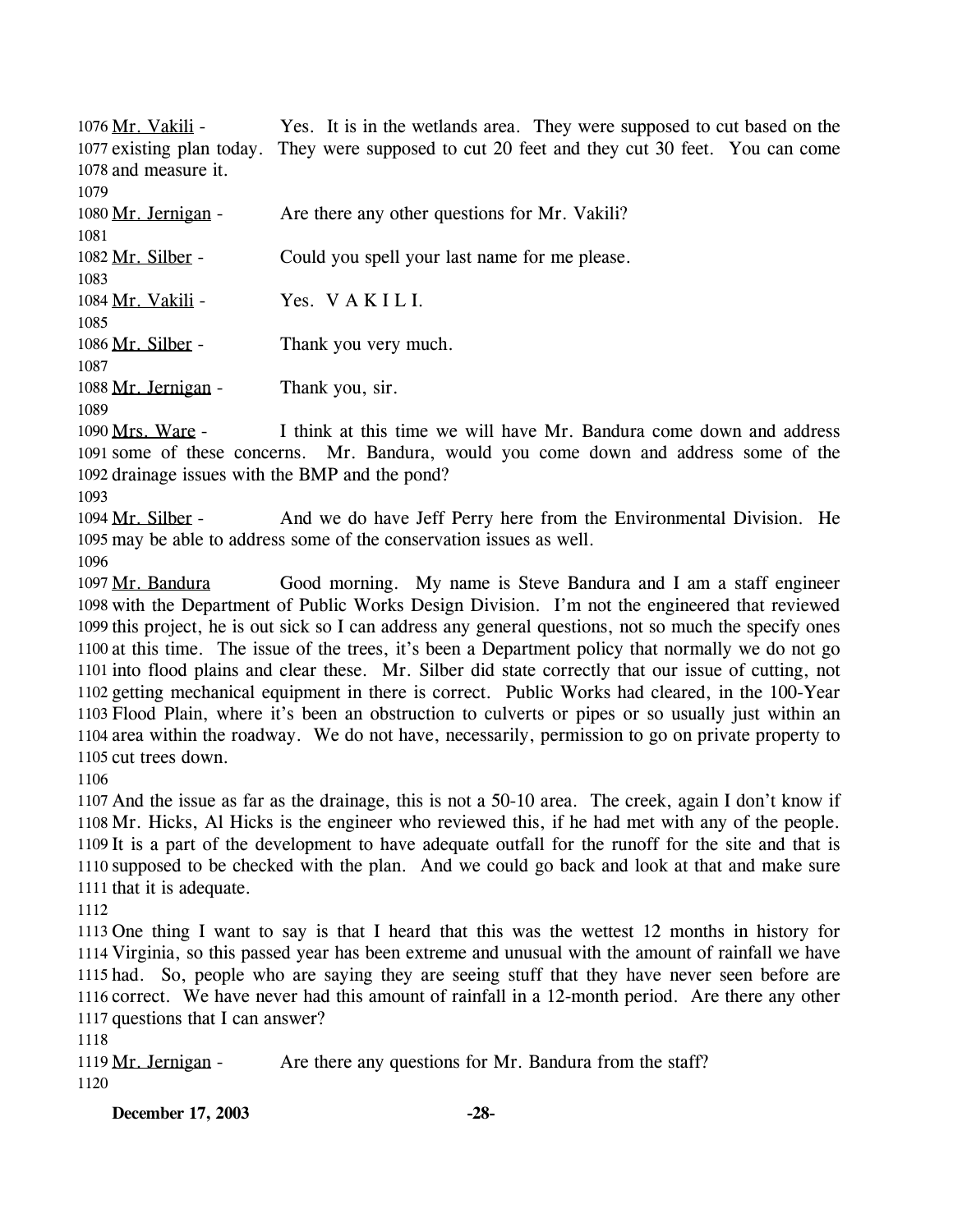Mr. Bandura, do we ever make exceptions in the event of any 1122 catastrophes like the hurricane to normal policy. 1121 Mr. Archer -1123 1124 Mr. Bandura - As far as clearing the trees, Mr. Archer? 1125 1126 Mr. Archer - Yes. 1127 I'm not aware of any, but I can check with Mr. Thompson or the County 1129 Engineer and see if there are exceptions that can be made. 1128 Mr. Bandura -1130 1131 Mr. Archer - Okay. 1132 One thing that was mentioned to me was the trees can be cut and the 1134 stump could go back again to where it was located. 1133 Mrs. Ware -1135 You are saying so that they can cut the tree but not disturb the root 1137 master. 1136 Mr. Bandura -1138 But that would be imcubant upon the landowner to do that type of thing, 1140 right? 1139 Mrs. Ware -1141 1142 Mr. Bandura - That's my understanding of the policy. 1143 1144 Mrs. Ware - Okay. 1145 I would like to know from the gentleman here, on these holding ponds, I 1147 need a little education, are they allowed to pump those ponds into that creek? What is the 1148 purpose of a holding pond? Is it just there until the water evaporates? I mean, how do they 1149 get rid of the water in the pond? 1146 Mr. George -1150 Again, I'm not entirely familiar with the project, but it sounds like you 1152 are describing a sediment basin and that's there to catch the runoff from the site during the 1153 construction and it's only a temporary device that's there. They are supposedly designed for 25-year intensity rainstorm event from the site. The environmental engineer from the County 1154 1155 is here and maybe he can address those more as also the engineer of the site. 1151 Mr. Bandura -1156 If they are pumping water, and the water is overflowing the pond, do 1158 they have some kind of filter that's suppose to filter out this silt? If they have one, and I don't 1159 believe they have one, it's not working. 1157 Mr. George -1160 Mr. Perry is here, he is the environmental engineer and he can answer 1162 that question. 1161 Mr. Bandura -1163 Excuse me, I'm fighting a little bit of a cold. As far as the sediment 1165 basins are concern, sediment basins are required on the site. And what happens, when they 1164 Mr. Perry -**December 17, 2003 -29-**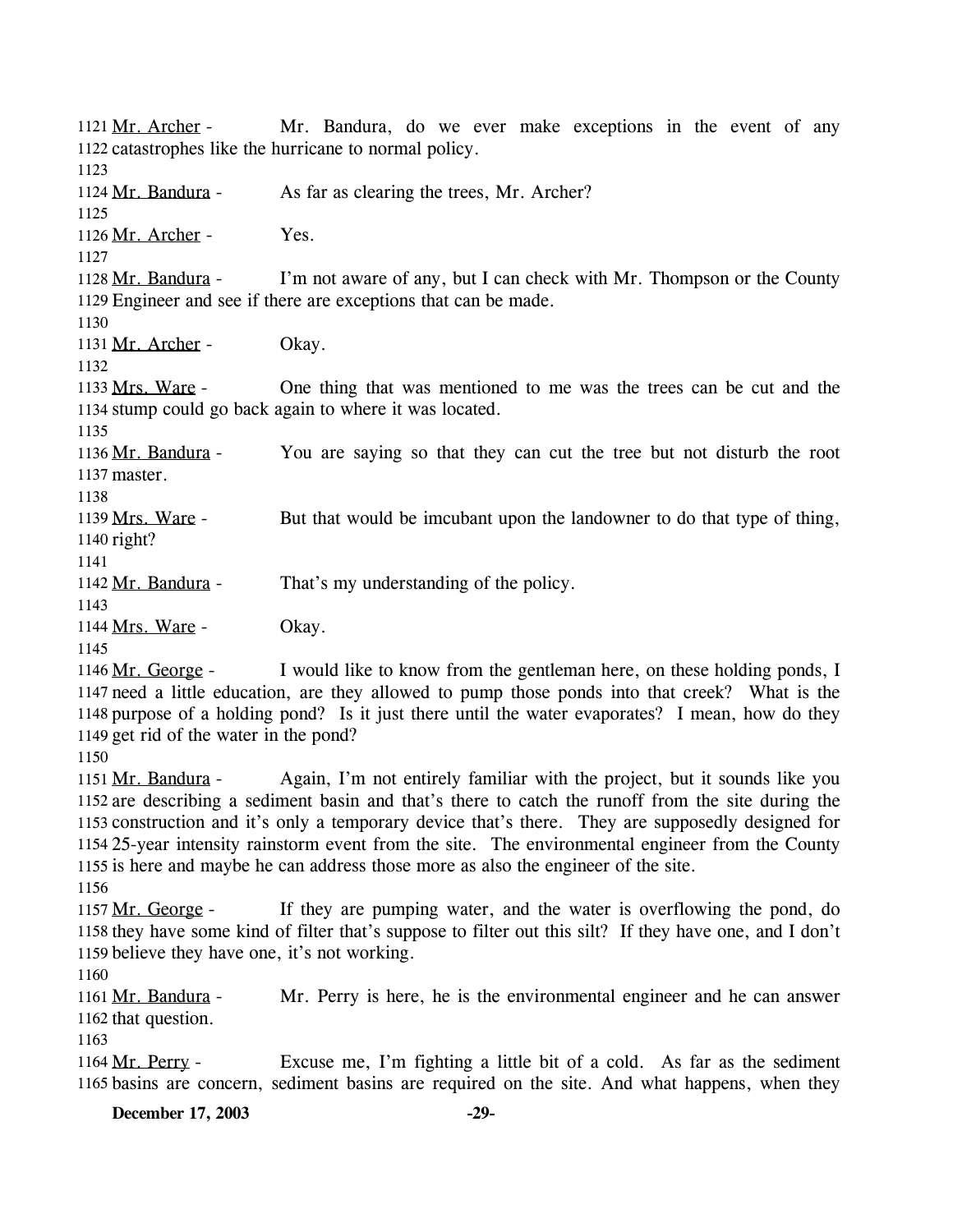1166 design the sediment basin, they do it for the entire drainage area coming to it. Okay. Not just 1167 the disturbed area, all the water coming to it. Now, it's done in accordance with State Law. 1168 It's based on certain cubic yard, it has to be held 134 cubic yards, and they figure it out and 1169 that's what the size the volume of the basin on. And as Steve said, it's for a 25-year storm. 1170 So, all those calculations are done and that is what is used to go ahead and size the sediment 1171 basin. Now anything over that, they have a spillway, they have an emergency spillway, 1172 because that basin can only hold so much water during a massive rain event and then it has to 1173 go out the emergency spillway.

1174

 Now, I can tell you this. Unfortunately, the technology for erosion control and removing sediment has been the same technology that has been around for years. And when you have dirty water coming off a site that runs over exposed land, you can only get so much silt out of it. If you remove 65% of the silt then you've really theoretically done the best you can because those silt particles, the whole idea is to go ahead to get as much of those silt particles out as they settle out of that basin. Other silt particles that are suspended in the water are going to go down stream. There's just no magic, there just no solution, there's no technology out there short of a treatment plant that can do that. So, unfortunately, and it is unfortunate, but unfortunately some of the downstream people expect that water when it comes to one of these basin, is actually clean and clear when it leaves the basin and goes into the creek. And that just doesn't happen. I mean, I'm just being honest with you, that just doesn't happens. So, the best we can do is make sure that those basins are sized and in accordance with State standards, are functioning properly and is removing as much silt as possible. And after that, that is about the best we can do.

1189

1190 Now, when it gets to be a really storm and it starts going over the spillway, than really you are 1191 not getting much treatment at all, and so when an extreme storm event, that does happen on 1192 occasions. We can check the design of those and make sure, we can double check.

1193

1194 Mr. Glover - Mr. Perry, do they have pumps that are supposed to be....

1195

They are not allowed to go ahead and pump the basin down directly. 1196 Mr. Perry -

1197 Now I will check on that with my inspector. Now, that is a violation. If they pumped the 1198 basin directly into a creek or goes unfiltered, now what happens sometimes they will pump 1199 those basins down, pump them down into another filtered area, another filter and then down 1200 into the creek. But, if that's not being done and I'll be the first to admit, I've seen that myself. 1201 I've seen contractors do that before, this is a violation and we can stop them immediately and 1202 if we have to we can shut them down. I talked to my inspector before I came to the meeting, 1203 and I'll double check with him when I leave today.

1204

1205 Mr. Glover - Mr. Perry, let me ask you a question. 1206

1207 Mr. Perry - Yes, sir.

1208

You explained the situation as it exist, as a siltation filter, what happens 1210 when they finish the shopping center? Do they do anything to put that basin back into a 1209 Mr. Glover -

**December 17, 2003** -30-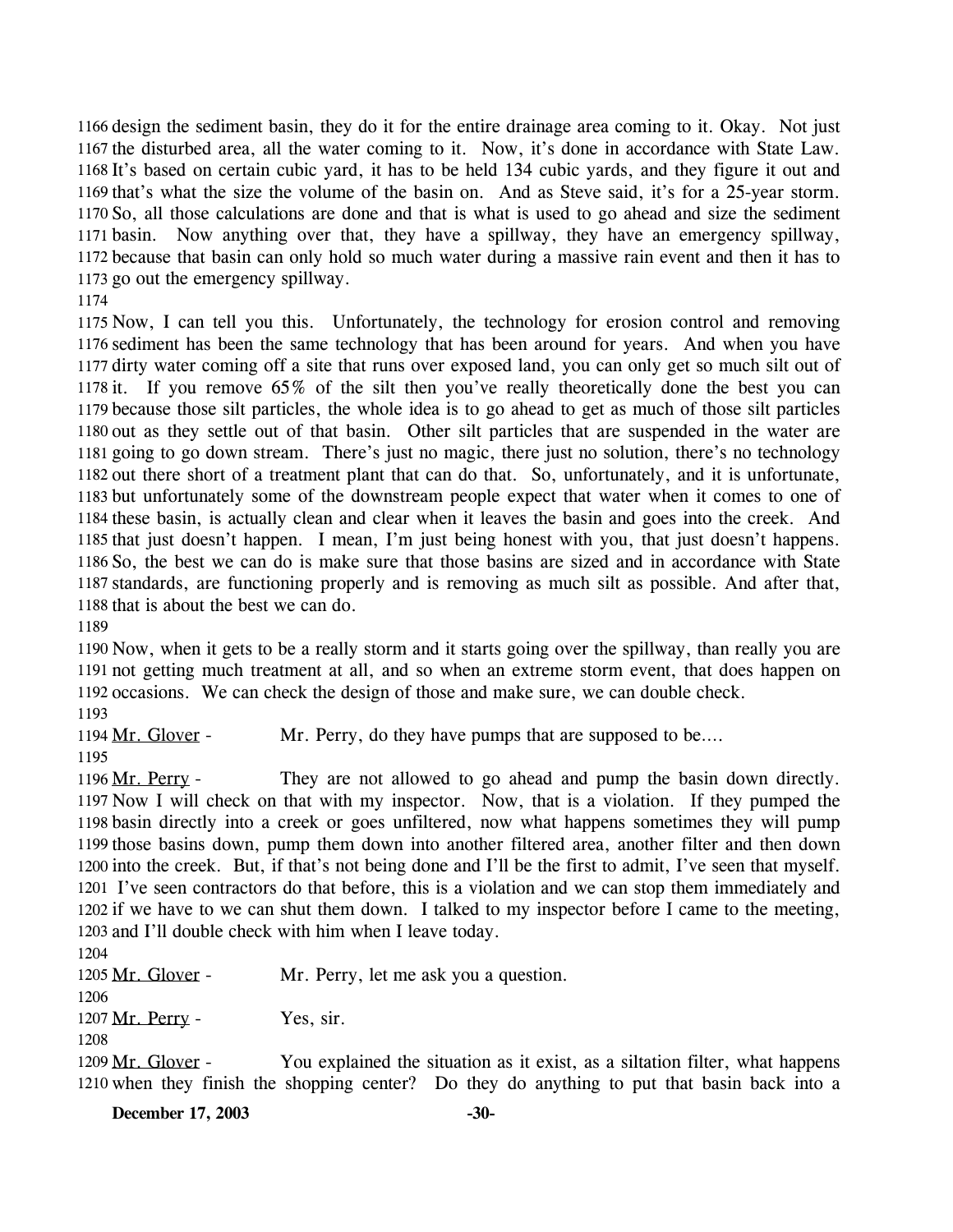1211 different stage? I think that would be good to explain. In other words, during construction 1212 you have one function, after the construction there is another function.

1213

Right. What they will do is clean the silt, everything they have caught, 1215 they will clean the silt and they will remove it and it will either go to a landfill or it will go to 1216 someplace where they can actually use and that basin will bet converted to a BMP many times. 1214 Mr. Perry -1217

1218 Mr. Glover - What's a BMP.

1219

A BMP, that's a Best Management Practice and what that will do is, now 1221 since the site has been stabilized, before we remove that basin you need to have grass, you 1222 need to have pavement, basically the site has to be completely stabilized. Once that occurs 1223 then the basin will get converted. It will change the riser pipes, and I know I'm using 1224 technical terms with some of the pipes and all, and the whole idea will then it will now catch 1225 runoff from the parking lot, from some of those grassed areas that get fertilized and what they 1226 will do then is they will try to keep fertilizer, nitrogen and things like that, phosphorus, from 1227 entering the stream. So, it would go from catching silt to catching any type of nutrients. So 1228 the basin gets converted to do that. 1220 Mr. Perry -

1229

1230 Mr. Glover - How long do the water stay in that thing then?

1231

As a BMP, if depending of the type of design whether…. Okay. In this 1233 particular case this basin, I guess, is going to be pretreated and then it's going to become a 1234 sand filter, is that right, Steve? 1232 Mr. Perry -

1235

1236 Mr. Bandura - I don't know, I'm not the engineer.

1237

1238 Mr. Perry - He's not the engineer.

1239 1240 Mrs. Ware - I think this one is buried, it will be buried eventually, the BMP.

1241

Okay, then it is a sand filter. So, what it will do is actually the water 1243 will go underground into this big huge sand filter and it will treat it. Now a lot of times it will 1244 have pretreatment first. The water will go in, it will remove any kind of heavy particles and 1245 then it will go actually through a medium of sand. And the whole idea is that is very efficient, 1246 that's like 65% efficient. So, the quality of water coming out of that sand filter is actually very 1247 good. Now, they are very expensive, sand filters. When you start to build a concrete vault 1248 underground, but they are a lot more efficient then let's say a basin that would be left above 1249 ground. 1242 Mr. Perry -

1250

So, at this point, to address the concerns of the people here today, can it 1252 be checked to see... I know you had the question about the pumps. Is there any obstruction or 1253 blockage that's causing their yards to flood more than others? I know we have had a huge 1254 amount of rain but is there anything that can be checked for these people? 1251 Mrs. Ware -1255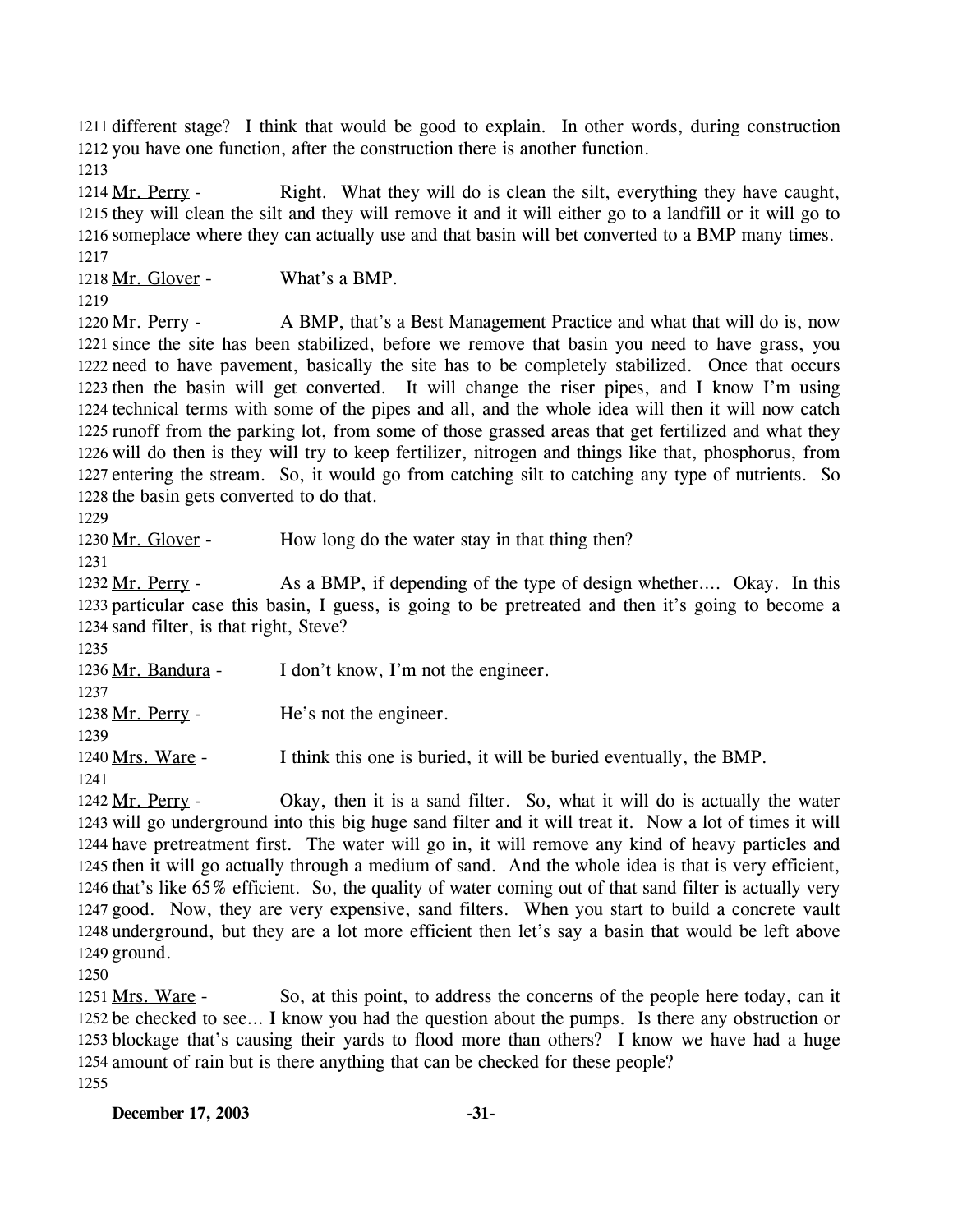A couple of things on the basin. Number one, what I here, is there is a 1257 concern about the sizing, okay. And what we will need to do is not only look at the basin how 1258 it's functioning on the existing drainage area but to make sure that this outparcel is included in 1259 that calculation. If this sediment basin is going to serve for this outparcel as well as what's 1260 going on currently out there, I need to go back and look at those calculations and make sure 1261 that it is included in those areas. And we will go from there. And the second thing is to make 1262 sure that it is functioning properly. I mean to go out and make sure that it is functioning 1263 properly and see what we have. And we can do that as well. I'll check on the pumping and 1264 do that as well. 1256 Mr. Perry -

1265

1266 Mr. Glover - Mr. Perry, I have another question. If Mrs. Ware will let me do it.

1267

1268 Mr. Perry - Yes, sir.

1269

If for instance, after this is all finished and they still release more water 1271 than the people have been used to, you said  $65\%$ , isn't there some liability there for the 1272 property owner that created this situation, greater than was there before he began the 1273 construction? What obligation do they have? I think that's what these people are asking. What's going to happen to me in the future, maybe I can live with it today if I know there's 1274 1275 going to be something corrected, but if we get these heavy rains in the future, is this 1276 underground sand filter going to whole the water long enough that it doesn't inundated these 1277 people property. And I think that's the question they have, not necessarily what the process is. 1278 I don't think they care what the process is, they just want to know if you are going to stop the 1279 water. 1270 Mr. Glover -

1280

Unfortunately, I'm going to ask Mr. ...because I think you are almost 1282 asking a drainage law question. 1281 Mr. Perry -

1283

1284 Mr. Glover - That's exactly what it is.

1285

1299

And I think Mr. Bandura is going to need to answer that because I think 1287 what they do, in the Design Division, they look at the amount of current drainage and drainage 1288 patterns and determine if that has been changed by this project. Is that correct, Steve? 1286 Mr. Perry -1289

1290 Mr. Bandura - That is correct. 1291

| 1292 Mr. Perry -   | His Division does that.                        |
|--------------------|------------------------------------------------|
| 1293               |                                                |
| 1294 Mr. Glover -  | Did he answer that question? I didn't hear it. |
| 1295               |                                                |
| 1296 Mr. Bandura - | Yes, Mr. Glover, that is correct.              |
| 1297               |                                                |
| 1298 Mr. Glover -  | What's correct?                                |

1300 Mr. Bandura - As far as design criteria, we have the engineers check the creek for

**December 17, 2003 -32-**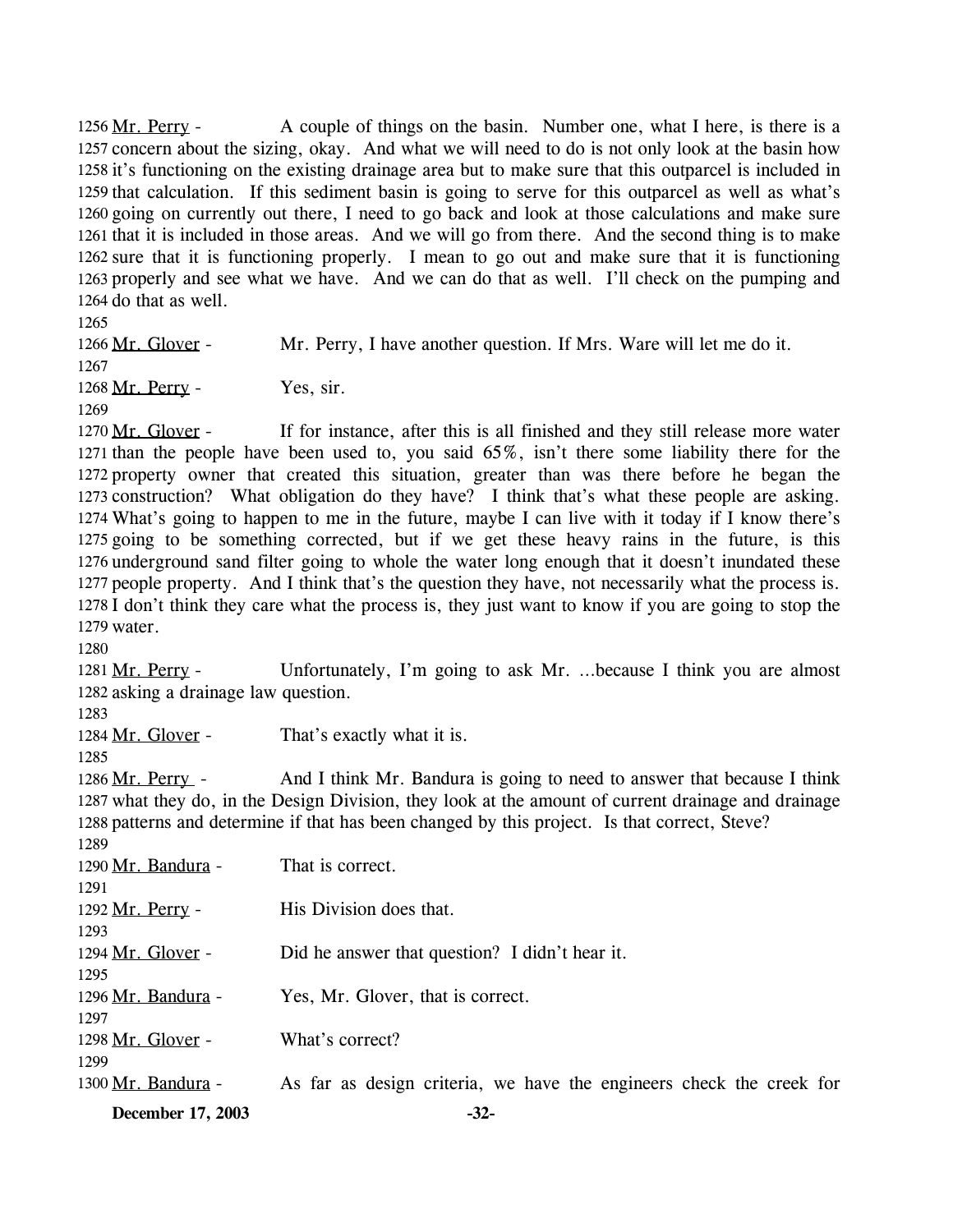1301 adequacy of a 10-year statistical storm event. And they are required to cross sections. We 1302 check volume. We check flow velocity. If it over 4 feet per second then that was considered 1303 possible erodible and they would have to do something else to make the channel adequate. 1304

 We require a minimum of 150 feet down stream, now that is the minimum. If the upper three sections say that it is not adequate, then they have to go farther down stream to make the channel adequate and they may require getting an easement from property owners or do some work in the channel.

1309

The reason I'm asking the question, Mrs. Ware, is I have the problem in 1311 my area when these drainage areas and I'm interested in how you do it but I also.... Who is 1312 liable? After the County has accepted and you have released them with an occupancy permit, 1313 final inspection and they still put more water on these property owners than was there before, 1314 whose responsible and whole liable? Is the County still liable to come back and make them do 1315 something different and more? 1310 Mr. Glover -

1316

Mr. Glover, sir, I can't answer that question. That's more of a legal 1318 type thing. 1317 Mr. Bandura -

1319

1320 Mr. Glover - But I think this is what there question is.

1322 Mr. Bandura - I understand and...

1323

1321

To ask the question and then find out what the process is doesn't answer 1325 their question, I don't think. I have the same situation in my area, Steve, as you know. 1324 Mr. Glover -

1326

I can check with the County Attorney's Office and see what liability the 1328 County has in these regards in these matters. 1327 Mr. Bandura -

1329

Based on the review of the plans that you have made, Public Works 1331 wise, that the facilities that they have in place with this additional plan of development should 1332 be able to handle the additional runoff or drainage based on building this outparcel, right? 1330 Mrs. Ware -1333

Yes, that is the policy. And again I want to say that I am not the review 1335 engineer for this specific project so I can't answer that specifically. 1334 Mr. Bandura -

1336

And then there may be other issues involved in what's happening to their 1338 property. 1337 Mrs. Ware -

1339

I think what's important also, Mr. Bandura, is that this is one out parcel 1341 and we have on the agenda following this one another outparcel in the same shopping center 1342 and there are other outparcel sites that are not yet developed. I think what you need to look 1343 into is the full development of this site and whether the outfalls are adequate and the system is 1344 being designed as adequate. I presume that is where we need to be heading. Mr. Glover's 1345 concern is that when the site is fully developed we don't want any problems down the line. 1340 Mr. Silber -

**December 17, 2003 -33-**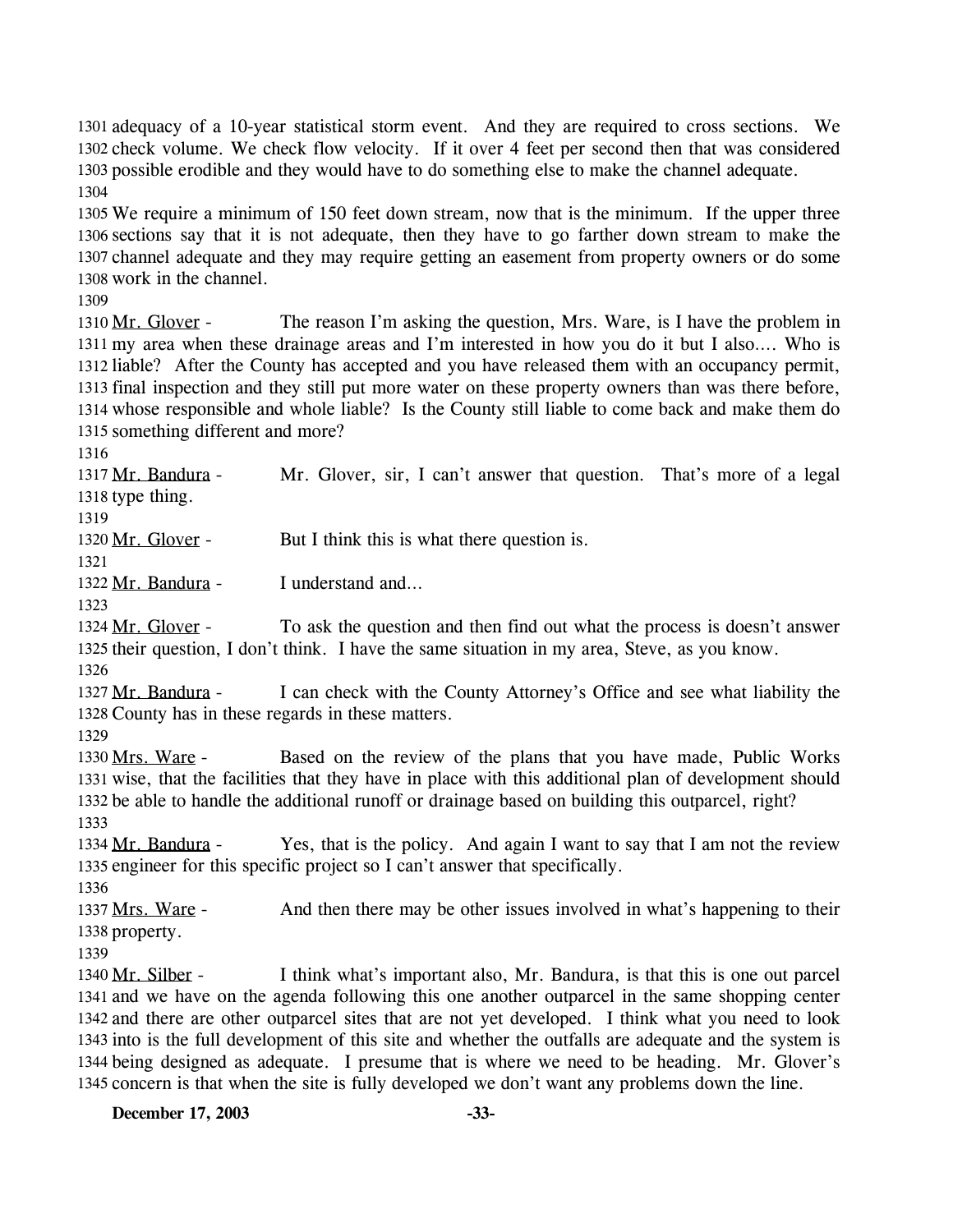Our design criteria is to take in how future development and everything 1347 is to be sized to handle any future development. 1346 Mr. Bandura -

1348

1349 Mr. Glover - Their engineer designs it and you all review it, is that correct?

1350

1351 Mr. Bandura - That's correct, sir.

1352

And if it is constructed the way they designed it then your professional 1354 approach to it is you approve it. 1353 Mr. Glover -

1355

1356 Mr. Bandura Yes, sir.

1357

1358 Mr. Glover -

So, at that point in time if they designed it properly, according to the 1359 professional standards and the state law, then the liability does go back to the applicant rather 1360 than the County. I think I can help you answer that.

1361

Like I said, Mr. Glover, I will check with the County Attorney's Office 1363 and see. 1362 Mr. Bandura -

1364

I would like to ask that the Commission defer on this issue until the 1366 review engineer that's in charge of the project is available, that knows specifically the 1367 conditions and how it should be handled. 1365 Mr. George -

1368

Mr. George, I'm going to try to help the Commission at this point 1370 because I don't believe we have the professional position to question other than just to question 1371 that they go back and review it again. That becomes an engineering professional question and 1372 to defer this, and I'm not going to say that you wouldn't want to do it, Mrs. Ware, but to defer 1373 it, we couldn't do any more than what they are going to do already. I know that doesn't give 1374 you any comfort zone but it gives me a comfort zone. They are well aware, the minutes are 1375 verbatim, they are taken here and so they can always go back and review the fact that they are 1376 going to check, from a professional standpoint, to be sure that it is correct. 1369 Mr. Glover -

1377

1378 Mr. George - Thank you. 1379

1380 Mr. Glover - Okay.

1381

Mr. Glover, I would also like to point out too that just because the 1383 Commission approves it, does not mean that the construction plans are approved. So, if the 1384 body over here approved it, we still have to approve the construction plans at this point. They 1385 may have to make improvements on the channel but, again, not being familiar with the plans I 1386 can't tell you at this point. But, Planning Commission approval does not constitute approval of 1387 the construction plans. 1382 Mr. Bandura -

1388

Will you meet with these people again, after the construction plan, meet 1390 them out there or here and enlighten them on what you have found. 1389 Mr. Glover -

**December 17, 2003 -34-**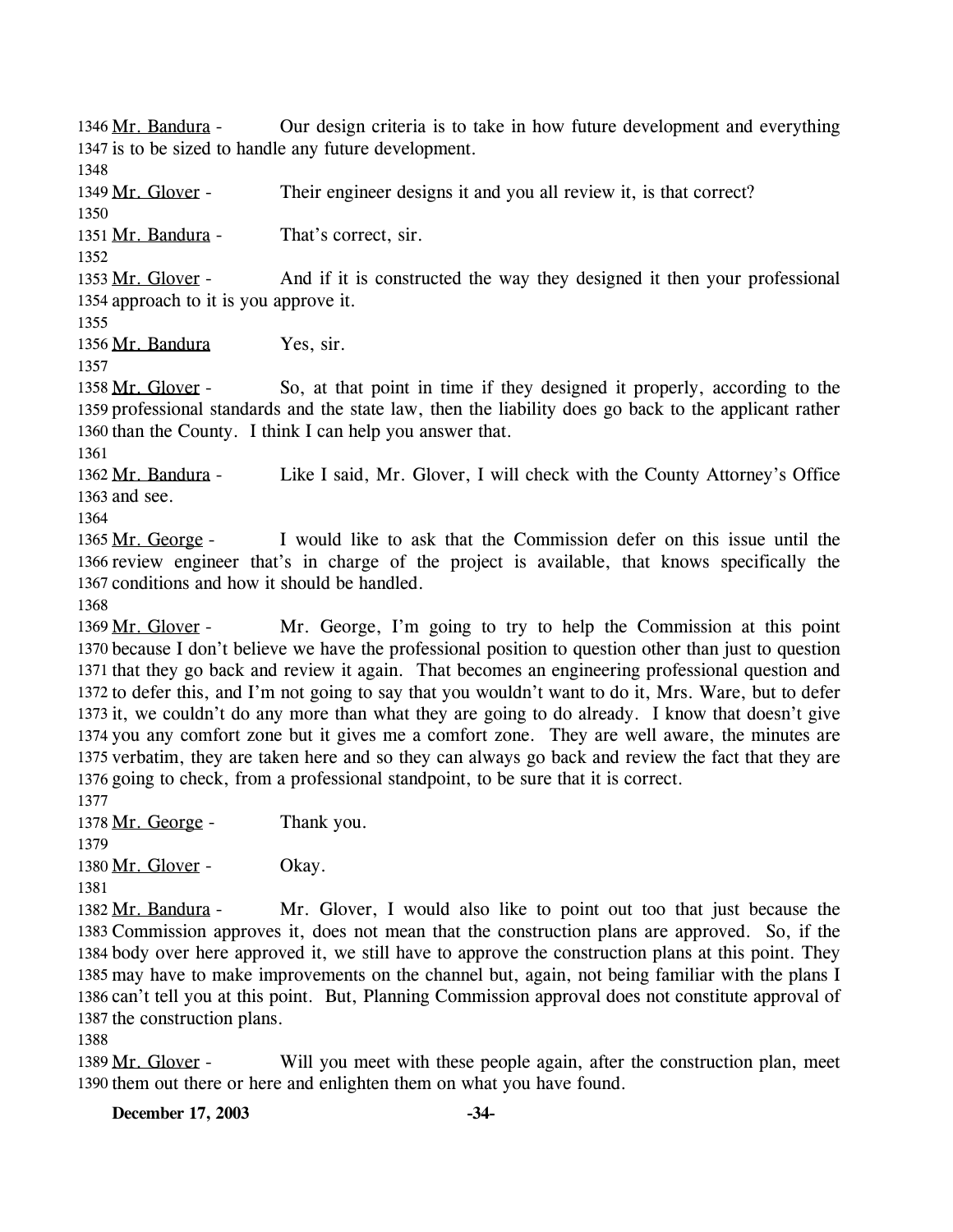Yes. We can schedule a meeting. We have done that in the past for 1392 other groups, that's not a problem. 1391 Mr. Bandura -

1393

1394 Mr. Glover - That's what they are looking for.

1395

1396 Mr. Bandura - All right.

1397

Mr. Bandura, that was an important fact that you made. This is 1399 conditional approval. When it comes through here, it means your elevations, the building is 1400 right. What happens when it leaves here it goes on to the other agencies. So, they will be 1401 checking on that and insuring that you have the right flow coming out of there. 1398 Mr. Jernigan -

1402

We will sit down with you in a conference and lay out the plans and go 1404 over the engineering calculations and what we look for and what they are doing on the site. 1403 Mr. Bandura -1405

1406 Mr. Vakili - Can I ask a question?

1407

1408 Mr. Jernigan - Okay, come on up front. You get one more and that's it.

1409

I would like to get an answer for the question that the gentleman raised. 1411 This is just a portion that has been done, if after the construction is complete and still we have 1412 a back up of water in our backyards, who is responsible, who is going to do something about 1413 it? Is something going to be done about it or do we have to call the state and then they say call 1414 somebody else and then the next person say it's not my problem. And also, if the existing 1415 sedimentation pond is not adequate, we know it is not adequate because we have received more 1416 water in our backyards than what we had. So, what is guaranteeing us? Is additional paving 1417 going to help this or is it going to hurt it? If the size today is not adequate, is it going to be 1418 better in the future? 1410 Mr. Vakili -

1419

You are going to get the answers on the legal terms but it can't be today because we don't have a County Attorney here, but this is a POD case and not a zoning case 1421 1422 and that property has already been zoned for retail. But, the corrections are going to be made 1423 to take care of the water problem and that's going to have to come through Public Works. 1424 But, they will make the corrections. But, as far as the answer on who is liable, we will look 1425 into that but we don't have the County Attorney here to make that decision. 1420 Mr. Jernigan -

1426

1427 Mr. Vakili - Are we going to get something on that? 1428 1429 Mr. Glover - That's part of what he just said. He's going to meet with you and... 1430 1431 Mr. Jernigan - Yes. They are going to meet with you and discuss this situation. 1432

Mr. Bandura, how long would it take to get some answers for the people 1434 who are concerned here today as far as the drainage in their yard and the effect of the 1435 additional out parcel? 1433 Mrs. Ware -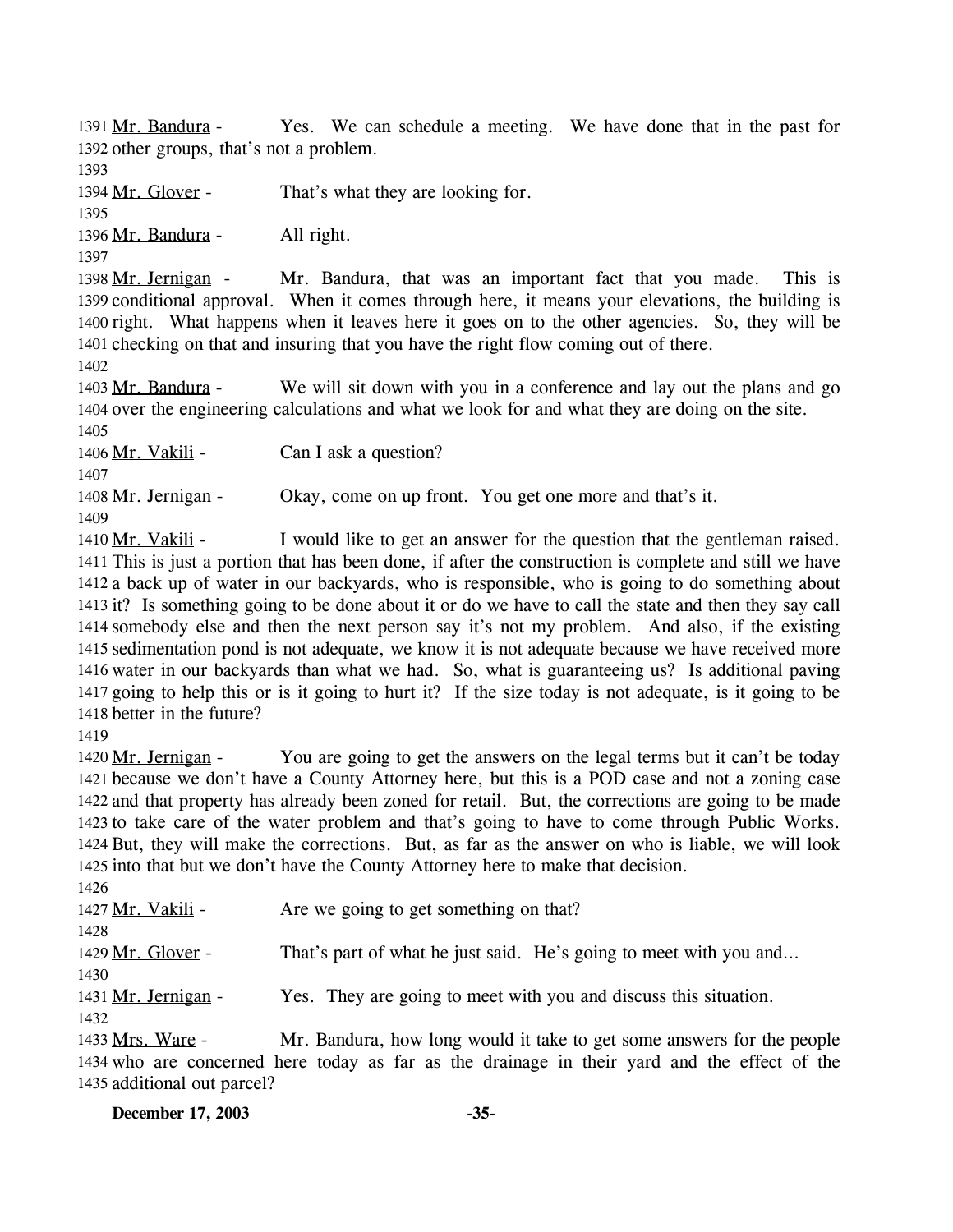I would say that it would be just in a matter of a few days or so in 1437 reviewing the plans and meeting with the County Attorney. 1436 Mr. Bandura -

1438

And there is still another issue too that we haven't even addressed yet of 1440 the conservation district/area, the trees and the concern of who is responsible for that, the 1441 safety issues involved, etc. Do you want to speak to that, Mr. Perry? 1439 Mrs. Ware -1442

Certainly, the applicant is here and he has heard the comments and 1444 Randy hit it right on the head that in wetland areas they can go down and they can hand clear 1445 those trees, chainsaws, pickup trucks, they just can't take heavy mechanicsized equipment into 1446 wetland areas and tear them up to remove the trees. Now, again, it is private property and it is 1447 a part of the... It's the owner of the wetlands if he chooses to remove those trees and haul 1448 them away. It's an act of God. I don't walk on the people's property and tell them they have 1449 to clean their property up and cut their trees and remove them. We have them everywhere in 1450 the County. 1443 Mr. Perry -

1451

At some point would they call the Corps of Engineers? I know we don't 1453 have a jurisdiction there but would they call the Corps of Engineer or DEQ? 1452 Mr. Glover -

1454

To be quite honest, as long as they follow the guidelines it's not really 1456 necessary. 1455 Mr. Perry -

1457

1458 Mr. Glover - But, they don't know the guidelines is my point.

1459

But, the applicant does, is what I'm saying, Mr. Glover, but as far as 1461 these gentlemen, what they need to do and they need to do it by hand and as long as the owner 1462 was willing to do it, they can remove trees from wetlands that are dead, diseased, or if they 1463 have been knocked down by a hurricane, they can remove those as well. I just wanted to let 1464 you know though that I can't force them to do that. If they are willing to do that then they can 1465 do it in accordance with the law. 1460 Mr. Perry -

1466

1467 Mr. Jernigan - Thank you, Mr. Perry.

1468

At this point, I would like to hear from the applicant to address the issue 1470 of the conservation area and the trees. 1469 Mrs. Ware -

1471

There are two points that I would like to bring out. Number one. I do 1473 believe the property line is the center of the creek. A lot of the trees that are in question are 1474 not within property that is owned by the applicant. He has no control over those areas. I 1475 know that the applicant has been meeting with these neighbors, has assisted them in any way 1476 he can to this point in time. I know as Mr. Vakili mentioned, that he has removed trees that 1477 were endangering peoples home. I know that they have had various meetings and that the 1478 applicant has been open to assisting these individuals in the clearing of these trees and is trying 1479 to be a good neighbor. I can't say that the applicant will remove every tree within the stream 1480 protection area, this is also stream protection area, which requires that we leave trees within 1472 Mr. Hinson -

**December 17, 2003 -36-**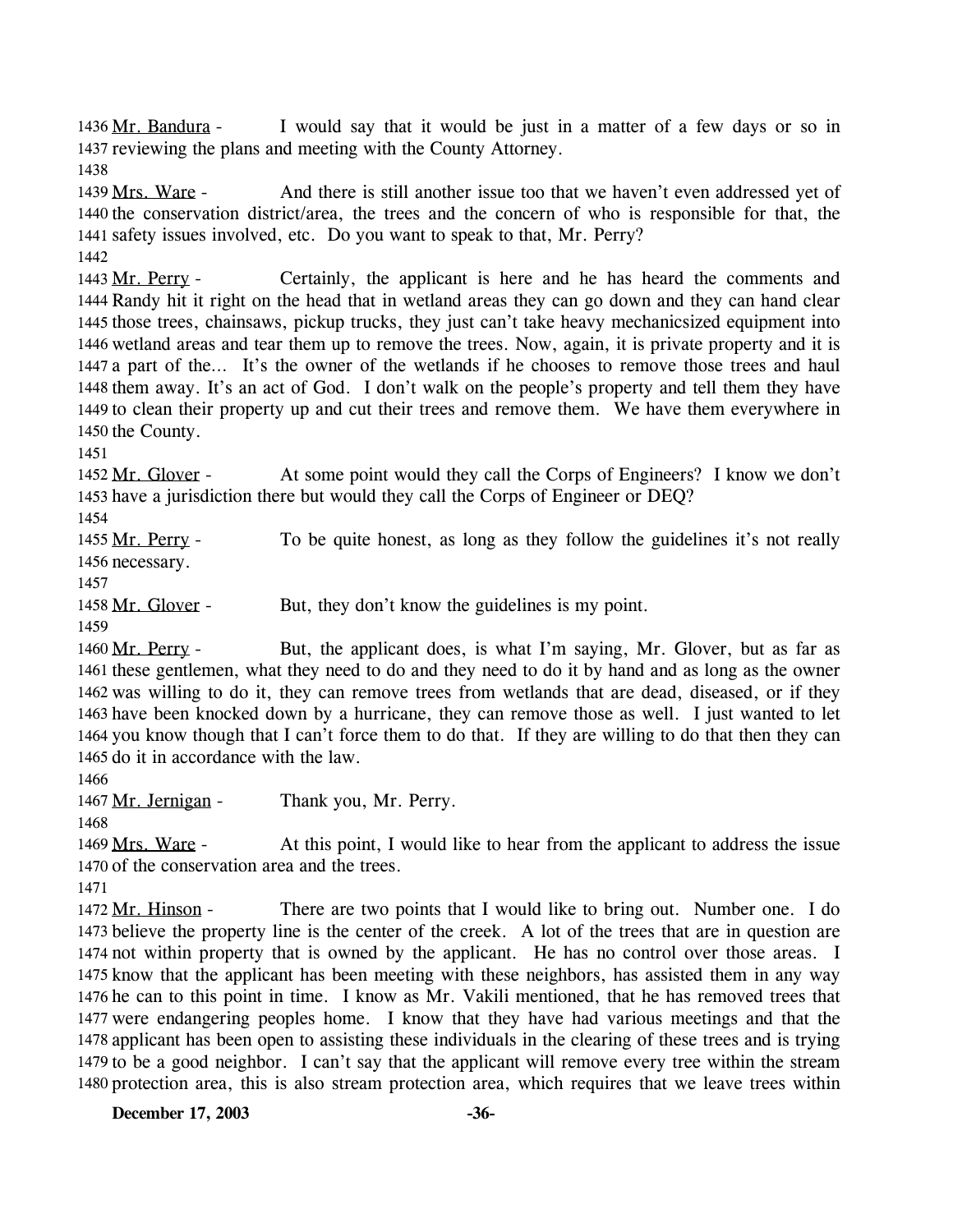1481 this area as well as jurisdiction of wetlands and the C-1 conservation area as you have 1482 mentioned.

1483

 We are attempting to be a good neighbor. I know that the applicant is going to do all they can to try to do everything possible to remove some of these trees and to make this a pleasant area for both the back of their development and these people's backyards. They are in the mist of construction right now. Timing is probably not the best right now to divert individuals from deadlines that they have for the property to get into these areas, but I do know that the applicant has indicated that when things slow down and that they have more time to look at some of these issues that they are willing to go in here and try to do so hand clearing and remove some of these dead trees from within these areas. 1492

 I'm not sure that there is any other commitment that the applicant can make other then to meet with the neighbors, try to address their concerns, and try to do what they can within the legal limits of their ability to move within these wetlands areas, the stream protection areas, and the C-1, Conservation areas.

1497

And what are the time constraints that you mentioned as far as to looking 1499 into this? 1498 Mrs. Ware -

1500

There are issues concerning commitments to tenants and spaces that they 1502 have out there. I apologize for the applicant himself not being here today. I have heard 1503 numerous conversations at many meetings concerning some of the items that they have already 1504 done in the stream protection areas. Some of the trees have already been removed and some of 1505 the issues have been addressed. But, I know that he is aware of this and I'll be more than 1506 happy to ask him to continue with this "good faith" effort to do the best he can to satisfy the 1507 neighbors and continue to be a good corporate citizen and to help in any way he can with the 1508 resources he has available on the project. 1501 Mr. Hinson -

1509

I have a question. Can these issues be addressed during the amended 1511 landscape plan, when it comes back before the Commission? 1510 Mrs. Ware -

1512

Yes, Mrs. Ware, there is an approved landscape plan on the property 1514 right now. We believe there is need now that the trees has fallen in this area, the screening in 1515 this buffer is not as great as it was at one time. We believe there is a need for a revised 1516 landscape plan be submitted so that there can be additional plantings along the back of this 1517 property to provided screening that I think these neighbors thought they previously had. I 1518 believe that could be addressed with a revised landscape plan, and I believe staff has had 1519 conversations with the applicant regarding a revised landscape plan. 1513 Mr. Silber -1520

 It may be appropriate also, if Mr. Hinson can commit to this, that maybe the applicant and the neighbors and staff can walk this general area and come up with a reasonable solution to removing some of the trees that are an eyesore or inappropriate to be left in their current state in some degree of falling and maybe there could be some resolution to remove some of the trees but not all of the trees with additional landscaping to supplement what's left. Whether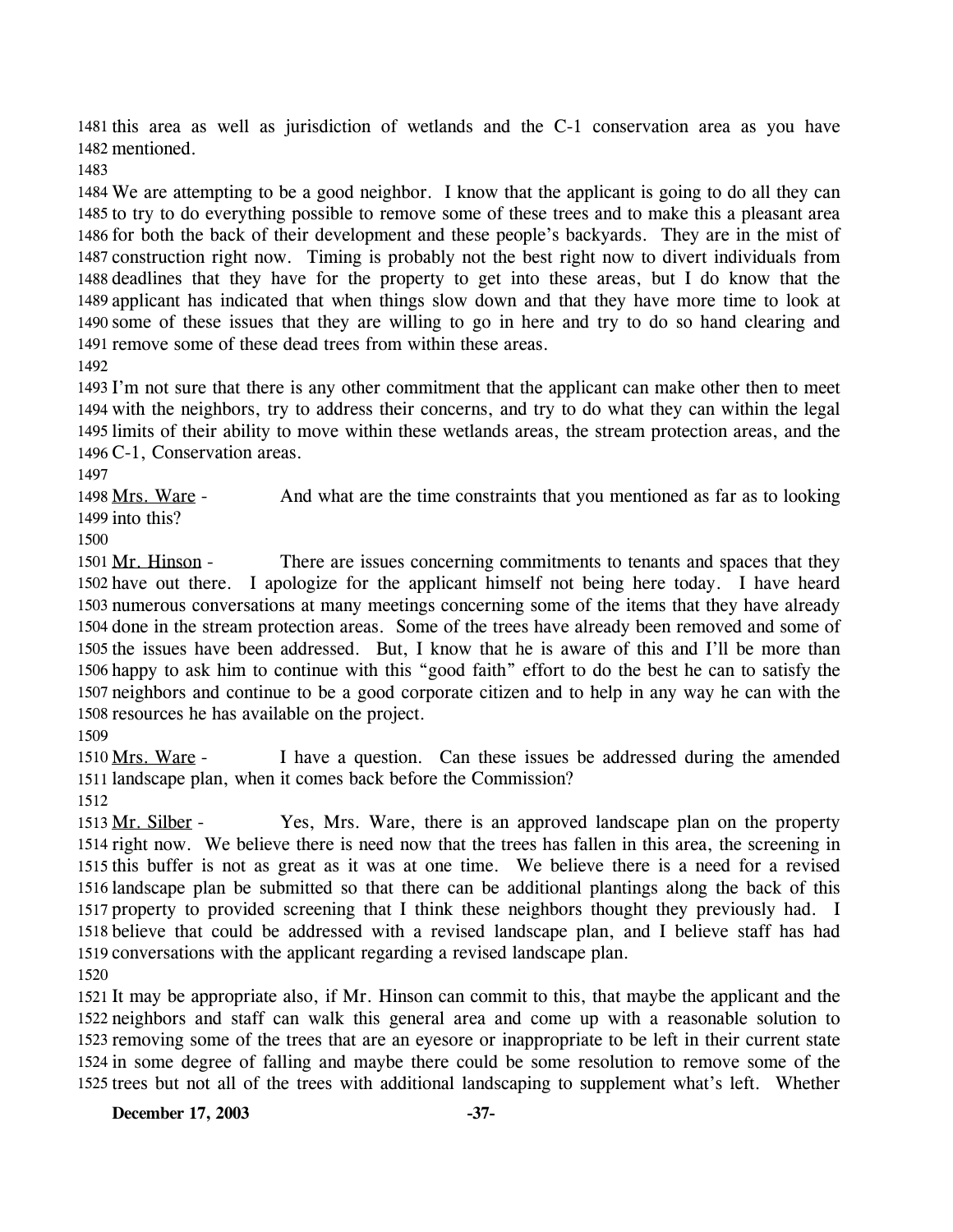1526 that can be done between now, if this gets deferred, maybe between now and the next meeting. 1527 If it's not deferred maybe we can deal with it with the landscape plan. But, I certainly think 1528 there is enough interest here between the applicant and the County and the residents to work 1529 out a solution.

1530

I'm sure that I can make the commitment on the applicant's behalf to 1532 have this meeting. I can not make commitment as to the resolution of the meeting but I 1533 guarantee you we can arrange a meeting with the applicant on site to look at these areas and try 1534 to come up with an acceptable plan for all parties involved. 1531 Mr. Hinson -

1535

1536 Mr. Jernigan - Mr. Hinson, how many meetings have you all had with the neighbors? 1537

I was not the engineer for the original shopping center project. I know 1539 that Mr. Johnson has had personal conversations with many of the neighbors that they have 1540 expressed their desires. Ms. Goggin who is the planner and has been involved in this project 1541 has a lot of information about the meetings they've been involved in. I'm sure she could 1542 probably comment on that further. I do not know how many meetings have been with the 1543 neighbors. I do know that there have been some individual meetings and discussions with 1544 individual property owners. 1538 Mr. Hinson -

1545

1546 Mr. Jernigan - Do you want to hear from Christina or do you want to move along? 1547

1548 Mrs. Ware - We'll hear from Christina.

1549

Hello, I'm Christina Goggin and I am the Planner for the case and the 1551 original shopping center. Mr. Wilton did hold a neighborhood meeting at Tuckahoe Little 1552 League approximately, I believe it was around three years ago, before the POD was heard by 1553 the Planning Commission. All I can say is if anytime somebody called me I've called Wilton, 1554 tried to get them to response, which they have. They have even called people back for me to 1555 show that they are willing to work with adjacent property owners. 1550 Ms. Goggin -

1556

1557 Mrs. Ware - All right. Thank you. Anybody have any more questions? 1558

Are there any more questions for Mr. Hinson from the Commission? 1560 All right. Thank you, sir. 1559 Mr. Jernigan -

1561

1562 Mr. George - I have ....

1563

1564 Mrs. Ware - Sir, we've closed. Those were questions from the Commission.

1566 Mr. Jernigan - They were for Mr. Hinson.

1565

1567

Regarding this ladies remark, I was not included in any meetings and I 1569 don't believe people on the south side of Ridgefield were included in meetings because their 1570 properties aren't adjacent to the shopping center, but their properties are affected by it. And 1568 Mr. George -

**December 17, 2003 -38-**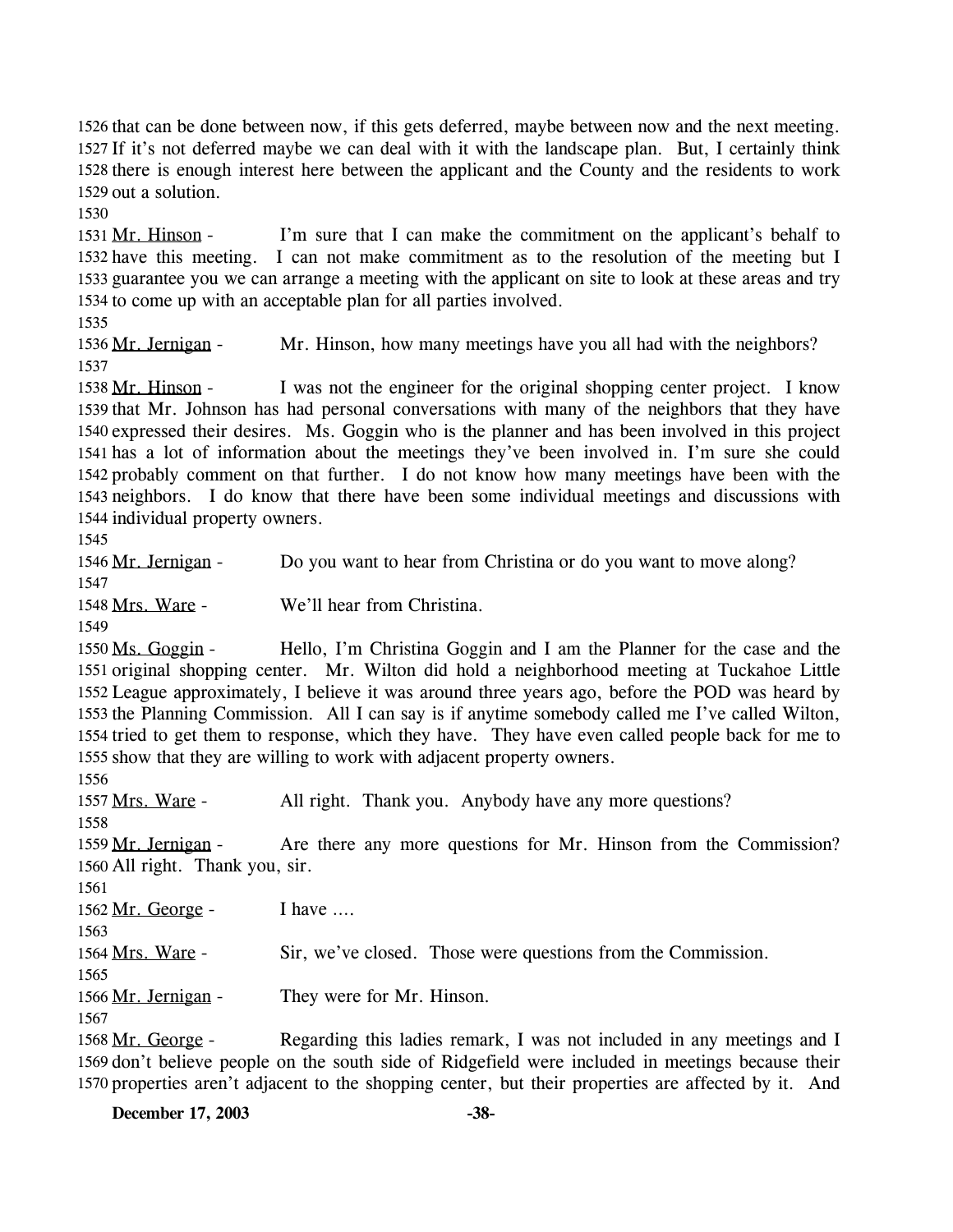1571 the fact that the creek flows across the main road onto our side. So, the people on the south 1572 side of Ridgefield were not included in these meetings.

1573

1574 Mr. Jernigan - Okay. Thank you. All right, Mrs. Ware, what do you want to do here? 1575

I have a question for Mr. Silber. The drainage issues that we spoke of 1577 today will be address regardless of whether this is deferred or not. The landscaping can come 1578 back and the conservation area can be dealt with in that regard, correct? 1576 Mrs. Ware -

1579

1580 Mr. Silber - In that regard, meaning?

1581

1582 Mrs. Ware - There concerns. I'm sorry.

1583

To answer your question. The drainage issues will be looked at by 1585 professional engineers by the County will be address beyond this point with the final 1586 engineering and construction plans. So, I feel confident that the drainage issues will be 1587 adequately addressed. I think that the engineers have committed to looking at several items 1588 relative to checking the outfall, looking to see if any culverts are blocked, etc. So, all of that 1589 will be analyzed. I think that really goes beyond the purview of the Planning Commission's 1590 consideration of this. I think that will be addressed. 1584 Mr. Silber -

1591

1592 Relative to the trees that have fallen down, I think we can deal with that by working with the 1593 applicant and requiring them to submit a revised landscape plan to provide additional 1594 screening.

1595

Okay. Thank you. All right. Based on that, I think with the drainage 1597 issues being looked at and the commitment from Public Works and to make sure that these 1598 drainage issues are checked and that their calculations and plans meet the needs of this 1599 development. As well as asking for a landscaping plan to be revised to provide the screening 1600 for the people who are behind the shopping center and to take care of some of the fallen tree 1601 issues that are behind there. And, also, you have a commitment from the applicant to meet 1602 with you to address these issues and it will come back to the Planning Commission for 1603 consideration. So with that, at this point, I'm going to move for approval of POD-74-03, 1604 Hollywood Video @ John Rolfe Commons Shopping Center, subject to the annotations on the 1605 plans, the standard conditions for developments of this type, and the following conditions Nos. 23 through 35 and on the addendum No. 9, which is the landscaping plan, and No. 11, which 1606 1607 is lighting, amended and they will both come back before the Commission and additional 1608 conditions Nos. 36, 37 and 38. 1596 Mrs. Ware -

1609

1610 Mr. Taylor - Second.

1611

We have a motion by Mrs. Ware and a second by Mr. Taylor. All in 1613 favor say aye...all opposed say nay. The ayes have it. The motion is passed. 1612 Mr. Jernigan -1614

1615 Mr. Silber - Let me point out, Mrs. Ware, that this site is not fully developed. There

**December 17, 2003 -39-**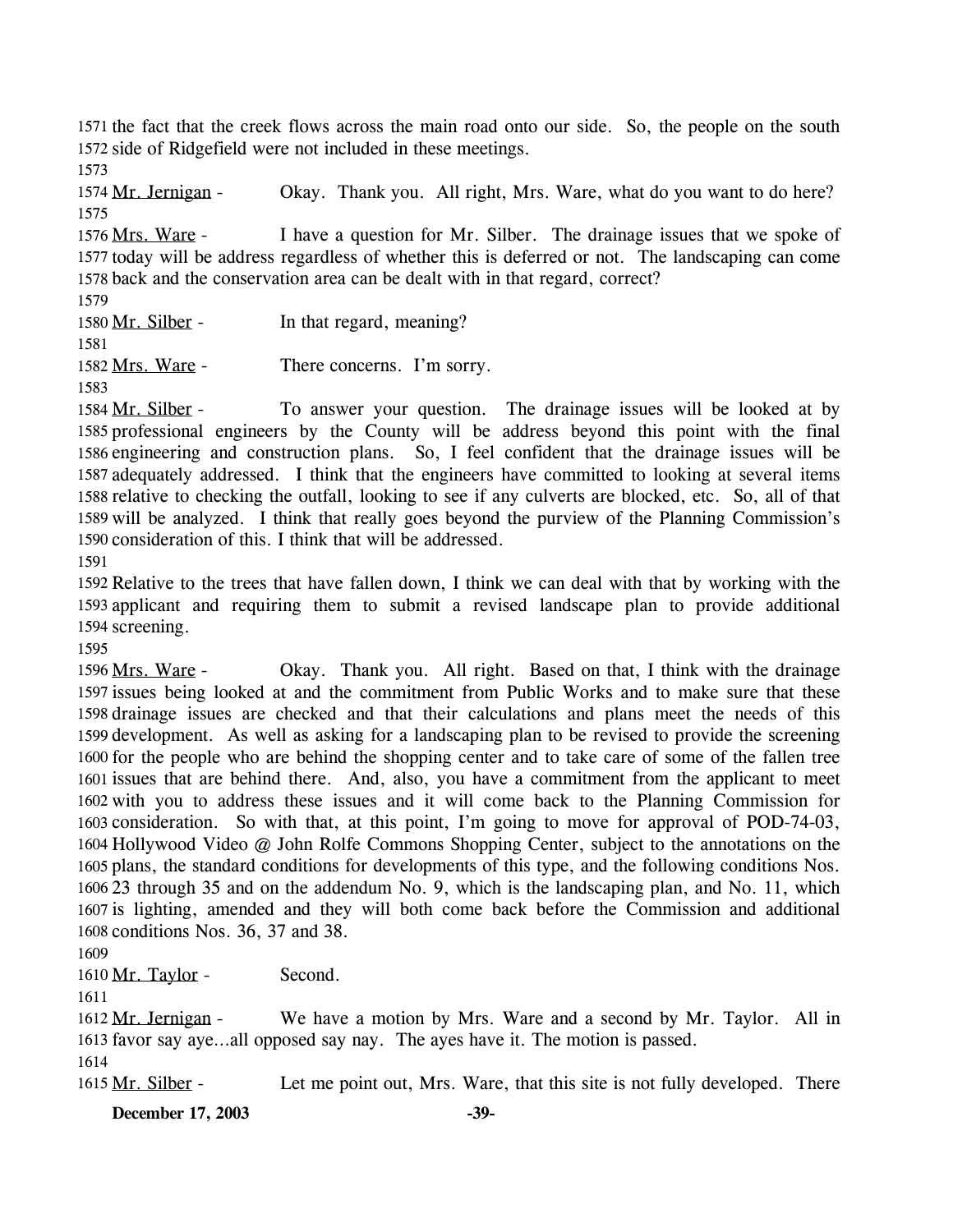1616 will be additional plans of developments that will be coming in. There will be additional 1617 opportunities for the surrounding property owners to receive notification and come back before 1618 the Commission and express concerns. So, believe me, there will be other opportunities that 1619 we can continue to monitor this site.

1620

The neighbors on the south side of this site, were not notified even of 1622 this meeting. Could we be notified in the future? 1621 Mr. George -

1623

If you would give your name and address, I'm sure that the applicant or 1625 the gentleman representing the applicant, and Mrs. Goggin, if you will get with them too as 1626 well and get their names and addresses so that they will definite receive notification when there 1627 is something else coming up. 1624 Mrs. Ware -

1628

1629 The Planning Commission approved POD-74-03, Hollywood Video @ John Rolfe Commons 1630 Shopping (POD-79-01 Revised) subject to the annotations on the plans, the standard conditions 1631 for developments of this type, and the following additional conditions.

1632

1633 9. 1634 1635 AMENDED - A detailed landscaping plan shall be submitted to the Planning Office for review and Planning Commission approval prior to the issuance of any occupancy permits.

- 1636 11. 1637 1638 1639 **AMENDED** - Prior to the approval of an electrical permit application and installation of the site lighting equipment, a plan including depictions of light spread and intensity diagrams, and fixture specifications and mounting height details shall be submitted for Planning Office review and Planning Commission approval.
- 1640 23. 1641 1642 1643 1644 The easements for drainage and utilities as shown on approved plans shall be granted to the County in a form acceptable to the County Attorney prior to any occupancy permits being issued. The easement plats and any other required information shall be submitted to the County Real Property Agent at least sixty (60) days prior to requesting occupancy permits.
- 1645 24 1646 The developer shall provide fire hydrants as required by the Department of Public Utilities and Division of Fire.
- 1647 25. 1648 Employees shall be required to use the parking spaces provided at the rear of the building(s) as shown on the approved plans.
- 1649 26. All repair work shall be conducted entirely within the enclosed building.

1650 27. Outside storage shall not be permitted.

- The proffers approved as a part of zoning case  $C$ -66 $C$ -88 shall be incorporated in this approval. 1651 28. 1652
- 1653 29. 1654 1655 Any necessary off-site drainage and/or water and sewer easements must be obtained in a form acceptable to the County Attorney prior to final approval of the construction plans.
- 1656 30. 1657 1658 Deviations from County standards for pavement, curb or curb and gutter design shall be approved by the County Engineer prior to final approval of the construction plans by the Department of Public Works.
- 1659 31. 1660 Insurance Services Office (ISO) calculations must be included with the plans and contracts and must be approved by the Department of Public Utilities prior to the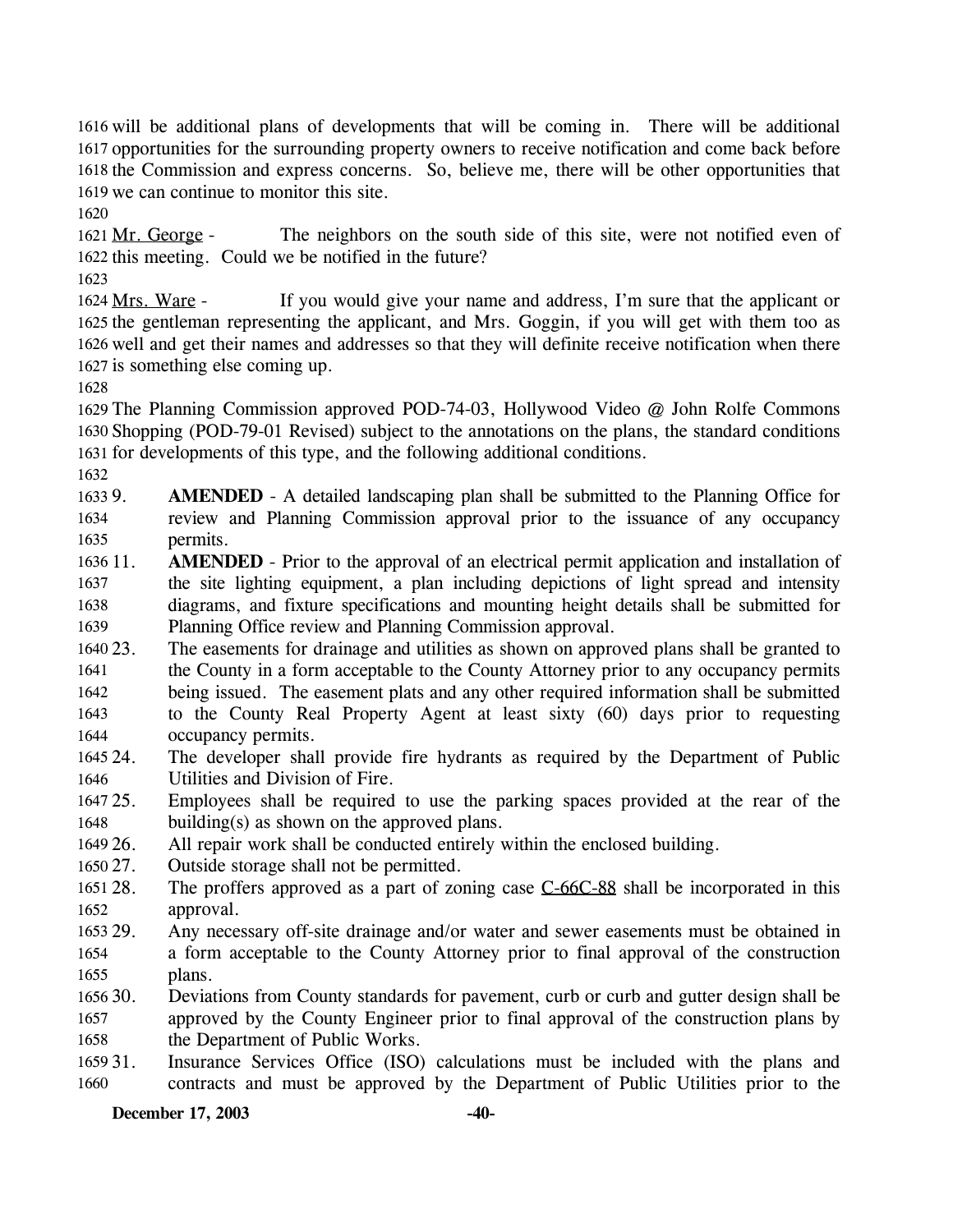1661 issuance of a building permit.

1662 32. 1663 1664 Approval of the construction plans by the Department of Public Works does not establish the curb and gutter elevations along the Henrico County maintained right-ofway. The elevations will be set by Henrico County.

1665 33. 1666 1667 Evidence of a joint ingress/egress and maintenance agreement must be submitted to the Planning Office and approved prior to issuance of a certificate of occupancy for this development.

1668 34. 1669 The master plan, as submitted with this application, is for planning and informational purposes only.

1670 35. 1671 1672 1673 1674 The location of all existing and proposed utility and mechanical equipment (including HVAC units, electric meters, junction and accessory boxes, transformers, and generators) shall be identified on the landscape plans. All equipment shall be screened by such measures as determined appropriate by the Director of Planning or the Planning Commission at the time of plan approval**.** 

1675 36. 1676 36. Only retail business establishments permitted in a B-2C zone may be located in this center.

1677 37. 1678 The ground area covered by all the buildings shall not exceed in the aggregate 25 percent of the total site area.

1679 38. No merchandise shall be displayed or stored outside of the building(s) or on sidewalk(s).

1680

1681 **MR. GLOVER LEAVES AFTER THIS CASE AND IS ABSENT FOR THE REST OF**  1682 **THE MEETING.** 

1683

### 1684 **PLAN OF DEVELOPMENT**

1685

POD-76-03 Bruster's Ice Cream @ John Rolfe Commons Shopping Center (POD-79-01 Revised) **Balzer & Associates, Inc. for The Wilton Companies, LLC:**  Request for approval of a plan of development, as required by Chapter 24, Section 24-106 of the Henrico County Code, to construct a one-story, 1,216 **1,118** square foot restaurant building addition **with a 480 square foot canopy** to an existing shopping center. The 0.52-acre site is located on the north side of Ridgefield Parkway approximately 1100 feet west of John Rolfe Parkway in the John Rolfe Commons Shopping Center on part of parcel 736-351-6741. The zoning is B-2C, Business District (Conditional). County water and sewer. **(Tuckahoe)** 

1686

Is there any opposition to POD-76-03, Bruster's Ice Cream  $@$  John 1688 Rolfe Commons Shopping Center? We have no opposition. All right, Mr. Strauss, you may 1689 proceed. 1687 Mr. Jernigan -

1690

Thank you, Mr. Chairman. Since the agenda was prepared, the staff has 1692 completed its review of the revised plan of this proposed development, which is another out 1693 parcel to the existing shopping center, John Rolfe Commons. You will note in the addendum 1694 this morning there is a 480 square foot outdoor convenience seating area for customers using 1695 the proposed ice cream establishment. This canopy has been the subject of a great deal of 1691 Mr. Strauss -

**December 17, 2003 -41-**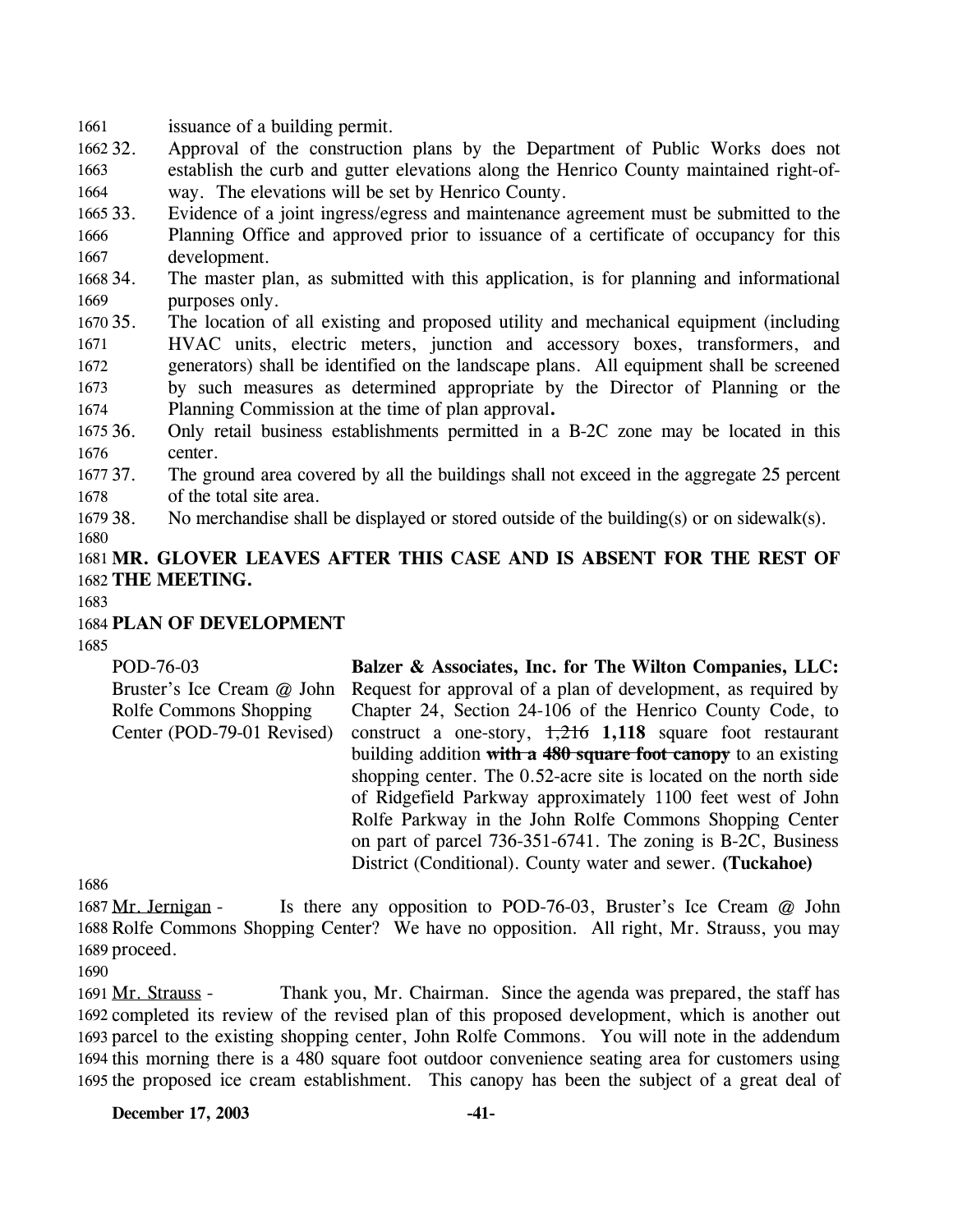1696 discussion this last week. The staff and the shopping center developer are not as enthusiastic 1697 about the design of this canopy and canopy supports. We are not recommending approval of 1698 the canopy design at this time. Staff is discussing the revised architectural treatment that we 1699 are looking for. There are proffers on this shopping center. Architectural compatibility is a 1700 goal of those proffers and we are working out the details of the canopy at this time. 1701

 Staff is recommending approval of the 1,118 square foot Bruster's building and the site plan itself in accordance with the revised annotated plan that we just handed out this morning, along with the additional conditions on the addendum, which as, in the previous case, include Nos. 9 and 11 amended and the additional standard conditions for shopping centers. And with that, I'll be happy to answer any questions you may have. Thank you.

1707 1708 Mr. Jernigan - Are there any questions for Mr. Strauss by Commission members? 1709 1710 Mrs. Ware - I want to ask you about the canopy issue and how it's addressed. 1711 1712 Mr. Strauss - Okay. 1713 1714 Mrs. Ware - In the conditions or will it come back to the Commission? 1715 Yes. We are going to work out the details. As we have done in the past 1717 with other cases, where we were in disagreement with the architecture, we delayed the 1718 architectural approval. We have the Commission approve the site plan. We are going to bring 1719 back the architectural design for the canopy itself. 1716 Mr. Strauss -1720 1721 Mr. Jernigan - Can't you just amend the canopy? 1722 1723 Mr. Strauss - Yes. 1724 1725 Mr. Jernigan - Can we just .... 1726 Well, we are not going to amend it, we are not approving the canopy 1728 today, we are approving the building, not the canopy that's attached to it. 1727 Mr. Strauss -1729 1730 Mrs. Ware - The canopy is just not included in anything right now. 1731 1732 Mr. Jernigan - It's not included in the case. Okay. 1733 1734 Mrs. Ware - So when I approve this, I am not approving the canopy, right? 1735 1736 Mr. Strauss - Right. 1737 So the approval will be without the canopy. If they want the canopy 1739 they'll need to come back and provide new architecturals. 1738 Mr. Silber -1740 Mr. Jernigan - Thank you, Mr. Strauss. All right, Mrs. Ware.

**December 17, 2003 -42-**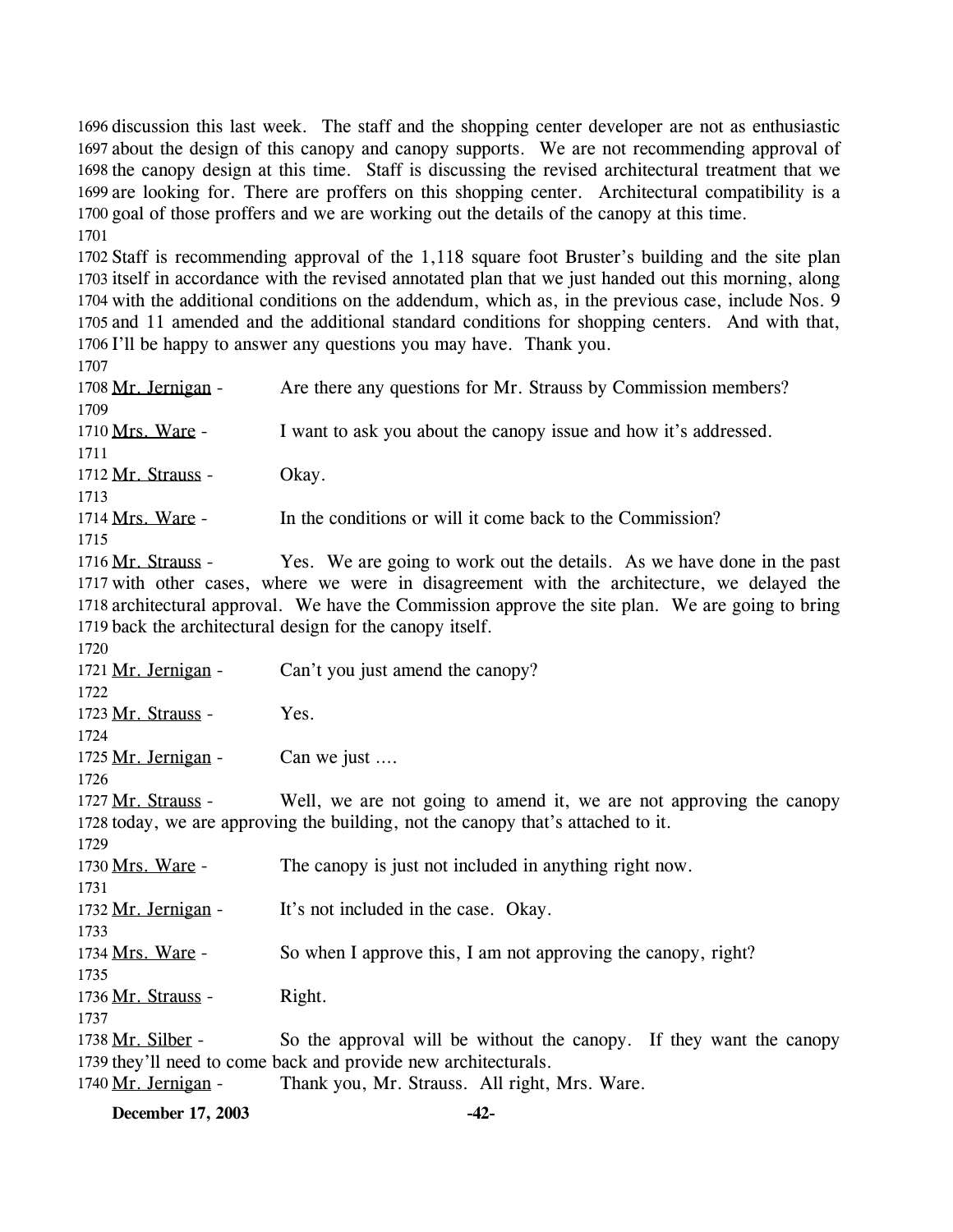1741

With that, I will move for approval of POD-76-03, Bruster's Ice Cream 1743 @ John Rolfe Commons Shopping Center, subject to the standard conditions for developments 1744 of this type and the following additional conditions Nos. 23 though 36 and on the addendum 1745 Nos. 9 and 11 amended and Nos. 37, 38 and 39. 1742 Mrs. Ware -

1746

1747 Mr. Archer - Second, Mr. Chairman.

1748

We have a motion by Mrs. Ware and a second by Mr. Archer. All in 1750 favor say aye...all opposed say nay. The ayes have it. The motion is passed. 1749 Mr. Jernigan -

1751

 The Planning Commission approved POD-76-03, Bruster's Ice Cream @ John Rolfe Commons Shopping Center (POD-79-01 Revised) subject to the annotations on the plan, the standard conditions attached to these minutes for developments of this type, and the following additional conditions. Mr. Glover was absent.

1756

1757 9. 1758 1759 **AMENDED** - A detailed landscaping plan shall be submitted to the Planning Office for review and Planning Commission approval prior to the issuance of any occupancy permits.

1760 11. 1761 1762 1763 **AMENDED** - Prior to the approval of an electrical permit application and installation of the site lighting equipment, a plan including depictions of light spread and intensity diagrams, and fixture specifications and mounting height details shall be submitted for Planning Office review and Planning Commission approval.

1764 23. 1765 1766 1767 1768 The easements for drainage and utilities as shown on approved plans shall be granted to the County in a form acceptable to the County Attorney prior to any occupancy permits being issued. The easement plats and any other required information shall be submitted to the County Real Property Agent at least sixty (60) days prior to requesting occupancy permits.

1769 24. 1770 The developer shall provide fire hydrants as required by the Department of Public Utilities and Division of Fire.

- 1771 25. 1772 Employees shall be required to use the parking spaces provided at the rear of the building(s) as shown on the approved plans.
- 1773 26. All repair work shall be conducted entirely within the enclosed building.

1774 27. Outside storage shall not be permitted.

The proffers approved as a part of zoning case  $C$ -66 $C$ -88 shall be incorporated in this approval. 1775 28. 1776

1777 29. 1778 1779 Any necessary off-site drainage and/or water and sewer easements must be obtained in a form acceptable to the County Attorney prior to final approval of the construction plans.

1780 30. 1781 1782 Deviations from County standards for pavement, curb or curb and gutter design shall be approved by the County Engineer prior to final approval of the construction plans by the Department of Public Works.

1783 31. 1784 1785 Insurance Services Office (ISO) calculations must be included with the plans and contracts and must be approved by the Department of Public Utilities prior to the issuance of a building permit.

**December 17, 2003 -43-**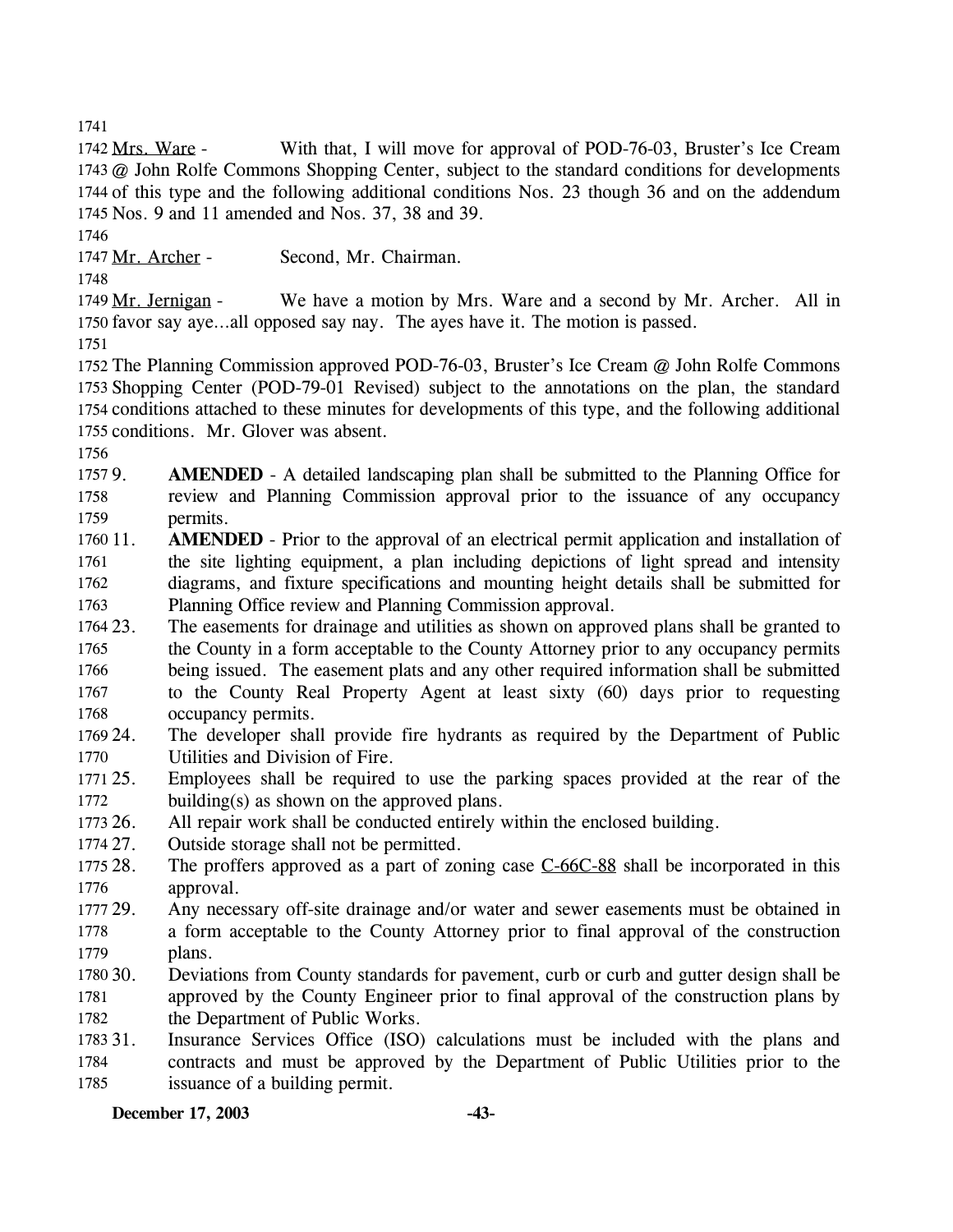32. Approval of the construction plans by the Department of Public Works does not establish the curb and gutter elevations along the Henrico County maintained right-ofway. The elevations will be set by Henrico County. 1786 32. 1787 1788

1789 33. 1790 1791 Evidence of a joint ingress/egress and maintenance agreement must be submitted to the Planning Office and approved prior to issuance of a certificate of occupancy for this development.

1792 34. 1793 The master plan, as submitted with this application, is for planning and informational purposes only.

1794 35. 1795 1796 1797 1798 35. The location of all existing and proposed utility and mechanical equipment (including HVAC units, electric meters, junction and accessory boxes, transformers, and generators) shall be identified on the landscape plans. All equipment shall be screened by such measures as determined appropriate by the Director of Planning or the Planning Commission at the time of plan approval**.**

1799 36. 1800 36. Final Construction Plans for this project will not be approved until the revised construction plans for POD-79-01 are approved by the County staff.

1801 37. 1802 37. Only retail business establishments permitted in a B-2C zone may be located in this center.

1803 38. 1804 The ground area covered by all the buildings shall not exceed in the aggregate 25 percent of the total site area.

1805 39. No merchandise shall be displayed or stored outside of the building(s) or on sidewalk(s).

1806

#### 1807 **PLAN OF DEVELOPMENT**

1808

| Little Diversified Architectural Consulting for Short Pump      |
|-----------------------------------------------------------------|
| Town Center, LLC and Plow & Hearth: Request for                 |
| approval of a plan of development, as required by Chapter 24,   |
| Section 24-106 of the Henrico County Code, to construct a       |
| one-story, 9,988 square foot retail building in an existing     |
| shopping center. The 2.596-acre site is located along the north |
| line W. Broad Street (U.S. Route 250), approximately 200 feet   |
| west of its intersection with Lauderdale Drive (11700 W. Broad  |
| Street) on parcel 737-763-0900. The zoning is B-3C, Business    |
| District (Conditional) and WBSOD, West Broad Street Overlay     |
| District. Private water and sewer. (Three Chopt)                |
|                                                                 |

1809

Is there anyone in the audience in opposition to POD-77-03, Plow  $\&$ 1811 Hearth @ Short Pump Town Center? There is no opposition. Mr. Wilhite, how are you? 1810 Mr. Jernigan -

1812

1813 Mr. Wilhite - I'm fine, sir. How are you?

1814 1815 Mr. Jernigan - I'm doing great. You may proceed.

1816

Thank you. There were a few site issues that were brought up in the 1818 staff developer meeting. We have received additional information. All the questions that staff 1819 had related to the site have been resolved. The main issue on this project had to deal with the 1817 Mr. Wilhite -

**December 17, 2003 -44-**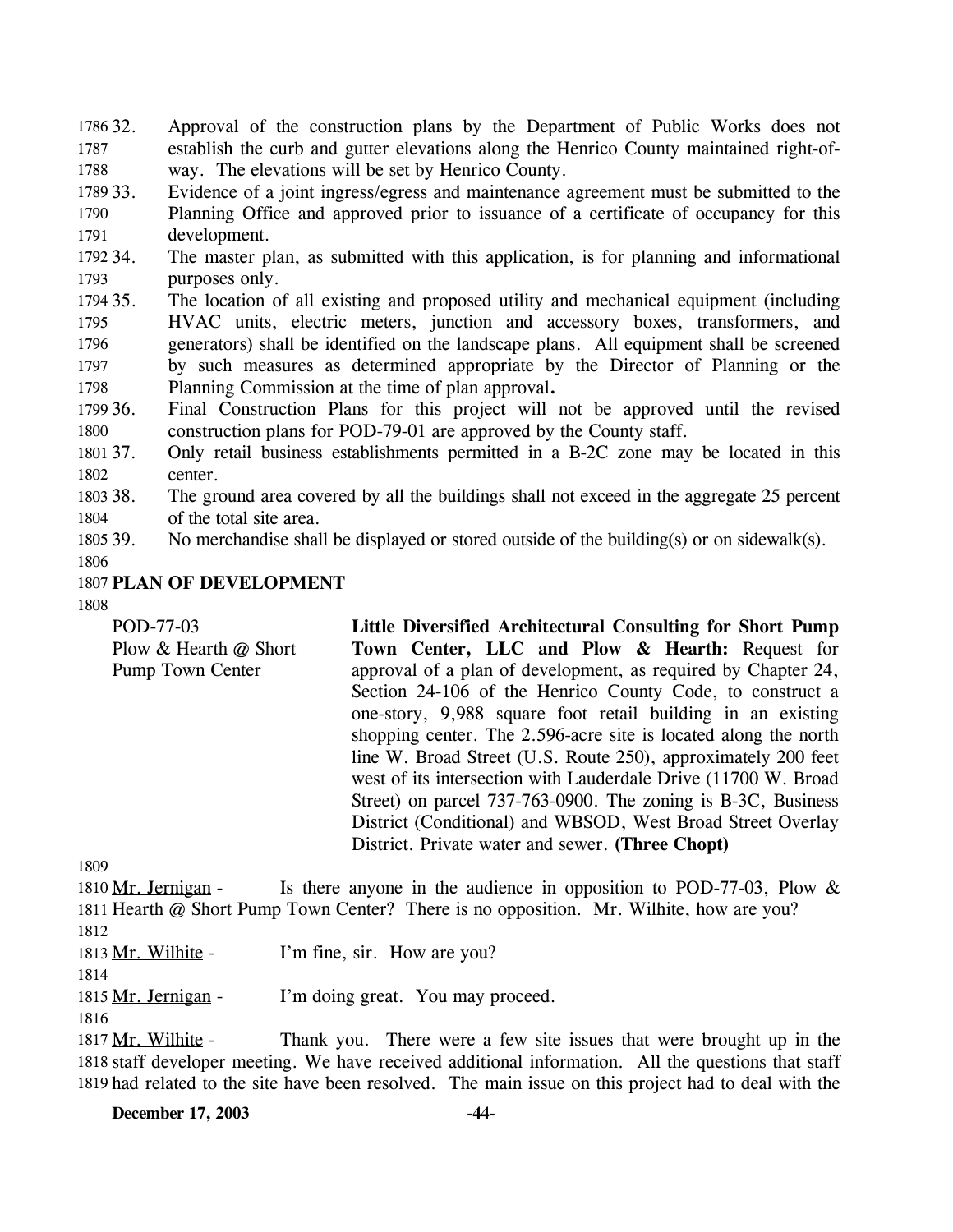1820 architectural design of the building. I have to say that we have not come to an agreement with 1821 the applicant at this point. However, I have provided a handout with the most recent 1822 architectural plans that we have received. They came in Friday.

 The original issues that we had with the building design had to do with the amount of brick being provided. The proffered conditions for this site state that the primary building materials has to be masonry brick and glass. It does allow for accent materials; hardi plank siding is being proposed here (referring to screen). Staff feels the amount of hardi plank siding on here goes beyond that as an accent material and it's becoming a primary building material on the proposed building.

 After the staff/developer meeting we did have a conference call with the applicant. They did provide us some sketch plans that essentially changed the siding on the east and west sides of the building from hardi plank to brick. The siding that appears on the rear elevation went to brick with the brick portion of the rear elevation going to stone. The one façade that the applicant did not address at that time was the façade facing W. Broad Street, which is the primary façade for the structure. They did not have any proposed changes on there. For the most part, they proposed the hardi plank siding and the stone base.

 Staff would recommend that the stone base go to brick the same that's used on the other sides 1840 that were being proposed. The revised plan that we received Friday, however, did show that change from stone to brick, however, they reverted back to the original design taking the brick off of the other three sides. The only other changes were made were some slight changes to the chimney itself and the addition of a brick soldier course.

 It is staff's feeling that they do not go far enough to meet the proffered conditions of the site. We are recommending that the site plan be approved at this time. However, the architecturals be deferred until the January 28, 2004 meeting.

| 1849 Mr. Jernigan - | Okay on the site but not okay on the building.                             |
|---------------------|----------------------------------------------------------------------------|
| 1850                |                                                                            |
| 1851 Mr. Wilhite -  | Yes, sir, that is staff's recommendation.                                  |
| 1852                |                                                                            |
| 1853 Mr. Jernigan - | Any questions for Mr. Wilhite from the Commission?                         |
| 1854                |                                                                            |
| 1855 Mr. Silber -   | Mr. Wilhite, the staff is comfortable with the site plan at this point?    |
| 1856                |                                                                            |
| 1857 Mr. Wilhite -  | Yes.                                                                       |
| 1858                |                                                                            |
| 1859 Mr. Silber -   | The issues have been resolved relative to the site layout. But the concern |
|                     | 1860 at this point still relates to the architectural elevations.          |
|                     |                                                                            |

Yes. We believe the applicant can proceed with preparing the final site 1863 plan for approval and to defer the architectural plans to the January meeting and this would not 1864 substantially hold them up. They can still proceed with the site plan approval. 1862 Mr. Wilhite -

**December 17, 2003 -45-**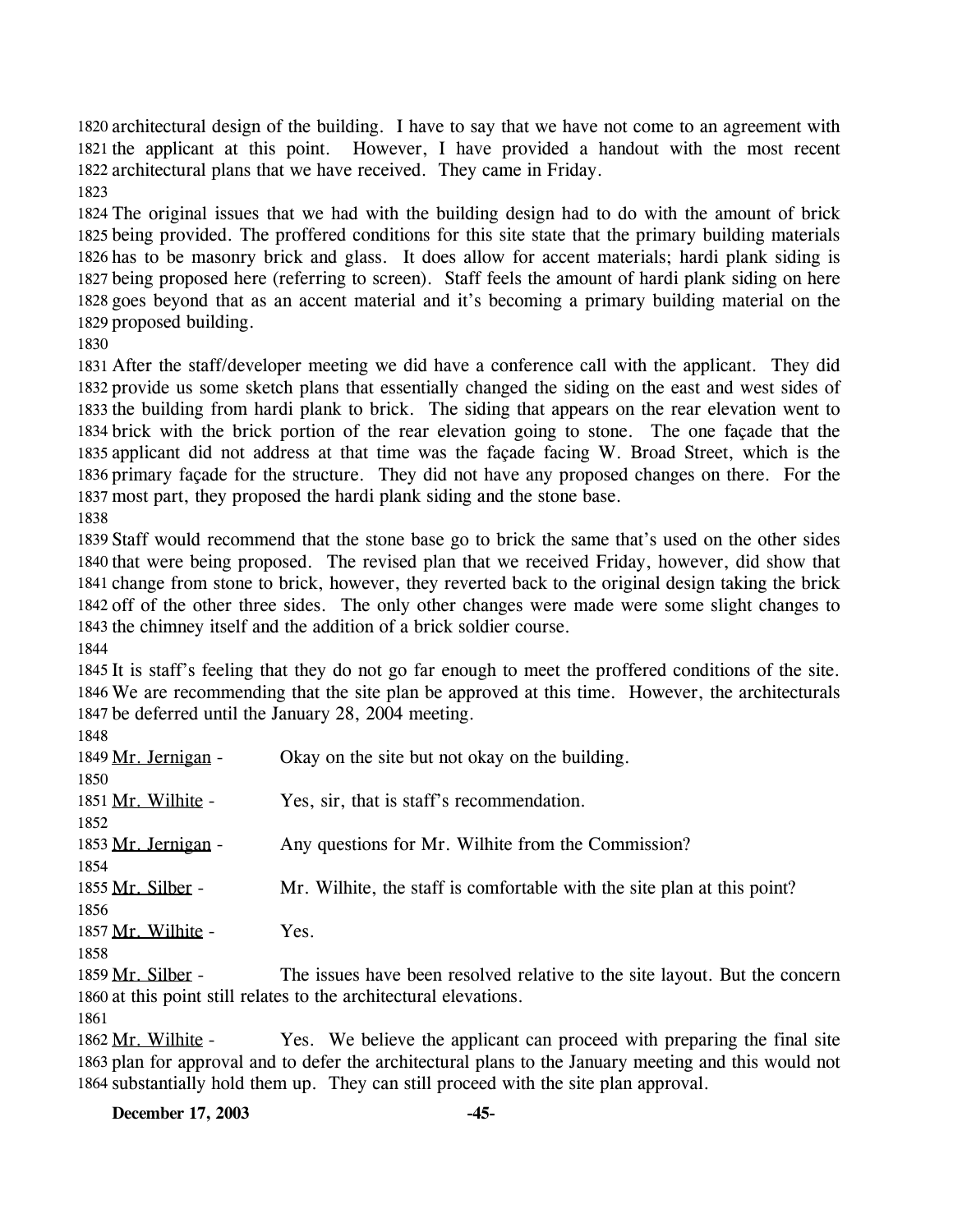| 1865                |                                                                                                  |
|---------------------|--------------------------------------------------------------------------------------------------|
| 1866 Mr. Silber -   | Okay. Thank you.                                                                                 |
| 1867                |                                                                                                  |
| 1868 Mr. Jernigan - | Mr. Taylor, do you want to hear from anybody?                                                    |
| 1869                |                                                                                                  |
| 1870 Mr. Taylor -   | Mr. Chairman, I think it might be reasonable to hear from the applicant                          |
| 1871 in this case.  |                                                                                                  |
| 1872                |                                                                                                  |
| 1873 Mr. Jernigan - | Okay.                                                                                            |
| 1874                |                                                                                                  |
| 1875 Mr. Taylor -   | Particularly relative to the issue of the elevations on the site plan not                        |
| 1876 matching.      |                                                                                                  |
| 1877                |                                                                                                  |
| 1878 Mr. Jernigan - | Good morning.                                                                                    |
| 1879                |                                                                                                  |
| 1880 Mr. Cole -     | Good morning. I'm Josh Cole and I'm with Little Diversified                                      |
|                     | 1881 Architectural Consulting out of Charlotte, NC. I am the architect for Plow & Hearth and I'm |
|                     | 1882 here to represent or answer any questions you might have towards that elevation.            |
| 1883                |                                                                                                  |
| 1884 Mr. Taylor -   | Mr. Cole, on that elevation, if you would, just explain the dichotomy                            |
|                     |                                                                                                  |

1885 between the elevations that we have here and let's say elevations in terms of more 1886 architecturally endurable materials, as Mr. Wilhite pointed out. 1887

Are you asking me about the changes, why the changes took place or 1889 why we proposed... 1888 Mr. Cole -

1890

Your site plan is okay, the building is not up to snuff. That's what he is 1892 asking about the façade on the building. 1891 Mr. Jernigan -

1893

Our staff basically, we are dealing with Plow  $&$  Hearth, which is 1895 actually out of Madison, Virginia. They are the country's largest heartland magazine. They 1896 have a brand statement for themselves. We were hired by Plow  $&$  Hearth to give the essence 1897 of that brand. That brand actually has to do with the Virginia country home and the essence of 1898 that considering they sell products for Virginia county living. They feel very strongly that this 1899 brand has certain materials and values that go along with their brand, such as hardi plank, such 1900 as stone, such as brick, such as the roofing materials you see here. But, they are one of the 1901 essence of the architecture to feel more residential in scale and in style than what you would 1902 normally see. When you see a Plow & Heart building, you would recognize that Plow & 1903 Heart building as a Plow  $&$  Heart building without even actually having to see the signage on 1904 it. That was the goal intended for Plow  $&$  Heart. 1894 Mr. Cole -1905

 Talking with Kevin and the Planning Commission, Plow & Heart was willing to take the three back side elevations and change those to a more durable material such as brick and just stone and just get rid of the hardi plank, in favor of leaving the front elevation alone, which is really their icon elevation. In further conservation, again, with Kevin and the Planning Commission,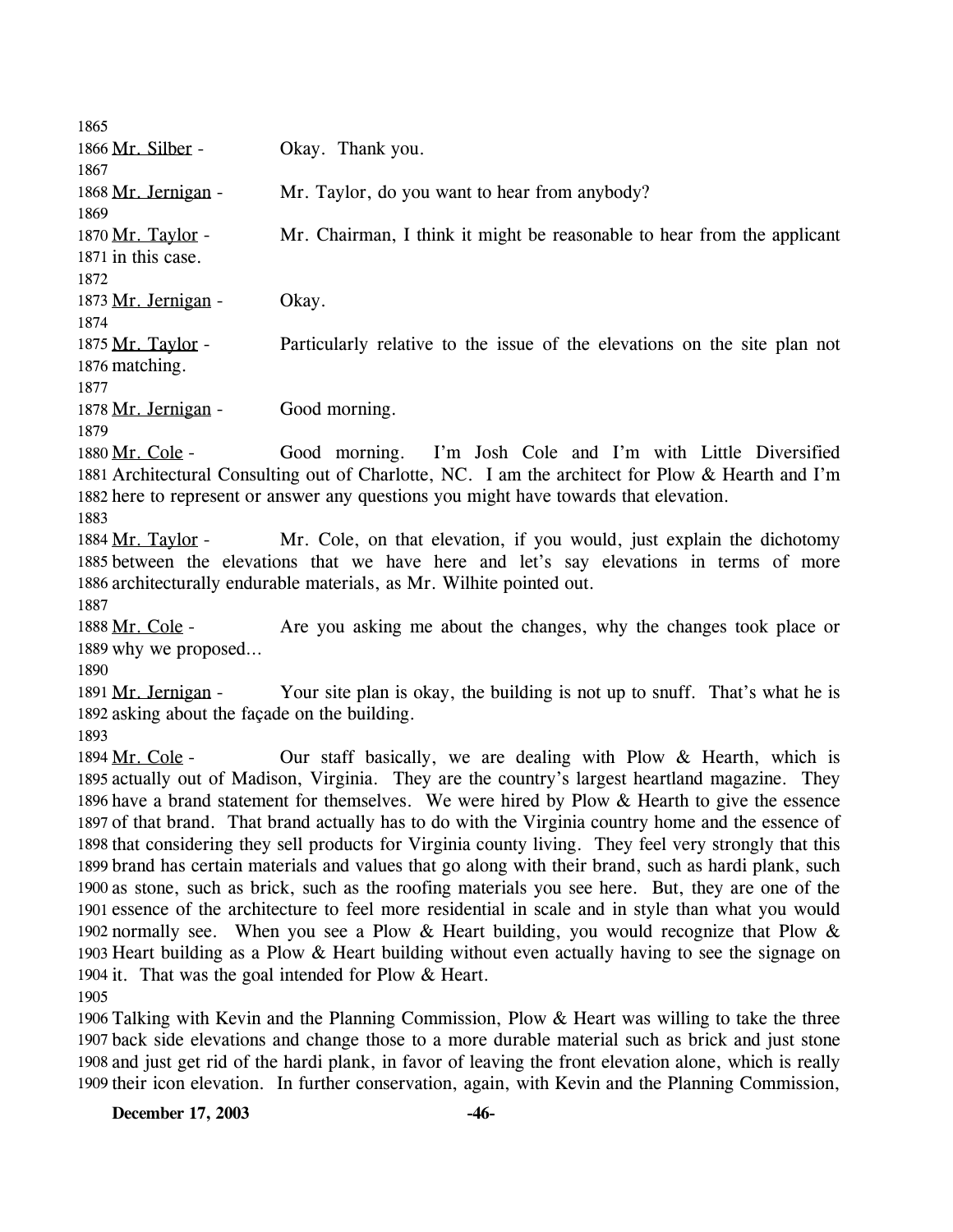1910 Plow & Heart went back to say well if we have to put brick on the front in lieu of stone, which 1911 actually stone is a more expensive material, in lieu of stone can we get the hardi plank back on 1912 the sides. And I said, well we can that to Henrico County and see if that will go over. 1913 1914 Mrs. Ware - Do all your stores look like the one we see right here? 1915 We are actually doing two stores right now, one in Fairfax Corners, 1917 outside of DC and here in Short Pump. They are slated to do five to seven stores within the 1918 next two years and up to 100 units. And, yes, all of these stores will look alike. 1916 Mr. Cole -1919 Okay. That was my question. Do you have any other stores anywhere 1921 else that you have built that is different from this? 1920 Mrs. Ware -1922 There is one in Madison, Virginia, which is similar to this but it is not a 1924 part of this line. So, this is actually the first one to be constructed for Plow & Heart. 1923 Mr. Cole -1925 1926 Mr. Jernigan - You only have one up now. 1927 1928 Mr. Cole - There's one only existing store but that is not of this prototype. 1929 1930 Mrs. Ware - What is the other prototype? 1931 The other prototype is actually like country home, kind of a low country 1933 style barn feel, which actually has not a whole lot... more or less of the Virginia country store 1934 market. 1932 Mr. Cole -1935 1936 Mrs. Ware - So, it's more hardi plank, then? 1937 1938 Mr. Cole - Yes. It is all hardi plank. 1939 Mr. Cole, I think the challenge before the Planning Commission is, and I 1941 think this needs to be taken back to Plow  $&$  Hearth and explain to them, this is in a special area 1942 of the County that is in the West Broad Street Overlay District. This is a special strategy area. The County has identified this as an extremely high-quality area and this is one of the out 1943 1944 parcels. In fact, it would be at the entranceway out parcel into a very upscale brand new mall 1945 that is being looked at favorably and we look at the architectural treatment of each and every 1946 out parcel very carefully. So, I think they need to understand that the architectural of this 1947 building is important and I think a sizeable amount or maybe any hardy plank needs to be 1948 looked at very carefully. I think that we are probably still a long ways from finding this 1940 Mr. Silber -

1950

1949 acceptable.

1951 What is a good alternative is to send forward with approval the site plans so it doesn't slow 1952 down the development of the site and our staff will continue to work with you on its design. 1953

1954 Mr. Cole - Absolutely. In my last conservation with Kevin, which took place early

**December 17, 2003 -47-**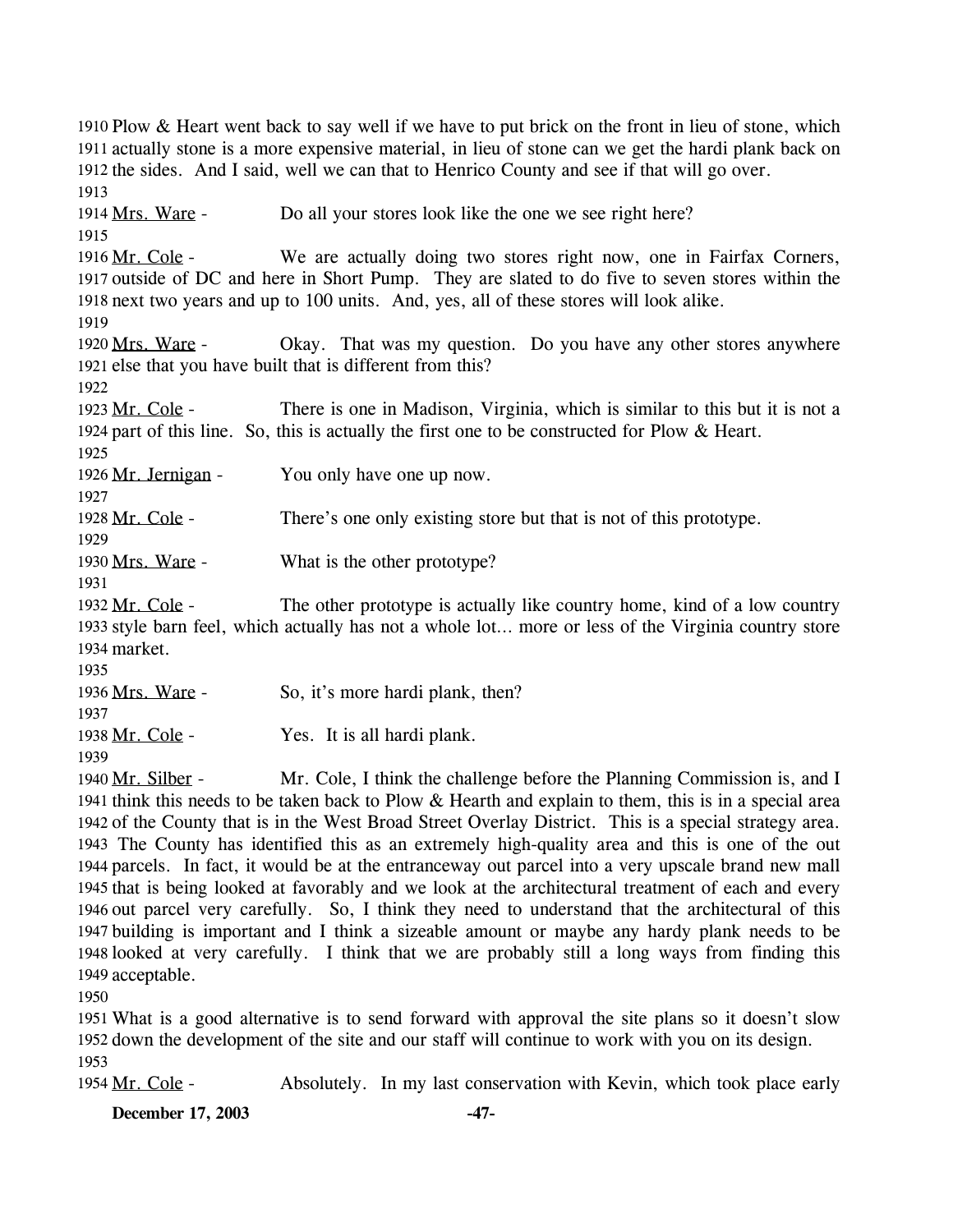1955 yesterday morning, I got in touch with my client, about six o'clock last night, and through my 1956 discussion with Kevin earlier that morning, they said it Plow  $\&$  Heart is willing to do the three 1957 sides basically out of brick with stone accents, as we had suggested before, and to continue the 1958 front lower part of that building, which you see now is stone, and convert that to brick. Kevin 1959 said that he was under the assumption that his Planning Commission would approve that. Plow 1960  $&$  Hearth will do that if that is okay.

1961

1963

1962 Mr. Jernigan - Mr. Wilhite, would you like to comment on that?

Yes, sir. Essentially, our earlier discussions before the last revision that 1965 you received, we had agreed on the other three sides of the building and the only sticking 1966 point, I guess, was the front of the façade. We had suggested that they change from stone to 1967 brick and that we would find that acceptable. However, with the revision that was handed out, 1968 we actually backed away from that agreement, so we were further apart. Now, this is the first 1969 that I have heard that Plow  $&$  Hearth would commit to providing the brick on the front. I do 1970 have the sketches that were sent to me and I can put those up on the screen to show what the 1971 other sides would look like. 1964 Mr. Wilhite -

1972

Now, let me clear this up. If they put brick around the sides are you 1974 saying that you will be happy with the former elevation, with  $50\%$  brick and  $50\%$  hardy 1975 plank? 1973 Mr. Jernigan -

1976

Well, essentially, what will happen on the sides, the hardy plank will be 1978 brick on those sides, in the back, where they are shown hardy plank goes to brick as well. The 1979 brick in the center of the rear elevation would go to the stone that they show on the front. The 1980 one change that would occur on the front elevation, the stone on the bottom half of the 1981 elevation would go to brick. And with all those changes, staff can recommend approval. I'll 1982 be happy to put the sketches up on the screen if you need some clarification? 1977 Mr. Wilhite -

1983

1984 Mr. Jernigan - Yes, you can put those up.

1985

I don't know how well you can see this, but that shows the front and rear 1987 elevations (referring to sketches on the screen). The rear elevation, what we are showing is 1988 the hardi plank side and originally on the two wings is now brick. What was brick in the 1989 middle has gone to the stone to match the chimneys. 1986 Mr. Wilhite -

1990

| 1991 Mr. Jernigan - | In the middle of the back would be stone?               |
|---------------------|---------------------------------------------------------|
| 1992                |                                                         |
| 1993 Mr. Wilhite -  | Yes, that would be stone.                               |
| 1994                |                                                         |
| 1995 Mr. Jernigan - | Okay. So, we have got brick with stone in the middle.   |
| 1996 Mr. Cole -     | That's correct.                                         |
| 1997 Mr. Wilhite -  | On the sides, the materials is primarily all brick exce |

ept for the stone 1998 chimneys. They did add the soldier course through the middle of the brick. There is a little bit 1999 of hardi plank siding around the window areas. Essentially, its gone to an all brick on the two 1997

**December 17, 2003 -48-**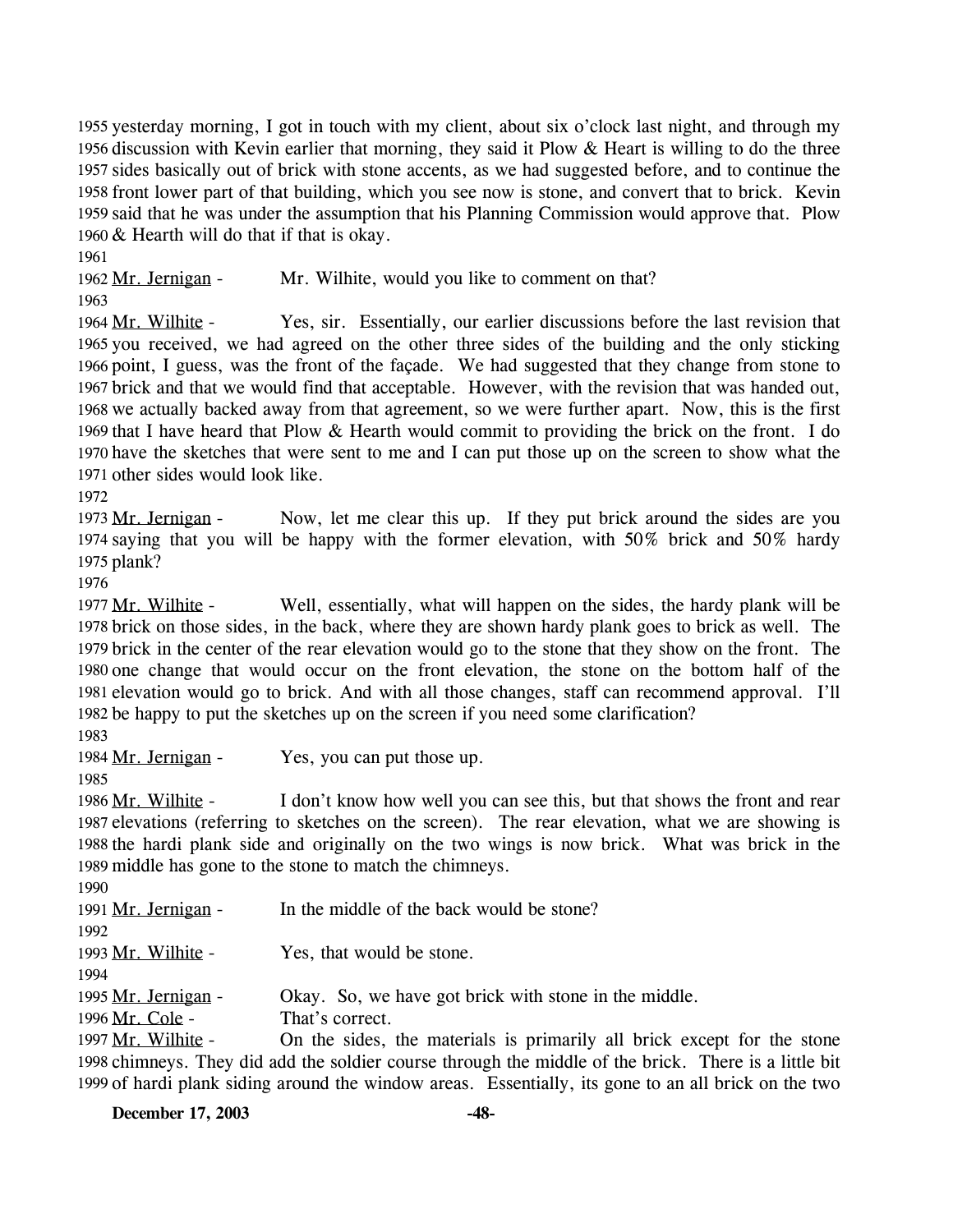2000 sides. And staff does find this acceptable.

2001

Now, on the front it's going to be 50% brick and then hardy plank above 2003 it. 2002 Mr. Jernigan -

2004

Essentially, 50% brick and hardi plank in front. The stone that's shown 2006 on the drawings that you have, is essentially replaced by brick. 2005 Mr. Wilhite -

2007

2008 Mr. Jernigan - And you are okay with that?

2009

2010 Mr. Wilhite - Yes, sir. We can recommend approval of that.

2011

Well, Mr. Wilhite, I guess the concern that I have is this is really a 2013 prominent site on Broad Street. It is going to be the gateway into this shopping center. I hear what you are saying. To me it seems like it's a little bit of a rush for us to be considering this. 2014 2015 I was just pointing out replacement, parts or materials. I guess I will leave it up to Mr. Taylor 2016 as to what he wants to do. I'm fine with the site plan being approved but I'm still a little leery 2012 Mr. Silber -2017 to rush these through with these elevations.

2018

I would like to ask a question. Has the development Mr. Pruitt seen or 2020 approved the colored elevations for this site? Elevations first and then would they be color for 2021 this site. I ask that because this is at the entrance to Short Pump Town Center. The developer 2022 here has gone to a large amount of trouble to make that entrance to be grand and imposing. If 2023 we are not careful and we put a building there that looks likes it's out of the 18 century, I' not 2024 sure that he's going to enjoy what that's going to look like contrasted to the buildings that he 2025 now has and the elevations, and lighting that he has now, And really a  $20<sup>th</sup>$  Century modern 2019 Mr. Taylor -2026 décor and architecture of the site.

2027

Actually, Mr. Taylor, Forest City has reviewed the architectural plans, 2029 and were apart of our discussions and they actually approved the building with less brick than 2030 staff has recommended. I understand what you are saying. The site immediately adjacent to 2031 this, Season's Restaurant, is actually a reproduction of an 18th century building that's been 2032 constructed. So, we do have a wide range of styles on the Short Pump Town Center property. 2028 Mr. Wilhite -2033

It just sounds like more work could be done as far as meeting the needs 2035 of both the County and probably Plow  $&$  Hearth. 2034 Mrs. Ware -

2036

Okay. I agree with that. I think the best thing might be, as Mr. Silber 2038 pointed out, it might be good to pass the basic project but leave the elevations to a deferred meeting, which we can look at the materials as well as the colors. So, that we can get an ideal 2039 2040 of what's that going to look like, how much stone is going to be there, how the stone is going 2041 to fit, and how the site fits. And make sure we've got everything line up there. I think we can 2042 do that in one motion. 2037 Mr. Taylor -

2043

2044 Mr. Jernigan - All right, Mr. Taylor.

**December 17, 2003 -49-**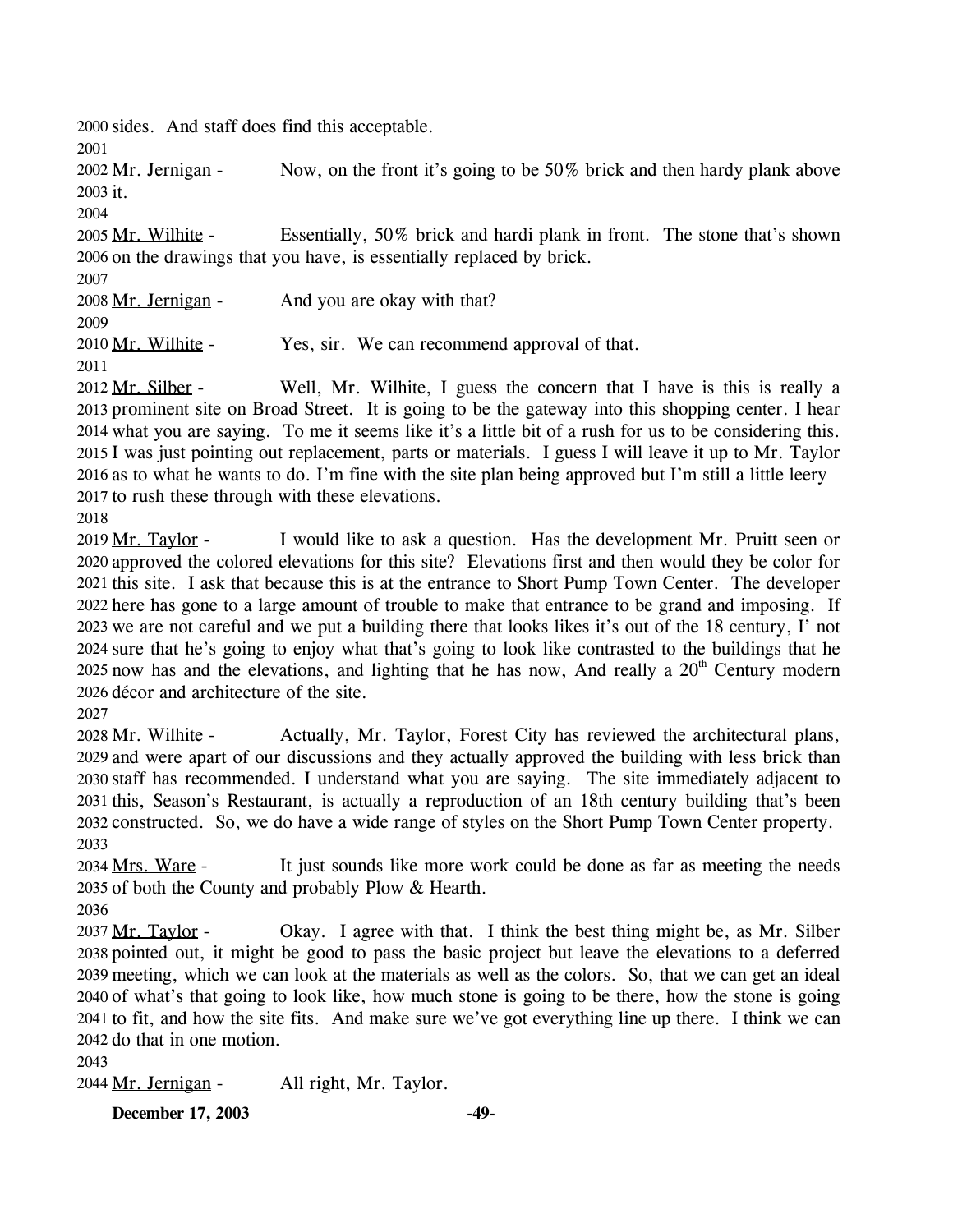2045

So, what I will do is, I will move for the site plan, the building 2047 elevations are to come back to the Commission at a later date. And I'll move that we approve 2048 POD-77-03, Plow & Hearth @ Short Pump Town Center, subject to the standard conditions 2049 for developments of this type, and additional conditions Nos. 23 through 30 with the elevation 2050 and material issues being addressed a the January 28, 2004, meeting. 2046 Mr. Taylor -

2051

2052 Mrs. Ware - Second.

2053

We have a motion by Mr. Taylor and a second by Mrs. Ware. All in 2055 favor say aye...all opposed say nay. The ayes have it. The motion is passed. 2054 Mr. Jernigan -

2056

2057 The Planning Commission approved POD-77-03, Ploy & Hearth @ Short Pump Town Center, 2058 subject to the standard conditions attached to theses minutes, and the following additional 2059 conditions. Mr. Glover was absent.

2060

- 2061 23. 2062 The developer shall provide fire hydrants as required by the Department of Public Utilities and Division of Fire.
- 2063 24 Outside storage shall not be permitted.
- 2064 25. 2065 The proffers approved as a part of zoning case C-29C-03 shall be incorporated in this approval.
- 2066 26. 2067 2068 26. Deviations from County standards for pavement, curb or curb and gutter design shall be approved by the County Engineer prior to final approval of the construction plans by the Department of Public Works.

2069 27. 2070 2071 Insurance Services Office (ISO) calculations must be included with the plans and contracts and must be approved by the Department of Public Utilities prior to the issuance of a building permit.

- 2072 28. 2073 2074 2075 2076 The location of all existing and proposed utility and mechanical equipment (including HVAC units, electric meters, junction and accessory boxes, transformers, and generators) shall be identified on the landscape plans. All equipment shall be screened by such measures as determined appropriate by the Director of Planning or the Planning Commission at the time of plan approval**.**
- 2077 29. 2078 The ground area covered by all the buildings shall not exceed in the aggregate 25 percent of the total site area.
- 2079 30. No merchandise shall be displayed or stored outside of the building(s) or on sidewalk(s).

2080 2081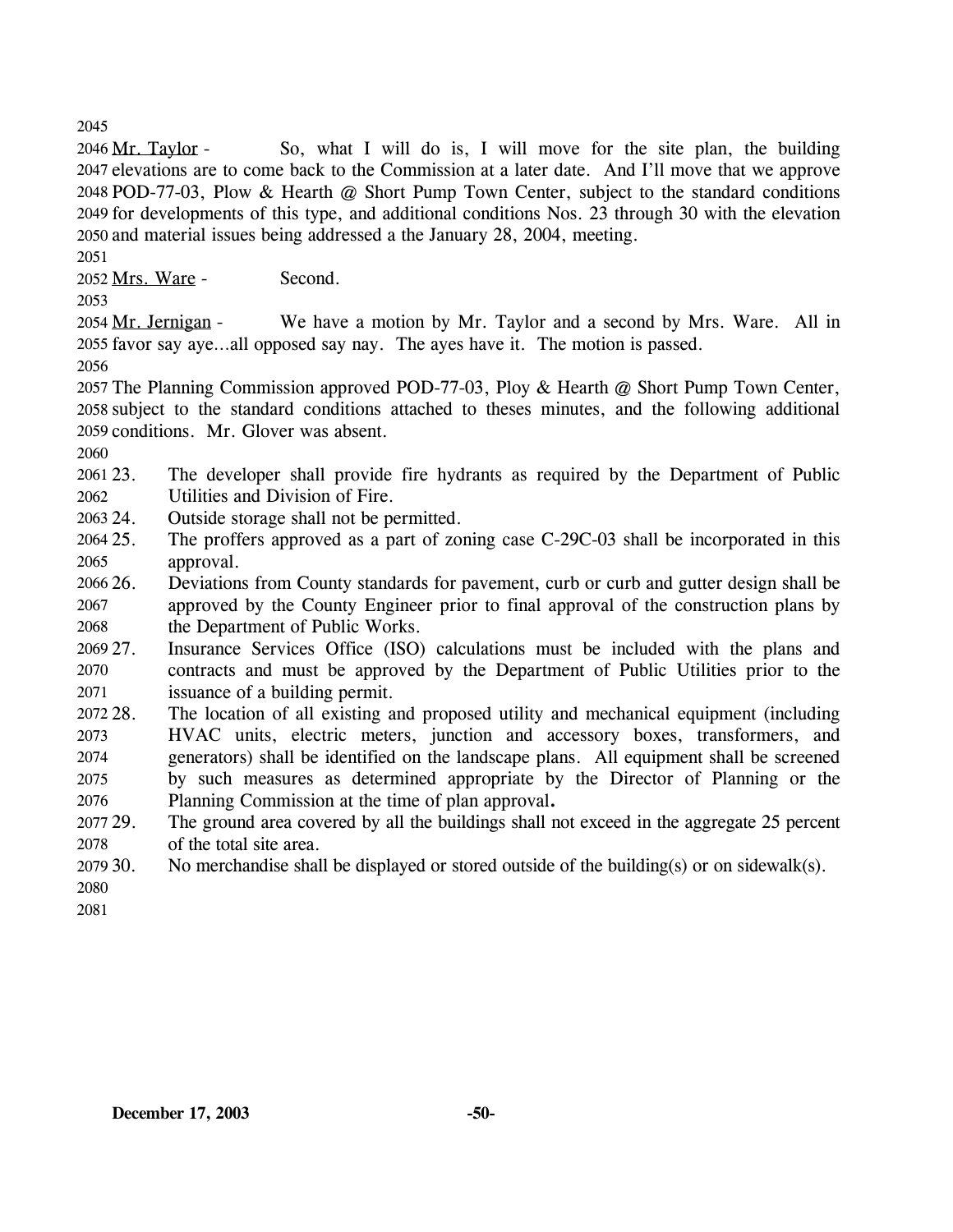#### 2081 **SUBDIVISION (Deferred from the November 19, 2003, Meeting)**  2082

| <b>Westover Pines</b> | <b>Schmidt &amp; Associates for Westover Pines, L.L.C.: The</b>                                                                                                                     |
|-----------------------|-------------------------------------------------------------------------------------------------------------------------------------------------------------------------------------|
| (June 2002 Plan)      | 3.895-acre site proposed for a subdivision of 35 townhouses for                                                                                                                     |
|                       | sale is located on the west side of Westover Avenue,<br>approximately 125 feet north of Third Street on parcel 816-<br>728-0487. The zoning is RTH, Residential Townhouse District. |
|                       | County water and sewer. (Varina) 35 Lots                                                                                                                                            |

2083

Is there any opposition to subdivision Westover Pines (June 2002 Plan)? 2085 We have opposition. Mr. Wilhite, you may proceed. 2084 Mr. Jernigan -

2086

Thank you, sir. You have just been handed out a revised elevation that 2088 was received today. In your packet, along with the original site plan with staff's comments, 2089 there was a revised site plan included that was submitted at the time the packets went out but 2090 had not been reviewed by staff. In the meantime, the staff has looked at that revised site plan. We have had meetings with the applicant concerning this project. What has been agreed to, 2091 2092 the applicant is going to withdraw the revised site plan shown in the packet that was included 2093 and revert back to the original June 2002 plan. 2087 Mr. Wilhite -

2094

 This plan addresses concerns expressed by the neighbors regarding the adequate screening of the project. It provides a 40-foot landscape area along Westover Avenue and a 25-foot landscape strip around the units located at the northern and western parts of this project. It was agreed that, in lieu, some additional upgrades to the architectural design would be added. I would like to point out that this is a subdivision for your approval. The architectural plans are here for specify approval of there would be a POD that will be filed in the future with the architectural plans going to the Planning Commission then. But, what has been agreed to at this point is that the applicant is willing to provide brick on a minimum of three units per row, including all end units. There are brick foundations on the buildings, alternating roof lines, and bay windows on the ends of units. 2105

2106 Staff is in a position to recommend approval of the original plan with the annotations on it and 2107 the standard conditions for subdivisions. I'll be happy to answer any questions that you have. 2108

Are there any questions for Mr. Wilhite from the Commission? Thank 2110 you, Mr. Wilhite. I think at this time I would like to hear from the opposition first before I 2111 hear from the applicant so that we can address all the issues at one time. Would you come 2112 down, please, sir. Good morning. 2109 Mr. Jernigan -

2113

Good morning. My name is Robert Kenny and I live at 300 Westover 2115 Avenue. My property lies right beside this proposed subdivision. It's going to be built and I 2116 do have some concerns. One of them being water drainage. The way this land is set up the 2117 water that comes from the back of that property it naturally falls across my property. Any 2118 time it rains, all the water comes over to my property. My driveway runs right along side his 2119 property line. The problem I see is that there is a drainage ditch that is on his property. If he 2114 Mr. Kenny -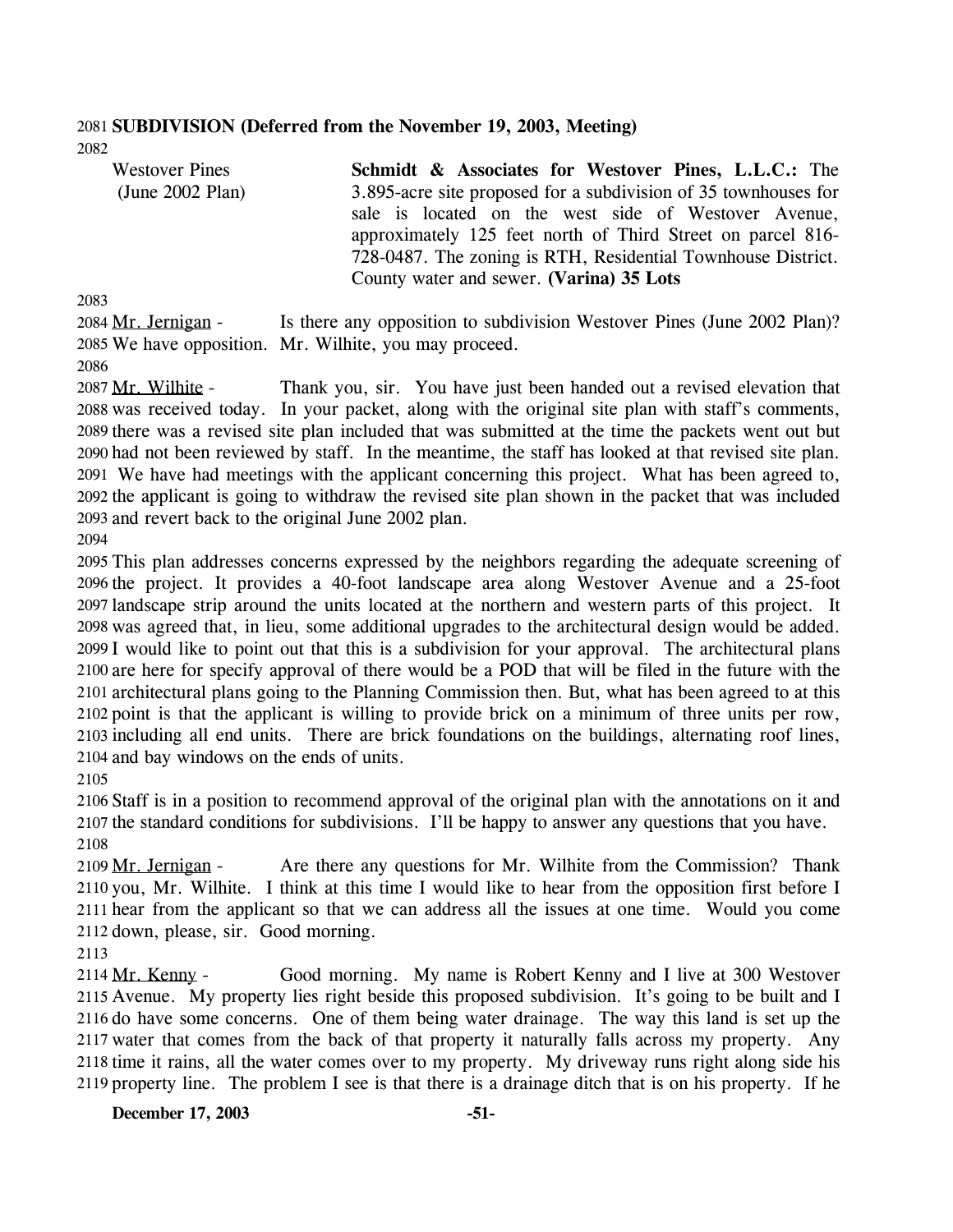2120 is going to build a buffer, where is he going to put the buffer? If he puts it on the other side of 2121 that ditch, I'm still exposed to the water. If he runs any kind of drainage under the ground 2122 then the buffer would almost have to go on top of that drainage. I'm concern about what type 2123 of material. What is the length of the buffer going to be? I have a trouble problem with 2124 mosquitoes in the summer because water does sets back there. That's one of my major 2125 concerns.

 My other concern is he only has 3.8 acres of land and he's talking about putting 35 townhouses in there. That seems to be pretty dense. Westover Avenue was just widen to handle existing traffic that was already in the community. Now, he's talking about putting 35 more homes in there. That's going to increase the traffic. On Westover Avenue there is a playground where kids come. We have a lot of events there and that already increases the traffic on Westover. The rest of the residents on Westover as well as the community are not aware of these 35 townhouses coming in and that this traffic is going to filter back within the community, which in my opinion is going to create a safety hazard.

 Also, putting 35 units on such a small parcel of land, with all the wooded area around, heaven forbid there is a fire, what would happen. There is about a 140 acres of wood land that's running almost adjacent to where he's talking about building, and you are talking about squeezing 35 homes in there. Also there are no sidewalks. There is no street lighting on Westover Avenue, so you are bringing families in, what about the kids. We have concerns about parking zone, the shoulders on Westover Avenue are not wide enough. Most of Westover is zoned for no parking, no standing at any time. We would like to see that for the remainder and for the cul-de-sac at the end of Westover Avenue, so people won't be hanging out.

 I'm concerned where the proposed entrance to this subdivision will be because I haven't seen the plans, but my understanding is that the entrance is going to run almost parallel with my driveway. I don't want to be coming out of my driveway and here is someone right beside me coming out of this subdivision. You are talking about 35 homes, Mr. Henderson here, who is my neighbor, he has the figures on how many cars that the County figures that would be per family that would be coming out of there, that's an accident waiting to happen. We already have enough accidents that happen at that turn off at Nine Mile Road and Westover Avenue. So you are still talking about more cars coming in, people coming from work. I would just like to hear how Schmidt & Associates plan to address some of the issues. And also we are concerned about our property value.

| 2156                                        |                                                                       |
|---------------------------------------------|-----------------------------------------------------------------------|
| 2157 Mrs. Ware -                            | Are you on $3rd$ Street?                                              |
| 2158                                        |                                                                       |
| 2159 Mr. Kenny -                            | No. I'm right beside where he is going to build. My house sits right  |
| 2160 beside there. I have a brand new home. |                                                                       |
| 2161                                        |                                                                       |
| 2162 Mrs. Ware -                            | Okay.                                                                 |
| 2163                                        |                                                                       |
| 2164 Mr. Kenny -                            | His property line runs right beside my driveway and his property line |
|                                             |                                                                       |

**December 17, 2003 -52-**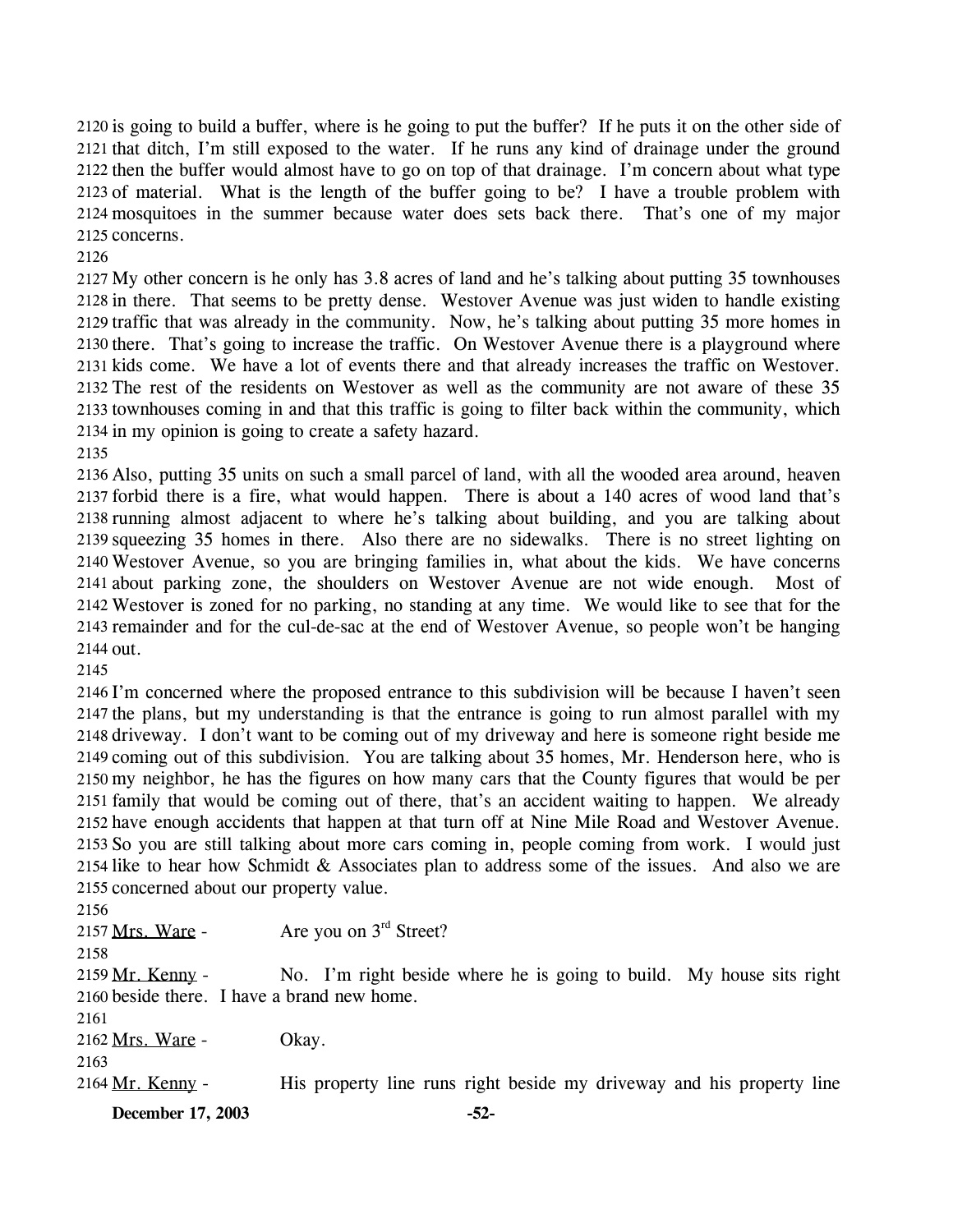2165 consist of a drainage ditch where all the water that comes from the subdivision behind us and 2166 everything just naturally falls that way and it goes across my property. So, those are some of 2167 my concerns.

2168

All right, and I am going to address them now. The first thing is, this 2170 property was zoned RTHC some time ago. 2169 Mr. Jernigan -

2171

2172 Mr. Kenny - Twenty year's ago.

2173

Okay. Which means at that time it got zoned for townhomes and the 2175 density was there, that all came in at the time of zoning. So, as far as whether it's 34 or 35 2176 units it's not really going to make a difference. We can't cut it down to 10 or 12. 2174 Mr. Jernigan

2177

2178 Mr. Kenny - What is the requirement for the Varina area, per acre, for townhouses? 2179

Let me speak to that, if I could, the zoning ordinance allows for RTH 2181 zoning, which this is, to have up to nine units per acre. I don't know what this calculates to. 2180 Mr. Silber -2182

2183 Mr. Wilhite - They are right at nine.

2184

They are right at nine acres per unit. But, they can't exceed that. That's 2186 the maximum you can put on RTH zoned property. Mr. Jernigan is correct, this piece of 2187 property, good or bad, was zoned RTH about 20 years ago so the owner of that property has 2188 the right to build townhouses to a density of nine units per acre on this property. 2185 Mr. Silber -

2189

2190 Mr. Jernigan - And that we can't control.

2191

The only problem is 20 years ago, the community wasn't the size that it 2193 is now and we didn't have the new homes that have been built out there 20 years ago and they 2194 lie dormant. I have no problem with Mr. Schmidt building the townhouses but we do have 2195 some serious safety concerns, and we want to know what is the County going to do about it. 2196 When we come to the County talking about the accidents at the turn on Nine Mile Road and Westover Avenue, the County says they are not responsible for Nine Mile Road because that's 2197 2198 run by the State. The State comes down and says there are not enough accidents happening 2199 there for us to put a traffic light or anything there. So, you are talking about all of these cars 2200 and no one is taking any responsibility for the safety of the families that are on that row. 2192 Mr. Kenny -2201

Well, Mr. Kenny, I have these meetings every month and I go to a lot of 2203 neighborhood meetings. Believe me when I tell you, everybody would have a stop light at the 2204 end of their street because that's what everybody wants. I hear the same discussion at every 2205 meeting, it's traffic. Now, what is the usage on a townhome, six trips per day? 2202 Mr. Jernigan - $2206$ 

| <b>December 17, 2003</b> |                                   | $-53-$                                                                |  |
|--------------------------|-----------------------------------|-----------------------------------------------------------------------|--|
| 2209 Mr. Jernigan -      |                                   | Out of a townhouse. It's ten trips for a single-family dwelling cause |  |
| 2208                     |                                   |                                                                       |  |
| 2207 Mr. Silber -        | Approximately, six trips per day. |                                                                       |  |
| 22W)                     |                                   |                                                                       |  |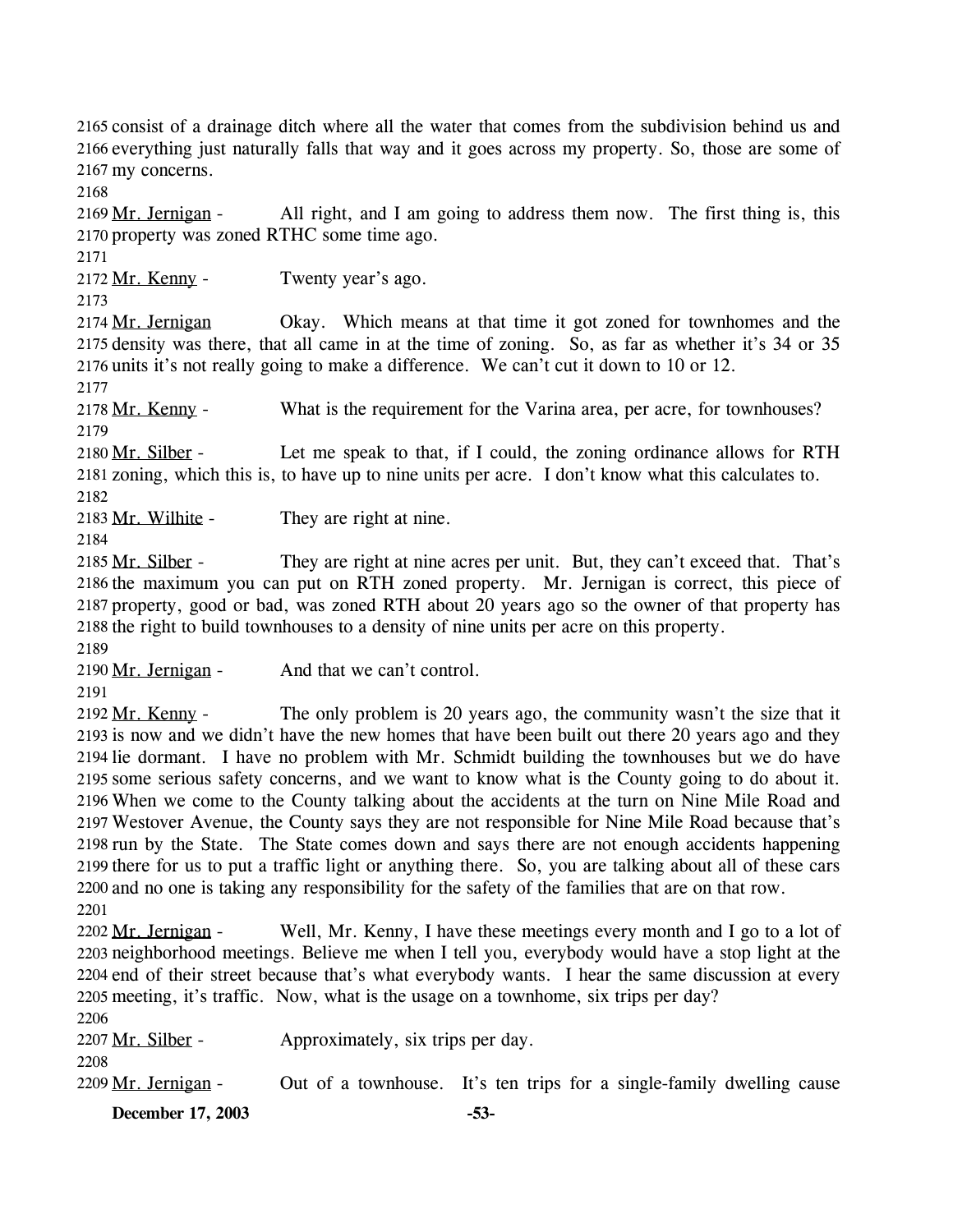2210 normally there are more people there. Westover have been widen.

2211

Right. That was for the traffic already coming through before anyone 2213 had knowledge of this project. 2212 Mr. Kenny -

2214

I know that. But, this also deadends. How many people do you have on Westover, how many homes are there? 2216 2215 Mr. Jernigan -

2217

Whenever there is something that happens at that park, I have cars that 2219 park from out of that park all the way down Westover Avenue pass my driveway, and I know I 2220 am a good 200 feet from the park and that park is used on a regular basis. And that's just with 2221 stuff at the park, so when you factor in these townhouses, along with the traffic at that park, 2222 that's a problem. And then we are concerned about the parking. What about people, when 2223 their guest come, where will they park? Is there going to be ample parking for guest in those 2224 townhouse? 2218 Mr. Kenny -

2225

The County has a calculation where you have to have an x amount of 2227 extra spaces for people coming in. 2226 Mr. Jernigan -

2228

The minimum requirement, sir, for parking, and we will make sure there 2230 is adequate parking here to serve the needs of those living in this community. 2229 Mr. Silber -

2231

Let me ask you a question. Can we get the rest of Westover Avenue, 2233 down pass those townhomes, zoned for no parking and no standing so that there is no loitering 2234 around? 2232 Mr. Kenny -

2235

We can make that request. We do have the assistant traffic engineer here 2237 today, Mr. Jennings, we could have him address that. I think there are times in which no 2238 parking signs can be installed. We will need to take a look at that. 2236 Mr. Silber -

2239

We can't get it zoned for that, no. We may be able to do something 2241 about it. It's not a zoning issue. 2240 Mr. Jernigan -

2242

2243 Mr. Kenny - Okay.

2244

And when you were talking about the street coming out, I mean, that 2246 street was moved over for Mr. Henderson so the lights wouldn't be coming into his house. 2247 That driveway was on the over side and they moved the apartments and the road switched that 2248 so the lights won't be shining in his house. 2245 Mr. Jernigan -

2249

Now, how far are the townhouses are going to be from my property 2251 line? I mean, are they going to be right up on my house, which I just built, or am I going to 2252 have some distance on the other side of whatever buffer he puts up and how long is the buffer 2253 going to run along his property and mine? 2250 Mr. Kenny -2254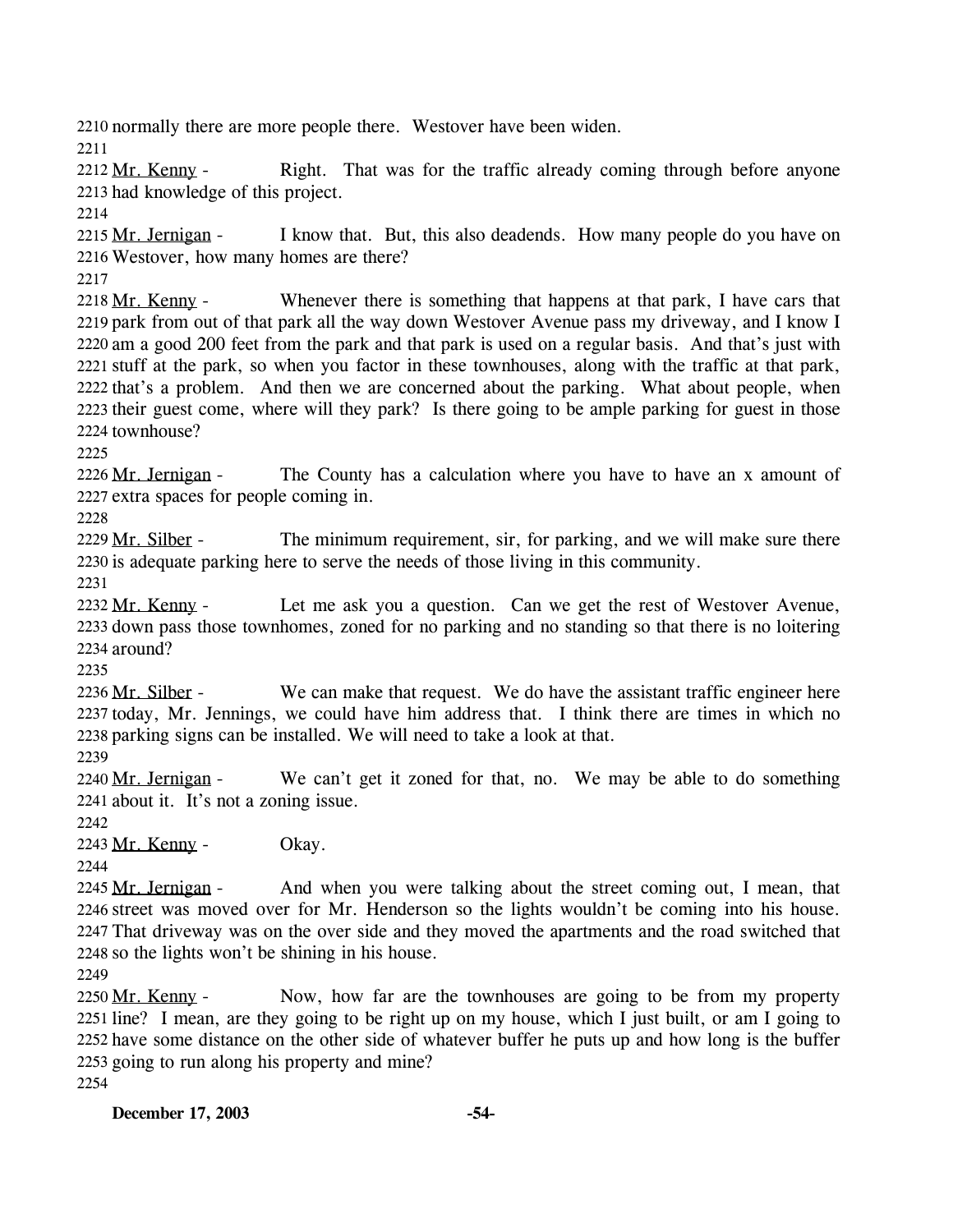2255 Mr. Jernigan - Ms. Goggin, what's the setback? 2256

The setback is ten feet from the property line, by code, from the 2258 townhouse property line to the overall property line. But, this design provides, according to 2259 Mr. Schmidt, 83 feet from his property line to the first townhouse. 2257 Ms. Goggin -

2261 Mr. Silber - Mr. Kenny, have you seen the plan?

2262

2260

2263 Mr. Kenny - No. I haven't seen anything.

2264

I think it may be appropriate just to pass this by for a few minutes and let 2266 the applicant go out in the hallway and explain this to you and get some details. 2265 Mr. Silber -

2267

Yes, let's do that. You go out and talk to Mr. Schmidt and let him show 2269 you the plans, and I think when you look at it you'll see. And, the drainage issue, you will 2270 probably be in better shape than you are now with drainage because DPW is going to be on top 2271 of this. The Department of Public Works is going to be on top of this to make sure the 2272 drainage is where it is supposed to be. 2268 Mr. Jernigan -

2273

2274 Mr. Kenny - Okay.

2275

So, I am just going to table this for a few minutes and let you go out and 2277 talk to Mr. Schmidt and then we will continue this. 2276 Mr. Jernigan -

2278

2279 Mr. Kenny - Okay. Thank you.

2280

2281 **THIS CASE WAS PASSED BY AND HEARD LATER DURING THIS MEETING (SEE**  2282 **PAGE 64 OF THESE MINUTES) Mr. Glover was absent.** 

2283

2284 Mr. Jernigan - Let's take a 10-minute break, it's 11:03 a.m.

2285

2286 **AT THIS TIME THE PLANNING COMMISSION TOOK A 10-MINUTE BREAK**  2287

# 2288 **SUBDIVISION**

Stoneleigh Subdivision (December 2003 Plan) **Timothy L. Rohrmoser for Robert B. Ball, Sr. and Stoneleigh L.L.C.:** The 99.1-acre site proposed for a subdivision of 173 single-family homes is located south of east Parham Road and west of Chamberlayne Avenue (U.S. Route 1) on parcels 791-759-1653, 792-759-3596 and 793-759-4718. The zoning is R-2AC, One-Family Residence District. County water and sewer. **(Fairfield) 173 Lots** 

2289

Is there anyone in the audience in opposition to subdivision Stoneleigh 2291 (December 2003 Plan)? There is no opposition. Okay, Mr. Strauss, you may proceed. 2290 Mr. Jernigan -2292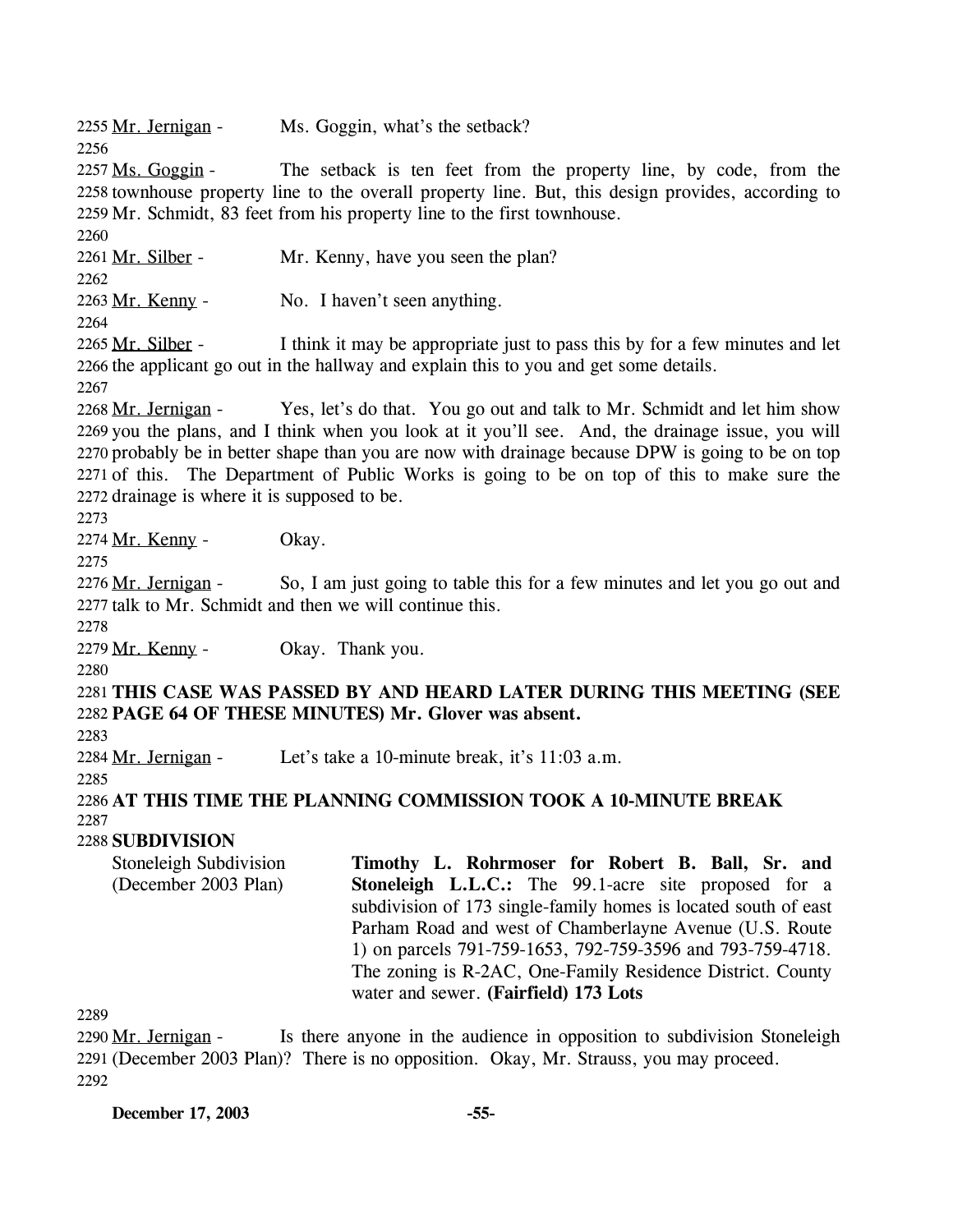Thank you, Mr. Chairman. Since the preparation of the agenda staff has 2294 received a revised plan which address several issues that were indicated in the previous agenda. 2295 The Department of Public Works Design had concerns about sight distance at the proposed 2296 entrances on E. Parham Road. Public Works Environmental had concerns regarding the 2297 buildable area of Lot 38 in Block A. That would be the buildable area exclusive of the RPA 2298 line. And the Planning staff had concerns about the proposed location of the tot lot near Lot 2299 38, which in staff's opinion should have been relocated to an area more suitable and less steep 2300 slopes. The revised plan, which we just handed out this morning, addresses all of these issues 2301 and the Department of Public Works is now recommending approval. The Planning Staff can 2302 also recommend approval of this revised plan, which we have handed out, in accordance with 2303 the standard conditions as listed in the original agenda, and I'll be happy to answer any 2304 questions you may have. 2293 Mr. Strauss -

2305

2306 Mr. Jernigan - Are there any questions for Mr. Strauss by the Commission? 2307

I don't have any questions, Mr. Chairman, but I would like to say that 2309 Mr. Strauss, the rest of the staff and the applicant, you all did a lot of work since last 2310 Thursday. 2308 Mr. Archer -

2311

That's true. Mr. Greg Windsor and Andy Condlin assisted us in that 2313 effort. Thank you. 2312 Mr. Strauss -

2314

I do have a question about that turning we were talking about and we 2316 defined it but I don't think we defined it in to concise terms. The turn-in, the 700 feet and 500 2317 feet. 2315 Mr. Archer -

2318

Right, the sight distance. That was an issue between the developers 2320 understanding and our Public Works Department. This easternmost entrance, my 2321 understanding, and we can call Greg if you like to elaborate. The entrance is acceptable in its 2322 location as shown on the revised plan. It was a sight distance that was the concern because of 2323 that curvature which is pretty prominent in that road there. For now it's considered a right in, 2324 right out and no medium break until it gets reviewed later at the construction plan. That's my 2325 understanding of the agreement. 2319 Mr. Strauss -

2326

2327 Mr. Archer - But, that's acceptable? 2328 2329 Mr. Strauss - Yes. 2330 2331 Mr. Jernigan - Thank you, Mr. Strauss. Mr. Archer. 2332

That's all of the questions that I have. But, I would like to make 2334 reference to one more issue. It doesn't have anything to do with this case in particular but it 2335 does have to do with something we discussed some time ago and Ms. Goggin brought it to my 2336 attention again, and I hope we will do something about having some sort of standards set to 2337 allow us to be able to treat tot lots and play areas because that was an issue that held this up for 2333 Mr. Archer -

**December 17, 2003 -56-**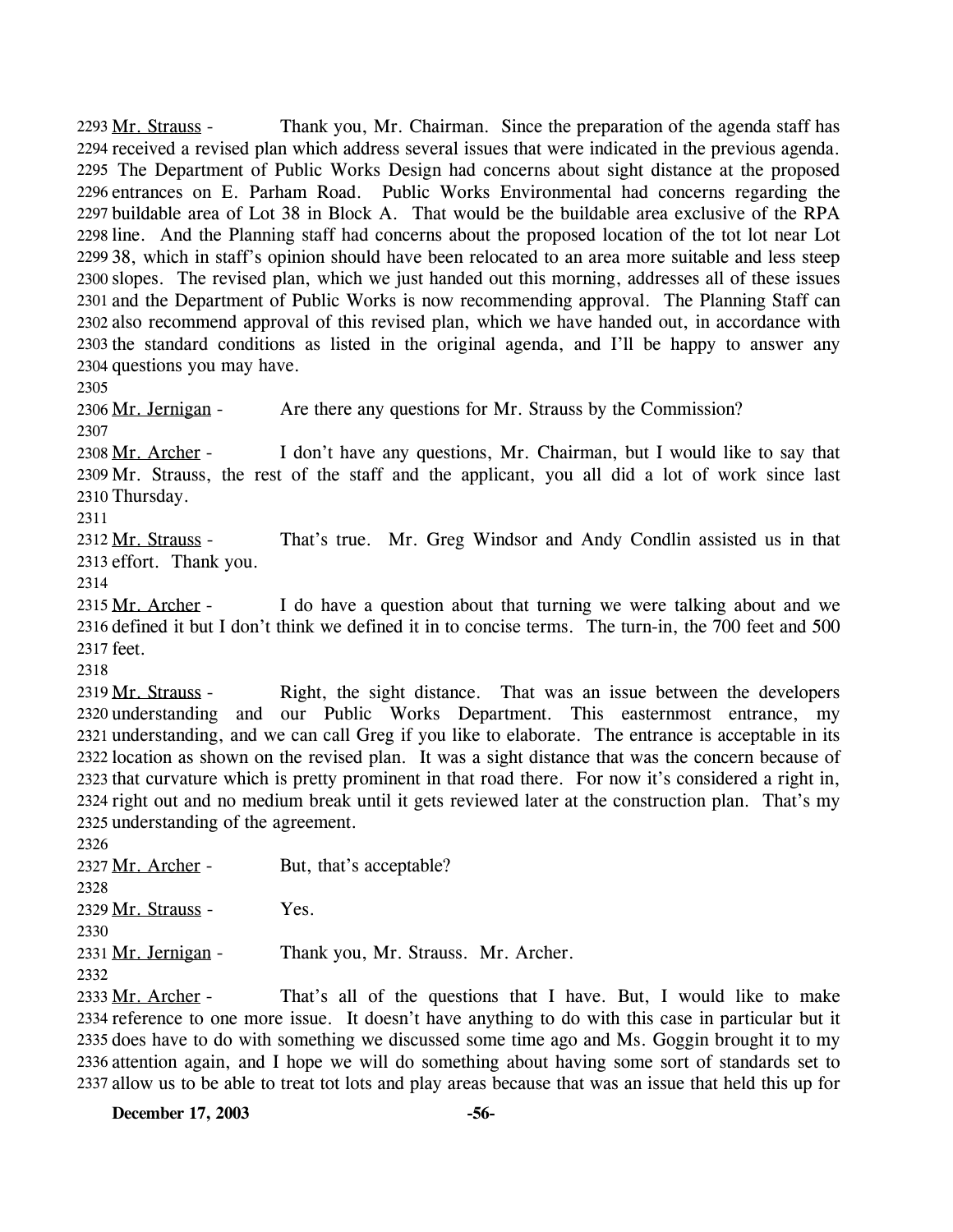2338 a little bit. There are no standards set as to how we do, and I still think we need to address 2339 that to some degree instead of leaving it peace meal. But, it has been taking care of. 2340

2341 Mr. Chairman, I will move for approval of Stoneleigh Subdivision subject to the standard 2342 conditions for subdivisions served by public utilities, the additional conditions Nos. 12 through 2343 18.

2344

2345 Mr. Taylor - Second.

2346

We have a motion by Mr. Archer and a second by Mr. Taylor. All in 2348 favors say aye...all opposed say nay. The ayes have it. The motion is passed. 2347 Mr. Jernigan -

2349

 The Planning Commission granted conditional approval to Stoneleigh Subdivision (December 2003 Plan) subject to the annotations on the plans, the standard conditions for subdivisions served by public utilities and the following additional conditions. Mr. Glover was absent. 2353

2354 12. 2355 2356 2357 12. Prior to requesting final approval, the engineer shall furnish the Planning Staff a plan showing a dwelling situated on Lots 17 and 18, Block C, Lots 11, 12, 17 and 18 and Block D, to determine if the lot design is adequate to meet the requirements of Chapter 24, of the Henrico County Code.

2358 13. 2359 2360 The limits and elevation of the 100 year frequency flood shall be conspicuously noted on the plat and construction plans and labeled "Limits of 100 year floodplain." Dedicate floodplain as a "Variable Width Drainage & Utilities Easement."

2361 14. 2362 2363 2364 The detailed plant list and specifications for the landscaping to be provided within the 25-foot-wide planting strip easement along E. Parham Road and Chamberlayne Avenue shall be submitted to the Planning Office for review and approval prior to recordation of the plat.

 $2365$  15. 2366 15. Any necessary offsite drainage easements must be obtained prior to approval of the construction plan by the Department of Public Works.

2367 16. 2368 The proffers approved as part of zoning cases C-46C-03 and C-47C-03 shall be incorporated in this approval.

2369 17. 2370 2371 2372 2373 17. Prior to requesting the final approval, a draft of the covenants and deed restrictions for the maintenance of the common area by a homeowners association shall be submitted to the Planning Office for review. Such covenants and restrictions shall be in form and substance satisfactory to the County Attorney and shall be recorded prior to recordation of the subdivision plat.

2374 18. 2375 2376 2377 2378 2379 2380 2381 2382 18. Any future building lot containing a BMP, sediment basin or trap and located within the buildable area for a principal structure or accessory structure, may be developed with engineered fill. All material shall be deposited and compacted in accordance with the Virginia Uniform Statewide Building Code and geotechnical guidelines established by a professional engineer. A detailed engineering report shall be submitted for the review and approval by the Building Official prior to the issuance of a building permit on the affected lot. A copy of the report and recommendations shall be furnished to the Directors of Planning and Public Works.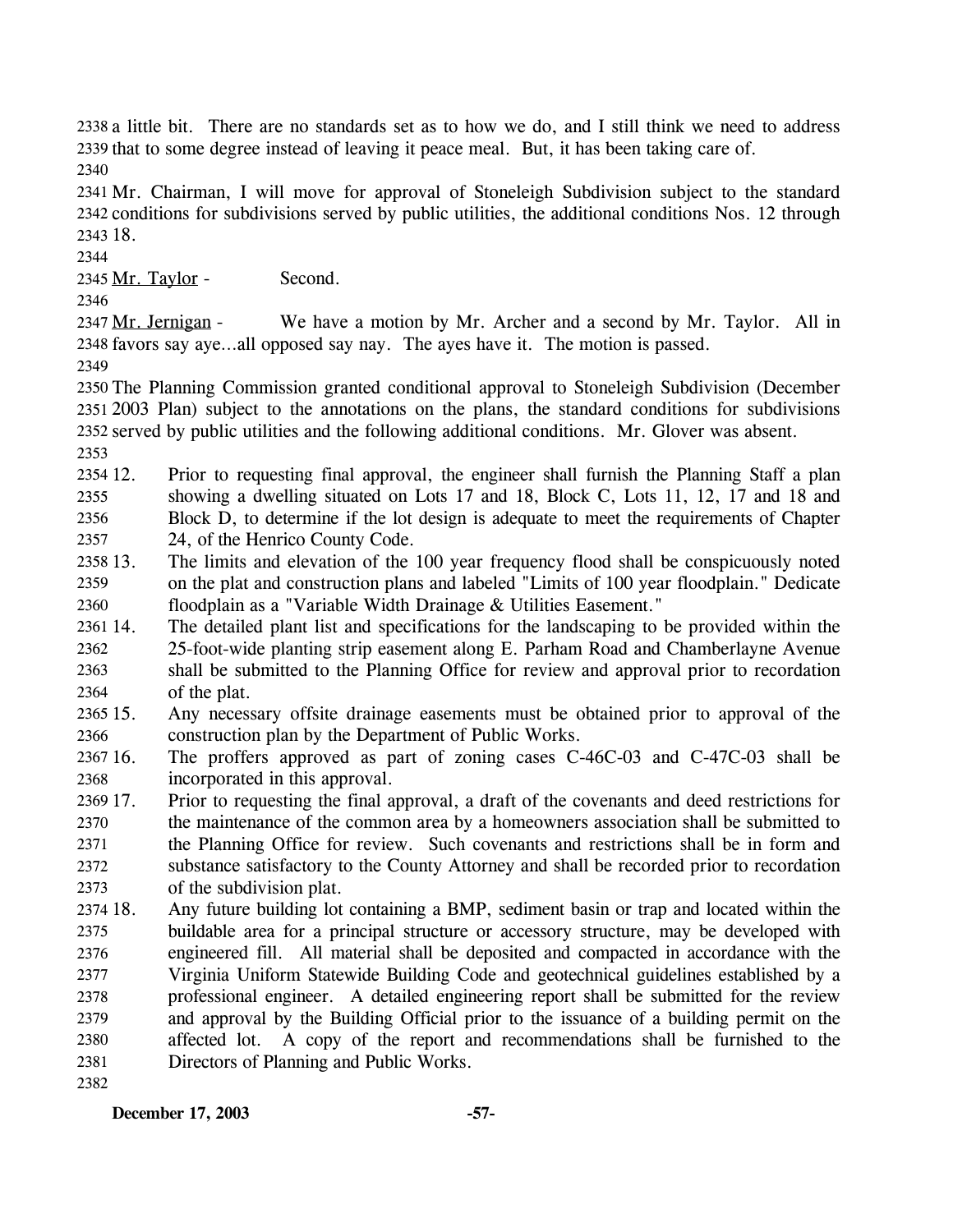2384

Fairlawn (December 2003 Plan) **Balzer & Associates, Inc. for Richmond Metropolitan Habitat for Humanity:** The 2.90-acre site proposed for a subdivision of 7 single-family homes is located at the southwestern terminus of Carlstone Drive at Meadow Road extended on parcel 827-721-4474. The zoning is R-4A, One-Family Residence District. County water and sewer. **(Varina) 7 Lots** 

2385

Is there anyone in the audience in opposition to subdivision Fairlawn 2387 (December 2003 Plan)? There is no opposition. Mr. McGarry, you may proceed. 2386 Mr. Jernigan -2388

Staff received a revised plan and that is what is being handed out to you 2390 and for the audience it is also on the screen. Its review is complete. The plan meets all of 2391 staff's concerns for the technical requirements. Staff also has a letter received this morning 2392 from the owner of the BMP granting permission for its use by Habitat. Staff can recommend 2393 approval subject to standard conditions for subdivisions served by public utilities. I'll be 2394 happy to answer any questions you may have. 2389 Mr. McGarry -

2395

2396 Mr. Jernigan - He did sign off on the BMP.

2397

2398 Mr. McGarry - Yes, sir.

2399

And you have done all of the calculations, the BMP calculations were 2401 also in the staff report, are they correct? 2400 Mr. Jernigan -

2402

The research that has been done through Public Works indicates that we 2404 believe we have the right capacity in here. The engineering firm that actually did the work has 2405 gone out of business and so Public Works went through their files and based on the history 2406 they found, it appears to be that way. Now, the current engineering firm is going to have to 2407 confirm that and do its own calculations. Public Works is satisfied that it can take the 2408 additional capacity, if it is needed. And there is room to expand it if there is a problem that 2409 comes out of this. 2403 Mr. McGarry -

2410

In the staff report it said BMP calculations are incomplete, but we are 2412 okay on that now? 2411 Mr. Jernigan -

2413

2414 Mr. McGarry - We think we've got it covered.

2415

You think we've got it covered, okay. Do we have a cul-de-sac? (Mr. 2417 McGarry may have nodded his head, yes. There was no verbal answer) All right. Well, we 2418 have no opposition on this and those were the three things we were waiting to clear up. So, 2419 with that, I will move approval of subdivision Fairlawn (December 2003 Plan) with the 2420 standard conditions for subdivisions served by public utilities and no added conditions. 2416 Mr. Jernigan -

**December 17, 2003 -58-**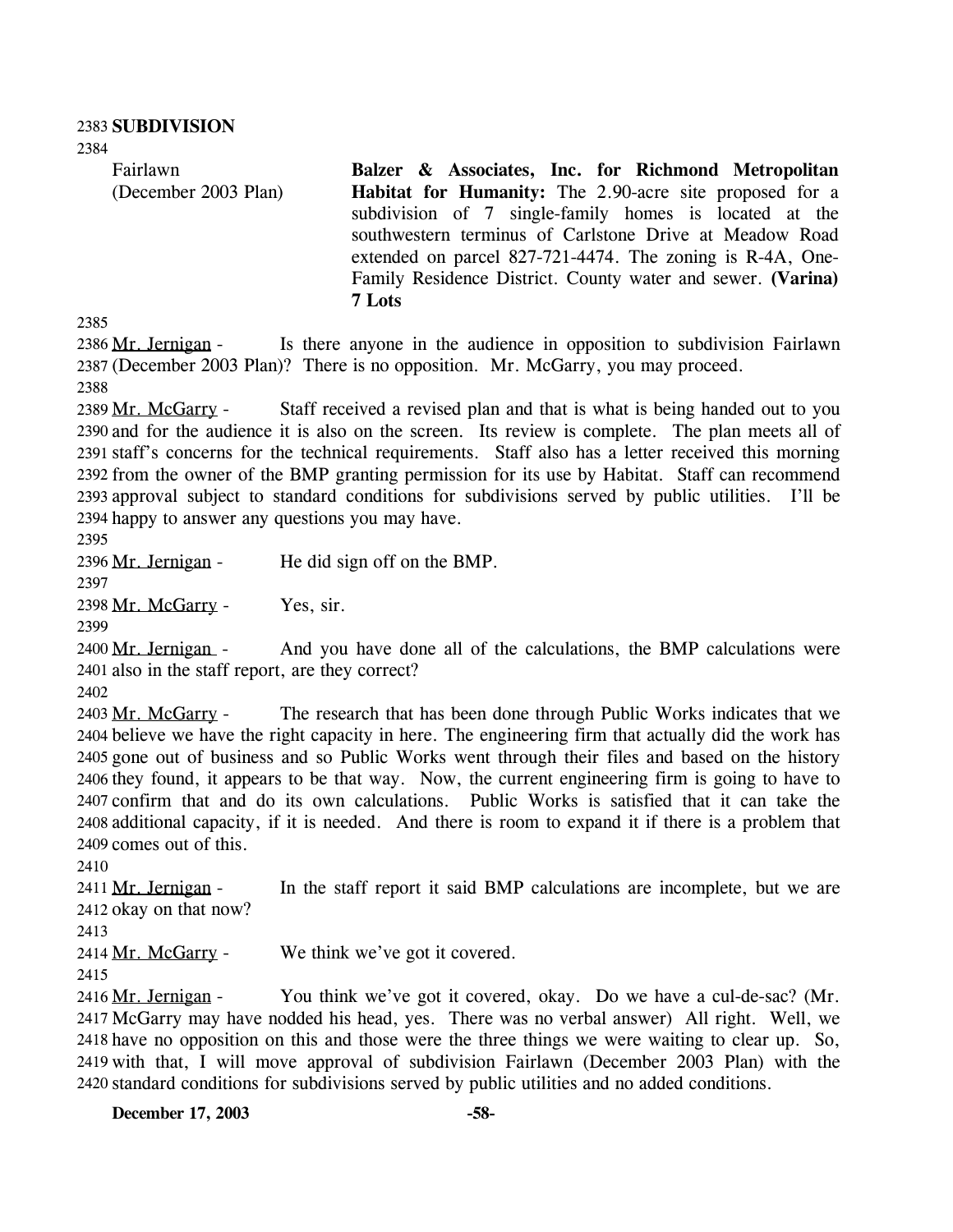2421 Mrs. Ware - Second.

2422

The motion was made by Mr. Jernigan and seconded by Mrs. Ware. All 2424 in favor say aye…all opposed say nay. The ayes have it. The motion is passed. 2423 Mr. Jernigan -

2425

2426 The Planning Commission granted conditional approval to subdivision Fairlawn (December 2427 2003 Plan) subject to the annotations on the plans and the standard conditions for subdivisions 2428 served by public utilities. Mr. Glover was absent.

2429

### 2430 **SUBDIVISION**

2431

Townhomes @ Deep Run (December 2003 Plan) **Bay Design Group, P.C. for Merchants, LLC:** The 1.41 acre site proposed for a subdivision of 7 single-family homes is located at the intersection of Ridgefield Parkway and Flintwood Drive, 9990 Ridgefield Parkway on parcel 745-752- 4031. The zoning is R-5, General Residence District. County water and sewer. **(Three Chopt) 7 Lots** 

2432

Is there any opposition to subdivision Townhomes  $\omega$  Deep Run (December 2003 Plan)? There is no opposition. Mr. Kennedy, you may proceed. 2434 2433 Mr. Jernigan -2435

The Townes at Deep Run is a proposed seven-unit townhouse 2437 development located along Ridgefield Parkway adjacent to Deep Run Park. The subject 2438 property was zoned R-5, General Residence District, in 1971 and is both unproffered and 2439 undeveloped. The proposed development would result in the construction of 5.1 lots per acre, 2440 while the R-5 District permits the construction of a maximum of 12 townhouse lots or 14 multi-family units per acre. The 2010 Land Use Plan recommends Multi-family use of the 2441 2442 property. 2436 Mr. Kennedy -

2443

 The plan satisfies multi-family design requirements and is generally consistent with the County's multifamily design guidelines. Major thoroughfare setbacks are satisfied from Ridgefield Parkway, a landscaped perimeter buffer would be maintained or provided, and a sidewalk would be provided along Ridgefield Parkway.

2448

 A POD for the proposed townhouses would return to the Commission for approval at a later date. At that time the developer will be required to provide elevations and floor plans for the proposed buildings. At this time the plans indicate that each unit will have two car garages. Conditional subdivision approval at this time constitutes approval of the schematic layout plan only. Staff recommends approval of the conditional plat. The engineer and the developer are present and are both available to answer any questions.

2455 2456 Mr. Jernigan - Are there any questions of Mr. Kennedy by the Commission? 2457

2458 Mr. Taylor - No, sir, I don't have any. 2459

**December 17, 2003 -59-**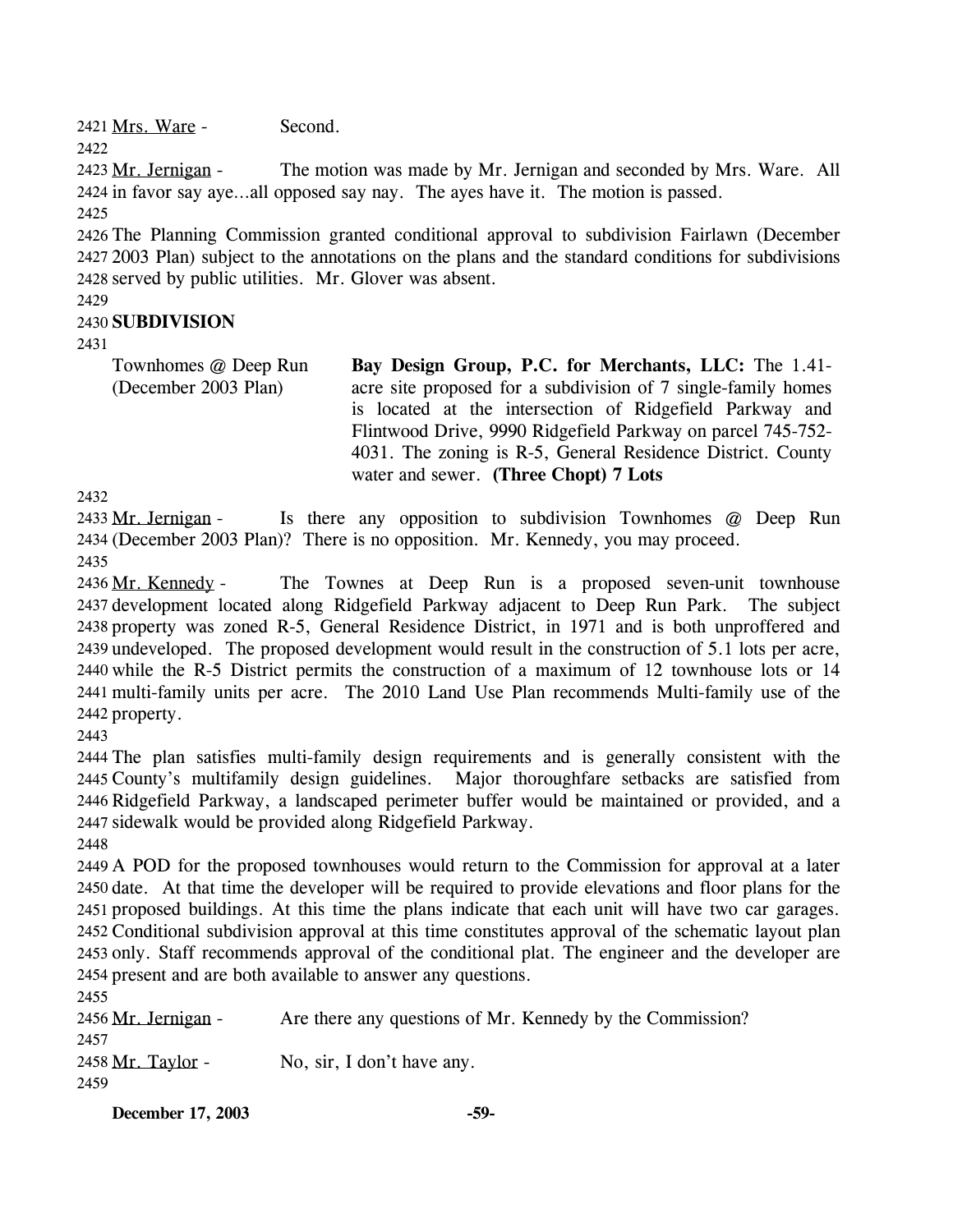2460 Mr. Jernigan - All right, Mr. Taylor.

2461

I don't have any questions on it but would the applicant like to make any 2463 comments? Go right to the motion, okay. Not having any comments, not having any 2464 reservations about this, I move approval of subdivision Townhomes @ Deep Run Ridgefield 2465 Parkway (December 2003 Plan) subject to the annotations on the plan and standard conditions 2466 for subdivisions served by public utilities and additional conditions Nos. 13, 14, and 15. 2462 Mr. Taylor -

2467

2468 Mr. Archer - Second, Mr. Chairman.

2469

The motion was made by Mr. Taylor and seconded by Mr. Archer. All 2471 in favor say aye…all opposed say nay. The ayes have it. The motion is passed. 2470 Mr. Jernigan -

2472

 The Planning Commission granted conditional approval to subdivision Townhomes @ Deep Run Ridgefield Parkway (December 2003 Plan) subject to the annotations on the plans, the standard conditions attached to these minutes for subdivisions served by public utilities and the following additional conditions. Mr. Glover was absent.

2477

2478 13 2479 2480 2481 2482 13. Before the plat is recorded, the developer shall submit to the Planning Office a detailed report prepared by a qualified professional engineer specifying the proposed treatment of mine shafts and scars. The report shall be reviewed by the Design Division of Public Works, and shall be made a part of the construction plans approved for the subdivision.

2483 14. 2484 14. A County standard sidewalk shall be constructed along the north side of Ridgefield Parkway.

2485 15. 2486 15. Any necessary offsite drainage easements must be obtained prior to approval of the construction plan by the Department of Public Works.

2487

## 2488 **SUBDIVISION**

2489

Willow Gate (December 2003 Plan) **Foster & Miller, P.C. for Phase One Development, LLC and Estelle M. Urban:** The 8.59-acre site, proposed for a subdivision of 18 single-family homes, is located approximately 450 feet northeast of Trexler Road, along the northern line of Sadler Road on parcels 747-767-4490, 7057 and 8072. The zoning is R-3C, One-Family Residence District (Conditional). County water and sewer. **(Three Chopt) 18 Lots** 

2490

Is there anyone in the audience in opposition to subdivision Willow Gate (December 2003 Plan)? There is no opposition. Ms. News, good morning. 2492 2491 Mr. Jernigan -

2493

Good morning, Mr. Chairman and members of the Commission. This 2495 plan is for a proposed 18-lot, single-family subdivision located along Sadler Road adjacent to 2496 interstate I-295. As you may recall, this land was rezoned with rezoning case  $C$ -50 $C$ -03. 2494 Ms. News -

**December 17, 2003 -60-**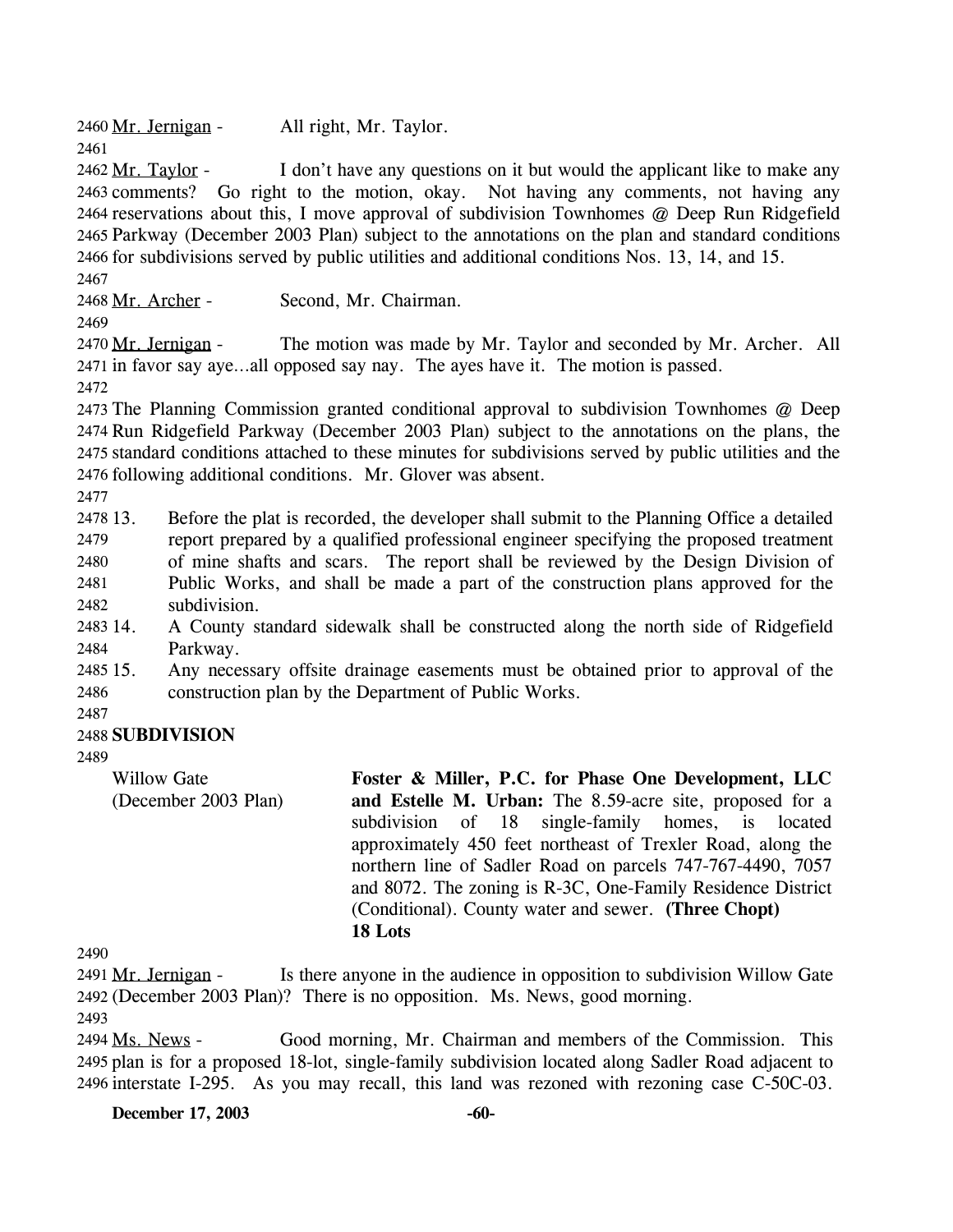Although the layout was not proffered, the proposed plan conforms with the site layout 2497 2498 presented at the time of rezoning. In accordance with proffers associated with this site, the 2499 houses in the subdivision will contain a minimum of 2,000 square feet of finished floor area 2500 and be comprised of brick, stone, drivit or other materials approved by the Director of 2501 Planning. All houses shall have a two-car garage as well.

2502

 Staff initially had concerns with the proposed layout as it did not accurately portray the correct right-of-way dedication required by Public Works nor did it provide the correct floodplain information. The applicant's engineer has since provided the corrected information required by Public Works. As well, the typical lot details showed an unrealistic house footprint. The house footprint has since been revised and is shown on the plan in your packet. Public Works is now satisfied with the plans.

2509

 Another concern pertains to Lot 11 of Block A. Staff is interested in the orientation of the dwelling on that lot as it may have impacts on the adjoining lots. The applicant has provided a typical house layout for that lot, which has just been distributed to you. Staff is satisfied with the proposed orientation at this time and has added condition in your addendum requiring that the proposed dwelling orientation for Lot 11, Block A, be approved by the Director of Planning prior to final approval of the subdivision. Additionally, there is a revision to condition No. 16, noted in your addendum, for provision of a 25-foot planting strip easement 2517 along the interstate. agreement with the conditions. The applicant has therefore addressed staff's concerns and is in

2519

 Staff is satisfied with the proposed layout and can recommend approval of this subdivision subject to the standard conditions for subdivisions served by public utilities, the conditions in your agenda and the additional conditions in the addendum. I'll be happy to answer any questions and the applicant's engineer is also present.

2524

2525 Mr. Jernigan - Are there any questions of Ms. News from the Commission? 2526

I have a question. The layout you provided us, Ms. News, shows 2528 orientation of this house on Lot 11, is this just for informational purposes because we have 2529 this condition No. 17 that deals with the actual orientation to be returned prior to final. 2527 Mr. Silber -

2530

That's correct. At the time of final, if they chose to revise it, we will 2532 look at it again. But, the intent is to put it at an angle like this so that the rear yard is not 2533 facing either towards Lot 10 or Lot 12, but is some how oriented on the lot to minimize any 2534 negative impact on the adjacent lots. 2531 Ms. News -

2535

2536 Mr. Silber - Okay. Thank you.

2537

2538 Mr. Jernigan - Are there any other questions? Thank you, Ms. News. Mr. Taylor. 2539

Mr. Chairman, I looked this over and it looks appropriate to me, and I 2541 think with that motion of the house, that way, it resolves a problem of the appearance of that 2540 Mr. Taylor -

**December 17, 2003 -61-**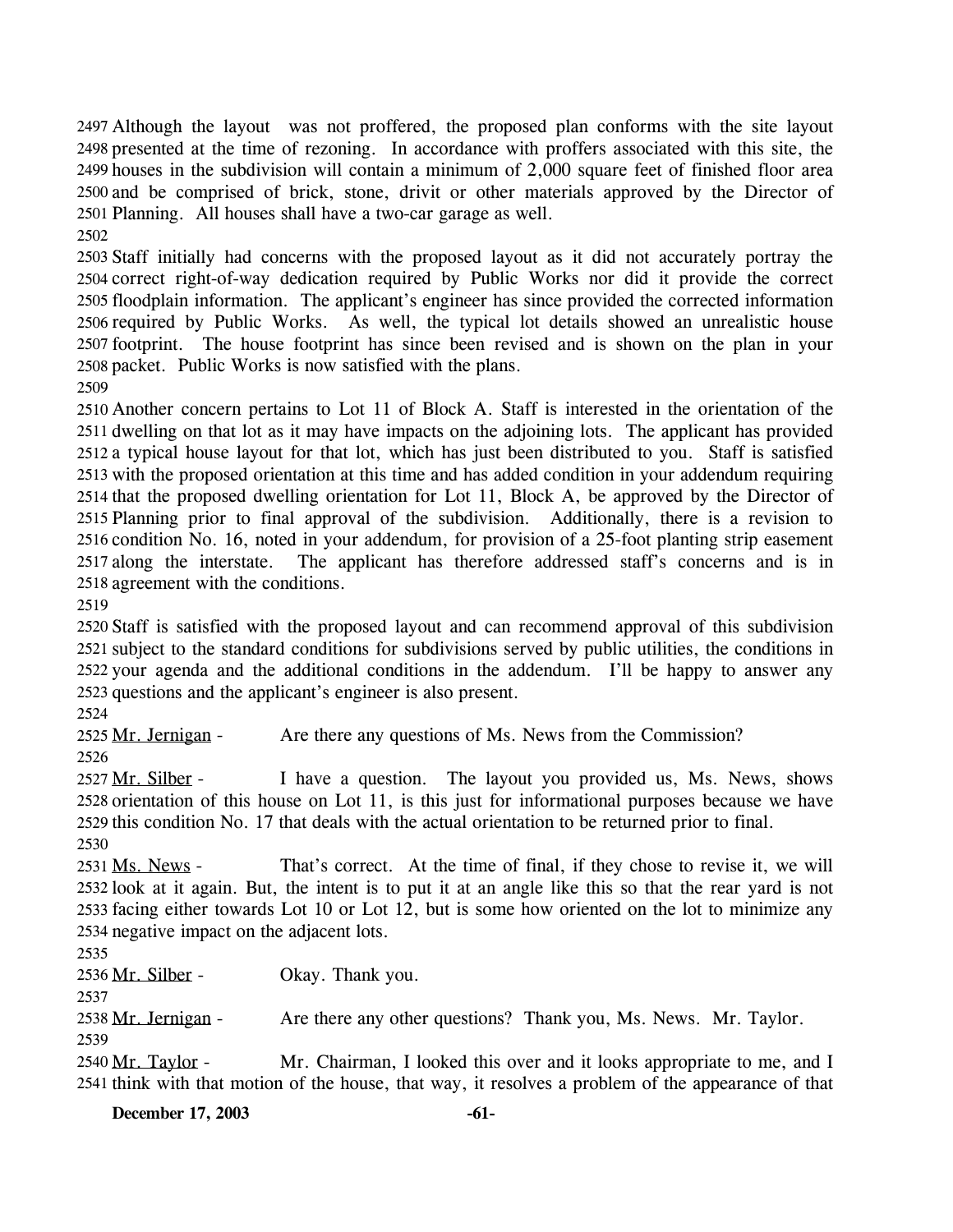2542 as you come in the cul-de-sac and it improves the access from the street for vehicles, so I 2543 think, that overall, that was a good amendment. Now with that, I will move approval of 2544 subdivision Willow Gate subject to the standard conditions for subdivisions served by public 2545 utilities, the annotations on the plans and additional conditions Nos. 12 through 15 and then 2546 Nos. 16 and 17 in the addendum.

2547

2548 Mrs. Ware - Second.

2549

We have a motion by Mr. Taylor and second by Mrs. Ware. All in 2551 favor say aye...all opposed say nay. The ayes have it. The motion is passed. 2550 Mr. Jernigan -

2552

 The Planning Commission granted conditional approval to subdivision Willow Gate (December 2003 Plan) subject to the standard conditions attached to these minutes for subdivisions served by public utilities, the annotations on the plan and the following additional conditions. Mr. Glover was absent.

2557

2558 12. Each lot shall contain at least 11,000 square feet.

2559 13. 2560 Any necessary offsite drainage easements must be obtained prior to approval of the construction plan by the Department of Public Works.

The proffers approved as part of zoning case  $C$ -50 $C$ -03 shall be incorporated in this approval. 2561 14. 2562

2563 15. 2564 2565 2566 2567 2568 2569 2570 15. Any future building lot containing a BMP, sediment basin or trap and located within the buildable area for a principal structure or accessory structure, may be developed with engineered fill. All material shall be deposited and compacted in accordance with the Virginia Uniform Statewide Building Code and geotechnical guidelines established by a professional engineer. A detailed engineering report shall be submitted for the review and approval by the Building Official prior to the issuance of a building permit on the affected lot. A copy of the report and recommendations shall be furnished to the Directors of Planning and Public Works.

2571 16. 2572 2573 16. The detailed plant list and specifications for the landscaping to be provided within the 25-foot-wide planting strip easement along Sadler Road **and I-295** shall be submitted to the Planning Office for review and approval prior to recordation of the plat.

2574 17. 2575 2576 17. Prior to final approval, the engineer shall furnish the Planning Office a plan showing a dwelling situated on Lot 11, Block A to determine if the orientation is acceptable, as approved by the Director of Planning.

2577

If we could perhaps move forward to page 31 before going back to 2579 Westover Pines. On page 31, we have discussion item POD-39-03, Promenade Shops an 2580 amended condition No. 43. If we can hear from staff on this maybe we can resolve this matter 2581 before taking up Westover Pines. 2578 Mr. Silber -

2582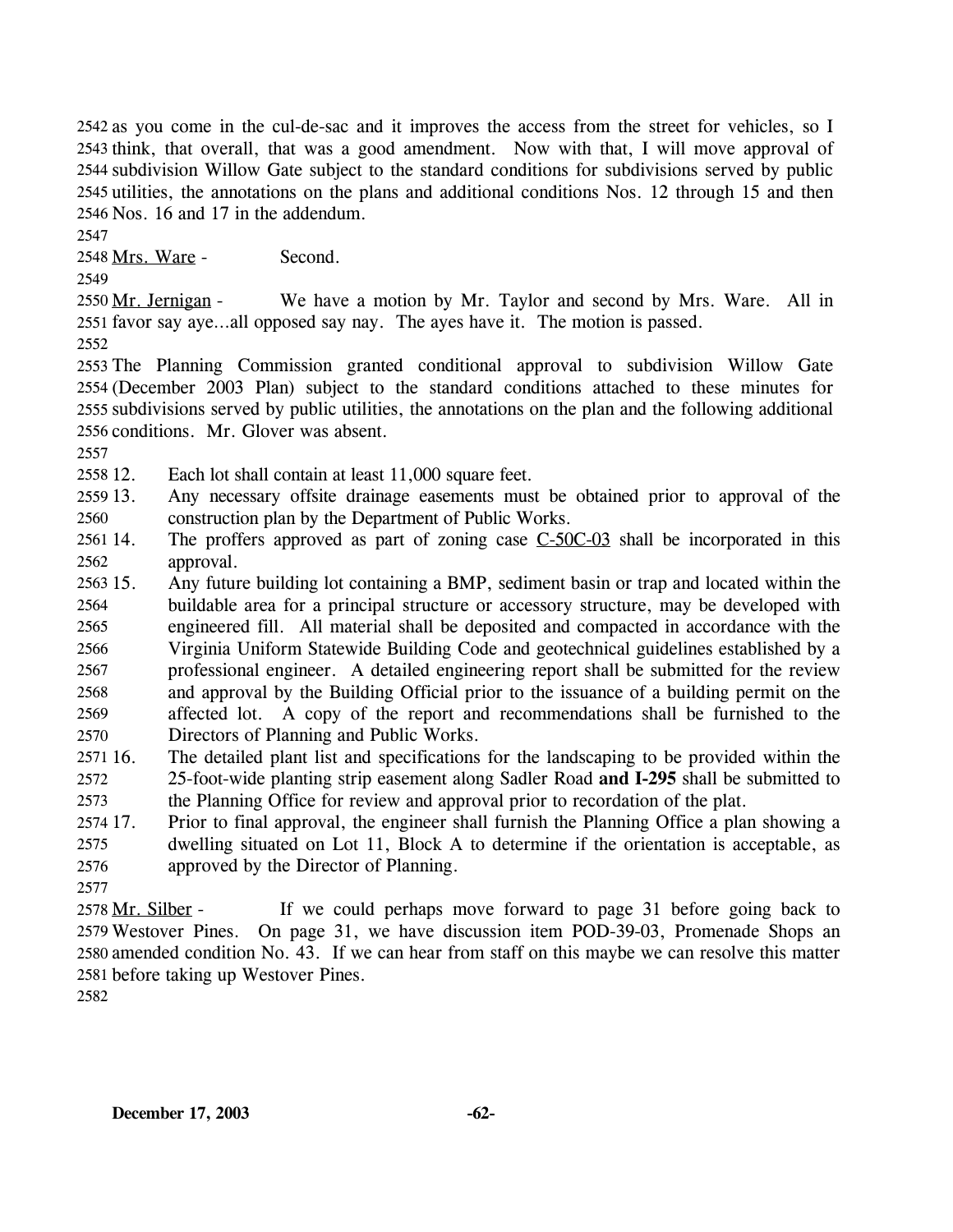### **DISCUSSION ITEM: POD-39-03 Promenade Shops–Amended Condition (Three Chopt)**

 This development and the Westgate access road (POD-36-01, First Union National Bank) were originally submitted as separate projects with different developers. Blackwood Development Company, Inc. is under contract with Wachovia Bank to purchase all of the land in both PODs and construct all improvements associated with the PODs. Mr. Blackwood requests the Planning Commission consider amending condition 43 to remove the bonding requirement prior to building permit approval. Currently, the road is under construction and the center's building permit is pending this decision. Staff feels that the modified condition will still address possible road completion issues by restricting temporary certificates of occupancy until the road is ready for public use.

Is there any opposition to POD-39-03, Promenade Shops, amended 2595 conditions? There is no opposition. Mr. Wilhite, you may proceed. 2594 Mr. Jernigan -

Mr. Chairman, essentially what is being proposed here is an amended 2598 condition to POD-39-03. At that time, that POD for the retail shops incorporated a driveway 2599 in the rear of the property that runs from Westgate Drive in the Westgate/Wellesley 2600 Development connecting to Spring Oak Drive out to Broad Street. Spring Oak Drive is a 2601 signalized intersection. 2597 Mr. Wilhite -

 Originally, we had a POD-36-01 for First Union National Bank that was approved as a part of that POD construction of that access drive was to take place. In the meantime, since that, we have approved the first phase of that development, which actually just incorporated the construction of the access drive. A new owner/developer for that site came about, POD-39-03 was approved for the Promenade Shops. Originally, there was an agreement for the original developer to construct the access drive, then the developer of the Promenade Shops to construct the building separately. With that, we had recommended a condition because we were concerned that the access drive needed to be constructed first. We needed surety that we proposed No. 43 as originally stated on POD-39-03. 

 Since that time, the POD was approved we now have the original… The developer of the Promenade Shops is going to construct that access drive now. With that, the fact that it has to be constructed prior to them getting occupancy permits, we think there is enough surety there to make sure that the access drive gets constructed and a need for a bond is no longer necessary. So, with that, we are essentially just eliminating the need for a bond to be posted. 

2619 Mr. Jernigan - Are there any questions for Mr. Wilhite? Thank you, Mr. Wilhite. 2621 Mr. Wilhite - Yes, sir. 2623 Mr. Jernigan - All right, Mr. Taylor. Mr. Chairman, I just think this is a situation where we are taking 2625 Mr. Taylor -

2626 advantage or recognition of a basic change in ownership here and this is a more, in my mind,

**December 17, 2003 -63-**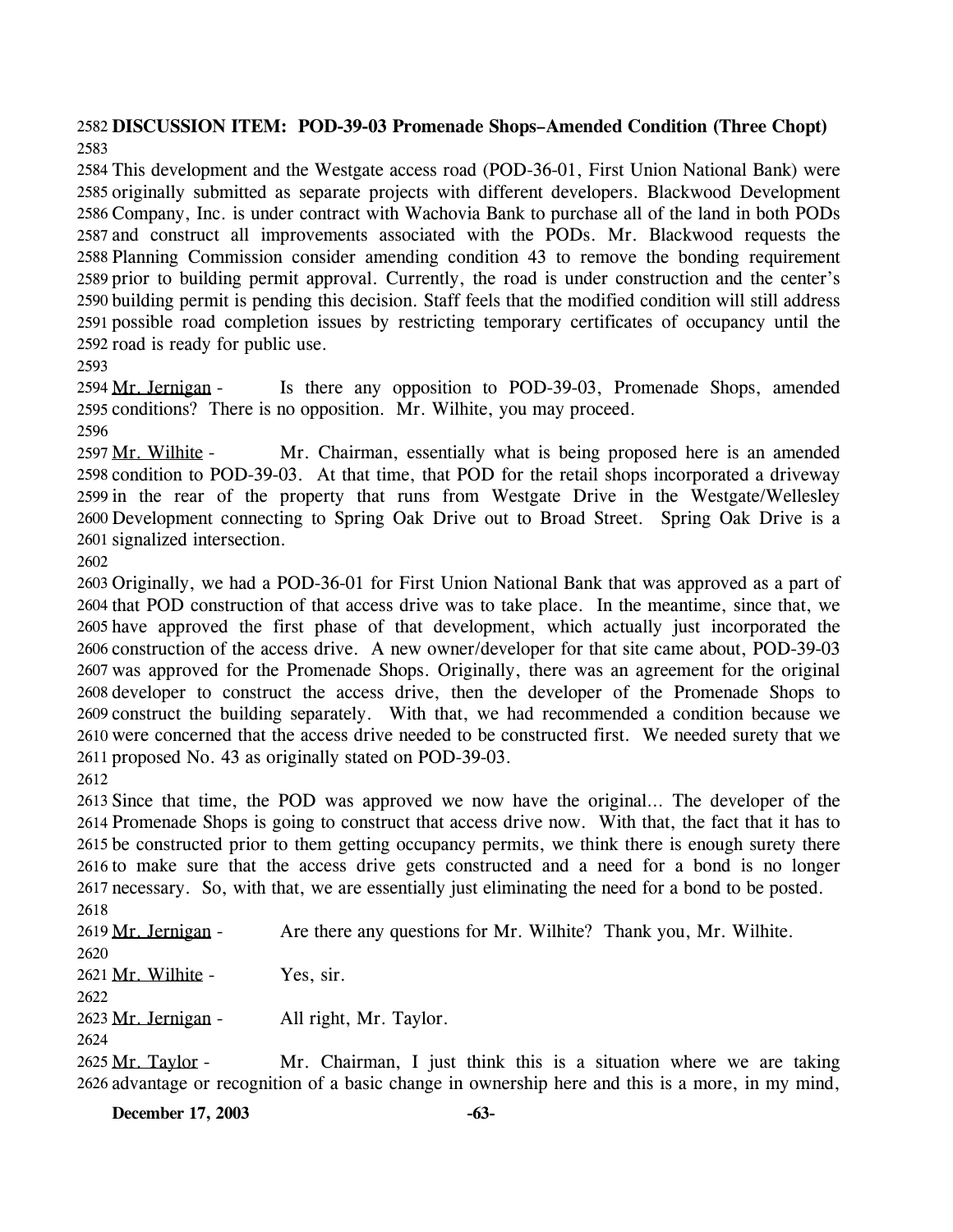2627 it's a more rational approach toward the road construction. And, with that, I will move 2628 approval of amended condition No. 43 for POD-39-03, Promenade Shops.

2629

2630 Mrs. Ware - Second.

2631

We have a motion by Mr. Taylor and a second by Mrs. Ware. All in 2633 favor say aye...all opposed say nay. The ayes have it. The motion is passed. 2632 Mr. Jernigan -

2634

2635 The Planning Commission approved to amend additional condition No. 43 for POD-39-03, 2636 Promenade Shops, as follows. Mr. Glover was absent.

2637

263842. 2639 **AMENDED** - If the final construction plans for the access road and brick wall are proposed with another POD, final plans for this project (building and parking) will not be approved until plans for the access road and brick wall are approved. A building permit will not be issued until the road and wall or built or bonded and No temporary or final certificate of occupancy will be issued until road and wall construction is complete and ready for public use. 2640 2641 2642 2643

2644

Now, I think it would be appropriate at this time to go back to page 18 2646 where we had passed by a subdivision, Westover Pines (June 2002 Plan) to allow the applicant 2647 to further explain the specifics of this plan to some of the adjoining property owners. 2645 Mr. Silber -

2648

# 2649 **CONTINUED FROM PAGE 55**

2650

2651 **SUBDIVISION (Deferred from the November 19, 2003, Meeting)**  2652

| <b>Westover Pines</b><br>(June $2002$ Plan) | Schmidt & Associates for Westover Pines, L.L.C.: The<br>3.895-acre site proposed for a subdivision of 35 townhouses for<br>sale is located on the west side of Westover Avenue,<br>approximately 125 feet north of Third Street on parcel 816-<br>728-0487. The zoning is RTH, Residential Townhouse District. |
|---------------------------------------------|----------------------------------------------------------------------------------------------------------------------------------------------------------------------------------------------------------------------------------------------------------------------------------------------------------------|
|                                             | County water and sewer. (Varina) 35 Lots                                                                                                                                                                                                                                                                       |

2653

Mr. Kenney was speaking prior. Do you want to say anything else, Mr. 2655 Kenny? 2654 Mr. Jernigan

2656

Mr. Henderson and I had a long conversation with Mr. Schmidt. We 2658 shook hands and he's going to get back with me on the landscaping situation. And from what 2659 he showed us, we are inclined to go along with him a little bit. But, I've got to go and get my 2660 wife's approval first. 2657 Mr. Kenny -

2661 2662 (Everybody laughing) 2663 2664 Mr. Jernigan - We can't wait for that, now.

2665

**December 17, 2003 -64-**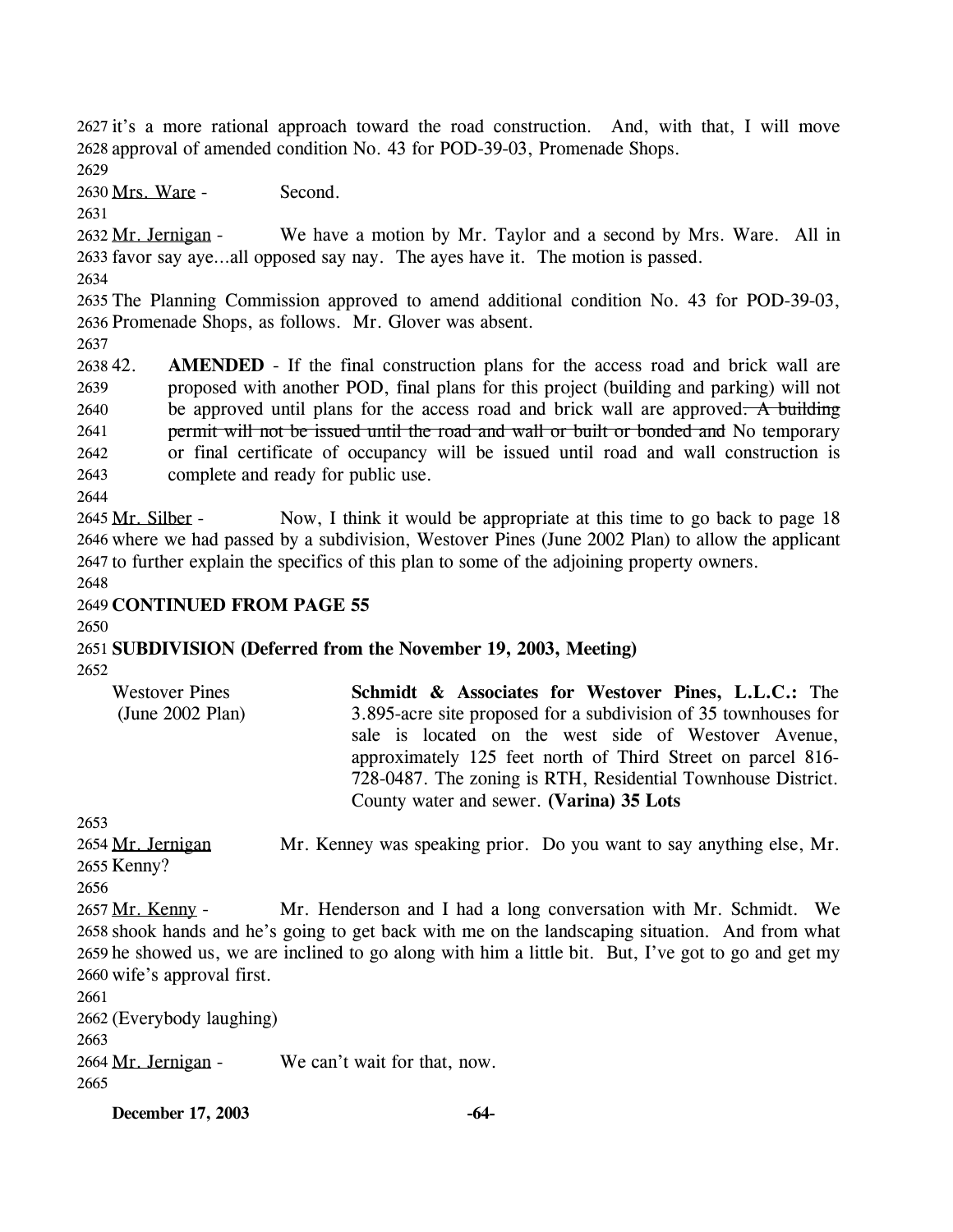We have talked and he has agreed to get back with us and show us what 2667 he's coming up with. So far, what he has down, it looks like it will work. 2666 Mr. Kenny -2668 In lieu of the situation, they have done pretty good. They bumped it up 2670 some from what it was. 2669 Mr. Jernigan -2671 And I guess we will talk to traffic or whoever it is we need to see to 2673 address those issues and see what they will come up with. 2672 Mr. Kenny -2674 Why don't I just amend the landscaping plan. That means it will come 2676 back to the Planning Commission and then we will review it. Dave. 2675 Mr. Jernigan -2677 2678 Mr. O'Kelly - This is not a POD, Mr. Jernigan, it's a subdivision, so we …. 2679 Maybe for the record, I don't think they could hear you, Dave. But, 2681 what Mr. O'Kelly is saying is that this is the subdivision and the POD will be coming next and 2682 we can amend No. 9 to have the landscape plan come back at the time of POD approval. 2680 Mr. Silber -2683 2684 Mr. Jernigan - I got ahead of myself. Thank you, Mr. O'Kelly. 2685 Mr. Jennings, could you get the gentleman's name and number and see if 2687 you can address his concerns relative to the "no parking" signs. 2686 Mr. Silber -2688 2689 Mr. Jennings - Yes, sir. 2690 If Mr. Kenney is okay, Bill, unless you want to say something, I'm all 2692 right. I appreciate the fact you all put the brick in the bay windows, you know, to make it 2693 look a little nicer. I wished we could have worked something out on the zero lot line, but Ms. 2694 Goggin told me that it really didn't come up with that many lots. 2691 Mr. Jernigan -2695 No it didn't. I tried it too as well. The rendering that I got was 2697 delivered at 11:00 o'clock last night over the internet and consequently the quality is not as 2698 good as it should be. But, we agreed, mutually, on everything. 2696 Mr. Schmidt -2699 Okay. Thank you, Bill. All right. With that, I will move for approval 2701 of Westover Pines subdivision (June 2003 Plan) subject to the annotations on the original plan, 2702 the standard conditions for RTH subdivision served by public utilities, and additional 2703 conditions No. 11. 2700 Mr. Jernigan -2704 We have a second by Mr. Jernigan and a second by Mrs. Ware. All in 2706 favor say aye...all opposed say nay. The ayes have it. The motion is passed. 2705 Mrs. Ware -2707 2708 The Planning Commission granted conditional approval to subdivision Westover Pines (June 2709 2002 Plan) subject to the annotations on the plan, the standard conditions for subdivisions 2710 served by public utilities and the following additional condition. Mr. Glover was absent.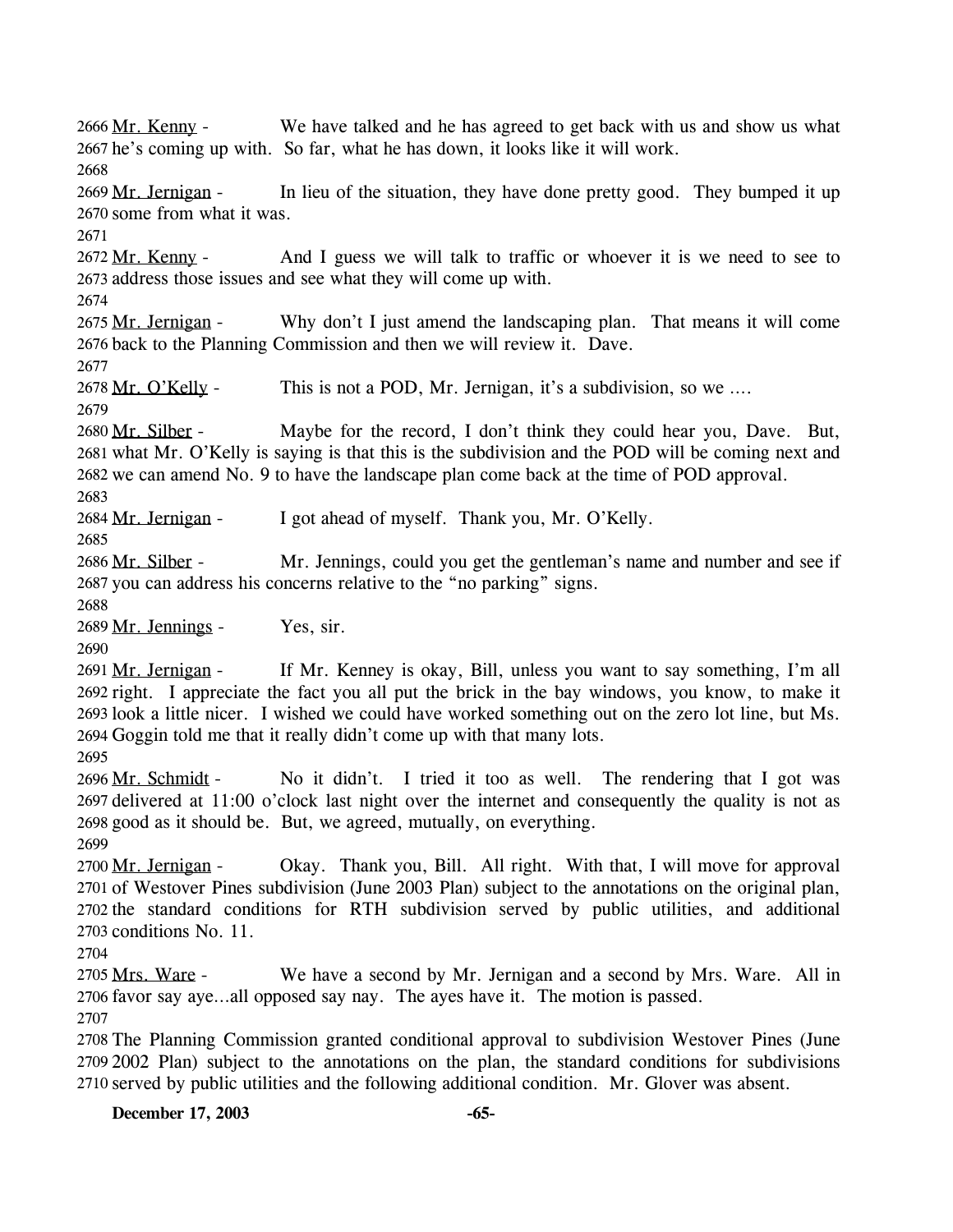11. Prior to requesting the final approval, a draft of the covenants and deed restrictions for the maintenance of the common area by a homeowners association shall be submitted to the Planning Office for review. Such covenants and restrictions shall be in form and substance satisfactory to the County Attorney and shall be recorded prior to recordation of the subdivision plat. 2711 11. 2712 2713 2714 2715

2716

2717 Mr. Silber - Next on the agenda would be the November 19, 2003 minutes.

2718

### 2719 **APPROVAL OF MINUTES: November 19, 2003, Minutes**

2720

All right are there any corrections to the minutes of November 19, 2003? 2722 Then I'll move for approval of the November 19, 2003, minutes. 2721 Mr. Jernigan -

2723

2724 Mr. Taylor - Second.

2725

We have a motion by Mr. Jernigan and a second by Mr. Taylor. All in 2727 favor say aye...all opposed say nay. The ayes have it. The motion is passed. 2726 Mr. Jernigan -

2728

2729 The Planning Commission approved the minutes for the November 19, 2003, meeting.

2730

Next on the agenda is a work session to discuss a proposed ordinance 2732 amendment regarding gated communities on public roads. You may recall that the Planning 2733 Commission initiated this ordinance amendment several months ago. There was a joint work 2734 session held with the Board of Supervisors and the Planning Commission. Staff now has put 2735 together a proposed ordinance amendment that will deal with this to allow gated communities. 2736 That proposed amendment has been shared with the Commission. Today is a work session on 2737 this. This is an opportunity for the Commission to ask questions and have questions addressed. 2738 We will then be setting a public hearing and receiving input from the public on this ordinance 2739 amendment. Mr. O'Kelly is here. He and his staff have drafted this ordinance amendment and 2740 are prepared to speak to it. Everyone have a copy of the ordinance amendment? If not, I believe 2741 we have extra copies. 2731 Mr. Silber -

| <sup>2756</sup> December 17, 2003 | -66-                                                   |
|-----------------------------------|--------------------------------------------------------|
| 2755 Mr. Jernigan -               | All right, Mr. O'Kelly, you may proceed.               |
| 2754                              |                                                        |
| 2753 Mr. Silber -                 | All right. We need two copies.                         |
| 2752                              |                                                        |
| 2751 Mr. O'Kelly -                | I have just five.                                      |
| 2750                              |                                                        |
| 2748<br>2749 Mr. Jernigan -       | I didn't bring mine either. I'll just share with Lisa. |
| 2747 Mr. Silber -                 | How many copies do you have, Dave?                     |
| 2746                              |                                                        |
| 2745 Mrs. Ware -                  | I will need one, I left mine at home.                  |
| 2744                              |                                                        |
| 2743 Mr. O'Kelly -                | I have some extra copies.                              |
| 2742                              |                                                        |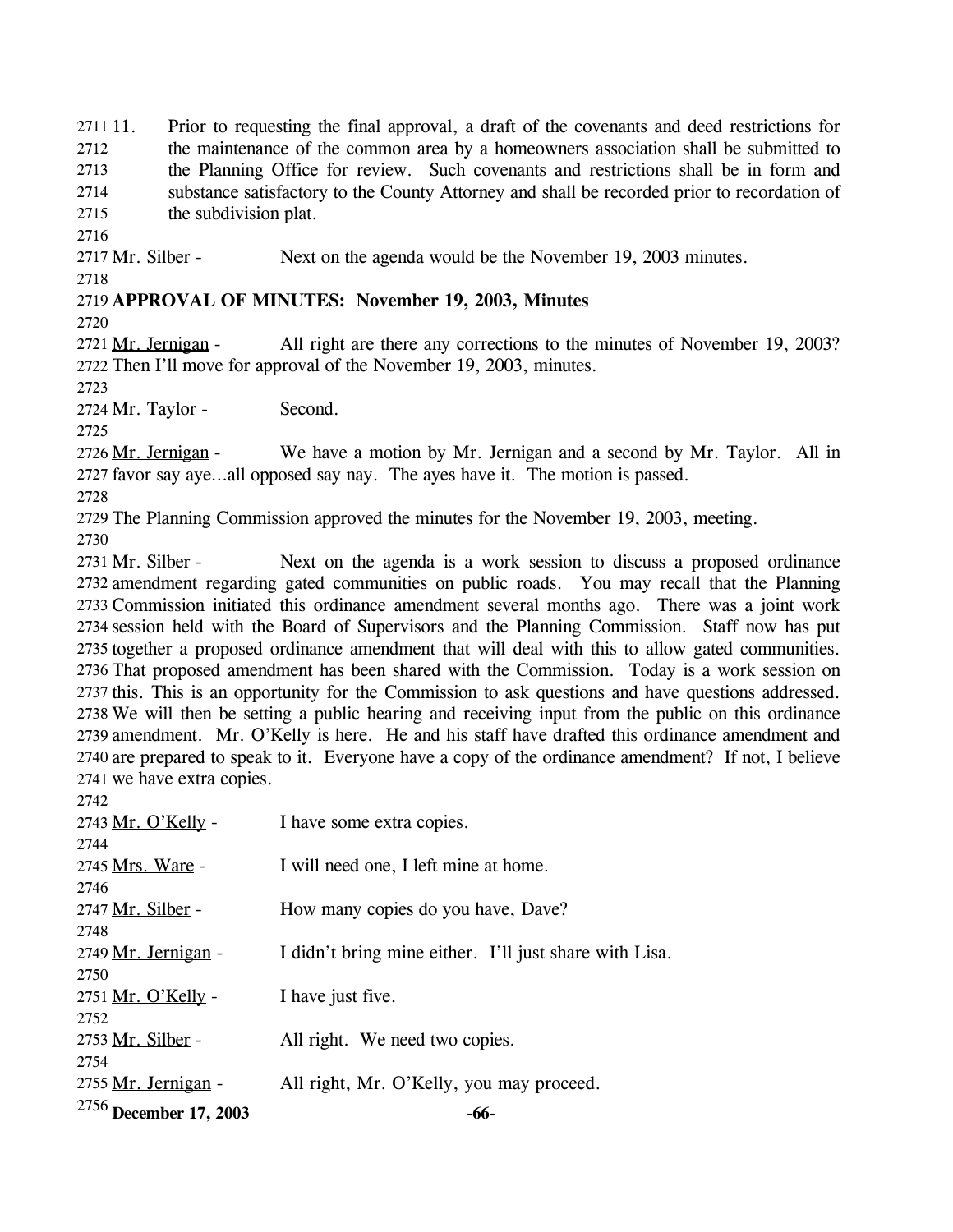### 2756 **WORK SESSION: Ordinance Amendment for Gated Communities on Public Roads** 2757

Thank you, Mr. Chairman. As Randy mentioned, this was the subject of 2759 a joint work session with the Board of Supervisors and the Planning Commission on November 2760 25. The Commission and the Board were introduced to the subject of Gated Communities in 2761 Henrico and the subject in general, both the pros and the cons, and many questions were 2762 raised. Staff also at that work session was provided some direction of ways to proceed with an 2763 ordinance amendment to permit single-family subdivisions on private roads, and a schedule 2764 was also presented at the work session for a time line to have an ordinance in place. This is a Today's work session is the first milestone in meeting the 2766 recommended schedule. 2758 Mr. O'Kelly -2765 very aggressive time line.

2767

 The County Attorney has also explored the subject and discovered State enabling legislation, which permits localities to approve gated subdivisions on public right-of-ways with privately maintained roads. The roads would be maintained by homeowner associations but they would be public in the sense that there is public right-of-way dedicated to the County. We have modeled our proposed ordinance based on the existing State legislation. 2773

 It appears this legislation came about in 1980. It was obviously requested by some Virginia locality, which staff is yet to be able to identify. I suspect it may have been James City County who has some large planned unit developments which are gated communities. Those were developed along with the development of Bush Gardens. We will try to verify or maybe visit some of those communities before the public hearing.

2779

 We want to review with you our proposal for amendments to the zoning ordinance and review with you the proposed development standards, both of which were distributed in your packet last week. I will review the ordinance and Kevin Wilhite, who coordinated the development of the development standards will follow with his presentation.

2784

2785 Mr. Chairman, before I began the review of the ordinance, are there any questions of staff? 2786

Are there any questions of staff on this? I think probably we would want 2788 to hear it first, go through it, and then we will see if there are any then. 2787 Mr. Jernigan -2789

Okay. What the State legislation says and what is contained in our 2791 version, of a proposed ordinance, is when roads in a subdivision have not yet been accepted 2792 into the road system for maintenance, and the road serves only the residents of the subdivision 2793 and do not serve as a connector to other public roads, then the residents or the developer may 2794 file a petition, which we are suggesting would be an application for provisional use permit. 2795 That would be filed with the Board of Supervisors requesting to restrict ingress and egress to 2796 the subdivision. The key phase is when roads have not been accepted for maintenance. This 2797 means existing subdivisions whose existing roads are currently maintained by the Department 2798 of Public Works will not qualify for these provisions. This will only be for new subdivisions 2799 from here on out, where the residents or the developer request that they have a gated 2800 subdivision. The process would be to apply for a provisional use permit. 2790 Mr. O'Kelly -

**December 17, 2003** -67-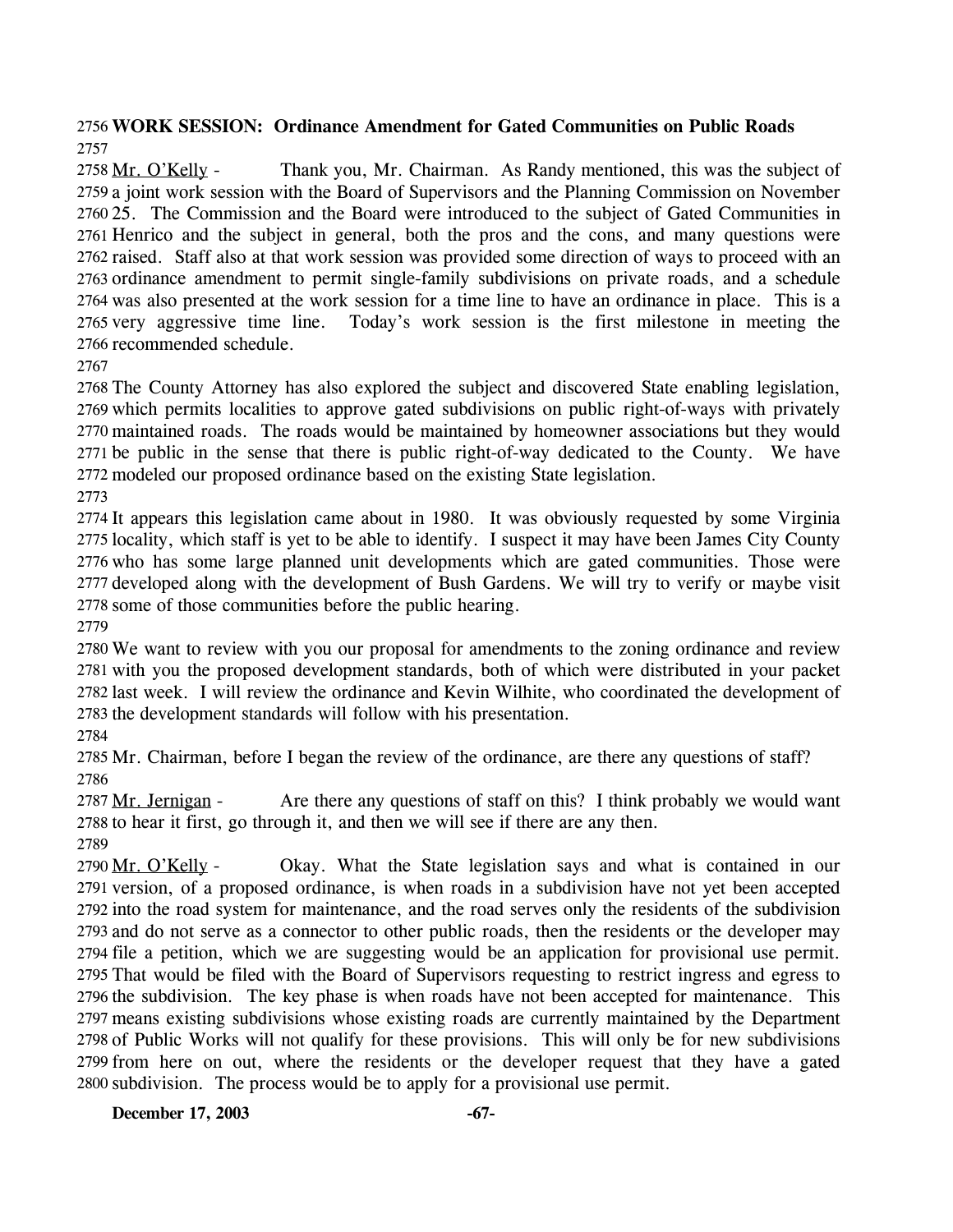2801 So what we are saying is, in the "R" Districts, single-family residential, under the proposed 2802 provisional use section, we have added "gated subdivisions" as a provisional use. 2803

I have a question. It says here that the owners of  $2/3$  of the subdivision 2805 lots. So, the HOA (Homeowners Association).... No. I guess the developer who owns all of 2806 the property, he owns all of the lots. 2804 Mr. Jernigan -

2807

I think in most cases, the request is going to come directly from the 2809 developer and not the homeowners association. But the State enabling legislation allows for  $2810\,2/3$  of the owners in the subdivision to also be able to request a gated subdivision. 2808 Mr. O'Kelly -

2811

I think, Mr. Jernigan, in most cases, Mr. O'Kelly is correct, in most 2813 cases we anticipate the developer will control all of the lots. There may be a situation where 2814 maybe a subdivision has just gotten started, and perhaps its been recorded, and maybe a couple 2815 of lots have been sold to some builders. This State Code says that at least 2/3 of the owners of 2816 those lots have got to concur with this. It's simply stating what's in the State Code. 2812 Mr. Silber -

2817

2818 Mr. Jernigan - Thank you.

2819

Yes, sir. And there are five conditions that are enumerated in the State 2821 legislation that we incorporated into our proposal. The first is the restriction may be abolished 2822 at any time in the sole discretion of the Board of Supervisors. 2820 Mr. O'Kelly -

2823

 Secondly. The restriction shall not be asserted in opposition to the public ownership to streets dedicated to the public. I'm not sure exactly what that means. We have discussed it as a staff and it's not worded very appropriately, according to the County Attorney, but it is currently in the State enabling legislation worded this way.

2828

 Thirdly, the street shall not be blocked to ingress and egress of government or public service company vehicles. This would allow the normal law enforcement, normal mail deliveries, Virginia Power, Verizon, whoever else needs to access the subdivision would have that right. 2832

2833 Fourth. The necessary maintenance of the streets would be paid for by the owners of the 2834 individual lots.

2835

 And, lastly, the Board may impose such other conditions deemed appropriate and we are suggesting in accordance with guidelines and standards established by the Director of Planning and the Director of Public Works. So the gated subdivision would be permitted in all of the residential districts, the R-O District through R-3 in the zoning ordinance. 2840

 Secondly. We have proposed that single-family development be permitted in the R-5A District. Currently, the principal uses permitted are detached and semi-detached dwellings on zero lot line. What we are proposing is in R-5A that single-family subdivisions meeting the R- 2 standards, be permitted as a provisional use and secondly that gated subdivisions also be permitted as a provisional use in the R-5A District.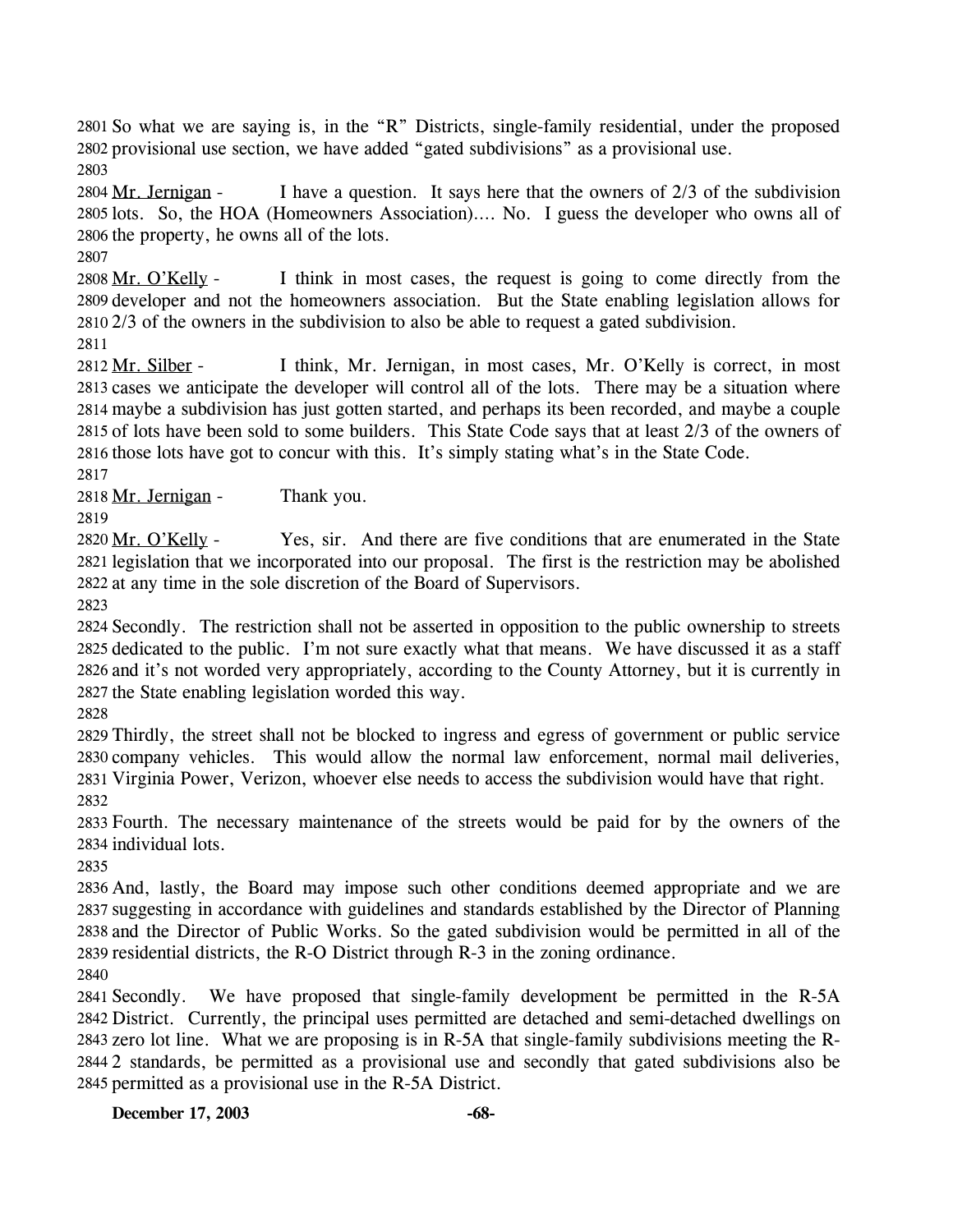Why when you have it proposed in an R-2 District already, according to 2847 the changes that will be made, why do you have to do it within the R-5A District as well when 2848 you already have the capability based on this? 2846 Mrs. Ware -

2849

That's a good question, Mrs. Ware, and I'm not sure exactly how to 2851 answer it, other than there may be some proposed R-5A zoning cases where it's desirable to 2852 perhaps do single-family development. 2850 Mr. O'Kelly -

2853

2854 Mrs. Ware - Can they not come in for a rezoning to…. 2855 2856 Mr. O'Kelly - To R-2? 2857 2858 Mrs. Ware - Yes. 2859 2860 Mr. O'Kelly - Ok. Yes. 2861

To meet the R-2 zoning and whatever standards would apply, provisional 2863 use would apply to that as well instead of, I guess, why change or manipulate another 2864 classification when one would already exist. 2862 Mrs. Ware -

2865

That is a good point and you are exactly right. The only other thing I 2867 might add is that there may be some R-5A undeveloped already existing. Of course, it could 2868 be rezoned  $R-2$ . 2866 Mr. O'Kelly -

2869

They could come back for rezoning as well, exactly. It sounds like you 2871 are changing something to meet something that you are already proposing to be there anyway. 2870 Mrs. Ware -2872

2873 Mr. O'Kelly - Correct.

2874

This is about the time we recessed when we were having this discussion 2876 with the Board when they told us to go into the other room and that's when Mr. Glover, and 2877 we were all discussing that if he wanted to have R-5A but to make the lot wider and put the 2878 house in the middle, which is  $R-2$ . 2875 Mr. Jernigan -

2879

2880 Mrs. Ware - Which is R-2 anyway, yes. 2881 2882 Mr. O'Kelly - Correct. Staff is following directions. 2883 2884 Mrs. Ware - Strange direction. 2885

I agree with Mrs. Ware's point. It seems like we are complicating the 2887 situation that could lead to a further complicated situation. 2886 Mr. Archer -

2888

2889 Mrs. Ware - Yes. 2890

**December 17, 2003 -69-**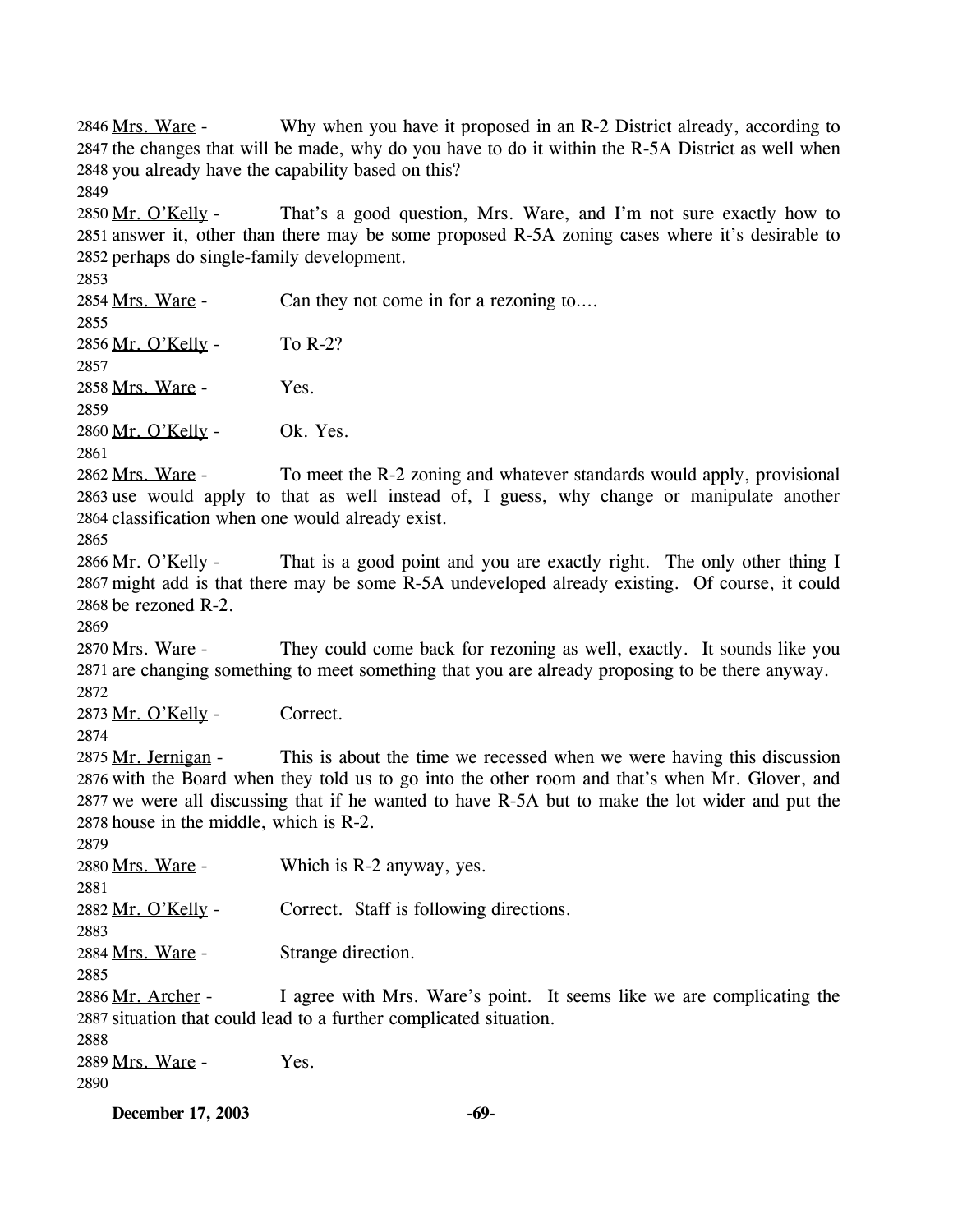2891 Mr. Archer - We are certainly not simplifying this by any means, I don't think. 2892

No. And we are probably lessening our chances of getting certain 2894 standards and conditions, which I know haven't been gone over yet. Well, I guess they would 2895 apply for all of the districts. 2893 Mrs. Ware -

2896

2897 Mr. O'Kelly - True.

2898

Well, correct me if I'm wrong. R-5A is a 50-foot lot but you can move 2900 it to 100. You can make it 100-foot wide, right? 2899 Mr. Jernigan -

2901

2902 Mr. O'Kelly - You have that right with proffers, yes, sir.

2903

2904 Mr. Jernigan - Okay. Now, the house is supposed to be on the lot line.

2906 Mr. O'Kelly - Correct.

2907

2905

So, that's where the differences come in, moving the house to the center 2909 of the lot as opposed to on the lot line. 2908 Mr. Jernigan -

2910

Which would just be  $R-2$  anyway, if you move it to the center. Why, 2912 that's our question. 2911 Mrs. Ware -

2913

Well, this is a work session whatever directions you provide to the staff, 2915 we will, and I'll mention that the County Attorney is also looking at this ordinance, so there 2916 will be some changes before it is advertised for a public hearing. So, if you decide that it is 2917 not appropriate to amend the R-5A District, then that's the way we can move forward. 2914 Mr. O'Kelly -2918

Well, what Mrs. Ware is saying, and I can tell you why they wouldn't 2920 want to rezone it because they don't want to have to come and pay the rezoning fee. I mean, if 2921 they rezoned property to R-5AC and then they have to come back through the zoning process 2922 again, I don't think they will want to do that. 2919 Mr. Jernigan -

2923

They could, in R-5A, you can already do detached or semi-detached on 2925 private roads which could be gated. They wouldn't be single-family per se but you can already 2926 do detached and semi-detached. 2924 Mr. O'Kelly -

2927

But, like I said, they can already take R-5A to 100 foot wide, so the 2929 position of the house is the only discussion we have on it. 2928 Mr. Jernigan -

2930

2931 Mrs. Ware - Which would be met in another zoning classification.

2932

What happens because of  $R-5A$  as separate, you think that that is a 2934 difference. And when you talk it I can't discern a difference. I feel much more comfortable if 2935 we just used it for all of the categories  $R$ -0 through  $R$ -4A,  $R$ -5A, or  $R$ -5. 2933 Mr. Taylor -

**December 17, 2003** -70-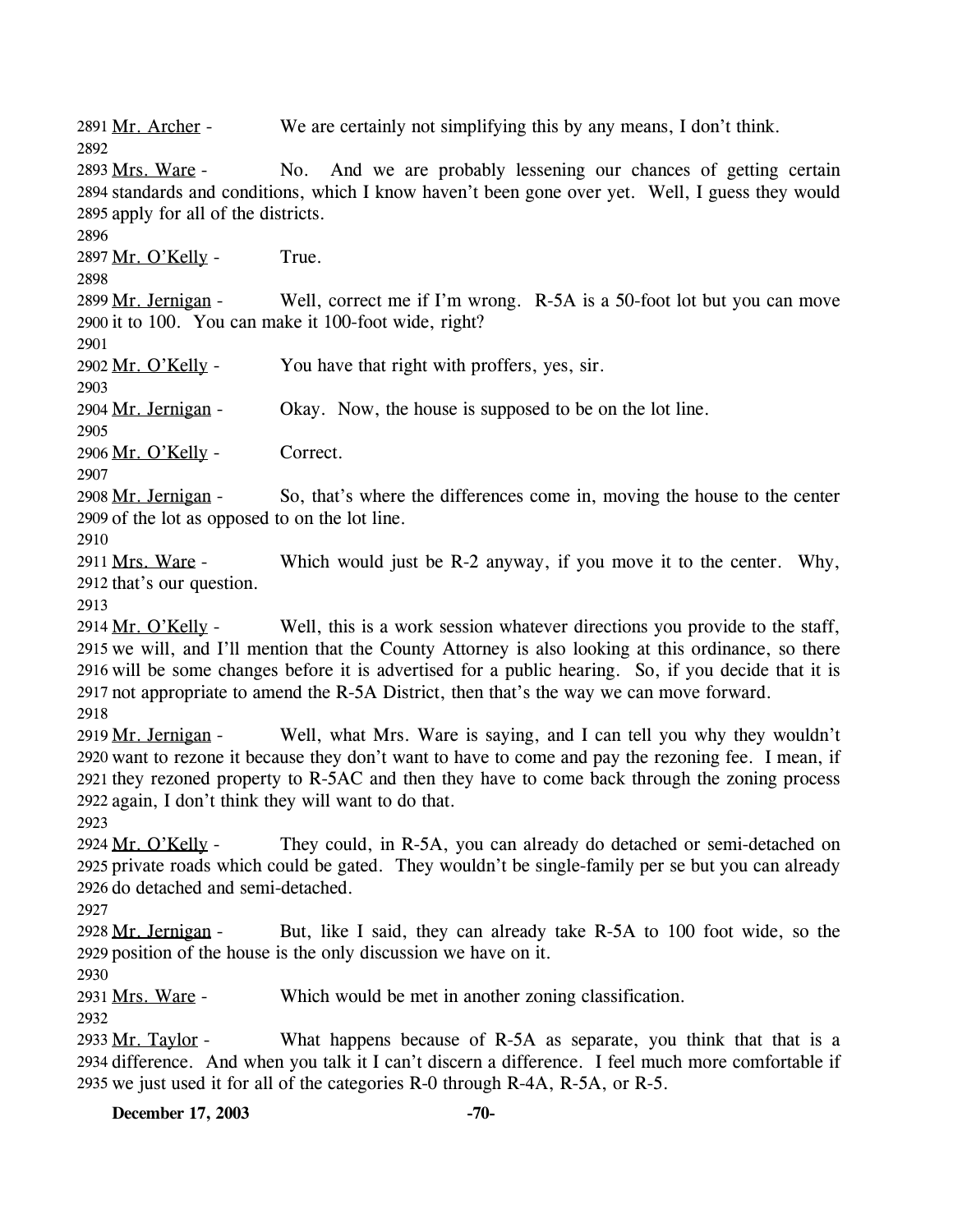2936 Mrs. Ware - Well, is that the consensus of the Commission? Okay. We'll wait. 2937 Mr. Taylor, are you saying…. You said it was already covered by 2939 another section R-0 through R-4A but then you said R-5A. 2938 Mr. Silber -2940 No. What I'm asking is to resolve the difference over the R-5 couldn't 2942 we go through all of them from  $R-O$  to  $R-S$ . 2941 Mr. Taylor -2943 Well, R-5 moves you into…. R-5 is multi-family. We are just talking 2945 about single family. I think the point that some of the other Commissioners are raising is 2946 Section 24-12.1 is a section of the Code that deals with R-O through R-4A. We no longer 2947 have R-3A or 4 or 4A but there may be some existing zoning out there in those three 2948 classifications, but I think what the other Commissioners are saying is perhaps maybe 12.1 2949 could be changed and that could deal with gated communities and all the single zoning 2950 classification, if I hear your concerns being expressed, why do we need to get into R-5A. It 2951 raises a good question. I guess what I need to ask Mr. O'Kelly is if we go to public hearing, 2952 do we go to public hearing with the ordinance the way it is now, leaving  $R-5A$  in tact, in this 2953 ordinance, hear the testimony and public input and then the Commission can recommend 2954 whatever they want to recommend. I would think at this point we may not want to take out the 2955 provision with R-5A but leave it in there, hold a public hearing on it and let the Commission 2956 recommend what they want. 2944 Mr. Silber -2957 Now on R-5AC, you can put a house on the lot line but does it say you 2959 have to put the house on the lot line? 2958 Mr. Jernigan -2960 2961 Mr. Silber - Yes. The house has to be on the zero lot line. 2962 2963 Mr. Jernigan - Okay. 2964 Most people don't know this, Mr. Chairman, but you can do zero lot 2966 line in any of the residential districts. 2965 Mr. O'Kelly -2967 2968 Mr. Jernigan - I thought there was a minimum side yard of 20 feet. 2969 It has to meet the minimum zoning requirements for the district but you 2971 can do zero lot line in any of the residential districts. You can do it in agricultural. 2970 Mr. O'Kelly -2972 That may be true, Mr. O'Kelly. I think that just maybe complicates 2974 things. 2973 Mr. Silber -2975 2976 Mr. O'Kelly - I know, I'm just throwing that out. Most people aren't aware of it. 2977 Well, my point is that it complicates things when you do that, and, 2979 frankly, I think this just standing alone, in terms of gated subdivision, has a certain degree of 2980 relevance to our present world. And if we just used it unilaterally to say all categories could 2978 Mr. Taylor -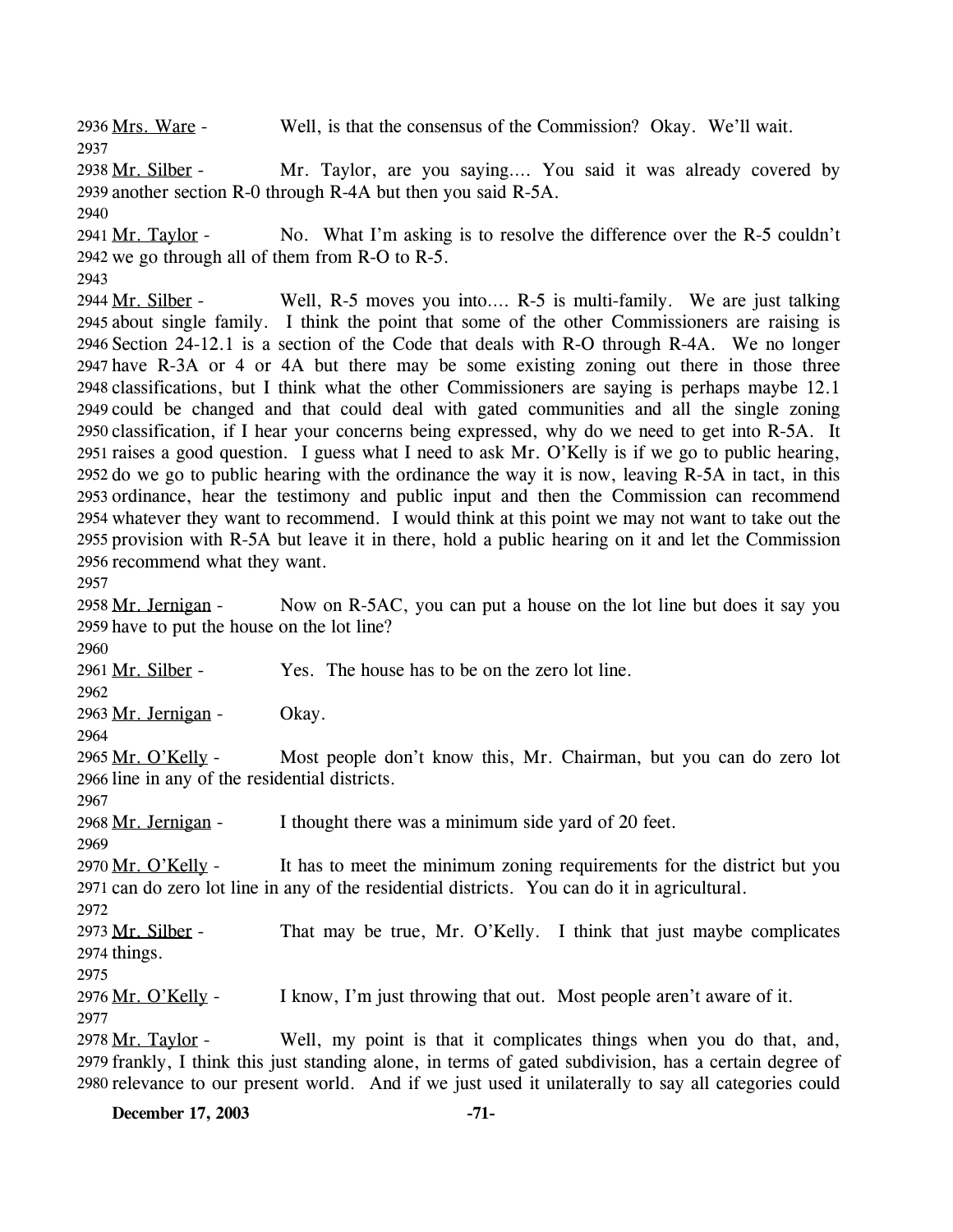2981 achieve this gated subdivision it would be less confusion and less restrictive, I believe. Or, 2982 I'm confusing it?

2983

Well, why don't we let Mr. O'Kelly go through the rest of his 2985 presentation, walk us through the rest of the ordinance, unless you were completed. 2984 Mr. Silber -

2986

The only additional comment that I have is that we are also 2988 recommending that this be permitted in agricultural districts as a provisional use. 2987 Mr. O'Kelly -

2989

That's at the bottom of page 2, that's Section 24-51.1. The same 2991 language and that is the section that would apply to the A-1 District. So, as proposed, this 2992 provisional use permit to allow gated communities in this ordinance would be permitted in the 2993 R-O through the R-4A classifications as 12.1. Would be permitted in the R-5A zoning 2994 classification is 13.4 and would be permitted in A-1 District under 51.1. 2990 Mr. Silber -

2995

If we do the R-5A just include the house relocation in the PUP that you 2997 are moving it off the lot line. 2996 Mr. Jernigan -

2998

2999 Mrs. Ware - But, you are still being redundant.

3000

My concern is that it becomes confusing when we start making all of 3002 these minor cases. Whereas, I would think that the blanket application would be the preferred 3003 thing because it would be less confusing. You could use it in any zoning category. 3001 Mr. Taylor -3004

Well, the only problem we have is the R-5A. I mean, the rest of it is 3006 okay. And what he is saying they want to move it off the lot line to the middle of the lot. 3007 They want to take R-5A make it a 100-foot lot and move the house to the center, which in 3008 essence is  $R-2$ . But, rather than going through the zoning process again I would just say that I 3009 would include the house relocation in R-5A as part of the PUP. Is that possible, Randy? 3005 Mr. Jernigan -3010

Well, I think that in essence is the way it's been drafted here, in 13.4, 3012 the way it's been drafted, it says, keep in mind right now you cannot do one-family residential 3013 development in R-5A. Those houses have to be on the side property line. So, this is saying,  $3014$  under  $13.4(a)$ , that you can do one-family dwellings but it has to match the R-2 regulations. 3015 So, the house will be moved to the center of the lot and you match the R-2 regulations. Then 3016 that allows for under  $"$ (b)" a gated subdivision with these restrictions. 3011 Mr. Silber -

3017

3018 Mr. Jernigan - Okay.

3019

I think it gets back to the basic discussion as to whether the Commission 3021 feels it's necessary to have an R-5A section, that being 13.4, effective with this ordinance 3022 amendment or not. 3020 Mr. Silber -

3023

3024 Mr. Jernigan - The way you said it, I'm all right with that. 3025

**December 17, 2003 -72-**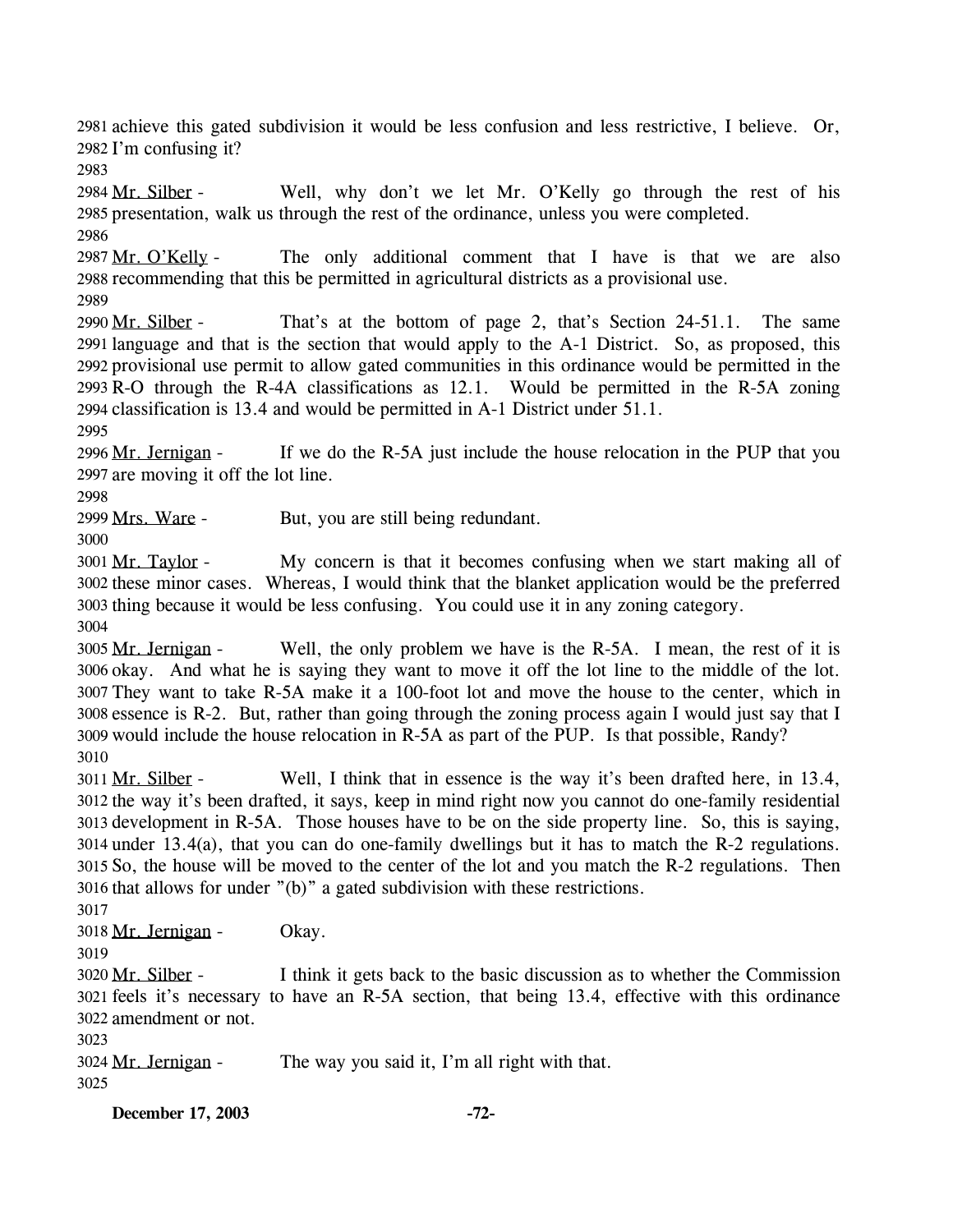Mr. O'Kelly, do you want to have Mr. Wilhite walk them through the standards or guidelines for gated communities? 3027 3026 Mr. Silber -

3028

That will be fine. And after his presentation staff is available to answer any additional questions and then the Commission needs to set a date for a public hearing, 3030 3031 which we are suggesting be January 28, the next POD meeting. 3029 Mr. O'Kelly -

3032

All right. Why don't we hear from Mr. Wilhite and then we will 3034 consider setting a public hearing. 3033 Mr. Silber -

3035

Mr. Secretary, before we move away from this, can we just for a brief moment discuss the redundancy that Mrs. Ware was talking about? 3037 3036 Mr. Archer -

3038

3039 Mr. Silber - Yes, sir.

3040

I just want to make sure that I understand it a little bit better before we 3042 move on. If we do not change this, what provision do we have for being able to allow what 3043 this is trying to accomplish other than changing the ordinance? I know that's confusing because it was confusing to say it. What is the alternative to accomplish what this change 3044 3045 would do with out actually having to change the ordinance? 3041 Mr. Archer -3046

| 3046                     |                          |
|--------------------------|--------------------------|
| 3047 <u>Mrs. Ware</u> -  | Do you mean for the R-5? |
| 3048                     |                          |
| 3049 Mr. Archer -        | Yes, the $R-5$ .         |
| 3050                     |                          |
| 3051 <u>Mr. Silber</u> - | I guess you mean R-5A.   |
| 3052                     |                          |
| 3053 Mr. Archer -        | Yes, R-5A, I'm sorry.    |
| 3054                     |                          |
|                          |                          |

I think what we are saying, or what I thought I heard Mrs. Ware and 3056 Mr. Jernigan saying, initially, was that it seems like the provision, 12.1, allows for gated 3057 communities in all the one-family residential districts, that is R-O through R-4A. So, if anybody wants to come in and do a gated community they can do that in any of the one-family 3058 3059 residential districts. This proposed ordinance in addition takes it a step further and amends the 3060 R-5A section of the Code to also allow for gated communities, but it says if you want to do a 3061 one-family residential district it has to meet the R-2 standards. So, I think that I heard Mrs. Ware and Mr. Jernigan say "Why do we need R-5A to be affective here. If you want to do a 3062 3063 one-family dwelling with a gated community then just use the first provision under R-2, which 3064 is 12.1." Why do you need the 13.4 section to be amended? 3055 Mr. Silber -3065

 I don't have a good answer for that. I don't know that 13.4 does any damage. It's an extra provision in the Code but I'm not sure that it accomplishes anything. And it could lead to some confusion when there are properties out there… Say there is an area that's zoned R-2 and someone comes in and zone something R-5A, and wants to do a gated community then they have got to meet the R-2 standards. So, it's really going to be like an R-2 but the map is going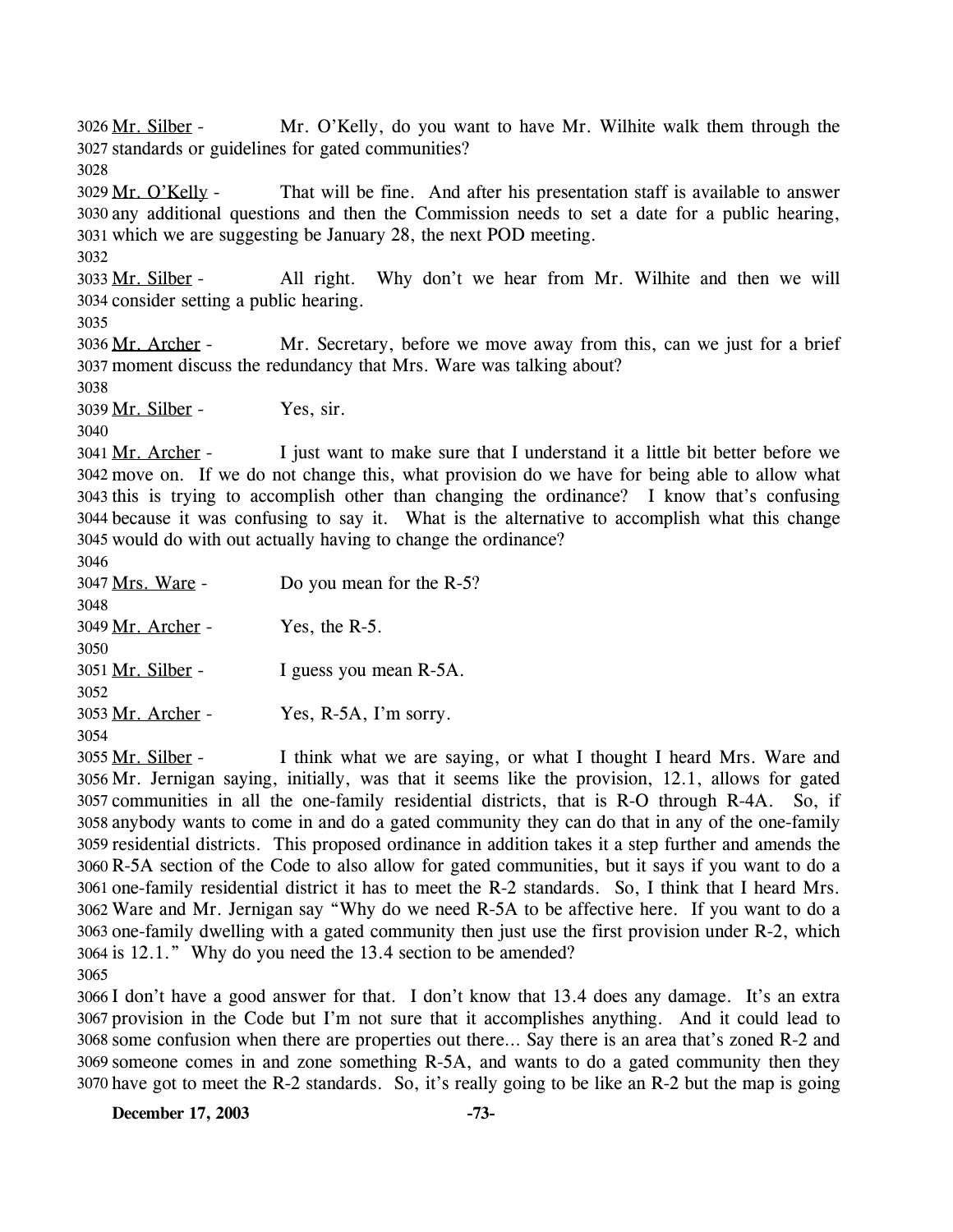3071 to show R-5A, which could be a problem. Does that answer your question? 3072 3073 Mr. Taylor - Not really, but it's getting closer. 3074 3075 Mr. Archer - It answered my question. 3076 3077 Mrs. Ware - It's just a continuum. See how confused we are. 3078 Okay. Let's sort it out. We are all right with the R-O though the  $R$ -4A 3079 Mr. Jernigan -

Districts. Now, in R-5A, and maybe I missed what I was trying to say, but I thought you 3080 3081 answered it but maybe you didn't. The only thing we have to be concerned about right now is 3082 R-5A. If they want to gate it and put a bigger house, if there is property out there that is 3083 already zoned and they want a 100-foot lot, and they want to move the house.... I think what 3084 I'm reading here, if it is a gated community and it's R-5A, they may gate it. They can extend 3085 the lot to 100 feet and move the house to the middle. That will just apply to a gated 3086 community and that's it. I mean, we have got to keep.... But, you said you wanted to meet R-2 standards. 3087

3088

But that's not the purpose of R-5A. If they want to do that then why 3090 don't they rezone it to  $R-2$ ? I guess that's my point. 3089 Mrs. Ware -

3091

Well, I'll have to say this for this Commission. You don't want to have 3093 all those rezoning cases coming through here. And second thing, the developer is not going to 3094 want to take a double wammy on it having to pay for zoning at the R-5A and then if we change 3095 the ordinance coming back and paying another zoning fee to rezone it to  $R-2$ . They are not 3096 going to want to do that. And that's probably not going to get by the Board like that. I don't 3097 think that the Board, from what I am hearing, I know Mr. Glover, this is one issue that he was 3098 talking about. And the R-5A thing was one thing that he was worried about. I guess I'm all 3099 right... If it's going to be gated, the R-5A can meet R-2 requirements. I'm okay with that. 3092 Mr. Jernigan -3100

Keep in mind that right now in R-5A you can do public roads or private 3102 roads. If you do private roads you could gate the community and you can have zero lot line 3103 development. And we have communities that have a gate in R-5A type development. What 3104 this is allowing is if someone wants to do something above and beyond the R-5A with a much 3105 larger lot and allows a one-family dwelling that would be positioned in the middle of the lot, 3106 this gives them that option. 3101 Mr. Silber -

3107

With R-5A they don't have to file for a PUP, they can automatically do 3109 it, gated communities. 3108 Mr. Jernigan -

3110

In the current ordinance right now they can go ahead and do it on private  $3112$  roads but.... 3111 Mr. Silber -

3113

In R-5A you can already do gated communities, but you can't in the rest 3115 of them. 3114 Mr. Jernigan -

**December 17, 2003 -74-**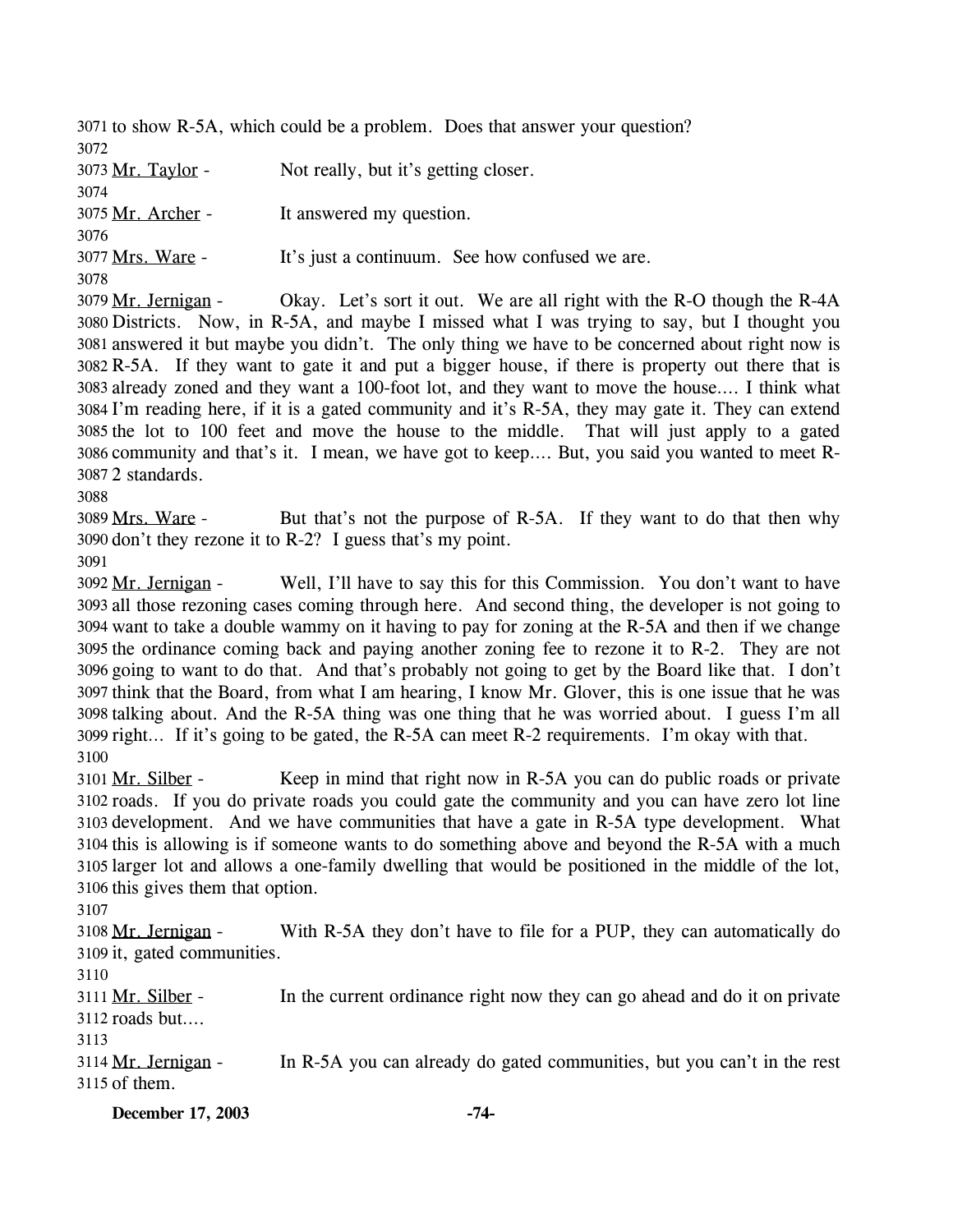3116 3117 Mrs. Ware - But not the standards of R-2, right? 3118 No. You can only do detached or semi-detached units on zero lot line. 3120 You can't do a single-family subdivision in R-5A. 3119 Mr. O'Kelly -3121 And is that the right thing to do regardless of how much trouble or cost 3123 is caused the developer. I mean, the issue is what's the best thing to do zoning wise and 3124 ordinance wise, not how many applications the developer has to submit. 3122 Mrs. Ware -3125 But what I'm doing is looking at the end result. I mean, we are talking R-5A, which is already zoned. You increase the lot size right now. It's a 50 foot minimum, 3127 3128 but you can put a 100-foot lot now. 3126 Mr. Jernigan -3129 3130 Mr. Silber - Yes, you can, Mr. Jernigan, but it has to be a zero lot line. 3131 3132 Mrs. Ware - But it has to be zero lot line. 3133 3134 Mr. Jernigan - But the house has to sit on the lot line. 3135 3136 Mrs. Ware - But that's signifying the zero lot, R-2 is not. 3137 Well, not according to Mr. O'Kelly he is saying that you can build it up 3139 on the lot line now even in  $R-2$ . Isn't that what you just said? 3138 Mr. Jernigan -3140  $3141$  Mr. O'Kelly - Yes, sir. 3142 3143 Mrs. Ware - But, you cannot in R-5A, you have to put it on the lot line. 3144 3145 Mr. Jernigan - What he's saying is you can build R-2 on the lot line. 3146 Right, but you don't have to. The way  $R-5A$  is set up you have to build 3148 it on the lot line at this point so why not go and do it for R-2 or whatever other zoning 3149 classification you want it to meet the needs of what you want to develop to keep it separate so 3150 that you don't have that cross confusion. 3147 Mrs. Ware -3151 Mr. O'Kelly, do we know the amount of land that is currently zoned R-5A that is not developed? 3153 3152 Mr. Silber -3154 No. We haven't had an opportunity to research that but we can certainly 3156 do that before the public hearing. 3155 Mr. O'Kelly -3157 3158 Mr. Silber - You might want to do that before the public hearing. 3159 3160 Mr. Jernigan - I was just saying, I don't think we are ready for a public hearing yet

**December 17, 2003 -75-**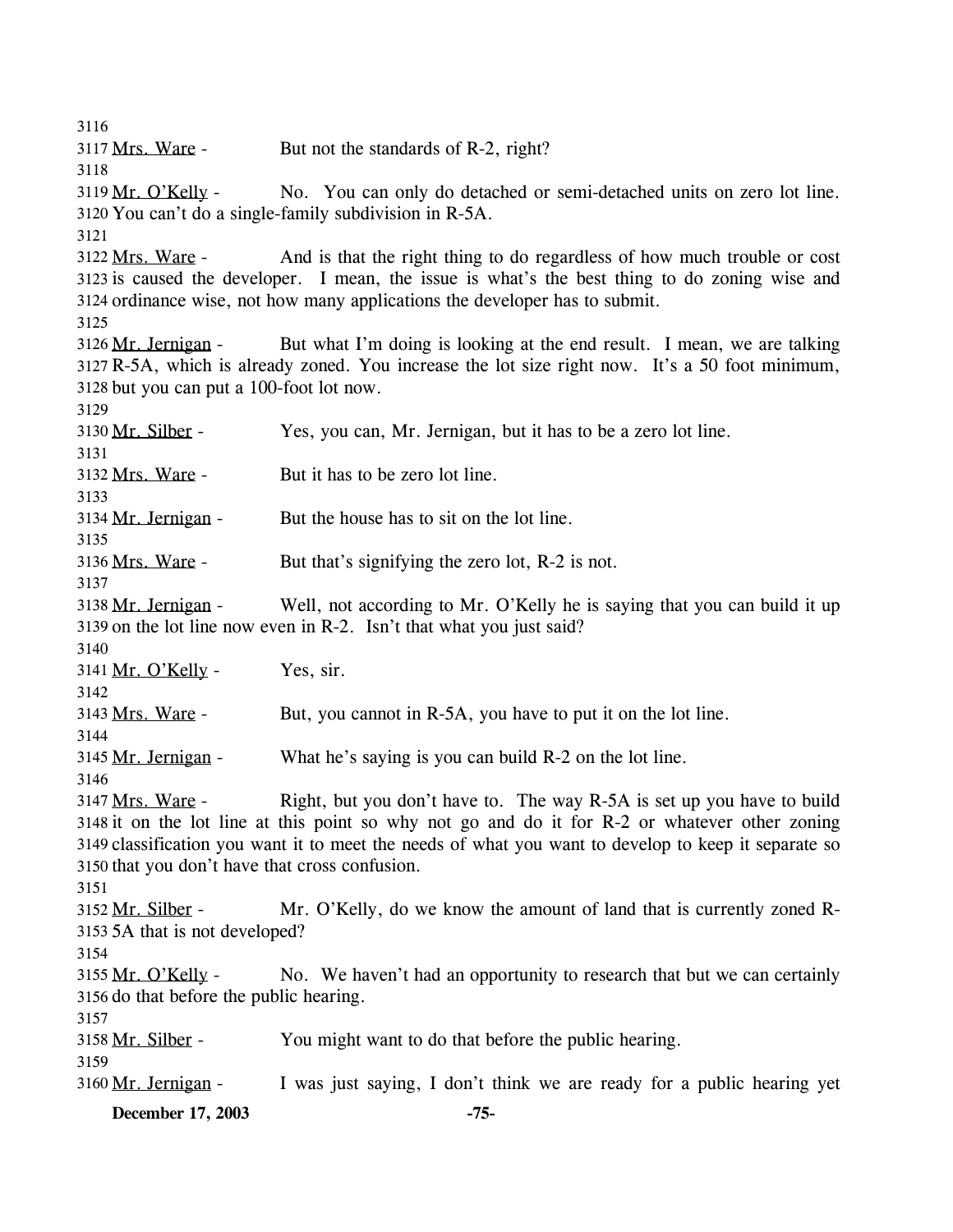3161 because we are all confused and I can imagine what these folks would think. 3162

We really don't want the Commission to be confused. We will spend 3164 extra time talking about this if necessary. I not so sure if we should continue this discussion 3165 during the work session. We need to provide you with the information you need to be able to 3166 make a decision. I would suggest we probably go ahead and talk about the conditions or the standards and the guidelines and then set a public hearing and then we can continue to have 3167 3168 dialog on this before the Planning Commission's public hearing, which would be the end of 3169 January. 3163 Mr. Silber -

3170

3171 Mr. Jernigan - We can discuss this later on, but still set the hearing for the  $28<sup>th</sup>$ . 3172 3173 Mr. Silber - Right. 3174 3175 Mr. Jernigan - All right. Thank you, Mr. O'Kelly. All right, Kevin. 3176

Thank you, sir. In your packet there is document labeled "Development Standards for Gated Single-Family Subdivisions" and this is a list of 26 conditions that are 3178 3179 shown. This is an early draft of requirements for these types of developments and staff expects 3180 that there will still be changes made based on additional research and compiling additional 3181 information that we are in the process of doing. We are still trying to get examples of standards that are used in other communities in the state of Virginia as well as outside. We are 3182 3183 interested in James City County and understand that there are also these types of developments 3184 in Prince William County as well although we are not sure that they are on dedicated public 3185 right-of-ways. 3177 Mr. Wilhite -

3186

 The document that you have is based on input that was provided to the Planning Office. Planning drafted some of these, Public Works, Public Utilities, the Division of Fire and the Division of Police were all involved with this as well. They submitted suggested conditions to the Planning Office. We organized them and compiled them together. There were some overlapping and we tried to organized them as best we could at this point.

3192

 The final form that you will receive will probably follow development standards but we would also expect that some of these will be guidelines for these type of developments that there would be some flexibility involved in it. Also we will probably come up with a standard condition or conditions for provisional use permits that may tie back to a document listing development standards for gated communities.

3198

 It is not my intent to go over all 26 of these conditions at this point line by line but if you have any specific questions of me that's fine. You can stop me at any time or if you have any suggestions please feel free to chime in. Condition No. 1 basically deals with the fact that the staff looks at this as the roads will be built to current public standards. All current standards for public roads would be met in these types of subdivisions as well.

3204

3205 No. 3 deals with financial security for the road maintenance and also updating or upgrading the

**December 17, 2003 -76-**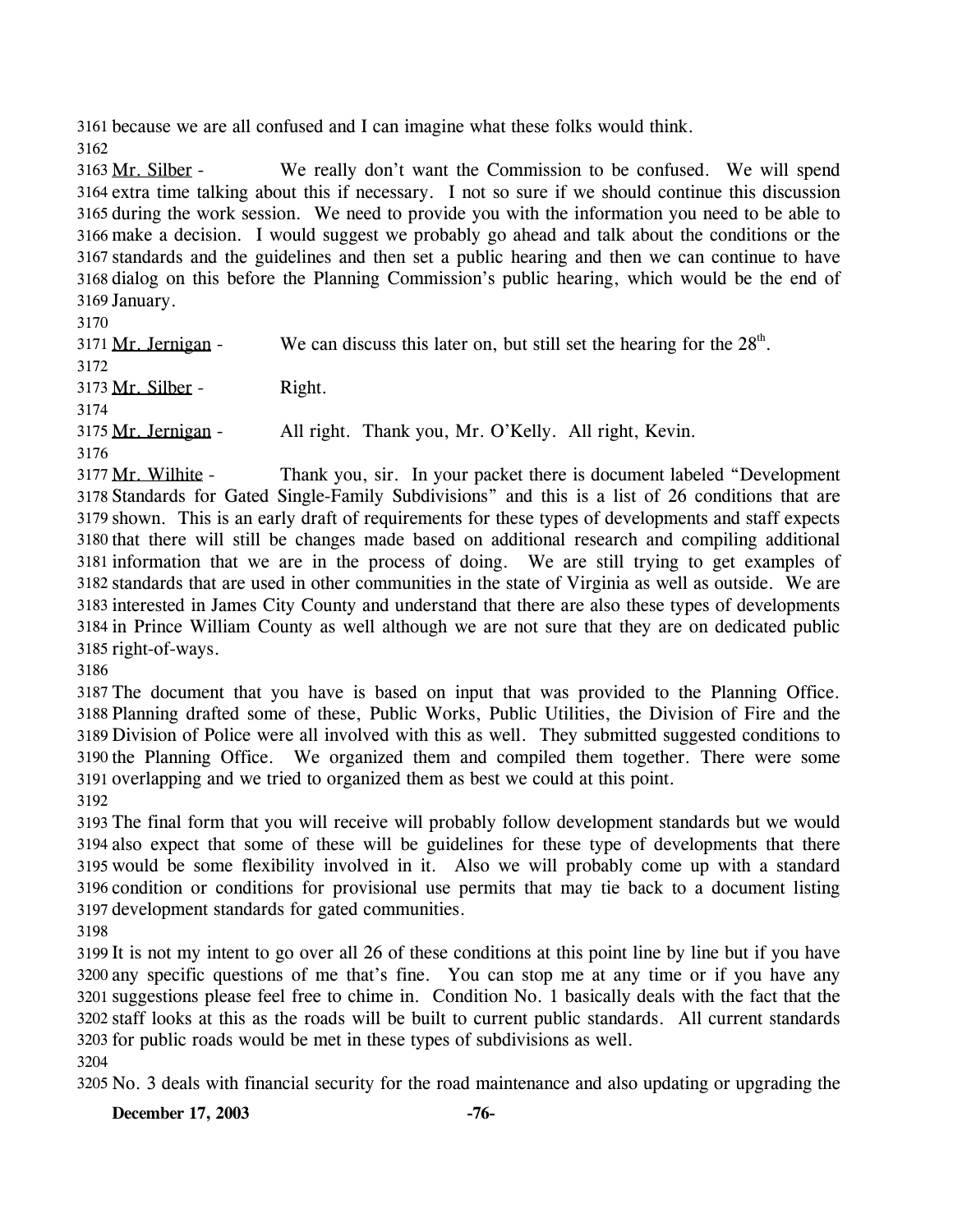3206 streets possibly to foresee possible inclusion into the County road system at some point. We 3207 understand that there's still a lot more details necessary at this point dealing with these issues. We are drafting some additional conditions at this point, as well.

 Conditions Nos. 4 through 6, address requirements for details necessary for subdivision construction plans and language to go on the subdivision plats informing anybody looking at the plat that these roads are maintained by the public. And also the need for language within the homeowners association covenants that will cover all aspects of road maintenance. Also possibly dealing with bus access to the site; postal delivery would probably need to be address in the homeowners covenants as well.

 Conditions Nos. 11 and 12 deals with signage, traffic calming that may be used in these developments, requiring that they meet current County requirements.

 Conditions Nos. 13 and 14 address entrance design. This is also another area that more detail is going to be necessary including the Department of Public Works possibly sketching up some design detail sheets for the developer use that shows configurations of roadwork design as you go into an entrance to a gated community.

 Conditions 15 through 26, which is the bulk of the document in front of you, deals primarily with the gate design and gate operation. This is an area that we do have some level of detail in the documents because we do have experience in working in these areas because we have seen these types of communities in multi-family developments. So, over the period of the last few years we have been able to work out more or less some conditions that we attach in these situations that deal with the gate design and operation. For instance: Most of the gates have what is called a "click to enter" technology where emergency vehicles, all County emergency vehicles can operate the gate using radio frequency from their vehicles. There are conditions that deals with being able to bypass the system whenever we have any mechanical failure or power outages that would be possible. Also, if the gates do fail, the gates are required to stay open until they have been fixed and tested to make sure that they are operating properly. 

 One thing that we have not addressed at this point is conditions or ways of dealing with manners of seeking modifications or relief from some of the requirements. We understand that that is something that will have to be added to the document as well. Once again, this is a rough draft. More work is necessary and we do anticipate that there will be a meeting of the County Agencies prior to coming back before you to try to refine this document even further. If you have any questions specifically on any of the conditions, I'll be happy to try to answer them.

3245 Mr. Jernigan - Are there any questions for Mr. Wilhite?

No, sir, Mr. Chairman, but I do have an observation. In reading these 3248 over, I really was struck by the breath of the research and the amount of data that's in here, in 3249 terms of these conditions. I don't know who really on the staff did the work but whatever 3250 group it was I really have to commend them for a very good assemblage of many, many, 3247 Mr. Taylor -

**December 17, 2003 -77-**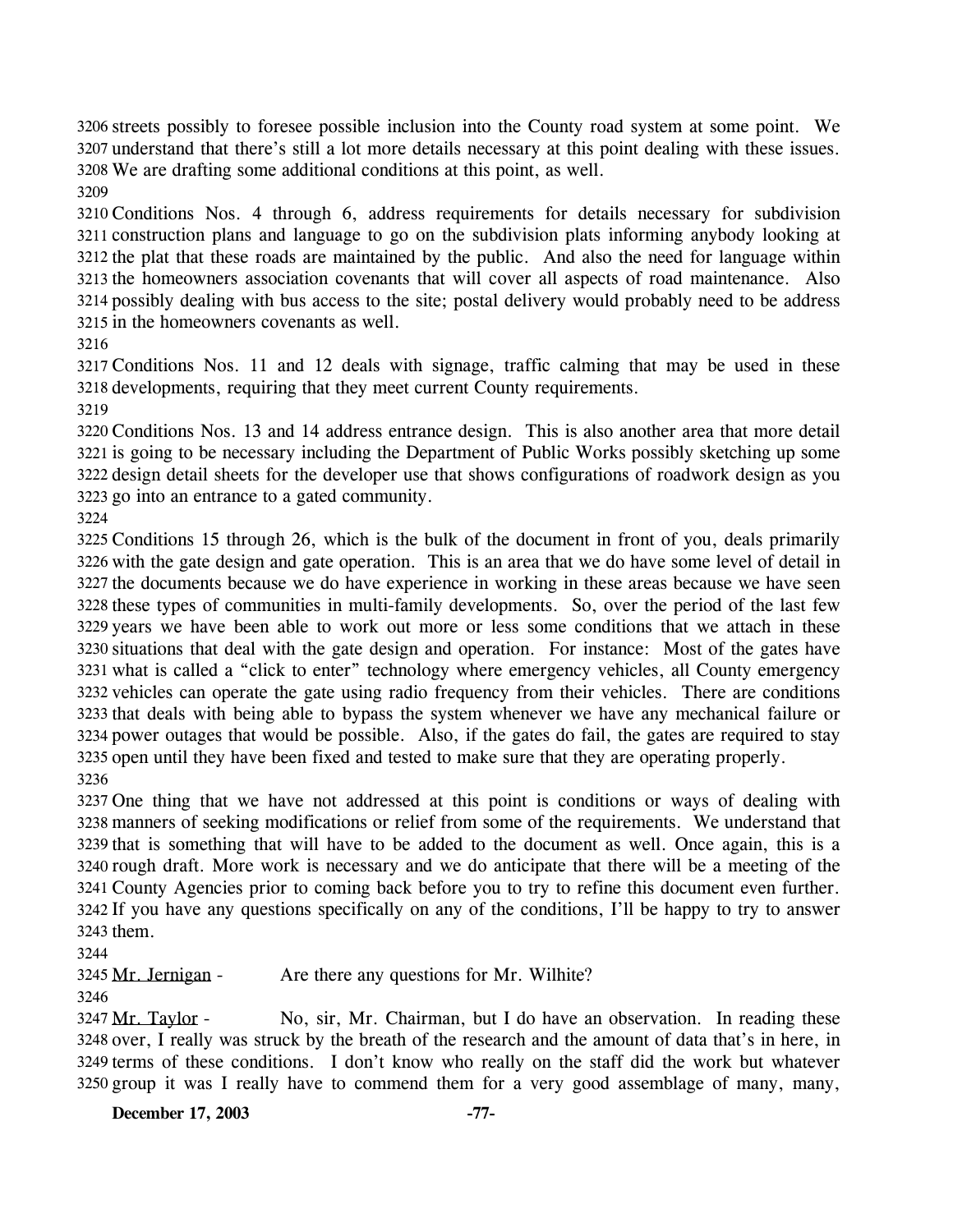3251 arcane things that can happen with these gates and their efforts in assembling this material that 3252 we have before us. And with that I'll move approval.

3253 3254 Mr. Jernigan - No. We have to set a work session for January 28. 3255 3256 Mr. Taylor - Can we approve it somehow? 3257 3258 Mr. Jernigan - Just make a motion for the work session. 3259 It will be a public hearing. We would recommend that the Commission 3261 set a public hearing for January 28. 3260 Mr. Silber -3262 I will move that we set a public meeting on January 28, 2004, to review 3264 the Gated Subdivision Ordinance Amendment Draft. 3263 Mr. Taylor -3265 Second. We have a motion by Mr. Taylor and a second by Mr. Taylor. All in favor say aye…all opposed say nay. The ayes have it. The motion is passed. The 3267 3268 public hearing is set. 3266 Mr. Jernigan -3269 3270 The Planning Commission approved to have a public hearing on January 28, 2004, for the 3271 Ordinance Amendment for Gated Communities on Public Roads. Mr. Glover was absent. 3272 I guess all of you know that Al is not going to be back with us next year 3274 and he has been with us for four years. Anyway, in appreciation they got you this. They gave 3275 you something to look at. 3273 Mr. Jernigan -3276 3277 Mr. Taylor - Oh, isn't that nice. 3278 3279 Mr. Jernigan - We are proud of your service. 3280 3281 THE AUDIENCE APPLAUDES 3282 I just want to say a few things. First I want to say thank you for that 3284 memento. Over the years I have worked with lots of staffs and really looking at it you are one 3285 of the best. Working with you, you have never failed to respond and it's really been good of 3286 you and I just want to say I've really enjoyed working with you and I wish you the very best in 3287 the future and I know you will continue to do a good job and we'll enjoy staying in Henrico 3288 County and enjoying your good work. Thank you very much. 3283 Mr. Taylor -3289 3290 Mr. Jernigan - Thank you, Al. 3291 Thank you, Mr. Taylor. You have served the Commission well, you 3293 have served the County well, you have represented a district that has grown by leaps and bounds that far exceeds what's happening in the other four districts. It is no small task, you 3294 3295 have handled it well and we appreciate the time you have giving the County. Staff has enjoyed 3292 Mr. Silber -

**December 17, 2003 -78-**